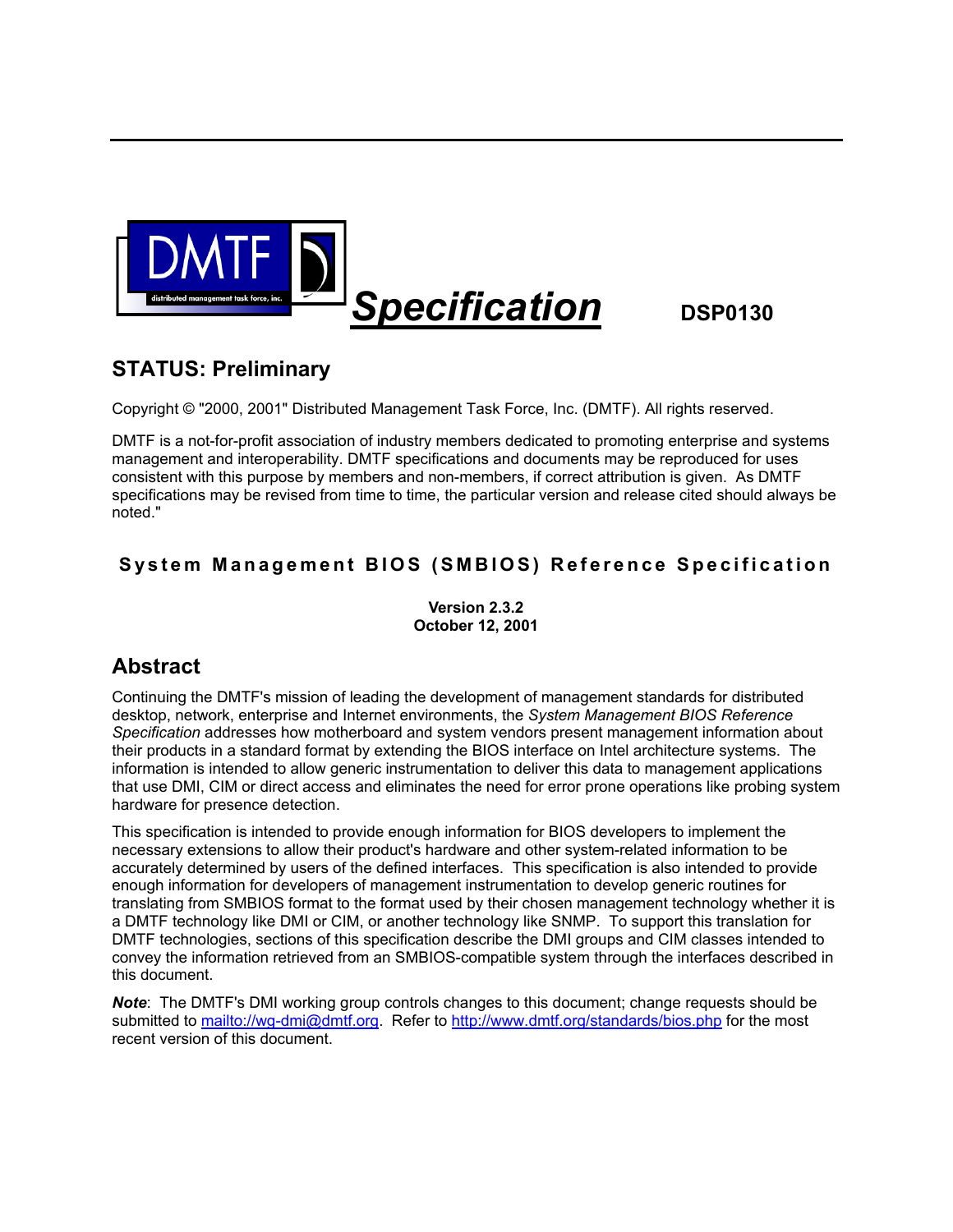# **Document Revision History**

| Version | <b>Release</b>                                                                                      | <b>Description</b>                                                                                                                                                                                                 |
|---------|-----------------------------------------------------------------------------------------------------|--------------------------------------------------------------------------------------------------------------------------------------------------------------------------------------------------------------------|
|         | Date                                                                                                |                                                                                                                                                                                                                    |
| 2.0D    | 09/14/1995                                                                                          | Initial Release of DRAFT COPY                                                                                                                                                                                      |
| 2.0M    | 12/12/1995                                                                                          | Final draft released, with the following changes:                                                                                                                                                                  |
|         |                                                                                                     | Specified that dmiStorageBase (Function 50h) and NVStorageBase (Function 55h) must be                                                                                                                              |
|         |                                                                                                     | paragraph-aligned.                                                                                                                                                                                                 |
|         |                                                                                                     | Added Command value to change a string to function 52h; Command enumeration values modified.<br>Removed redundant enumerations from Processor Family list                                                          |
|         |                                                                                                     | Corrected Memory Subsystem Example                                                                                                                                                                                 |
|         |                                                                                                     | Corrected/clarified Indexed I/O access-methods for event-log; Access Method enumeration values                                                                                                                     |
|         |                                                                                                     | and Access Method Address union modified                                                                                                                                                                           |
|         |                                                                                                     | Added clarifications to some of the event log types                                                                                                                                                                |
| 2.00    | 03/06/1996                                                                                          | Final release, with the following changes:                                                                                                                                                                         |
|         |                                                                                                     | Specified that all structures end with a terminating NULL, even if the formatted portion of the<br>٠                                                                                                               |
|         |                                                                                                     | structure contains string-reference fields and all the string fields are set to 0.                                                                                                                                 |
|         |                                                                                                     | Corrected the Memory Subsystem Example, handles are now correctly created with a 'dw'.<br>٠                                                                                                                        |
|         |                                                                                                     | Fixed formatting of some bit definition fields and function examples.                                                                                                                                              |
| 2.00.1  | 07/18/1996                                                                                          | Minor updates for new technology and clarifications.                                                                                                                                                               |
|         |                                                                                                     | Added definitions for Pentium® Pro, Burst EDO, and SDRAM.<br>$\bullet$                                                                                                                                             |
|         |                                                                                                     | Added clarifications to the Memory Controller Error Status.                                                                                                                                                        |
| 2.1     | 06/16/1997                                                                                          | Added definition for static table interface, to allow the information to be accessed from new operating<br>systems, see 2.1 Table Convention on page 11. In addition:                                              |
|         |                                                                                                     | Changed references to DMI BIOS to SMBIOS throughout; these changes are unmarked.                                                                                                                                   |
|         |                                                                                                     | Added SubFunction DMI_CLEAR_EVENT_LOG2 to Function 54h - SMBIOS Control.<br>٠                                                                                                                                      |
|         |                                                                                                     | For those structure entries that are string numbers, changed the Value field definition of the field                                                                                                               |
|         |                                                                                                     | from Varies to STRING throughout; these changes are unmarked.                                                                                                                                                      |
|         |                                                                                                     | BIOS Information structure: Added support for 4-digit year and additional BIOS Characteristics via<br>٠                                                                                                            |
|         |                                                                                                     | Characteristics Extension Byte 1.                                                                                                                                                                                  |
|         |                                                                                                     | System Information structure: Added Wakeup Type and UUID fields.                                                                                                                                                   |
|         |                                                                                                     | System Enclosure and Chassis structure: Added Bootup State, Power Supply State, Thermal State,                                                                                                                     |
|         |                                                                                                     | and Security Status to allow the DMTF Physical Container Global Table to be populated.                                                                                                                             |
|         |                                                                                                     | Processor Information structure: Voltage value can now be specified, rather than using bit-flags,<br>$\bullet$<br>and added enumeration values for Pentium® Pro, Pentium® II, and Slot 1. Also added notes to this |
|         |                                                                                                     | section, indicating that the enumerated values for the structure are assigned by the DMTF. This                                                                                                                    |
|         |                                                                                                     | structure was also updated to include the Cache Information handles identifying the L1, L2, and L3                                                                                                                 |
|         |                                                                                                     | caches associated with the processor.                                                                                                                                                                              |
|         |                                                                                                     | Memory Controller Information structure: Added Enabled Error Correcting field. Also added note<br>٠                                                                                                                |
|         |                                                                                                     | that this structure can never be updated to add string values, to preserve backwards compatibility.                                                                                                                |
|         |                                                                                                     | Cache Information structure: Added Speed, Error Correction Type, Type, and Associativity fields.                                                                                                                   |
|         |                                                                                                     | Port Connector Information structure: Added enumerated values to Connector Types and Port<br>Types.                                                                                                                |
|         |                                                                                                     | System Slots structure: Added AGP enumeration values to Slot Type field.                                                                                                                                           |
|         |                                                                                                     | BIOS Language Information structure: Added abbreviated-format for language strings and                                                                                                                             |
|         |                                                                                                     | corrected example.                                                                                                                                                                                                 |
|         |                                                                                                     | System Event Log structure: OEM-specific Access Methods can now be defined, added standard                                                                                                                         |
|         |                                                                                                     | log header definitions, and a mechanism to allow the log entry's variable data formats to be                                                                                                                       |
|         |                                                                                                     | described. Added note that this structure can never be updated to include string values, to                                                                                                                        |
|         |                                                                                                     | preserve backwards compatibility.                                                                                                                                                                                  |
|         |                                                                                                     | Added Physical Memory Array, Memory Device, Memory Error Information, Memory Array Mapped<br>Address, and Memory Device Mapped Address structures to support the population of the DMTF                            |
|         |                                                                                                     | Enhanced Physical Memory groups.                                                                                                                                                                                   |
|         | Added Built-in Pointing Device structure to support the population of the DMTF Pointing Device<br>٠ |                                                                                                                                                                                                                    |
|         |                                                                                                     | group.                                                                                                                                                                                                             |
|         |                                                                                                     | Added Portable Battery structure to support the population of the DMTF Portable Battery group.                                                                                                                     |
|         |                                                                                                     | Added appendices that contain a structure checklist and table-convention parsing pseudo-code.                                                                                                                      |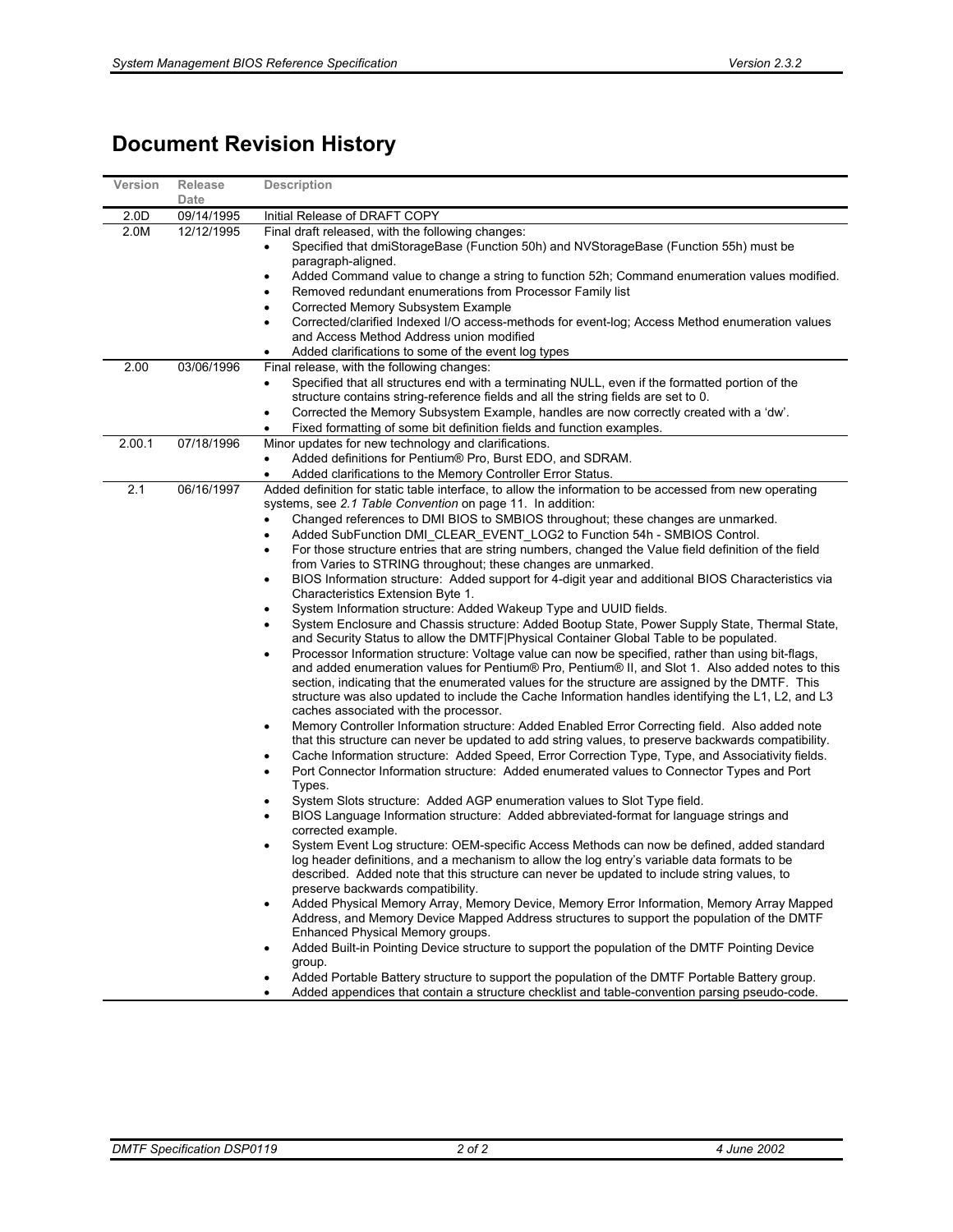| Version | <b>Release</b>     | <b>Description</b>                                                                                                                                                                                                                                                                                                                                                                                                                                                                                                                                                                                                                                                                                                                                                                                                                                                                                                                                                                                                                                                                                                                                                                                                |
|---------|--------------------|-------------------------------------------------------------------------------------------------------------------------------------------------------------------------------------------------------------------------------------------------------------------------------------------------------------------------------------------------------------------------------------------------------------------------------------------------------------------------------------------------------------------------------------------------------------------------------------------------------------------------------------------------------------------------------------------------------------------------------------------------------------------------------------------------------------------------------------------------------------------------------------------------------------------------------------------------------------------------------------------------------------------------------------------------------------------------------------------------------------------------------------------------------------------------------------------------------------------|
| 2.2     | Date<br>03/16/1998 | The following changes were made to v2.1 of the document to produce this version:<br>Accepted all changes introduced at Version 2.1<br>Added ACPI statement-of-direction for dynamic state and event notification<br>$\bullet$<br>Table-convention is required for v2.2 and later compliance<br>Corrected Structure Table entry point length value.<br>Added Command type 06h to the Plug-and-Play Set SMBIOS Structure function (52h).<br>Added new processor enumerations from the updated DMTF MASTER.MIF<br>System Enclosure: Added enumeration value for "Sealed-case PC", to support Net PC-type<br>٠<br>chassis'.<br>Memory Controller Information: Corrected description of how the BIOS computes the structure<br>$\bullet$<br>Length.<br>System Event Log:<br>$\bullet$<br>Added definition for end-of-log data, Event Log Type 0FFh.<br>٠<br>Added generic system-management event type; the handle of an associated probe or cooling<br>$\bullet$<br>device identifies the specific failing device.<br>Memory Error Information: Corrected structure size and offsets.<br>٠<br>Portable Battery: Corrected the structure length and some of the offsets, added Smart Battery-<br>٠<br>formatted fields |
|         |                    | Memory Device: Added RIMM form factor<br>Added the following new structures<br>$\bullet$<br>System Reset structure to support the population of the DMTF Automatic System Reset group.<br>$\bullet$<br>Hardware Security structure to support the population of the DMTF System Hardware Security<br>$\bullet$<br>group.<br>System Power Control structure to support the population of the DMTF System Power Control<br>$\bullet$<br>group.<br>Added Voltage Probe structure to support the population of the DMTF Voltage Probe group.<br>$\bullet$<br>Cooling Device structure to support the population of the DMTF Cooling Device group.<br>Temperature Probe structure to support the population of the DMTF Temperature Probe<br>$\bullet$<br>group.<br>Electrical Current Probe structure to support the population of the DMTF Electrical Current<br>$\bullet$<br>Probe group.<br>Out-of-Band Remote Access structure to support the population of the DMTF Out-of-Band<br>$\bullet$<br>Remote Access group.<br>Inactive structure type to support standard structure superset definitions.<br>$\bullet$<br>End of Toble of unturo tupe to fooilitate conies traversing of the otrusture data            |

• End-of-Table structure type to facilitate easier traversing of the structure data.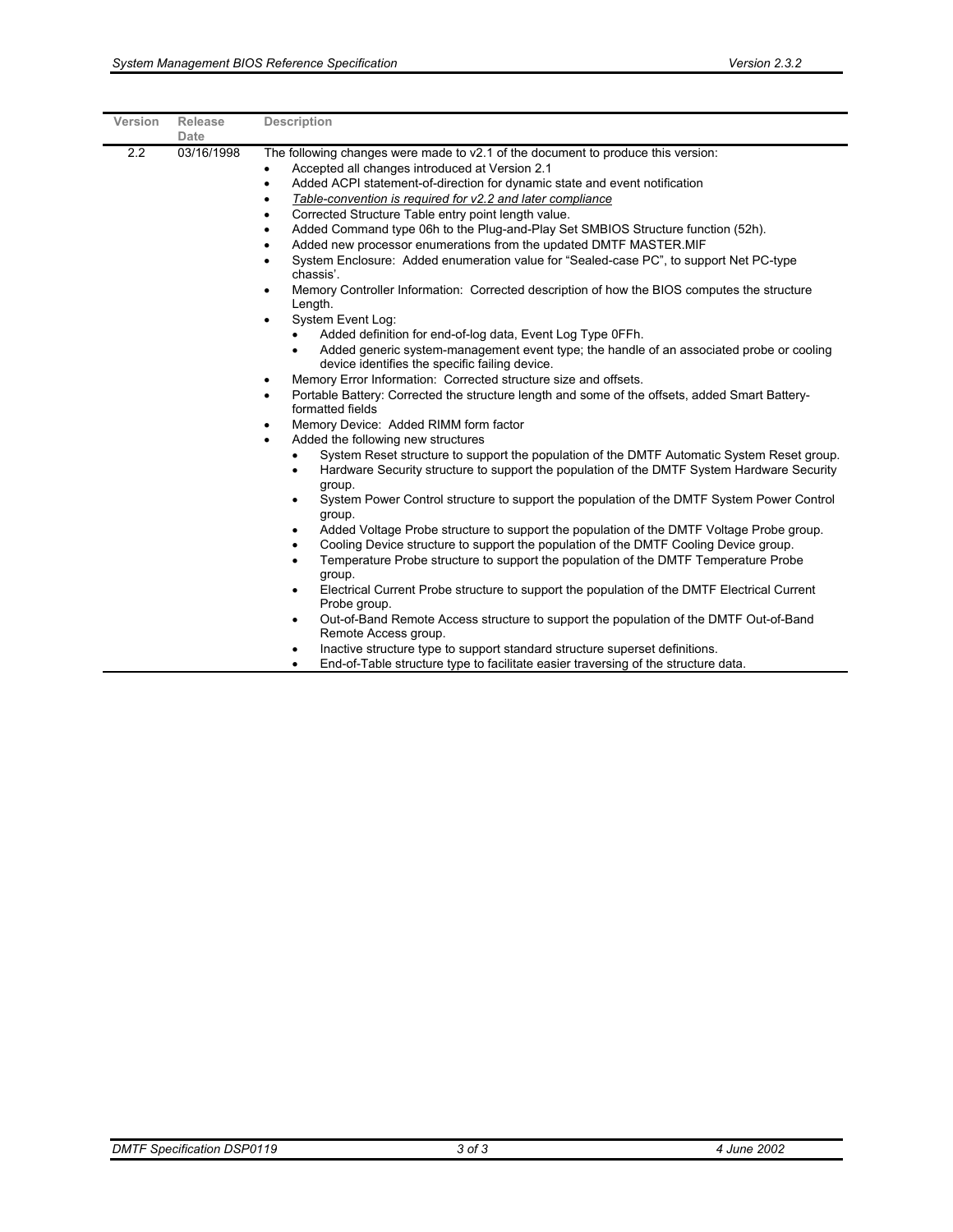| Version | Release<br>Date | <b>Description</b>                                                                                                                                                                                                                                                                                                                                                                                                                                                                                                                                                                                                                                                                                                                                                                                                                                                                                                                                                                                                                                                                                                                                                                                                                                                                                                                                                                                                                                                                                                                                                                                                                                                                                                                                                                                                                                                                                                                               |
|---------|-----------------|--------------------------------------------------------------------------------------------------------------------------------------------------------------------------------------------------------------------------------------------------------------------------------------------------------------------------------------------------------------------------------------------------------------------------------------------------------------------------------------------------------------------------------------------------------------------------------------------------------------------------------------------------------------------------------------------------------------------------------------------------------------------------------------------------------------------------------------------------------------------------------------------------------------------------------------------------------------------------------------------------------------------------------------------------------------------------------------------------------------------------------------------------------------------------------------------------------------------------------------------------------------------------------------------------------------------------------------------------------------------------------------------------------------------------------------------------------------------------------------------------------------------------------------------------------------------------------------------------------------------------------------------------------------------------------------------------------------------------------------------------------------------------------------------------------------------------------------------------------------------------------------------------------------------------------------------------|
| 2.3     | 08/12/1998      | The following changes were made to v2.2 of the document to produce this version:<br>Accepted all changes introduced at Version 2.2<br>٠<br>Clarified and corrected referenced documents<br>$\bullet$<br>A minimum set of structures (and their data) is now required for SMBIOS compliance.<br>٠<br>Documented an additional structure usage guideline, to optional structure growth.<br><b>BIOS Information:</b><br>$\bullet$<br>4-digit year format for BIOS Release Date required for SMBIOS 2.3 and later<br>Added BIOS Characteristic Extension Byte 2 to include status that the BIOS supports the<br>$\bullet$<br><u>BIOS Boot Specification.</u><br>System Information: Added enumeration for Wake-up Type<br>System Enclosure or Chassis: Added OEM-defined field.<br>Processor Information:<br>$\bullet$<br>Added enumerated values for new processors from the updated MASTER.MIF and identified<br>that one structure is present for each processor instance.<br>Modified interpretation of Lx Cache Handle fields for v2.3 and later implementations<br>Memory Module Information: Corrected example, adding double-null to terminate the structure.<br>$\bullet$<br>System Slots: Added hot-plug characteristic definition and clarified usage of the PCI "Slot ID" field.<br><b>Memory Device:</b><br>٠<br>Added enumerations for Form Factor and Device Type<br>$\bullet$<br>Added new field for memory Speed<br>System Event Log: Added note describing how century portion of the 2-digit year within a log<br>٠<br>record is to be interpreted.<br>Voltage Probe, Temperature Probe, Electrical Current Probe, Cooling Device:<br>٠<br>Added Nominal Value field<br>Added the following new structures<br>٠<br>Boot Integrity Services (BIS) Entry Point<br>System Boot Information<br>$\bullet$<br>64-bit Memory Error Information<br>٠<br><b>Management Device</b><br>$\bullet$<br>Management Device Component<br>$\bullet$ |
| 2.3.1   | 3/16/1999       | Management Device Threshold Data<br>The following changes were made to v2.3 of the document to produce this version:<br>Accepted all changes introduced at Version 2.3<br>$\bullet$<br>Adopted a three-tier document numbering procedure, see 1.1 for more information.<br><b>BIOS Information:</b><br>$\bullet$<br>Added BIOS Characteristic Extension Byte 2, bit 1, to identify that the BIOS supports<br>$\bullet$<br>F12=Network Boot functionality<br>Processor Information<br>$\bullet$<br>Added Processor Family enumeration for new Pentium processors, defined reserved values<br>$\bullet$<br>for future Pentium processors.<br>Added fields: Asset Tag, Serial Number, and Part Number.<br><b>System Slots</b><br>Added slot type enumeration for PCI-X<br>Added slot characteristic to identify support for (to-be) standard SMBus interface for PCI slots<br>Memory Device:<br>$\bullet$<br>Added enumerated values for Memory Type and Form Factor, required for RamBus<br>implementations<br>Added fields: Manufacturer, Asset Tag, Serial Number, and Part Number.<br>Added the following new structures:<br>$\bullet$<br>Memory Channel (to support RamBus and SyncLink memory implementations)<br>IPMI Device, to abstract the IPMI hardware dependencies to management software<br>$\bullet$<br>System Power Supply                                                                                                                                                                                                                                                                                                                                                                                                                                                                                                                                                                                                          |
| 2.3.1   | 12/14/2000      | Released as DMTF Preliminary Specification DSP0119.                                                                                                                                                                                                                                                                                                                                                                                                                                                                                                                                                                                                                                                                                                                                                                                                                                                                                                                                                                                                                                                                                                                                                                                                                                                                                                                                                                                                                                                                                                                                                                                                                                                                                                                                                                                                                                                                                              |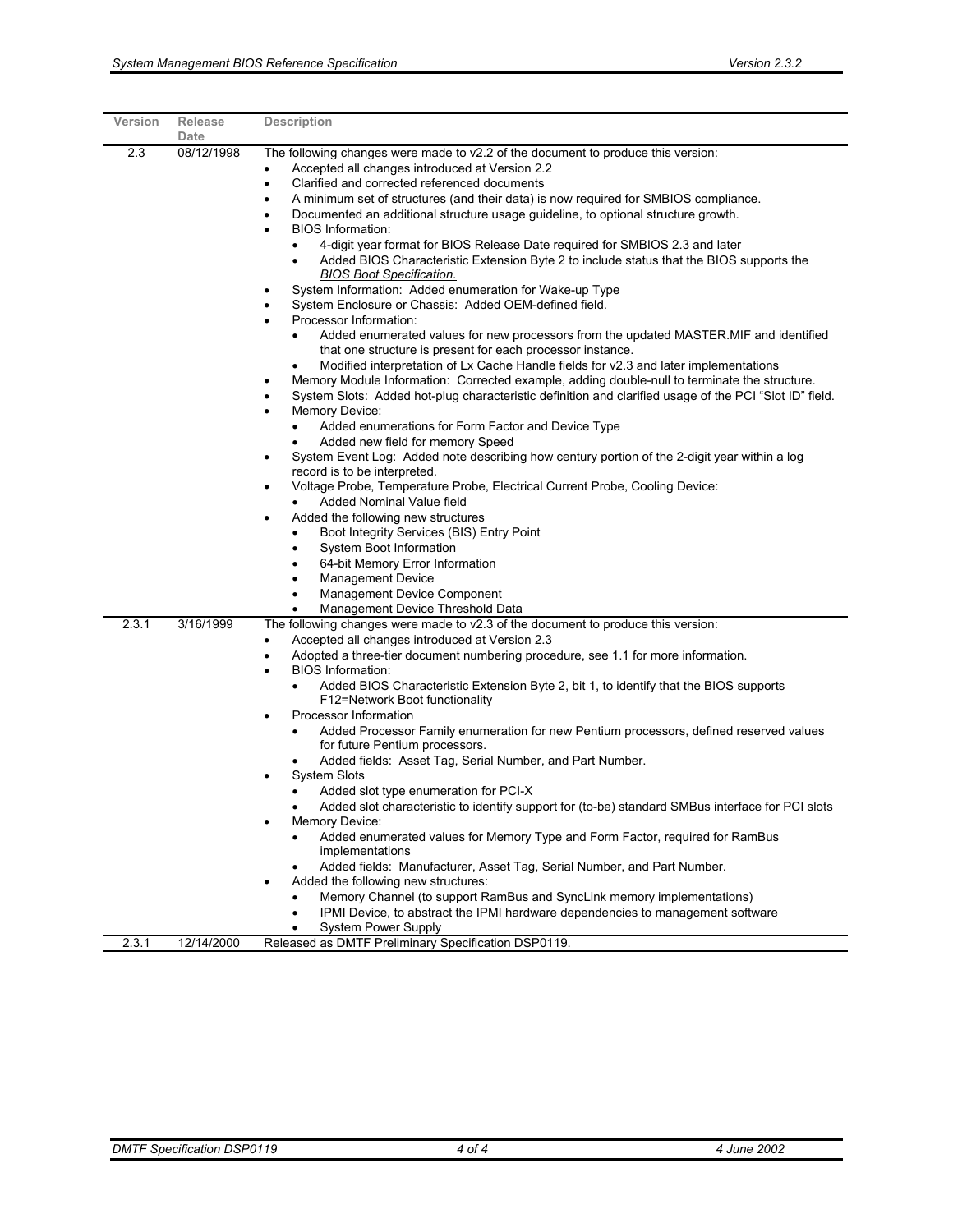| Version | Release<br>Date    | <b>Description</b>                                                                                                                                                                                                                                                                                                                                                                                                                                                                                                                     |
|---------|--------------------|----------------------------------------------------------------------------------------------------------------------------------------------------------------------------------------------------------------------------------------------------------------------------------------------------------------------------------------------------------------------------------------------------------------------------------------------------------------------------------------------------------------------------------------|
| 2.3.2   | 12 October<br>2001 | The following changes were made to $v2.3.1$ of the document to produce this version:<br>Accepted all changes introduced at v2.3.1<br>$\bullet$<br>Released as DMTF Specification DSP0130 (Preliminary)<br>Updated the Abstract and Overview sections to be more DMTF-general than DMI-specific. Change                                                                                                                                                                                                                                 |
|         |                    | bars are present in the Overview section only.<br>Deleted section 1.1 (future direction for ACPI interface specification). Any ACPI interface to provide<br>$\bullet$<br>these structures should be provided by a future version of the ACPI specification itself.<br>Removed "References" that had broken links.<br>٠                                                                                                                                                                                                                 |
|         |                    | Modified sections 2 and 2.2 to indicate that the PnP calling interface is being deprecated at this<br>specification version.<br>Noted in section 2.1 that the structure table data is boot-time static.                                                                                                                                                                                                                                                                                                                                |
|         |                    | For each enumerated list that indicated that the enumeration is controlled by the "DMTF, not this<br>specification", identified which CIM class property and DMI group attribute are mapped to the<br>enumerated value. Also added a note in the Overview section to indicate where change requests<br>should be sent.                                                                                                                                                                                                                 |
|         |                    | Baseboard Information (Type 2)<br>$\bullet$<br>Added fields: Asset Tag, Feature Flags, Location in Chassis, Chassis Handle, Baseboard<br>Type, and Contained Objects to support multi-system chassis like server blades.<br>System Enclosure or Chassis (Type 3)<br>$\bullet$                                                                                                                                                                                                                                                          |
|         |                    | Added fields: Height, Number of Power Cords, Contained Element Count, and Contained<br>$\bullet$<br>Elements to support multi-system chassis like server blades.                                                                                                                                                                                                                                                                                                                                                                       |
|         |                    | Processor Information (Type 4)<br>Added new enumerations to Processor Family and Processor Upgrade<br>Removed (SMBIOS-only) reserved ranges. These ranges are controlled by the DMTF, not the<br>$\bullet$<br>SMBIOS group. The DMTF Device MOF (starting with v2.3) has commentary around the<br>Processor Family enumeration that suggests that enumerations below 256 be used only for<br>those processor types that are going to be reported via SMBIOS (since this specification's<br>Processor Family field is a 1-byte entity). |
|         |                    | Cache (Type 7)<br>$\bullet$<br>Added new enumerations to Associativity                                                                                                                                                                                                                                                                                                                                                                                                                                                                 |
|         |                    | Memory Device (Type 17)<br>$\bullet$                                                                                                                                                                                                                                                                                                                                                                                                                                                                                                   |
|         |                    | Added new enumerations to Memory Type<br>Built-in Pointing Device (Type 21)<br>Added new enumerations to Pointing Device Type                                                                                                                                                                                                                                                                                                                                                                                                          |
|         |                    | Removed out-of-date section Correlation to DMTF Groups, in favor of updated section 3.3.                                                                                                                                                                                                                                                                                                                                                                                                                                               |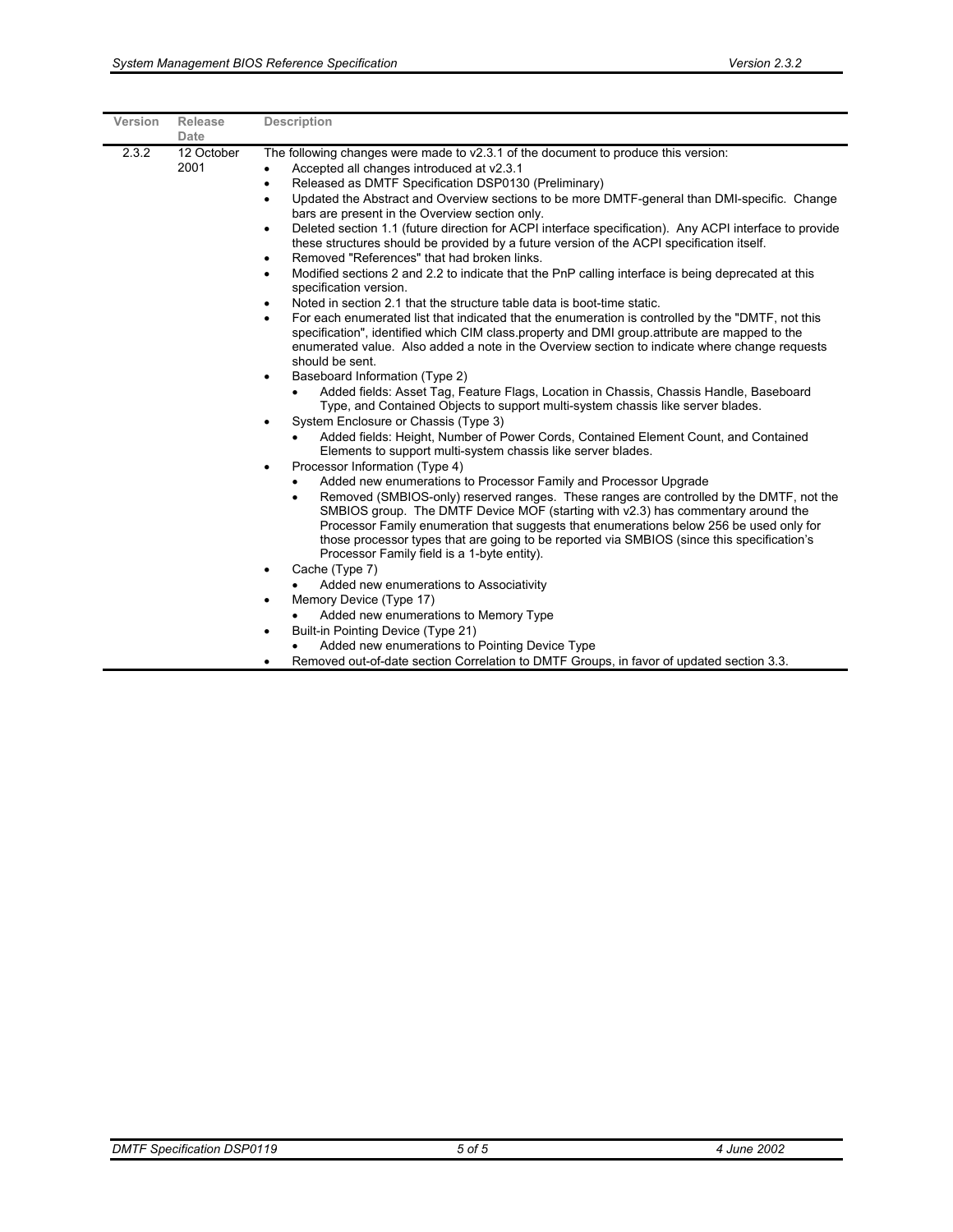# **Table Of Contents \_\_\_\_\_\_\_\_\_\_\_\_\_\_\_\_\_\_\_\_\_\_\_\_\_\_\_**

| 1.1<br>$1.2$<br>1.3 | <b>DOCUMENT VERSION NUMBER CONVENTIONS</b><br><b>REFERENCES</b><br><b>CONVENTIONS USED IN THIS DOCUMENT</b> | $\boldsymbol{9}$<br>10<br>10 |
|---------------------|-------------------------------------------------------------------------------------------------------------|------------------------------|
| <u>2.</u>           | <b>ACCESSING SMBIOS INFORMATION</b>                                                                         | 10                           |
| 2.1                 | <b>TABLE CONVENTION</b>                                                                                     | 11                           |
| 2.1.1               | <b>SMBIOS STRUCTURE TABLE ENTRY POINT</b>                                                                   | 11                           |
| 2.2                 | <b>PLUG-AND-PLAY CALLING CONVENTION</b>                                                                     | 12                           |
| 2.2.1               | <b>SMBIOS FUNCTIONS</b><br>2.2.2 ERROR RETURN CODES                                                         | 13<br>13                     |
|                     | 2.2.3 SMBIOS STRUCTURE ACCESS INTERFACE                                                                     | 14                           |
| 2.2.3.1             | Function 50h - Get SMBIOS Information                                                                       | 14                           |
|                     | 2.2.3.2 Function 51h - Get SMBIOS Structure                                                                 | 15                           |
| 2.2.3.3             | Function 52h - Set SMBIOS Structure                                                                         | 16                           |
| 2.2.4               | <b>STRUCTURE CHANGE NOTIFICATION INTERFACE</b>                                                              | 19                           |
| 2.2.4.1             | Function 53h - Get Structure Change Information                                                             | 19                           |
| 2.2.5               | <b>CONTROL INTERFACE</b>                                                                                    | 21                           |
| 2.2.5.1             | Function 54h - SMBIOS Control                                                                               | 21                           |
| 2.2.6               | <b>GENERAL PURPOSE NONVOLATILE STORAGE INTERFACE</b>                                                        | 23                           |
|                     | 2.2.6.1 Function 55H - Get General-Purpose NonVolatile Information                                          | 23                           |
|                     | 2.2.6.2 Function 56H - Read General-Purpose NonVolatile Data                                                | 24                           |
|                     | 2.2.6.3 Function 57H - Write General-Purpose NonVolatile Data                                               | 25                           |
| <u>3.</u>           | <b>SMBIOS STRUCTURES</b>                                                                                    | 27                           |
|                     |                                                                                                             |                              |
| 3.1                 | <b>STRUCTURE STANDARDS</b>                                                                                  | 27                           |
| 3.1.1               | <b>STRUCTURE EVOLUTION AND USAGE GUIDELINES</b>                                                             | 27                           |
|                     | 3.1.2 STRUCTURE HEADER FORMAT                                                                               | 28                           |
| 3.1.3               | <b>TEXT STRINGS</b>                                                                                         | 28                           |
| 3.2                 | <b>REQUIRED STRUCTURES AND DATA</b>                                                                         | 29                           |
| 3.3 <sub>2</sub>    | <b>STRUCTURE DEFINITIONS</b>                                                                                | 30                           |
| 3.3.1               | <b>BIOS INFORMATION (TYPE 0)</b>                                                                            | 32                           |
| 3.3.1.1             | <b>BIOS Characteristics</b>                                                                                 | 32                           |
|                     | 3.3.1.2 BIOS Characteristics Extension Bytes                                                                | 33                           |
| 3.3.2               | <b>SYSTEM INFORMATION (TYPE 1)</b>                                                                          | 34                           |
| 3.3.2.1             | System - Wake-up Type                                                                                       | 34                           |
| 3.3.3               | BASE BOARD (OR MODULE) INFORMATION (TYPE 2)                                                                 | 34                           |
| 3.3.3.1             | Base Board - Feature Flags                                                                                  | 35                           |
| 3.3.3.2<br>3.3.4    | Base Board - Board Type<br><b>SYSTEM ENCLOSURE OR CHASSIS (TYPE 3)</b>                                      | 35<br>36                     |
| 3.3.4.1             | System Enclosure or Chassis Types                                                                           | 37                           |
| 3.3.4.2             | <b>System Enclosure or Chassis States</b>                                                                   | 37                           |
| 3.3.4.3             | System Enclosure or Chassis Security Status                                                                 | 38                           |
| 3.3.4.4             | System Enclosure or Chassis: Contained Elements                                                             | 38                           |
| 3.3.5               | PROCESSOR INFORMATION (TYPE 4)                                                                              | 38                           |
| 3.3.5.1             | Processor Information - Processor Type                                                                      | 40                           |
| 3.3.5.2             | Processor Information - Processor Family                                                                    | 40                           |
| 3.3.5.3             | Processor ID Field Format                                                                                   | 42                           |
| 3.3.5.4             | Processor Information - Voltage                                                                             | 43                           |
| 3.3.5.5             | Processor Information - Processor Upgrade                                                                   | 43                           |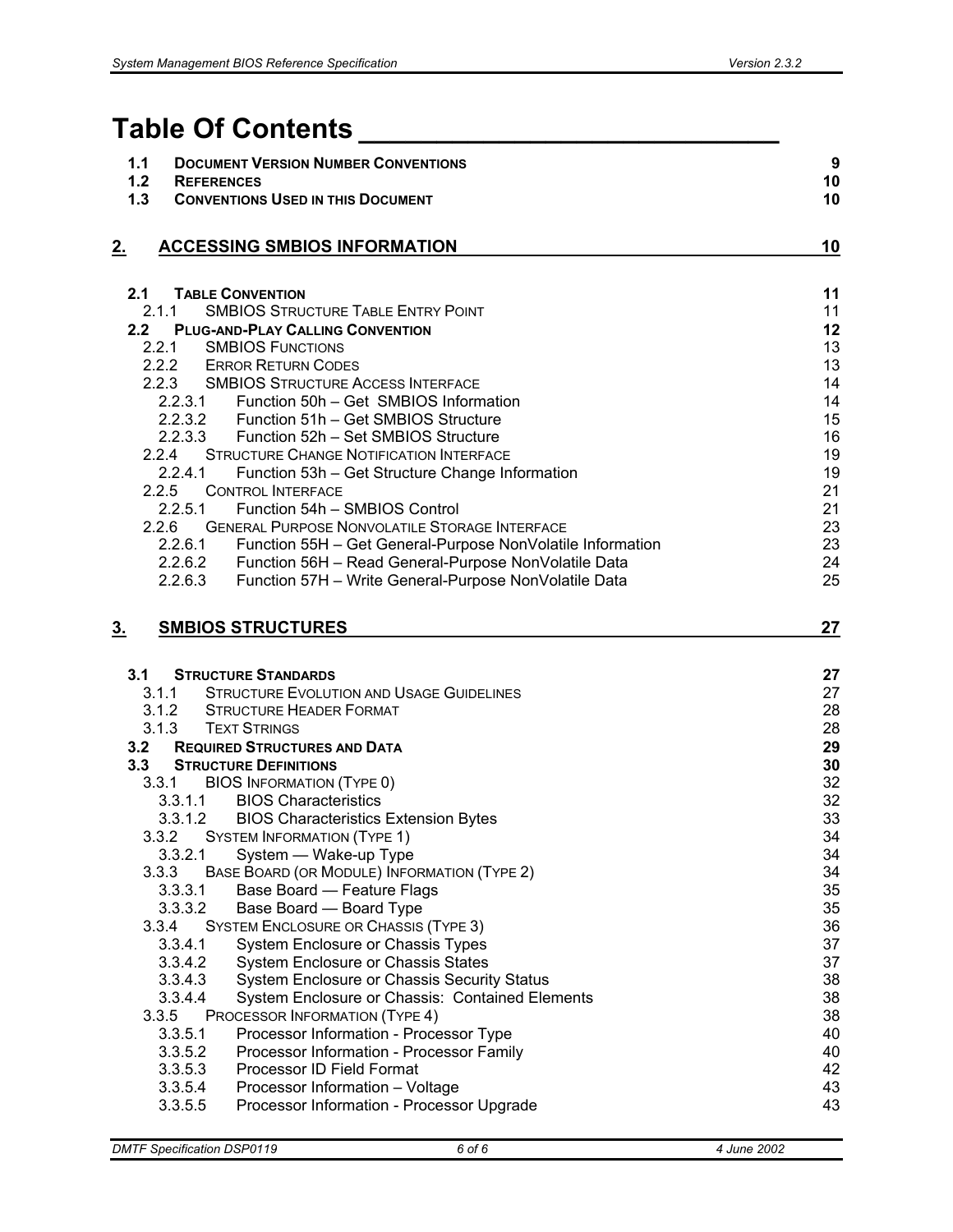| 3.3.6    | <b>MEMORY CONTROLLER INFORMATION (TYPE 5)</b>      | 43 |
|----------|----------------------------------------------------|----|
| 3.3.6.1  | Memory Controller Error Detecting Method           | 44 |
| 3.3.6.2  | Memory Controller Error Correcting Capability      | 45 |
| 3.3.6.3  | Memory Controller Information - Interleave Support | 45 |
| 3.3.6.4  | Memory Controller Information - Memory Speeds      | 45 |
| 3.3.7    | <b>MEMORY MODULE INFORMATION (TYPE 6)</b>          | 45 |
| 3.3.7.1  | Memory Module Information - Memory Types           | 46 |
| 3.3.7.2  | Memory Module Information - Memory Size            | 46 |
| 3.3.7.3  | Memory Subsystem Example                           | 47 |
| 3.3.8    | CACHE INFORMATION (TYPE 7)                         | 49 |
| 3.3.8.1  | Cache Information - SRAM Type                      | 49 |
| 3.3.8.2  | Cache Information - Error Correction Type          | 50 |
| 3.3.8.3  | Cache Information - System Cache Type              | 50 |
| 3.3.8.4  | Cache Information - Associativity                  | 50 |
| 3.3.9    | PORT CONNECTOR INFORMATION (TYPE 8)                | 50 |
| 3.3.9.1  | Port Information Example                           | 51 |
| 3.3.9.2  | Port Information - Connector Types                 | 51 |
| 3.3.9.3  | Port Types                                         | 52 |
|          | 3.3.10 SYSTEM SLOTS (TYPE 9)                       | 53 |
| 3.3.10.1 | System Slots - Slot Type                           | 53 |
| 3.3.10.2 | System Slots - Slot Data Bus Width                 | 54 |
| 3.3.10.3 | System Slots - Current Usage                       | 54 |
| 3.3.10.4 | System Slots - Slot Length                         | 54 |
| 3.3.10.5 | System Slots — Slot ID                             | 54 |
|          | 3.3.10.6 Slot Characteristics 1                    | 55 |
|          | 3.3.10.7 Slot Characteristics 2                    | 55 |
| 3.3.11   | ON BOARD DEVICES INFORMATION (TYPE 10)             | 55 |
|          | 3.3.11.1 Onboard Device Types                      | 55 |
| 3.3.12   | <b>OEM STRINGS (TYPE 11)</b>                       | 56 |
|          | 3.3.13 SYSTEM CONFIGURATION OPTIONS (TYPE 12)      | 56 |
| 3.3.14   | <b>BIOS LANGUAGE INFORMATION (TYPE 13)</b>         | 56 |
| 3.3.15   | <b>GROUP ASSOCIATIONS (TYPE 14)</b>                | 57 |
| 3.3.16   | <b>SYSTEM EVENT LOG (TYPE 15)</b>                  | 58 |
| 3.3.16.1 | Supported Event Log Type Descriptors               | 61 |
|          | 3.3.16.2 Indexed I/O Access Method                 | 61 |
|          | 3.3.16.3 Access Method Address - DWORD Layout      | 62 |
| 3.3.16.4 | Event Log Organization                             | 62 |
| 3.3.16.5 | Log Header Format                                  | 62 |
| 3.3.16.6 | Log Record Format                                  | 64 |
| 3.3.17   | PHYSICAL MEMORY ARRAY (TYPE 16)                    | 67 |
| 3.3.17.1 | Memory Array - Location                            | 68 |
| 3.3.17.2 | Memory Array - Use                                 | 68 |
| 3.3.17.3 | Memory Array - Error Correction Types              | 68 |
| 3.3.18   | <b>MEMORY DEVICE (TYPE 17)</b>                     | 69 |
| 3.3.18.1 | Memory Device - Form Factor                        | 70 |
| 3.3.18.2 | Memory Device - Type                               | 70 |
| 3.3.18.3 | Memory Device - Type Detail                        | 71 |
| 3.3.19   | 32-BIT MEMORY ERROR INFORMATION (TYPE 18)          | 71 |
| 3.3.19.1 | Memory Error - Error Type                          | 72 |
| 3.3.19.2 | Memory Error - Error Granularity                   | 72 |
| 3.3.19.3 | Memory Error - Error Operation                     | 72 |
| 3.3.20   | <b>MEMORY ARRAY MAPPED ADDRESS (TYPE 19)</b>       | 73 |
| 3.3.21   | <b>MEMORY DEVICE MAPPED ADDRESS (TYPE 20)</b>      | 73 |
| 3.3.22   | <b>BUILT-IN POINTING DEVICE (TYPE 21)</b>          | 74 |
| 3.3.22.1 | Pointing Device - Type                             | 74 |
| 3.3.22.2 | Pointing Device - Interface                        | 75 |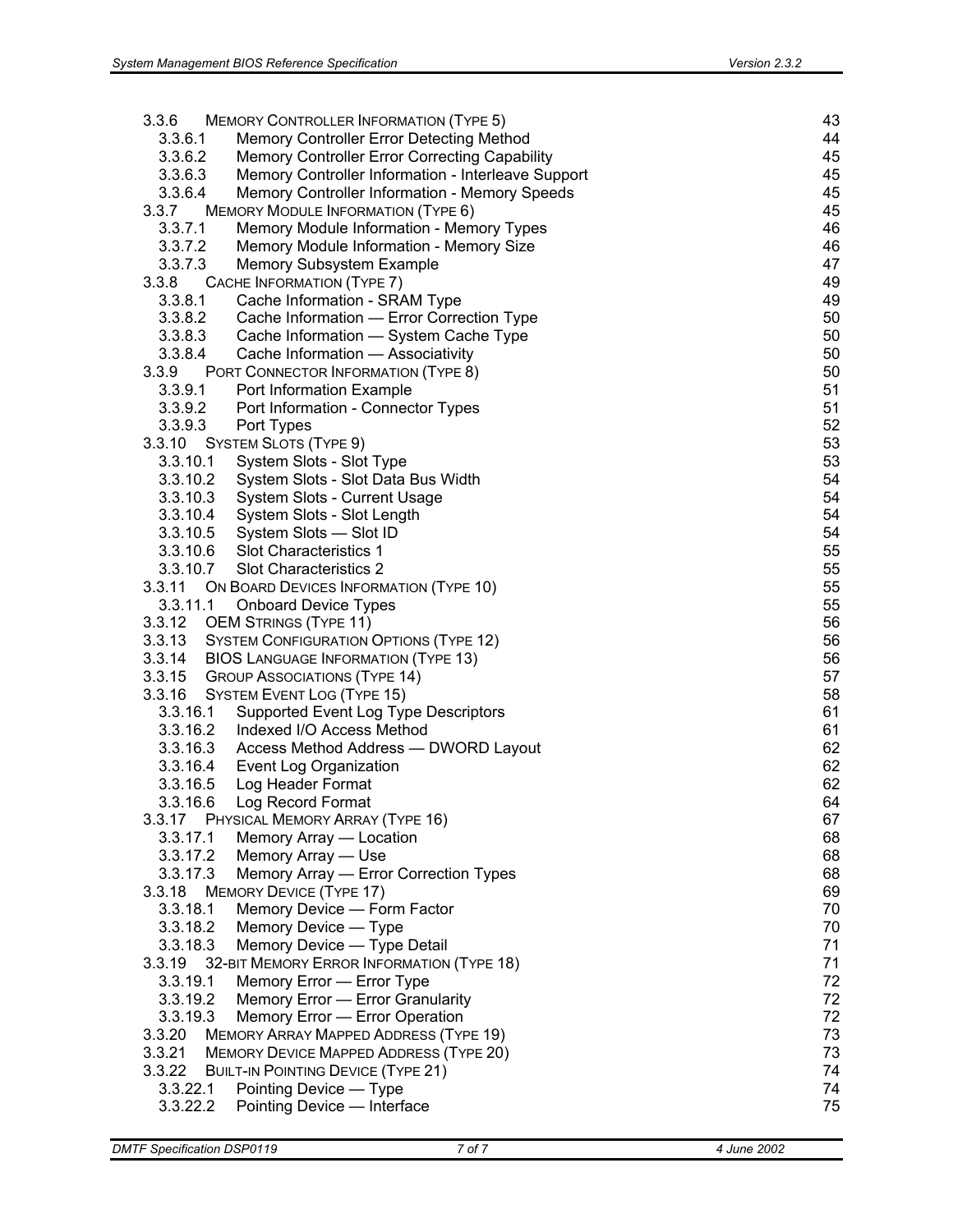|           | 3.3.27 VOLTAGE PROBE (TYPE 26)<br>3.3.27.1 Voltage Probe - Location and Status | 79<br>79 |
|-----------|--------------------------------------------------------------------------------|----------|
|           | 3.3.28 COOLING DEVICE (TYPE 27)                                                | 80       |
|           | 3.3.28.1 Cooling Device - Device Type and Status                               | 80       |
|           | 3.3.29 TEMPERATURE PROBE (TYPE 28)                                             | 81       |
|           | 3.3.29.1<br>Temperature Probe - Location and Status                            | 81       |
|           | 3.3.30<br><b>ELECTRICAL CURRENT PROBE (TYPE 29)</b>                            | 82       |
|           | Current Probe - Location and Status<br>3.3.30.1                                | 82       |
|           | 3.3.31 OUT-OF-BAND REMOTE ACCESS (TYPE 30)                                     | 83       |
|           | 3.3.32 BOOT INTEGRITY SERVICES (BIS) ENTRY POINT (TYPE 31)                     | 83       |
|           | 3.3.33 SYSTEM BOOT INFORMATION (TYPE 32)                                       | 84       |
|           | 3.3.33.1<br><b>System Boot Status</b>                                          | 84       |
|           | 3.3.34 64-BIT MEMORY ERROR INFORMATION (TYPE 33)                               | 84       |
|           | 3.3.35 MANAGEMENT DEVICE (TYPE 34)                                             | 85       |
|           | 3.3.35.1<br>Management Device - Type                                           | 85       |
|           | 3.3.35.2<br>Management Device - Address Type                                   | 86       |
|           | 3.3.36 MANAGEMENT DEVICE COMPONENT (TYPE 35)                                   | 86       |
|           | 3.3.37 MANAGEMENT DEVICE THRESHOLD DATA (TYPE 36)                              | 86       |
|           | 3.3.38 MEMORY CHANNEL (TYPE 37)                                                | 87       |
|           | Memory Channel - Channel Type<br>3.3.38.1                                      | 87       |
|           | 3.3.39 IPMI DEVICE INFORMATION (TYPE 38)                                       | 88       |
|           | IPMI Device Information - BMC Interface Type<br>3.3.39.1                       | 88       |
|           | 3.3.40 SYSTEM POWER SUPPLY (TYPE 39)                                           | 88       |
|           | <b>Power Supply Characteristics</b><br>3.3.40.1                                | 89       |
|           | 3.3.41 INACTIVE (TYPE 126)                                                     | 90       |
|           | 3.3.42 END-OF-TABLE (TYPE 127)                                                 | 90       |
| <u>4.</u> | <b>CONFORMANCE GUIDELINES</b>                                                  | 91       |

### **5. USING THE TABLE CONVENTION 94**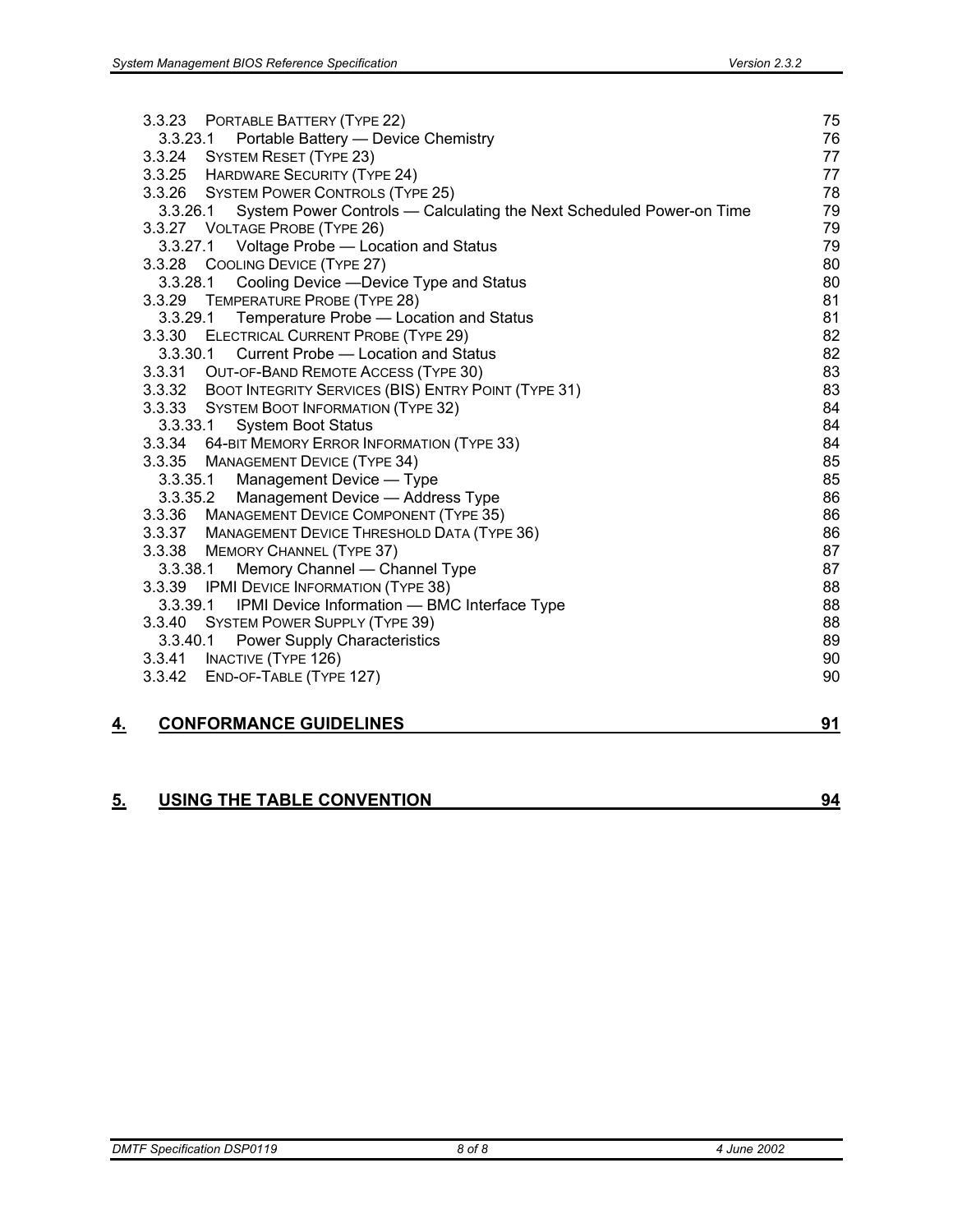# **Overview**

Continuing the DMTF's mission of leading the development of management standards for distributed desktop, network, enterprise and Internet environments, the *System Management BIOS Reference Specification* addresses how motherboard and system vendors present management information about their products in a standard format by extending the BIOS interface on Intel architecture systems. The information is intended to allow generic instrumentation to deliver this data to management applications that use DMI, CIM or direct access and eliminates the need for error prone operations like probing system hardware for presence detection.

This specification is intended to provide enough information for BIOS developers to implement the necessary extensions to allow their product's hardware and other system-related information to be accurately determined by users of the defined interfaces.

This specification is also intended to provide enough information for developers of management instrumentation to develop generic routines for translating from SMBIOS format to the format used by their chosen management technology whether it is a DMTF technology like DMI or CIM, or another technology like SNMP. To support this translation for DMTF technologies, sections of this specification describe the DMI groups and CIM classes intended to convey the information retrieved from an SMBIOScompatible system through the interfaces described in this document.

*Note*: The DMTF's DMI working group controls changes to this document; change requests should be submitted to mailto://wg-dmi@dmtf.org. Refer to http://www.dmtf.org/standards/bios.php for the most recent version of this document.

# **1.1 Document Version Number Conventions**

Beginning with version 2.3.1 of this document, the document's version number will be specified in a *major***.***minor*[*.docrev*] format. The addition of the *docrev* enables document updates to keep current with hardware technology without causing implementations to continually "chase" a specification version.

- 1. The *major* value of the document version increments by one (1) whenever a major interface change is introduced. Looking back, the value should have been incremented in the v2.0 to v2.1 transition since the table-based method was a major interface change. This value is also the major version of the SMBIOS specification.
- 2. The *minor* value of the document version either resets to zero (0) if the *major* value increments, or increments by one (1) if a change in implementation requirements is introduced within the same major version, e.g. the addition of a new *required* structure or structure field. This value is also the minor version of the SMBIOS specification.
- 3. The *docrev* value of the document version either resets to zero (0) if either the *major* or *minor* value increments, or increments by one (1) each time this document is updated. This value does not factor into the specification version; an implementation based on document version 2.3 complies with specification v2.3, as does an implementation based on document version 2.3.11.
- 4. A *docrev* value of 0 displays as blank, i.e. 2.4 instead of 2.4.0.

If these conventions were in place at v2.0 of the specification, here's how they would have been applied to specification versions 2.1 through 2.3:

| <b>Specification Version</b> | <b>Would have been</b> | Because                                                                         |
|------------------------------|------------------------|---------------------------------------------------------------------------------|
| .                            |                        |                                                                                 |
| 2.1                          | 3.0                    | the addition of the table-based method constitutes a major<br>interface change. |
| 2.2                          | 3.1                    | the table-based method was made a requirement for compliance.                   |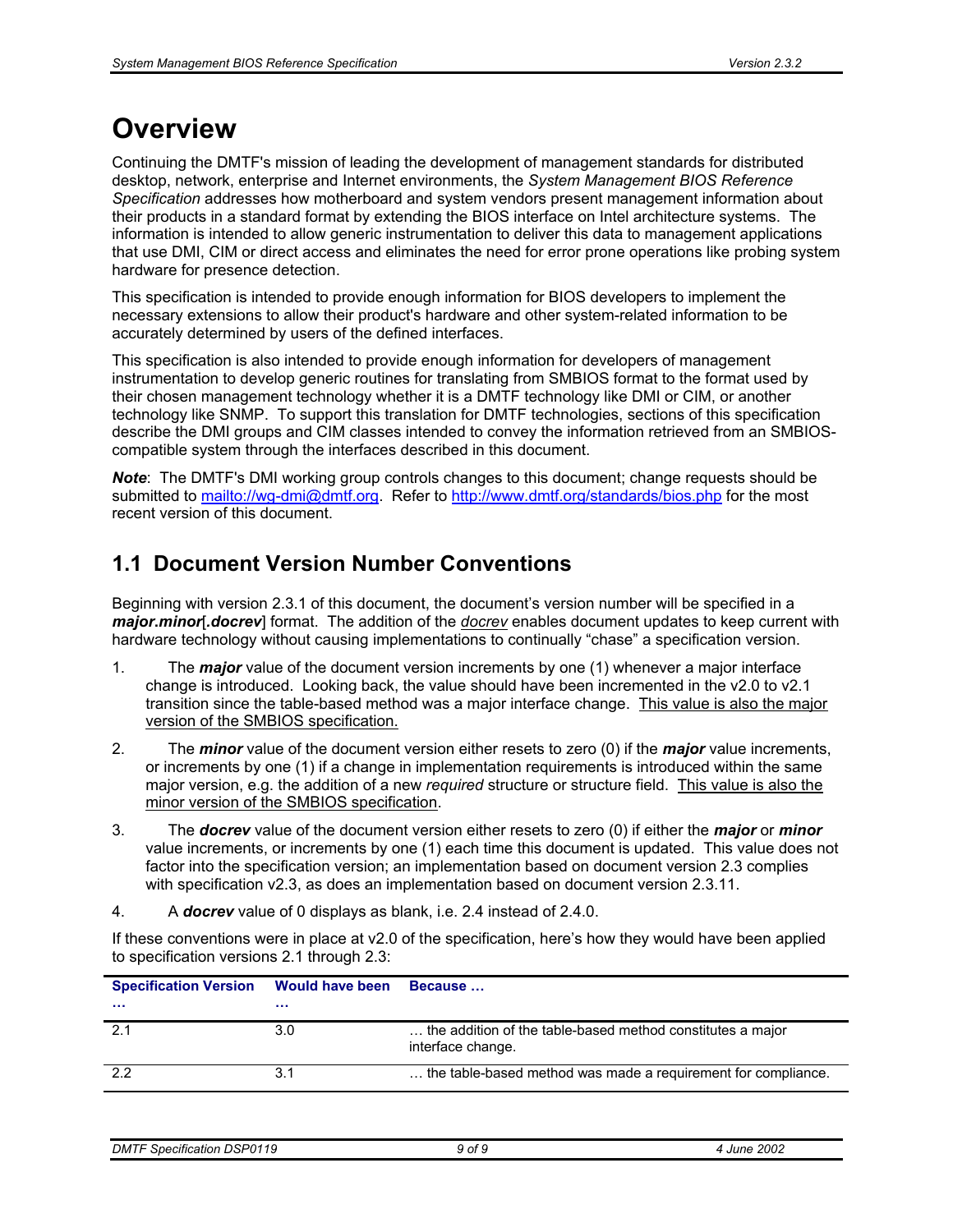| Specification Version Would have been |     | <b>Because</b>                                                        |
|---------------------------------------|-----|-----------------------------------------------------------------------|
| $\cdots$                              | .   |                                                                       |
| 2.3                                   | 3.2 | a minimum set of structures was made a requirement for<br>compliance. |

## **1.2 References**

- *Advanced Configuration and Power Interface Specification*, Version 1.0, December 23 1996, http://www.teleport.com/~acpi
- *BIOS Boot Specification*, Version 1.01, 11 January 1996, http://www.phoenix.com/techs/specs.html
- *Boot Integrity Services API*, Version 1.00, 26 October 1999, http://developer.intel.com/ial/WfM/tools/BIS/Index.htm
- *Desktop Management Interface Specification*, Version 2.0s, 24 June 1998, http://www.dmtf.org/standards/standard\_dmi.php
- DMTF MASTER.MIF, http://www.dmtf.org/standards/standard\_dmi.php
- *DMTF DMI 2.0 Conformance Requirements* Version 1.1, 10 December 1997, http://www.dmtf.org/standards/standard\_dmi.php
- *"El Torito" Bootable CD-ROM Format Specification*, Version 1.0, January 25 1995, http://www.phoenix.com/techs/specs.html
- *Intelligent Platform Management Interface (IPMI) Interface Specification*, Version 1.0, September 16, 1998, http://developer.intel.com/design/servers/ipmi/spec.htm
- *PCI IRQ Routing Table Specification*, Version 1.0, 27 February 1996, http://www.microsoft.com/hwdev/busbios/PCIIRQ.HTM
- *Plug and Play BIOS Specification*, Version 1.0A, May 5, 1994, ftp://ftp.microsoft.com/developr/drg/Plug-and-Play/Pnpspecs/pnpbios.exe
- *Simple Boot Flag Specification*, Version 1.0, 06 April, 1998, http://www.microsoft.com/hwdev/desinit/simp\_bios.htm
- *Smart Battery Data Specification*, Version 1.0, 15 February 1995, www.sbs-forum.org

# **1.3 Conventions Used in this Document**

1. All numbers specified in this document are in decimal format unless otherwise indicated. A number followed by the letter 'h' indicates hexadecimal format; a number followed by the letter 'b' indicates binary format.

For example, the values 10, 0Ah, and 1010b are equivalent.

- 2. Any value not listed in an enumerated list is reserved for future assignment by the DMTF, see section 3 for more information.
- 3. Most of the enumerated values defined in this specification simply track the like values specified by the DMTF — either within the DMTF's MASTER. MIF or CIM classes. Enumerated values that are controlled by the DMTF are identified within their respective subsection; additional values for these fields are assigned by the DMTF, see section 3.3 for more information.

# **2. Accessing SMBIOS Information**

There are two access methods defined for the SMBIOS structures:

- 1. The first method, defined in v2.0 of this specification, provides the SMBIOS structures through a Plug-and-Play function interface, see *2.2 Plug-and-Play Calling Convention* on page 12.
- 2. A table-based method, defined in v2.1 of this specification, provides the SMBIOS structures as a packed list of data referenced by a table entry point; see *2.1 Table Convention* on page 11.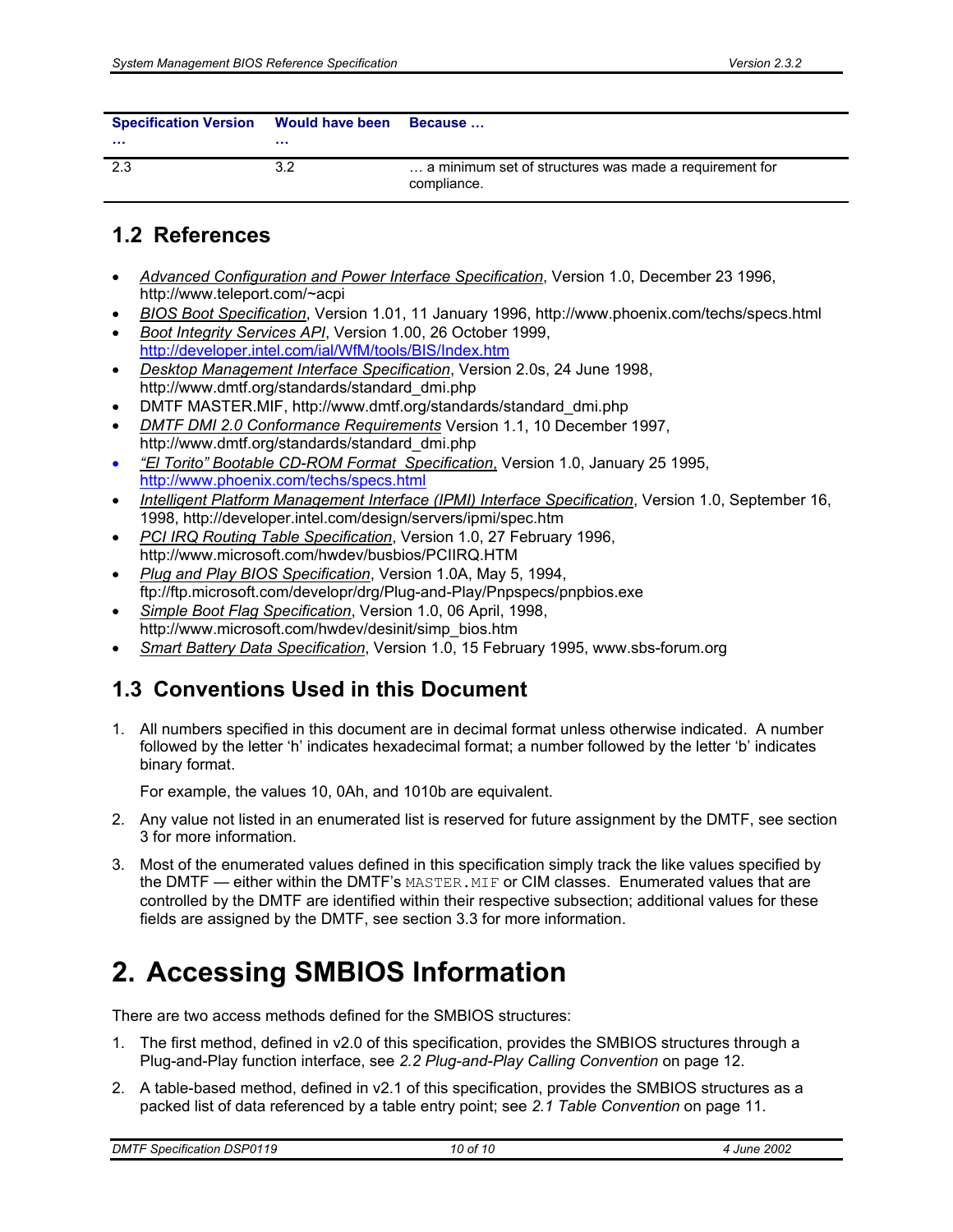A BIOS compliant with v2.1 of this specification can provide one or both methods. A BIOS compliant with v2.2 and later of this specification must provide the table-based method and can optionally provide the Plug-and-Play function interface.

*Important Note*: As of version 2.3.2 of this specification, the Plug-and-Play function interface described in this section is being deprecated. Further use of the interface is discouraged and it will ultimately be removed from this specification. Future SMBIOS implementations and SMBIOS data consumers should migrate to using the table-based method described in Section 2.1 exclusively.

## **2.1 Table Convention**

The table convention allows the SMBIOS structures to be accessed under 32-bit protected-mode operating systems such as Microsoft Windows NT\*. This convention provides a searchable entry-point structure that contains a pointer to the packed SMBIOS structures residing somewhere in 32-bit physical address space.

*Note 1*: The table convention is required for SMBIOS v2.2 and later implementations.

**Note 2:** The information present in the table-based structures is boot-time static, and SMBIOS consumers should not expect the information to be updated during normal system operations.

# **2.1.1 SMBIOS Structure Table Entry Point**

The SMBIOS Entry Point structure, described below, can be located by application software by searching for the anchor-string on paragraph (16-byte) boundaries within the physical memory address range 000F0000h to 000FFFFFh. This entry point encapsulates an intermediate anchor string that is used by some existing DMI browsers.

*Note*: While the SMBIOS Major and Minor Versions (offsets 06h and 07h) currently duplicate the information present in the SMBIOS BCD Revision (offset 1Dh), they provide a path for future growth in this specification. The BCD Revision, for example, provides only a single digit for each of the major and minor version numbers.

| <b>Offset</b> | Name                                     | Length      | Description                                                                                                                                                                                                                                                                                                                                            |
|---------------|------------------------------------------|-------------|--------------------------------------------------------------------------------------------------------------------------------------------------------------------------------------------------------------------------------------------------------------------------------------------------------------------------------------------------------|
| 00h           | <b>Anchor String</b>                     | 4 BYTES     | SM, specified as four ASCII characters (5F 53 4D 5F).                                                                                                                                                                                                                                                                                                  |
| 04h           | <b>Entry Point Structure</b><br>Checksum | <b>BYTE</b> | Checksum of the Entry Point Structure (EPS). This value, when<br>added to all other bytes in the EPS, will result in the value 00h<br>(using 8-bit addition calculations). Values in the EPS are summed<br>starting at offset 00h, for Entry Point Length bytes.                                                                                       |
| 05h           | Entry Point Length                       | <b>BYTE</b> | Length of the Entry Point Structure, starting with the Anchor<br>String field, in bytes, currently 1Fh.<br>Note: This value was incorrectly stated in v2.1 of this specification<br>as 1Eh. Because of this, there might be v2.1 implementations that<br>use either the 1Eh or 1Fh value, but v2.2 or later implementations<br>must use the 1Fh value. |
| 06h           | <b>SMBIOS Major Version</b>              | <b>BYTE</b> | Identifies the major version of this specification implemented in the<br>table structures, e.g. the value will be 0Ah for revision 10.22 and<br>02h for revision 2.1.                                                                                                                                                                                  |
| 07h           | <b>SMBIOS Minor Version</b>              | <b>BYTE</b> | Identifies the minor version of this specification implemented in the<br>table structures, e.g. the value will be 16h for revision 10.22 and<br>01h for revision 2.1.                                                                                                                                                                                  |
| 08h           | Maximum Structure Size                   | <b>WORD</b> | Size of the largest SMBIOS structure, in bytes, and encompasses<br>the structure's formatted area and text strings. This is the value<br>returned as StructureSize from the Plug-and-Play Get SMBIOS<br>Information function.                                                                                                                          |

*DMTF Specification DSP0119 11 of 11 4 June 2002*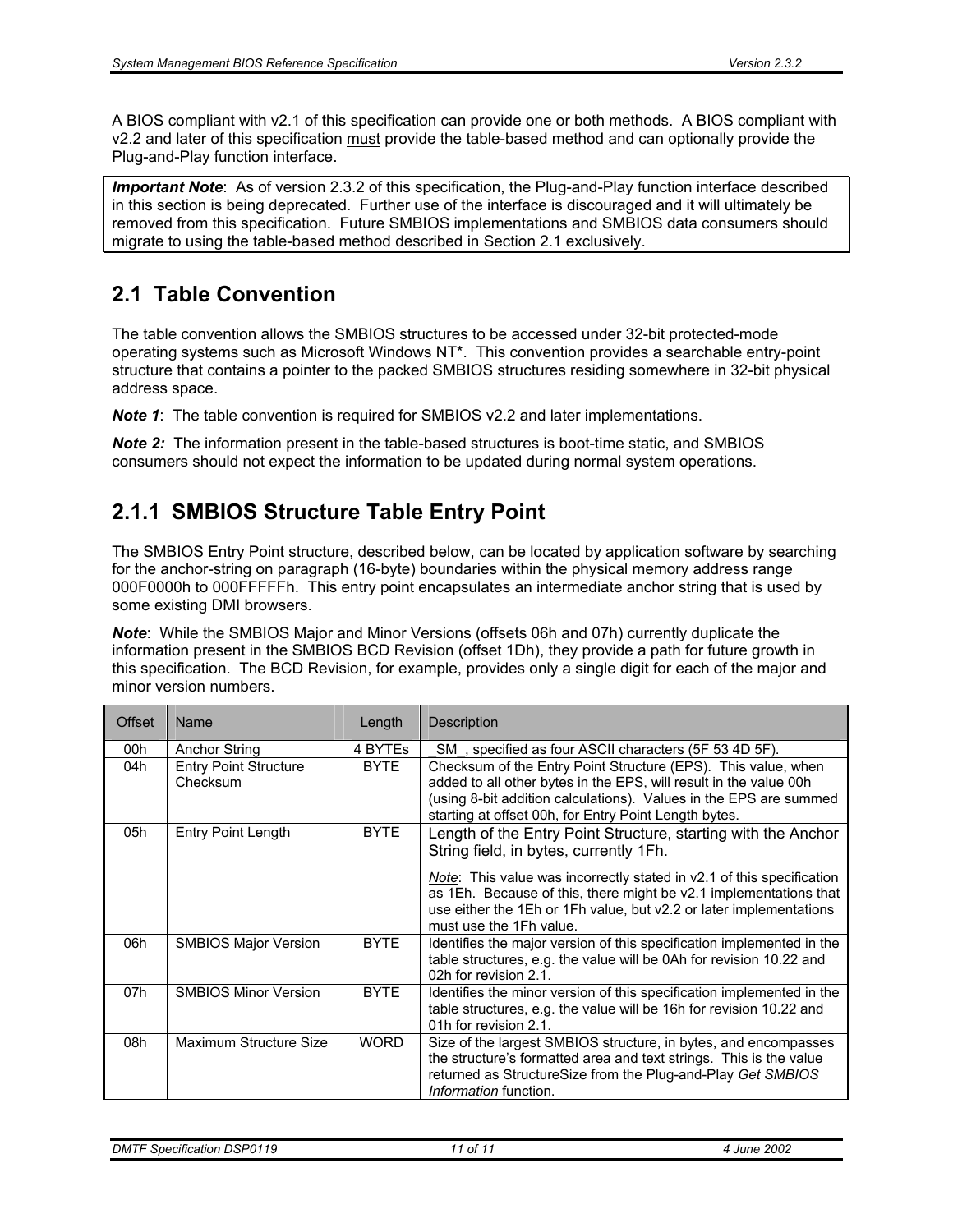| <b>Offset</b> | Name                                  | Length       | Description                                                                                                                                                                                                                                                                                                                                                                  |
|---------------|---------------------------------------|--------------|------------------------------------------------------------------------------------------------------------------------------------------------------------------------------------------------------------------------------------------------------------------------------------------------------------------------------------------------------------------------------|
| 0Ah           | <b>Entry Point Revision</b>           | <b>BYTE</b>  | Identifies the EPS revision implemented in this structure and<br>identifies the formatting of offsets 0Bh to 0Fh, one of:<br>Entry Point is based on SMBIOS 2.1 definition; formatted<br>00h<br>area is reserved and set to all 00h.<br>01h-FFh Reserved for assignment via this specification                                                                               |
| 0Bh -<br>0Fh  | <b>Formatted Area</b>                 | 5 BYTEs      | The value present in the Entry Point Revision field defines the<br>interpretation to be placed upon these 5 bytes.                                                                                                                                                                                                                                                           |
| 10h           | Intermediate anchor<br>string         | 5 BYTEs      | DMI, specified as five ASCII characters (5F 44 4D 49 5F).<br>Note: This field is paragraph-aligned, to allow legacy DMI<br>browsers to find this entry point within the SMBIOS Entry Point<br>Structure.                                                                                                                                                                     |
| 15h           | Intermediate Checksum                 | <b>BYTE</b>  | Checksum of Intermediate Entry Point Structure (IEPS). This<br>value, when added to all other bytes in the IEPS, will result in the<br>value 00h (using 8-bit addition calculations). Values in the IEPS<br>are summed starting at offset 10h, for 0Fh bytes.                                                                                                                |
| 16h           | Structure Table Length                | <b>WORD</b>  | Total length of SMBIOS Structure Table, pointed to by the<br>Structure Table Address, in bytes.                                                                                                                                                                                                                                                                              |
| 18h           | <b>Structure Table Address</b>        | <b>DWORD</b> | The 32-bit physical starting address of the read-only SMBIOS<br>Structure Table, that can start at any 32-bit address. This area<br>contains all of the SMBIOS structures fully packed together.<br>These structures can then be parsed to produce exactly the same<br>format as that returned from a Get SMBIOS Structure function<br>call.                                 |
| 1Ch           | Number of SMBIOS<br><b>Structures</b> | <b>WORD</b>  | Total number of structures present in the SMBIOS Structure<br>Table. This is the value returned as NumStructures from the Get<br>SMBIOS Information function.                                                                                                                                                                                                                |
| 1Eh           | <b>SMBIOS BCD Revision</b>            | <b>BYTE</b>  | Indicates compliance with a revision of this specification. It is a<br>BCD value where the upper nibble indicates the major version and<br>the lower nibble the minor version. For revision 2.1, the returned<br>value is 21h. If the value is 00h, only the Major and Minor<br>Versions in offsets 6 and 7 of the Entry Point Structure provide the<br>version information. |

# **2.2 Plug-and-Play Calling Convention**

*Important Note*: As of version 2.3.2 of this specification, the Plug-and-Play function interface described in this section is being deprecated. Further use of the interface is discouraged and it will ultimately be removed from this specification. Future SMBIOS implementations and SMBIOS data consumers should migrate to using the table-based method described in Section 2.1 exclusively.

To prevent the proliferation of interfaces for accessing information embedded in the System BIOS, the *System Management BIOS Reference Specification* will follow the System Device Node model used by Plug and Play, and use Plug and Play BIOS functions to access DMI information. Plug and Play functions 50h-5Fh have been assigned to the SMBIOS BIOS Interface.

Each of the SMBIOS BIOS Plug-and-Play functions is available both in real-mode and 16-bit protectedmode. A function called in 16-bit protected-mode supports both 16-bit and 32-bit stack segments.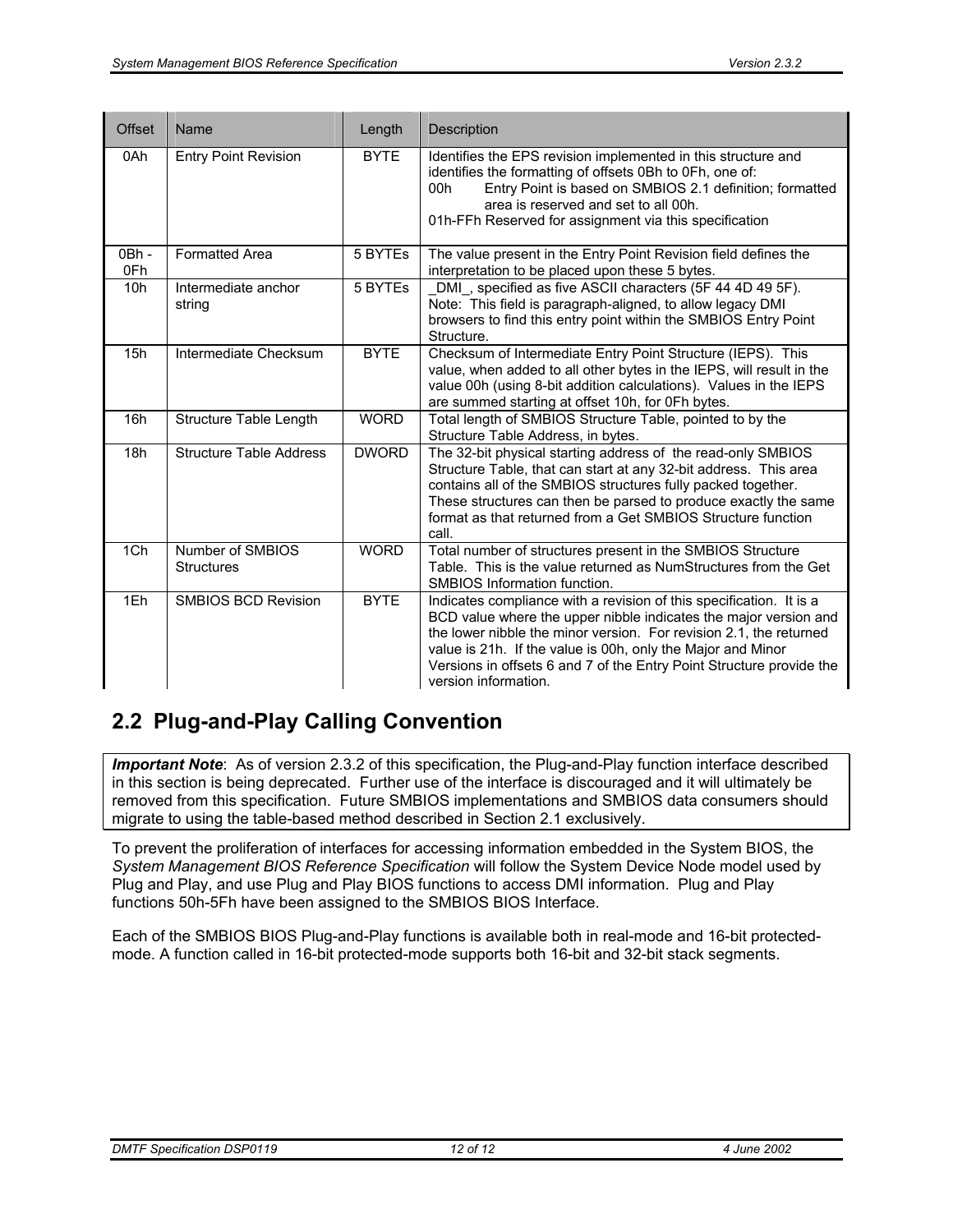# **2.2.1 SMBIOS Functions**

This table defines the current SMBIOS Functions.

| <b>SMBIOS Function</b>           | <b>Function</b><br><b>Number</b> | Description                                                                                                                        | Required/Optional                                                |
|----------------------------------|----------------------------------|------------------------------------------------------------------------------------------------------------------------------------|------------------------------------------------------------------|
| <b>GET DMI INFORMATION</b>       | 50h                              | Returns the Number of Structures, the Size<br>of the Largest Structure, and the SMBIOS<br>Revision.                                | Required for calling<br>interface                                |
| <b>GET DMI STRUCTURE</b>         | 51h                              | Copies the information for the specified<br>Structure into the buffer specified by the<br>caller.                                  | Required for calling<br>interface                                |
| SET DMI STRUCTURE                | 52h                              | Copies the information for the specified<br>SMBIOS structure from the buffer specified<br>by the caller.                           | Optional                                                         |
| GET DMI STRUCTURE<br>CHANGE INFO | 53h                              | Returns the SMBIOS Structure Change<br>Information into a 16-byte buffer specified by<br>the caller.                               | Required for Dynamic<br>Structure-change<br>Notification Support |
| <b>DMI CONTROL</b>               | 54h                              | Controls a system action                                                                                                           | Optional                                                         |
| <b>GET GPNV INFORMATION</b>      | 55h                              | Returns information about the General<br>Purpose Non-Volatile Storage Area                                                         | <b>Required for GPNV</b><br>Support                              |
| READ GPNV DATA                   | 56h                              | Reads the entire specified GPNV contents<br>into a buffer specified by the caller.                                                 | Required for GPNV<br>Support                                     |
| WRITE GPNV DATA                  | 57h                              | Copies the contents of the user specified<br>buffer into the GPNV. The function causes<br>the entire specified GPNV to be updated. | Required for GPNV<br>Support                                     |
| Reserved for Future Use          | 58h-5Fh                          | Reserved, will return DMI FUNCTION NOT<br>SUPPORTED.                                                                               | Reserved                                                         |

# **2.2.2 Error Return Codes**

After the call has been made, the following return codes are available in the AX Register.

| <b>Return Code</b>         | Value | Description                                                                                                                                                        |
|----------------------------|-------|--------------------------------------------------------------------------------------------------------------------------------------------------------------------|
| <b>DMI SUCCESS</b>         | 00h   | <b>Function Completed Successfully</b>                                                                                                                             |
| DMI UNKNOWN FUNCTION       | 81h   | Unknown, or invalid, function number passed                                                                                                                        |
| DMI FUNCTION NOT SUPPORTED | 82h   | The function is not supported on this system                                                                                                                       |
| DMI INVALID HANDLE         | 83h   | SMBIOS Structure number/handle passed is invalid or out of<br>range.                                                                                               |
| DMI BAD PARAMETER          | 84h   | The function detected invalid parameter or, in the case of a "Set<br>SMBIOS Structure" request, detected an invalid value for a to-be-<br>changed structure field. |
| DMI INVALID SUBFUNCTION    | 85h   | The SubFunction parameter supplied on a SMBIOS Control<br>function is not supported by the system BIOS.                                                            |
| DMI NO CHANGE              | 86h   | There are no changed SMBIOS structures pending notification.                                                                                                       |
| DMI ADD STRUCTURE FAILED   | 87h   | Returned when there was insufficient storage space to add the<br>desired structure.                                                                                |
| DMI READ ONLY              | 8Dh   | A "Set SMBIOS Structure" request failed because one or more of<br>the to-be-changed structure fields are read-only.                                                |
| DMI LOCK NOT SUPPORTED     | 90h   | The GPNV functions do not support locking for the specified<br>GPNV handle.                                                                                        |
| DMI CURRENTLY LOCKED       | 91h   | The GPNV lock request failed - the GPNV is already locked.                                                                                                         |
| DMI INVALID LOCK           | 92h   | The caller has failed to present the predefined GPNVLock value<br>which is expected by the BIOS for access of the GPNV area.                                       |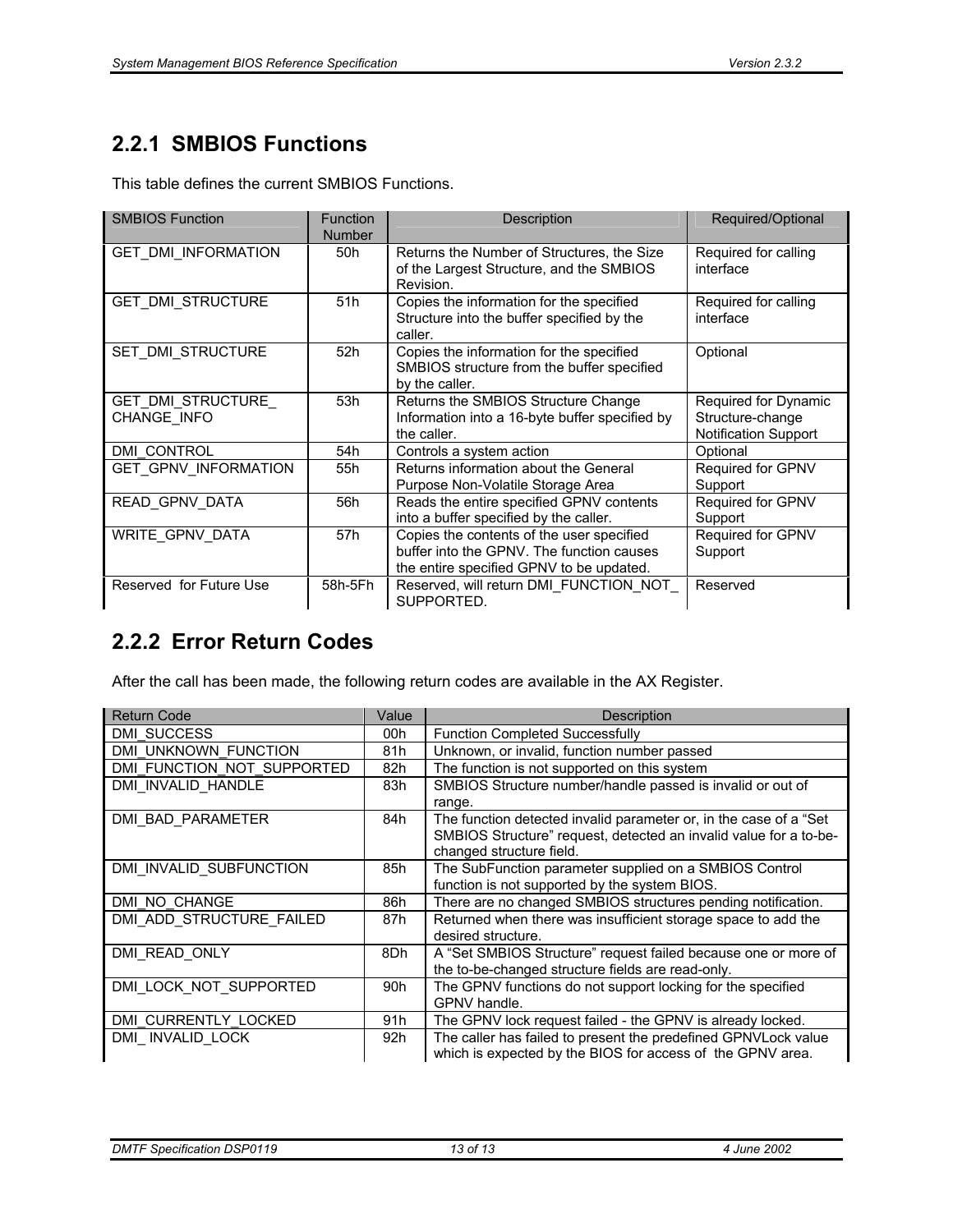### **2.2.3 SMBIOS Structure Access Interface**

#### **2.2.3.1 Function 50h – Get SMBIOS Information**

#### **Synopsis:**

```
short FAR (*entryPoint) (<br>short Function,
   short Function,<br>unsigned char FAR *dmiBIOSRevision, \frac{1}{1} \frac{1}{1} Revision of the SMBIOS E:
   unsigned char FAR *dmiBIOSRevision, \frac{1}{1} /* Revision of the SMBIOS Extensions */<br>unsigned short FAR *NumStructures, \frac{1}{1} Max. Number of Structures the BIOS w
                                                                        /* Max. Number of Structures the BIOS will /* return */
   /* return */<br>unsigned short FAR *StructureSize, \frac{1}{2} /* Size of la
   unsigned short FAR *StructureSize,<br>unsigned long FAR *dmiStorageBase, \frac{1}{2} /* Size of largest SMBIOS Structure */<br>1 32-bit physical base address for mer
                                                                        /* 32-bit physical base address for memory-
   /* mapped SMBIOS data */<br>unsigned short FAR *dmiStorageSize, /* Size of the memory-map
   unsigned short FAR *dmiStorageSize, \frac{1}{2} /* Size of the memory-mapped SMBIOS data */<br>unsigned short BiosSelector ); \frac{1}{2} /* PnP BIOS readable/writable selector */
                                                                        /* PnP BIOS readable/writable selector */
```
#### **Description:**

*Required for SMBIOS Calling Interface Support*. This function will return the revision of the SMBIOS Extensions and the maximum number of SMBIOS structures that the system BIOS will return information for in *NumStructures*. These structures represent the SMBIOS information that is embedded in the System BIOS. In addition to the number of structures, the system BIOS will return the size, in bytes, of the largest SMBIOS structure (and all of its supporting data) in *StructureSize*. This information can be utilized by the system software to determine the amount of memory required to get all of the SMBIOS structures. *Note*: The system BIOS may return a value that is larger than the actual largest SMBIOS structure to facilitate hot docking or other dynamic SMBIOS information. The BIOS may also return fewer than *NumStructures* when the structures are retrieved using Function 51h. If the BIOS does not support SMBIOS calling interface capability, DMI\_FUNCTION\_NOT\_SUPPORTED (82h) will be returned.

The *dmiBIOSRevision* parameter indicates compliance with a revision of this specification. It is a BCD value where the upper nibble indicates the major version and the lower nibble the minor version. For revision 2.0 the returned value will be 20h.

*dmiStorageBase* is updated by the BIOS call with the paragraph-aligned, 32-bit absolute physical base address of any memory-mapped SMBIOS structure information. If non-zero, this value allows the caller to construct a 16-bit data segment descriptor with a limit of *dmiStorageSize* and read/write access for subsequent input to functions 51h to 54h. If *dmiStorageBase* is 0, protected-mode mapping is not required.

In addition*, dmiStorageSize* identifies the *dmiWorkBuffer* size for input to function 52h and the *Data* buffer size for function 54h's DMI\_CLEAR\_EVENT\_LOG2 sub-function. *Note*: This feature is SMBIOS versionspecific; for v2.0 implementations, the value of dmiStorageSize has no meaning if dmiStorageBase is 0. In this case, the buffer-sizing is provided by (*NumStructures* \* *StructureSize*).

The *BiosSelector* parameter enables the system BIOS, if necessary, to update system variables that are contained in the system BIOS memory space. If this function is called from protected mode, the caller must create a data segment descriptor using the 16-bit Protected Mode data segment base address specified in the Plug and Play Installation Check data structure, a limit of 64KB, and the descriptor must be read/write capable. If this function is called from real mode, *BiosSelector* should be set to the Real mode 16-bit data segment address as specified in the Plug and Play Installation Check Structure. Refer to section 4.4 of the Plug and Play BIOS Specification revision 1.0a for more information on the Plug and Play Installation Check Structure and the elements that make up the structure.

This function is available in real mode and 16-bit protected mode.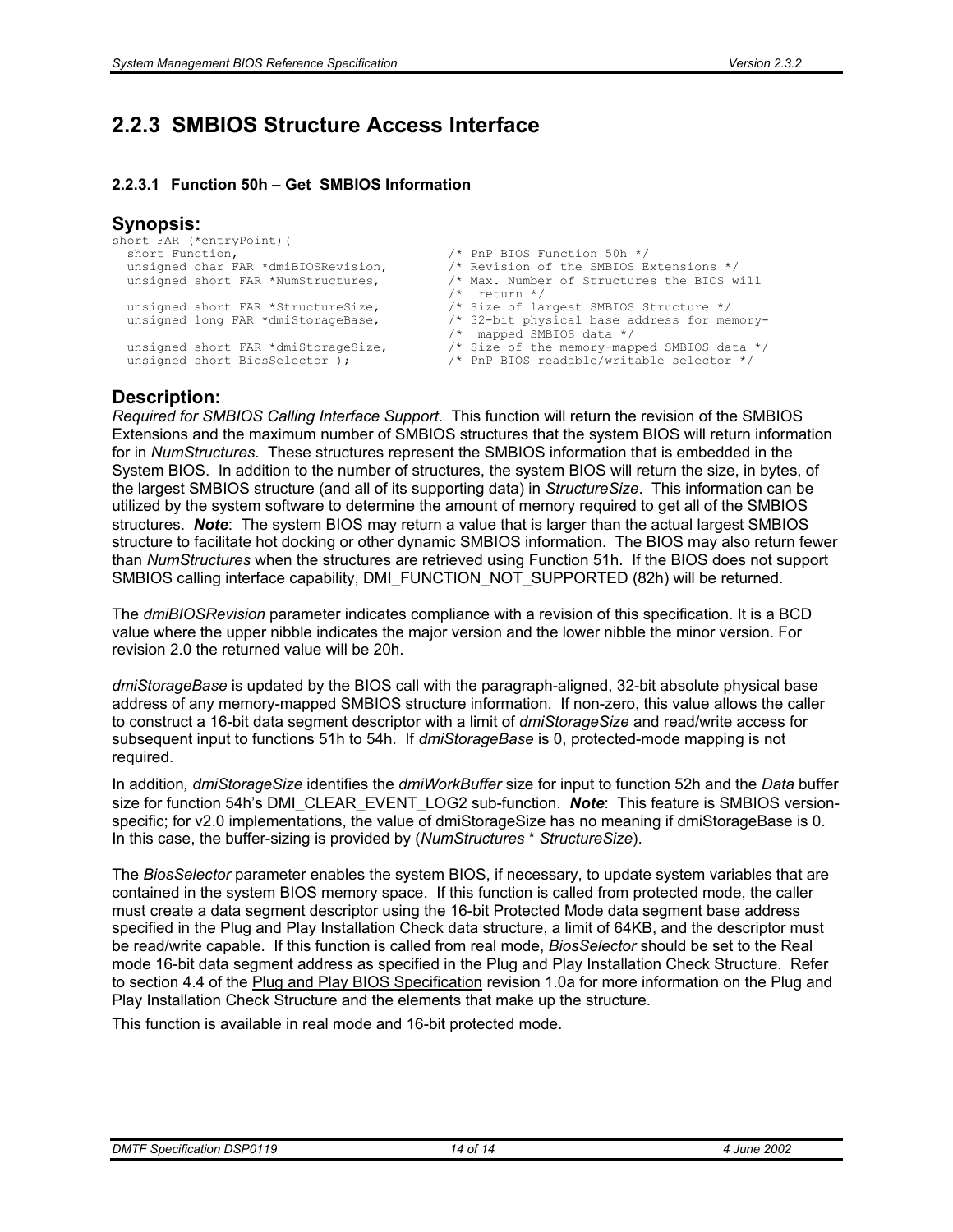#### **Returns:**

If successful - DMI\_SUCCESS

If an Error (Bit 7 set) or a Warning occurred the Error Code will be returned in AX, the FLAGS and all other registers will be preserved.

#### **Example:**

The following example illustrates how the 'C' style call interface could be made from an assembly language module:

| push | BiosSelector                        |                                    |
|------|-------------------------------------|------------------------------------|
| push | segment/selector of dmiStorageSize  | ; Pointer to DMIStorageSize        |
| push | offset of dmiStorageSize            |                                    |
| push | segment/selector of dmiStorageBase  | ; Pointer to DMIStorageBase        |
| push | offset of dmiStorageBase            |                                    |
| push | segment/selector of StructureSize   | ; Pointer to StructureSize         |
| push | offset of StructureSize             |                                    |
| push | segment/selector of NumStructures   | ; Pointer to NumStructures         |
| push | offset NumStructures                |                                    |
| push | segment/selector of dmiBIOSRevision | ; Pointer to DMIBIOSRevision       |
| push | offset dmiBIOSRevision              |                                    |
| push | GET DMI INFORMATION                 | ; Function number, 50h             |
| call | FAR PTR entryPoint                  |                                    |
| add  | sp, 24                              | ; Clean up stack                   |
| cmp  | ax, DMI SUCCESS                     | ; Function completed successfully? |
| ine  | error                               |                                    |

#### **2.2.3.2 Function 51h – Get SMBIOS Structure**

#### **Synopsis:**

```
short FAR (*entryPoint) (<br>short Function,
  short Function,<br>unsigned short FAR *Structure,<br>
/* Structure number/handle
  unsigned short FAR *Structure, /* Structure number/handle to retrieve*/<br>unsigned char FAR *dmiStrucBuffer, /* Pointer to buffer to copy structure d
  unsigned char FAR *dmiStrucBuffer, \frac{1}{2} /* Pointer to buffer to copy structure data */<br>unsigned short dmiSelector, \frac{1}{2} /* SMBIOS data read/write selector */
   unsigned short dmiSelector,<br>unsigned short BiosSelector );<br>
/* PnP BIOS readable/writable selecto
                                                                    /* PnP BIOS readable/writable selector */
```
#### **Description:**

*Required for SMBIOS Calling Interface Support*. This function will copy the information for the specified SMBIOS Structure into the buffer specified by the caller. The *Structure* argument is a pointer to the unique SMBIOS Structure number (handle). If *Structure* contains zero, the system BIOS will return the first SMBIOS Structure. The *dmiStrucBuffer* argument contains the pointer to the caller's memory buffer. If the function returns either DMI\_SUCCESS or DMI\_INVALID\_HANDLE, *Structure* is updated with either the next sequential structure handle or the end-of-list indicator 0FFFFh.

The protected-mode read/write selector *dmiSelector* has base equal to *dmiStorageBase* and limit of at least *dmiStorageSize —* so long as the *dmiStorageBase* value returned from Function 50h was non-zero*.*

The *BiosSelector* parameter enables the system BIOS, if necessary, to update system variables that are contained in the system BIOS memory space. If this function is called from protected mode, the caller must create a data segment descriptor using the 16-bit Protected Mode data segment base address specified in the Plug and Play Installation Check data structure, a limit of 64KB, and the descriptor must be read/write capable. If this function is called from real mode, *BiosSelector* should be set to the Real mode 16-bit data segment address as specified in the Plug and Play Installation Check Structure. Refer to section 4.4 of the Plug and Play BIOS Specification revision 1.0a for more information on the Plug and Play Installation Check Structure and the elements that make up the structure.

This function is available in real mode and 16-bit protected mode.

#### **Returns:**

If successful - DMI\_SUCCESS If an Error (Bit 7 set) or a Warning occurred, the Error Code will be returned in AX, the FLAGS and all other registers will be preserved

| <b>DMTF Specification DSP0119</b> | 15 of 15 | June 2002 |
|-----------------------------------|----------|-----------|
|                                   |          |           |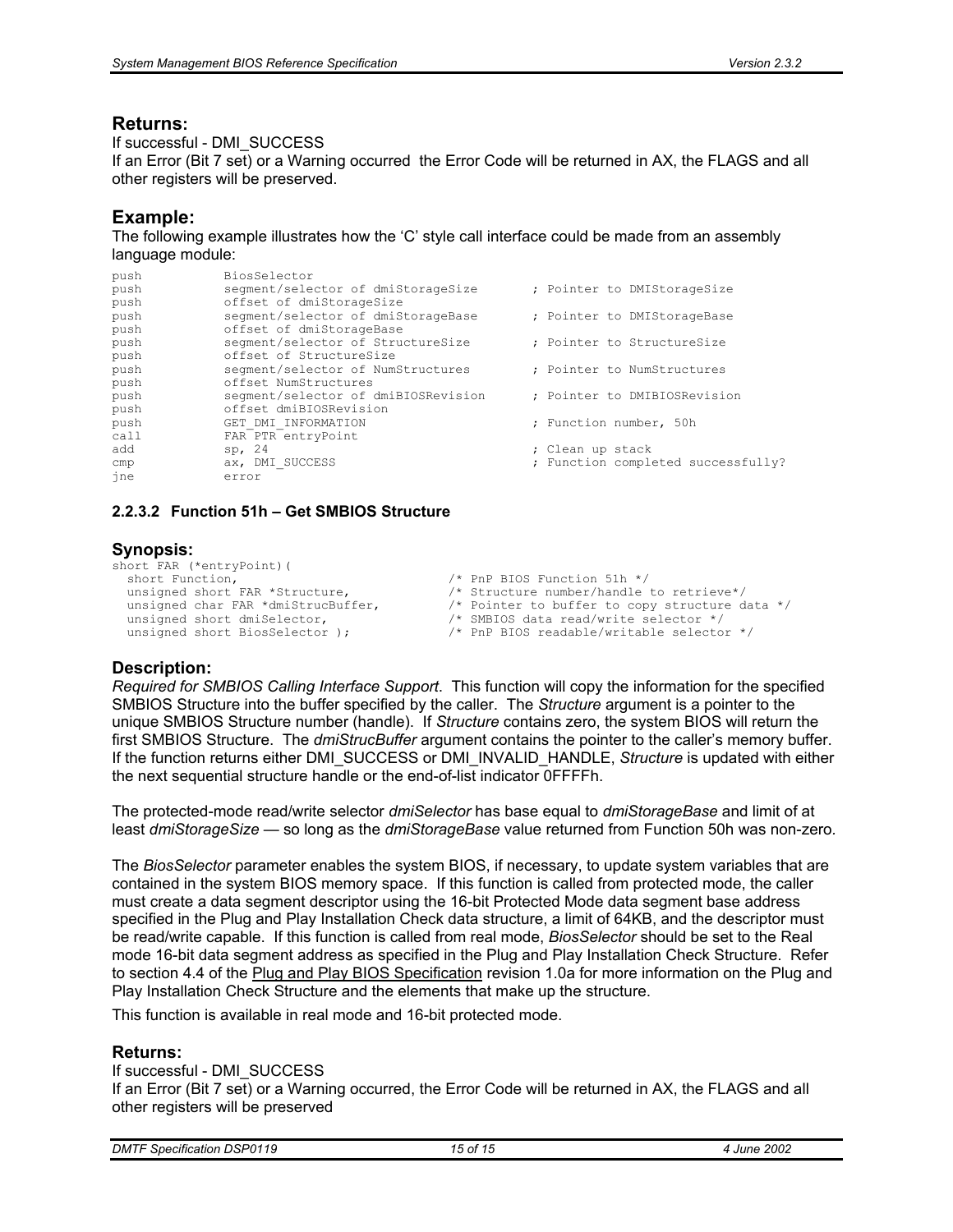#### **Example:**

The following example illustrates how the 'C' style call interface could be made from an assembly language module:

```
push BiosSelector<br>push dmiSelector
push dmiSelector<br>push segment/sel
push segment/selector of dmiStrucBuffer ; Pointer to dmiStrucBuffer<br>push offset of dmiStrucBuffer
               offset of dmiStrucBuffer
push segment/selector of Structure ; Pointer to Structure<br>
push offset of Structure
push offset of Structure<br>push GET DMI STRUCTURE
push GET_DMI_STRUCTURE ; Function number, 51h
               FAR PTR entryPoint
add sp, 14 ; Clean up stack cmp ax, DMI SUCCESS ; Function comple
cmp ax, DMI_SUCCESS ; Function completed successfully?<br>ine error
               error
```
#### **2.2.3.3 Function 52h – Set SMBIOS Structure**

#### **Synopsis:**

```
short FAR (*entryPoint)(<br>short Function,
short Function, \frac{1}{2} /* PnP BIOS Function 52h */
 unsigned char FAR *dmiDataBuffer, /* Pointer to buffer with new/change data */ 
 unsigned char FAR *dmiWorkBuffer, /* Pointer to work buffer area for the BIOS */ 
  unsigned char Control, \frac{1}{2} /* Conditions for performing operation */<br>unsigned short dmiSelector, \frac{1}{2} /* SMBIOS data read/write selector */
  unsigned short dmiSelector, \frac{1}{10} /* SMBIOS data read/write selector *<br>unsigned short BiosSelector ); \frac{1}{10} P BIOS readable/writeable
                                                          /* PnP BIOS readable/writeable selector */
```
#### **Description:**

*Optional.* This function will set the SMBIOS structure identified by the type (and possibly handle) found in the SMBIOS structure header in the buffer pointed to by *dmiDataBuffer*. Values that the BIOS allows to be set in the supplied structure will either be updated by the call, or will cause the BIOS to perform some defined action (such as enabling a hardware option, etc.).

 Unless otherwise specified, all structures and structure values defined in Section 3, *SMBIOS Structures*, are read-only and cannot be set. Attempts to set these structures will return a DMI\_READ\_ONLY error. A structure field that is composed of read/write and read-only subfields can still be set -- so long as the read-only portion of the field is unmodified. Attempting to write to a read-only subfield will also cause a DMI\_READ\_ONLY to be returned.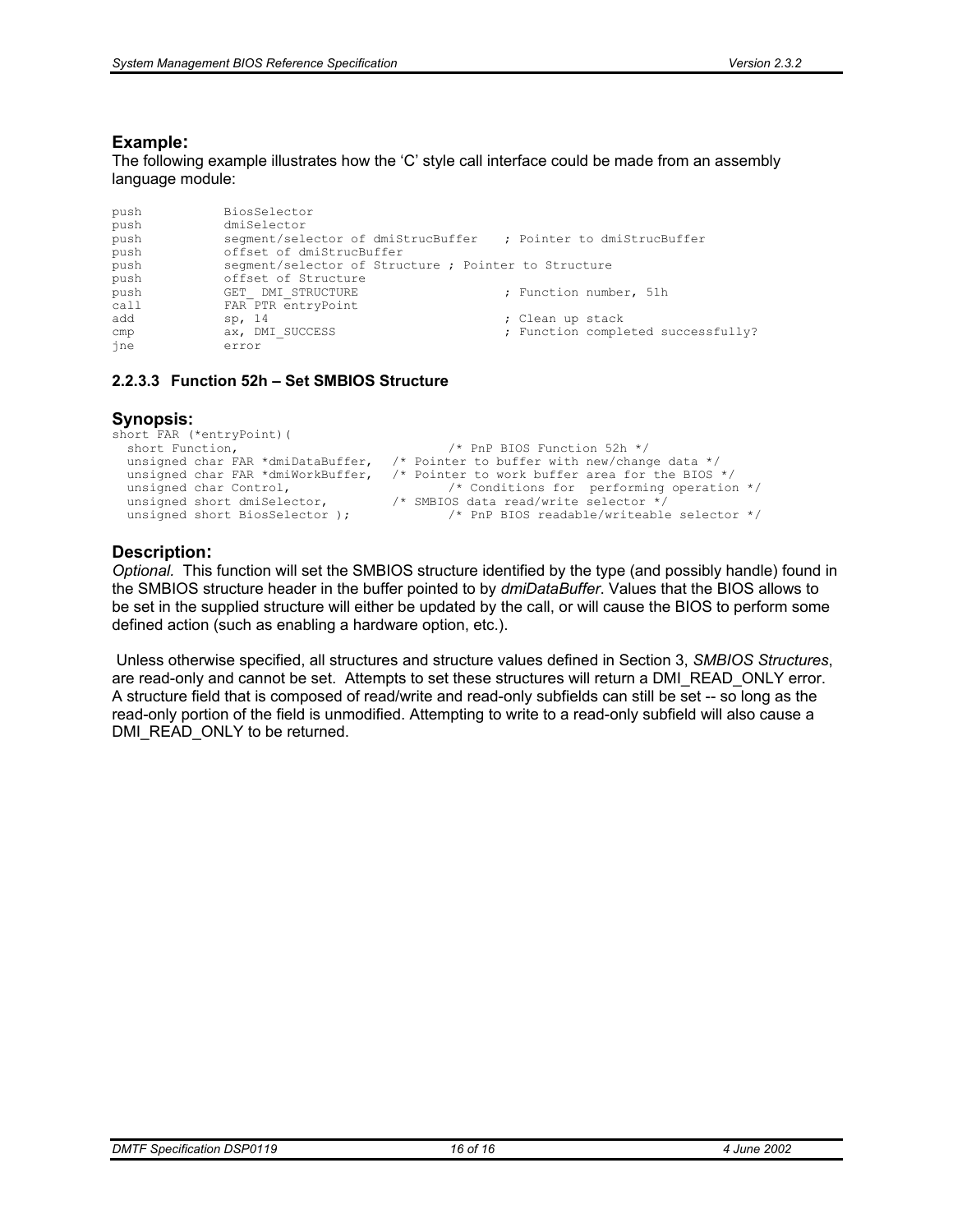| <b>Offset</b> | <b>Field</b>           | Length       | <b>Description</b>                                                                                                                                                                                                                                                                                                                                                                                                                                                                                                                                                                                                                                                                                                                              |
|---------------|------------------------|--------------|-------------------------------------------------------------------------------------------------------------------------------------------------------------------------------------------------------------------------------------------------------------------------------------------------------------------------------------------------------------------------------------------------------------------------------------------------------------------------------------------------------------------------------------------------------------------------------------------------------------------------------------------------------------------------------------------------------------------------------------------------|
| 00h           | Command                | <b>BYTE</b>  | Identifies the structure-setting operation to be performed, one of:                                                                                                                                                                                                                                                                                                                                                                                                                                                                                                                                                                                                                                                                             |
|               |                        |              | 00h<br>A single byte of information is to be changed in the structure<br>identified by StructureHeader                                                                                                                                                                                                                                                                                                                                                                                                                                                                                                                                                                                                                                          |
|               |                        |              | 01h<br>A word (two bytes) of information is to be changed in the<br>structure identified by StructureHeader                                                                                                                                                                                                                                                                                                                                                                                                                                                                                                                                                                                                                                     |
|               |                        |              | 02h<br>A double-word (four bytes) of information is to be changed in the<br>structure identified by StructureHeader                                                                                                                                                                                                                                                                                                                                                                                                                                                                                                                                                                                                                             |
|               |                        |              | 03h<br>The structure identified by StructureHeader is to be added to the<br>SMBIOS structure pool                                                                                                                                                                                                                                                                                                                                                                                                                                                                                                                                                                                                                                               |
|               |                        |              | 04h<br>The structure identified by StructureHeader is to be deleted from<br>the SMBIOS structure pool                                                                                                                                                                                                                                                                                                                                                                                                                                                                                                                                                                                                                                           |
|               |                        |              | 05h<br>A string's value is to be changed in the structure identified by<br>StructureHeader.                                                                                                                                                                                                                                                                                                                                                                                                                                                                                                                                                                                                                                                     |
|               |                        |              | 06h<br>A block of information (other than byte, word, or dword in size) is<br>to be changed in the structure identified by StructureHeader.                                                                                                                                                                                                                                                                                                                                                                                                                                                                                                                                                                                                     |
|               |                        |              | 07h-0FFh Reserved for future assignment by this specification.                                                                                                                                                                                                                                                                                                                                                                                                                                                                                                                                                                                                                                                                                  |
| 01h           | FieldOffset            | <b>BYTE</b>  | For a structure change Command, identifies the starting offset within the<br>changed structure's fixed data of the to-be-changed item. For a string-<br>value change Command, identifies the offset within the structure's fixed<br>data associated with the string's "number". This field is ignored for all<br>other Commands.                                                                                                                                                                                                                                                                                                                                                                                                                |
| 02h           | ChangeMask             | <b>DWORD</b> | For a fixed-length structure-change Command, identifies the ANDing<br>mask to be applied to the existing structure data prior to applying the<br>ChangeValue. The number of significant bytes within this area is defined<br>by the Command. This field is ignored for all other Commands.                                                                                                                                                                                                                                                                                                                                                                                                                                                      |
| 06h           | ChangeValue            | <b>DWORD</b> | For a fixed-length structure-change Command, identifies the data value to<br>be ORed with the existing structure data – after applying the<br>ChangeMask. The number of significant bytes within this area is defined<br>by the Command. This field is ignored for all other Commands.                                                                                                                                                                                                                                                                                                                                                                                                                                                          |
| 0Ah           | DataLength             | <b>WORD</b>  | For a structure-add Command, identifies the full length of the to-be-added<br>structure. The length includes the structure header, the fixed-length<br>portion of the structure, and any string data that accompanies the added<br>structure - including all null-terminators. For a string-value change<br>Command, identifies the length of the string data (including the null-<br>terminator); if the length is 1 (indicating that only the null-terminator is<br>provided), the current string's data is deleted so long as the string's data-<br>access rights are met. For a variable-length block change Command,<br>identifies the length of the contiguous data block to be changed. This field<br>is ignored for all other Commands. |
| 0Ch           | <b>StructureHeader</b> | 4 BYTEs      | Contains the structure header (see Structure Header Format on page 28)<br>of the structure to be added, changed, or deleted.                                                                                                                                                                                                                                                                                                                                                                                                                                                                                                                                                                                                                    |
| 10h           | <b>StructureData</b>   | Var          | For a structure-add Command, contains the data to be associated with<br>the SMBIOS Structure identified by the StructureHeader. For a string-<br>value change Command, contains the string's data (the number of<br>characters is identified by DataLength). For a variable-length block<br>change Command, contains the block's data (the number of bytes is<br>identified by DataLength). This field is ignored for all other Commands.                                                                                                                                                                                                                                                                                                       |

| The <i>dmiDataBuffer</i> parameter references a structure of the following format: |  |  |  |  |  |
|------------------------------------------------------------------------------------|--|--|--|--|--|
|------------------------------------------------------------------------------------|--|--|--|--|--|

The *dmiWorkBuffer* parameter references a work buffer for use by the BIOS in performing the request; the contents of the buffer are destroyed by the BIOS' processing. This work buffer must be read/write and sized to hold the entire SMBIOS structure pool, based on the information returned by *Function 50h –*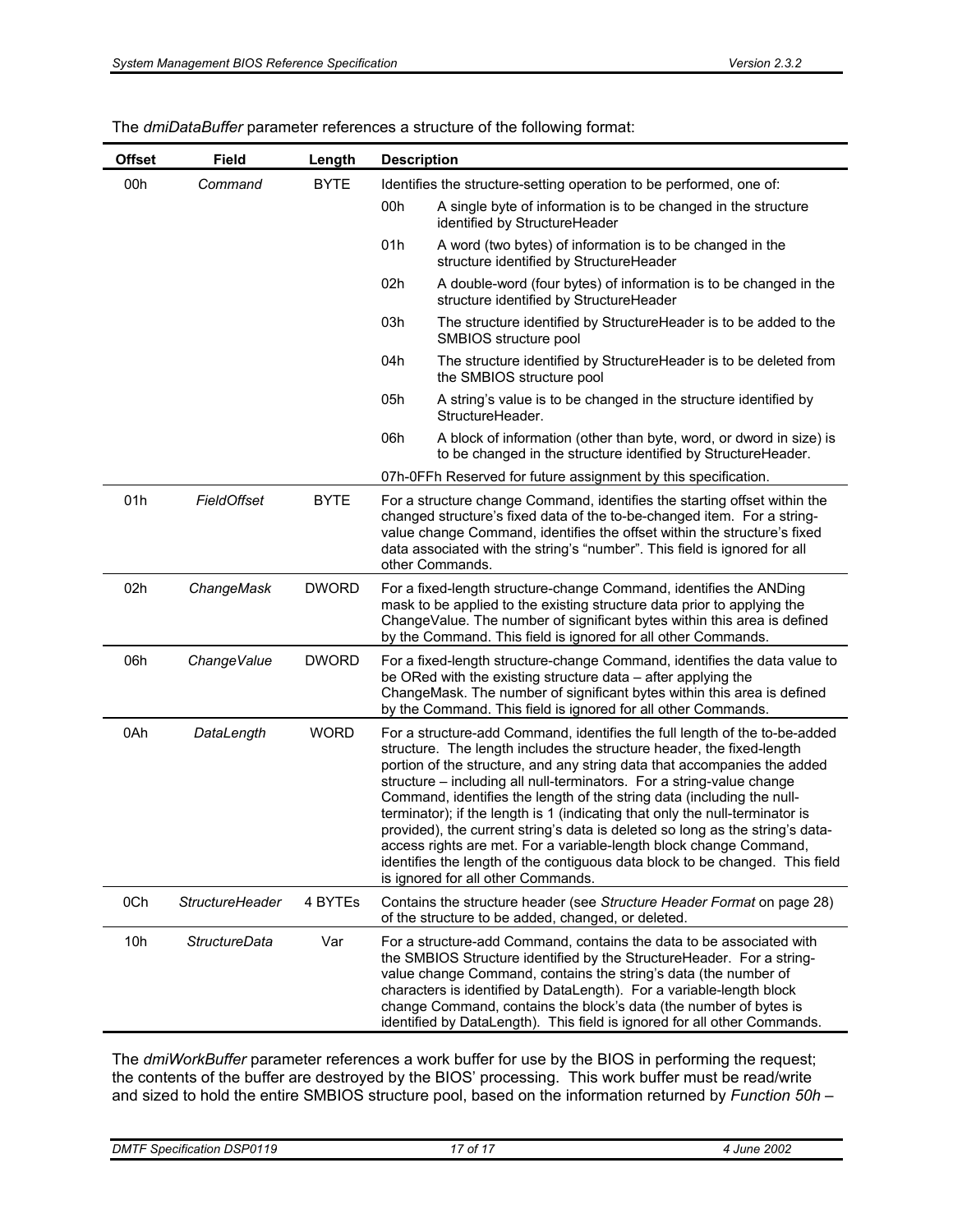*Get SMBIOS Information* (see page 14) plus the size of any structure to be added by the request. For SMBIOS v2.0 implementations, the pool size is specified by the maximum of (*StructureSize* \* *NumStructures*) and (when *dmiStorageBase* is non-zero) *dmiStorageSize*; for v2.1 and later implementations, the pool size is specified by *dmiStorageSize*.

The *Control* flag provides a mechanism for indicating to the BIOS whether the set request is to take effect immediately, or if this is a check to validate the to-be-updated data.

#### *Control* is defined as:

- Bit  $0 = 0$  = Do not set the specified structure, but validate its parameters.
	- 1 = Set the structure immediately.
- Bits 1:7 Reserved, must be 0.

If bit 0 of *Control* is 0, then the *dmiDataBuffer* values are checked for validity. If any are not valid, then the function returns DMI\_BAD\_PARAMETER; if any read-only field is modified, the function returns DMI\_READ\_ONLY. Validity checking is useful to determine if the BIOS supports setting a structure field to a particular value – or whether the BIOS supports writing to a specific structure field. For example, it may be useful for an OEM to determine beforehand whether the OEM's BIOS supports a "Reboot to Diagnostics Now" setting in an OEM-defined structure.

The protected-mode read/write selector *dmiSelector* has base equal to *dmiStorageBase* and a limit of at least *dmiStorageSize*, so long as the *dmiStorageBase* returned from *Function 50h – Get SMBIOS Information* was non-zero.

The *BiosSelector* parameter enables the system BIOS, if necessary, to update system variables that are contained in the system BIOS memory space. If this function is called from protected mode, the caller must create a data segment descriptor using the 16-bit Protected Mode data segment base address specified in the Plug and Play Installation Check data structure, a limit of 64KB, and the descriptor must be read/write capable. If this function is called from real mode, BiosSelector should be set to the Real mode 16-bit data segment address as specified in the Plug and Play Installation Check Structure. Refer to section 4.4 of the Plug and Play BIOS Specification revision 1.0a for more information on the Plug and Play Installation Check Structure and the elements that make up the structure.

This function is available in real mode and 16-bit protected mode.

**Note**: If the system BIOS supports structure-change notification, a structure-change event will be issued by the BIOS upon its successful completion of a structure-setting (rather than validation) function call. See *Structure Change Notification Interface* on page 19 for more information.

#### **Returns:**

If successful - DMI\_SUCCESS If an error occurred, the Error Code will be returned in AX. The FLAGS and all other registers will be preserved.

#### **Errors:**

| DMI BAD PARAMETER<br>DMI READ ONLY | A parameter contains an invalid or unsupported value.<br>A parameter is read-only and differs from the present value -<br>an attempt was made to modify a read-only value.                                |
|------------------------------------|-----------------------------------------------------------------------------------------------------------------------------------------------------------------------------------------------------------|
| DMI ADD STRUCTURE FAILED           | The desired structure could not be added due to insufficient<br>storage space.                                                                                                                            |
| DMI INVALID HANDLE                 | For an add (03h) Command, the structure handle present in the<br>StructureHeader already exists or, for a change (00h to 02h and<br>05h) or delete (04h) Command, the structure handle does not<br>exist. |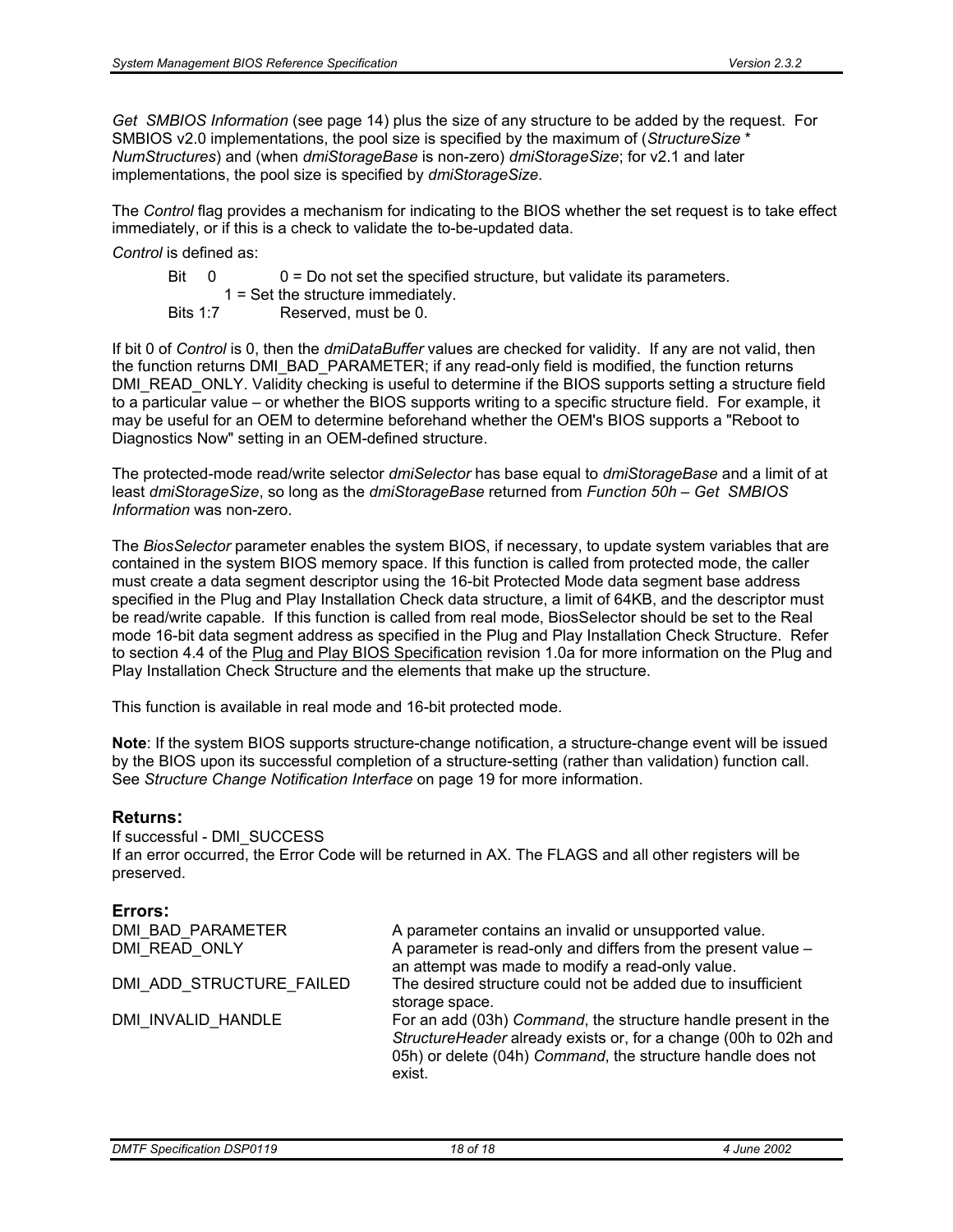#### **Example:**

The following example illustrates how the 'C' style call interface could be made from an assembly language module:

| push | BiosSelector                      |                                    |
|------|-----------------------------------|------------------------------------|
| push | dmiSelector                       |                                    |
| push | Control                           |                                    |
| push | segment/selector of dmiWorkBuffer | ; pointer to BIOS temporary buffer |
| push | offset of dmiWorkBuffer           |                                    |
| push | segment/selector of dmiDataBuffer | ; pointer to structure             |
| push | offset of dmiDataBuffer           |                                    |
| push | SET DMI STRUCTURE                 | ; Function number, 52h             |
| call | FAR PTR entryPoint                |                                    |
| add  | sp, 16                            | ; clean stack                      |
| cmp  | ax, DMI SUCCESS                   | ; Successful?                      |
| ine  | error                             | ; No, go handle error              |
|      |                                   |                                    |

### **2.2.4 Structure Change Notification Interface**

Certain classes of systems may provide the capability for the addition or removal of system devices while the system unit is powered on, such as inserting a Notebook unit into a Docking Station. System BIOS support is necessary for providing SMBIOS Structure Change Notification accessible to system software so that when devices are added or removed the system software will comprehend any changes in the SMBIOS Structures. Structure Change Notification can be implemented as either a polled method or as asynchronous Plug-and-Play events. For information on how Plug-and-Play event notification is accessed, see section 4.6 of the Plug and Play BIOS Specification revision 1.0a.

When system software is notified on an event by either mechanism, it can then call the BIOS runtime function (Plug and Play BIOS Function 3 - Get Event) to get the type of event. In addition to the events defined in the Plug and Play BIOS Specification, the following event has been defined.

**Note**: Some DMI structure values might be inherently changing (e.g. an OEM-specific structure which returns system temperature and voltage values). Due to the frequency of the values' change, the BIOS might not return Structure Change status for this type of structure.

DMI\_STRUCTURE\_CHANGE\_EVENT 7FFFh

This message indicates that there has been a change in the DMI Information being maintained by the System BIOS. Upon receiving a DMI\_STRUCTURE\_CHANGE\_EVENT, system software can call the BIOS runtime function 53h (Get Structure Change Information) to determine the exact cause of the SMBIOS structure-change event.

#### **2.2.4.1 Function 53h – Get Structure Change Information**

#### **Synopsis:**  short FAR (\*entryPoint)(<br>short Function, short Function,<br>unsigned char FAR \*dmiChangeStructure, /\* Pointer to SMBIOS Change /\* Pointer to SMBIOS Change structure \*/<br>/\* SMBIOS data read/write selector \*/ unsigned short dmiSelector,  $unsigned short BiosSelector$  );  $/*$  PnP BIOS readable/writable selector \*/

#### **Description:**

*Required for SMBIOS Dynamic Structure Change Notification Support*. This function will allow system software to get information about what type of SMBIOS structure-change occurred. The SMBIOS structure-change information will be returned in the 16-byte memory buffer pointed to by *dmiChangeStructure* in the following format:

|                             | Length             | Value       |
|-----------------------------|--------------------|-------------|
| <b>SMBIOS Change Status</b> | <b>RYTE</b><br>00h | <b>FNUM</b> |
|                             |                    |             |

| <b>DMT</b><br><b>DSP0119</b><br>Specification | 1 C<br>οt<br>1 O<br>$\sim$ | 2002<br>. June 1 |
|-----------------------------------------------|----------------------------|------------------|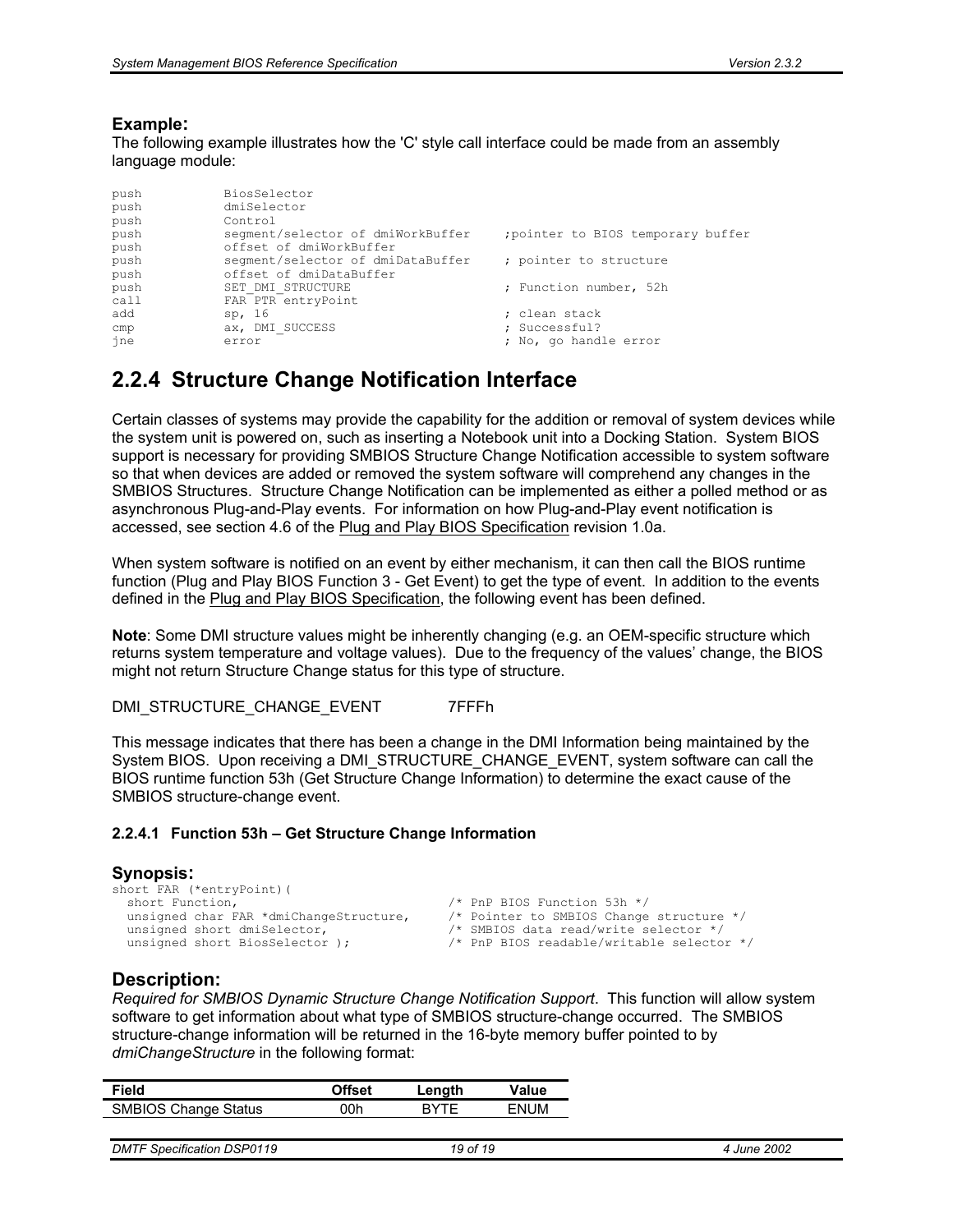| Field                          | <b>Offset</b> | Length      | Value            |
|--------------------------------|---------------|-------------|------------------|
| SMBIOS Change Type             | 01h           | <b>RYTE</b> | <b>Bit Field</b> |
| <b>SMBIOS Structure Handle</b> | 02h           | <b>WORD</b> | Varies           |
| Reserved                       | $04h-0Fh$     | 12 BYTES    | 00h              |

#### **SMBIOS Change Status:**

| 00h        | No Change                           |
|------------|-------------------------------------|
| 01h        | Other                               |
| 02h        | Unknown                             |
| 03h        | Single SMBIOS Structure Affected    |
| 04h        | Multiple SMBIOS Structures Affected |
| 05h - 0FFh | Reserved                            |

#### **SMBIOS Change Type:**

| Bit 0    | One or more structures was changed, when 1.                                      |
|----------|----------------------------------------------------------------------------------|
| Bit 1    | One or more structures was added, when 1. See "Function 52h - Set DMI Structure" |
|          | for information about adding SMBIOS structures.                                  |
| Byte 2:7 | Reserved, must be 0                                                              |
|          |                                                                                  |

If DMI Change Status 03h (Single Structure Affected) is returned, the number (or handle) of the affected structure is present in the "DMI Structure Handle" field; DMI Change Type identifies whether the structure was changed (01h) or added (02h).

If DMI Change Status 04h (Multiple DMI Structures Affected) is returned, the caller must enumerate all the structures to determine what was changed and/or added. DMI Change Type identifies whether multiple structures were changed (01h), multiple structures were added (02h), or structures were both changed and added (03h).

The DMI Change Status Byte remains valid until Function 53h is called. The calling of Function 53h will reset the DMI Change Status Byte to zero. If the call is issued in the absence of a DMI event, the function returns error code 86h (DMI\_NO\_CHANGE).

The protected-mode read/write selector *dmiSelector* has base equal to *dmiStorageBase* and limit of at least *dmiStorageSize —* so long as the *dmiStorageBase* value returned from Function 50h was non-zero*.*

The *BiosSelector* parameter enables the system BIOS, if necessary, to update system variables that are contained in the system BIOS memory space. If this function is called from protected mode, the caller must create a data segment descriptor using the 16-bit Protected Mode data segment base address specified in the Plug and Play Installation Check data structure, a limit of 64KB, and the descriptor must be read/write capable. If this function is called from real mode, *BiosSelector* should be set to the Real mode 16-bit data segment address as specified in the Plug and Play Installation Check Structure. Refer to section 4.4 of the Plug and Play BIOS Specification revision 1.0a for more information on the Plug and Play Installation Check Structure and the elements that make up the structure.

This function is available in real mode and 16-bit protected mode.

#### **Returns:**

If successful - DMI\_SUCCESS

If an Error (Bit 7 set) or a Warning occurred the Error Code will be returned in AX, the FLAGS and all other registers will be preserved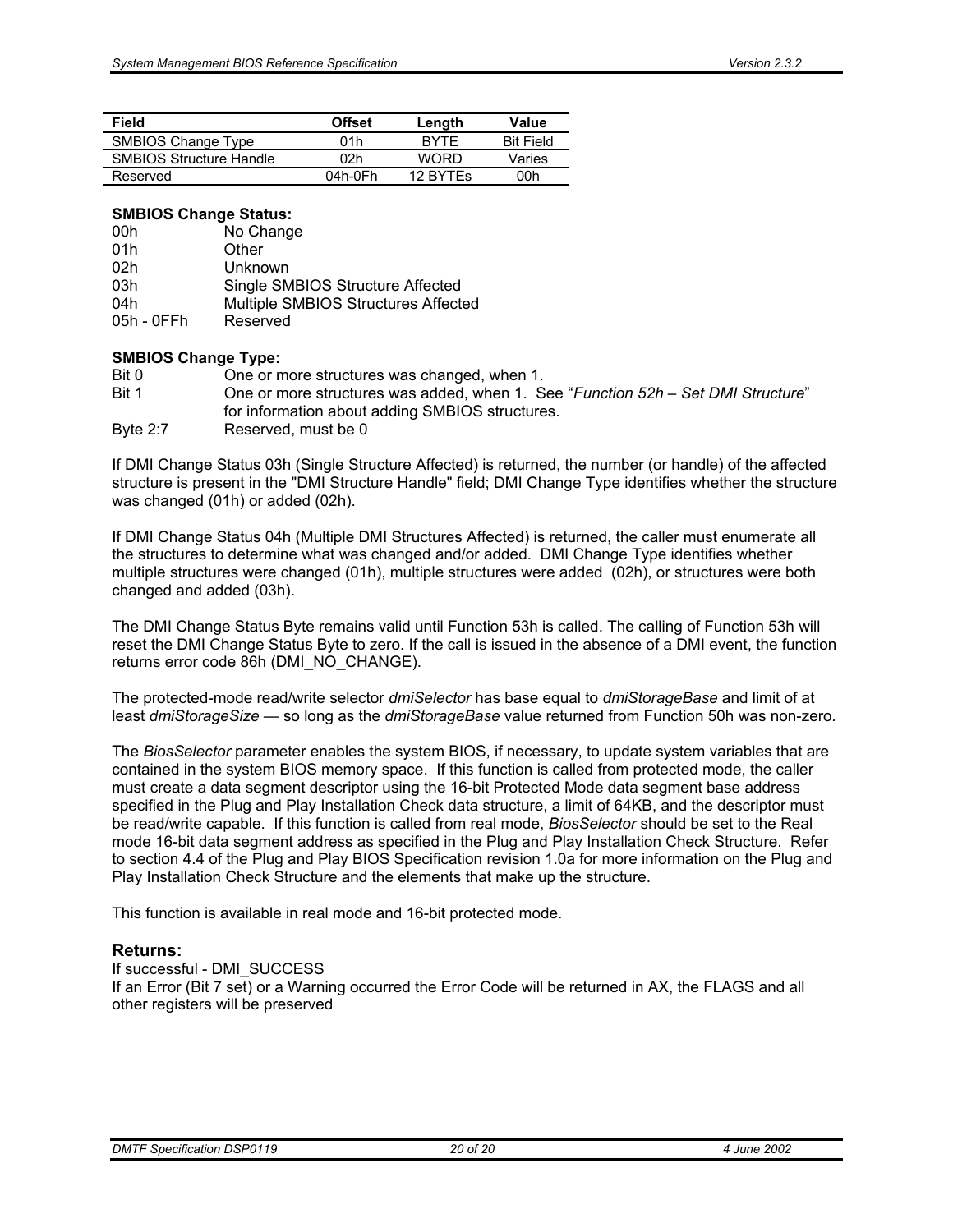#### **Example:**

The following example illustrates how the 'C' style call interface could be made from an assembly language module:

| push | BiosSelector                           |  |                  |                                    |  |  |  |  |
|------|----------------------------------------|--|------------------|------------------------------------|--|--|--|--|
| push | dmiSelector                            |  |                  |                                    |  |  |  |  |
| push | segment/selector of dmiChangeStructure |  |                  |                                    |  |  |  |  |
| push | offset of dmiChangeStructure           |  |                  |                                    |  |  |  |  |
| push | GET DMI STRUCTURE CHANGE INFO          |  |                  | ; Function number, 53h             |  |  |  |  |
| call | FAR PTR entryPoint                     |  |                  |                                    |  |  |  |  |
| add  | sp, 10                                 |  | ; Clean up stack |                                    |  |  |  |  |
| cmp  | ax, DMI SUCCESS                        |  |                  | ; Function completed successfully? |  |  |  |  |
| ine  | error                                  |  |                  |                                    |  |  |  |  |

### **2.2.5 Control Interface**

#### **2.2.5.1 Function 54h – SMBIOS Control**

#### **Synopsis:**

```
short FAR (*entryPoint)(<br>short Function,
   short Function, \frac{1}{1} /* PnP BIOS Function 54h */<br>short SubFunction, \frac{1}{1} /* Defines the specific con
   short SubFunction, \overline{'} > Defines the specific control operation */<br>void FAR *Data, \overline{'} /* Input/output data buffer, SubFunction specific
   void FAR *Data,<br>
\begin{array}{ccc}\n\sqrt{2} & \sqrt{2} & \sqrt{2} \\
\sqrt{2} & \sqrt{2} & \sqrt{2} \\
\sqrt{2} & \sqrt{2} & \sqrt{2} \\
\sqrt{2} & \sqrt{2} & \sqrt{2} \\
\sqrt{2} & \sqrt{2} & \sqrt{2} \\
\sqrt{2} & \sqrt{2} & \sqrt{2} \\
\sqrt{2} & \sqrt{2} & \sqrt{2} \\
\sqrt{2} & \sqrt{2} & \sqrt{2} \\
\sqrt{2} & \sqrt{2} & \sqrt{2} \\
\sqrt{2} & \sqrt{2} & \sqrt{2} \\
\sqrt{2} & \sqrt{2} & \sqrt{2\frac{1}{x} Conditions for setting the structure */
   unsigned short dmiSelector, /* SMBIOS data read/write selector */
   unsigned short BiosSelector ); /* PnP BIOS readable/writeable selector */
```
#### **Description:**

*Optional.* This function provides the interface to perform implementation-specific functions for the system, as defined by the *SubFunction* parameter and its (optional) *Data* values.

| <b>SubFunction</b> | <b>Name</b>                | <b>Description</b>                                                                                                                                                                                                                                                                                                                                                                                                                                                                                              |
|--------------------|----------------------------|-----------------------------------------------------------------------------------------------------------------------------------------------------------------------------------------------------------------------------------------------------------------------------------------------------------------------------------------------------------------------------------------------------------------------------------------------------------------------------------------------------------------|
| 0000h              | DMI CLEAR_EVENT_LOG        | Clears the event log as described in System Event Log (Type 15)<br>on page 58. The Data parameter is reserved and must be set to 0.                                                                                                                                                                                                                                                                                                                                                                             |
| 0001h              | DMI CONTROL LOGGING        | Data points to a 2-word (4-byte) buffer that describes how to control<br>event logging – see 2.2.5.1.1 for bit-wise definitions. The first word<br>(offset 0:1) identifies the ANDing mask to be applied to the existing<br>log-control value prior to ORing the second word (offset 2:3). The<br>second word is modified by the BIOS to contain the log-control<br>value on entry to this function.                                                                                                            |
| 0002h              | DMI CLEAR EVENT LOG2       | Clears the event log as described in System Event Log (Type 15)<br>on page 58. The Data parameter is the 32-bit physical address of a<br>work buffer needed to perform this operation. The buffer must be<br>read/write and sized to hold <i>dmiStorageSize</i> bytes. The contents of<br>the buffer are destroyed by the BIOS' processing. This sub-<br>function is defined for v2.1 and later implementations of this<br>specification and is preferred over the DMI CLEAR EVENT LOG<br>(0000h) sub-function. |
| 0003h-3FFFh        | Reserved                   | Reserved for future definition by this specification.                                                                                                                                                                                                                                                                                                                                                                                                                                                           |
| 4000h-7FFFh        | Reserved for BIOS vendor   | Available for use by the BIOS vendor.                                                                                                                                                                                                                                                                                                                                                                                                                                                                           |
| 8000h-FFFFh        | Reserved for system vendor | Available for use by the system vendor.                                                                                                                                                                                                                                                                                                                                                                                                                                                                         |

**Note**: A BIOS might support the Log Control function but not support all the *SubFunction* values.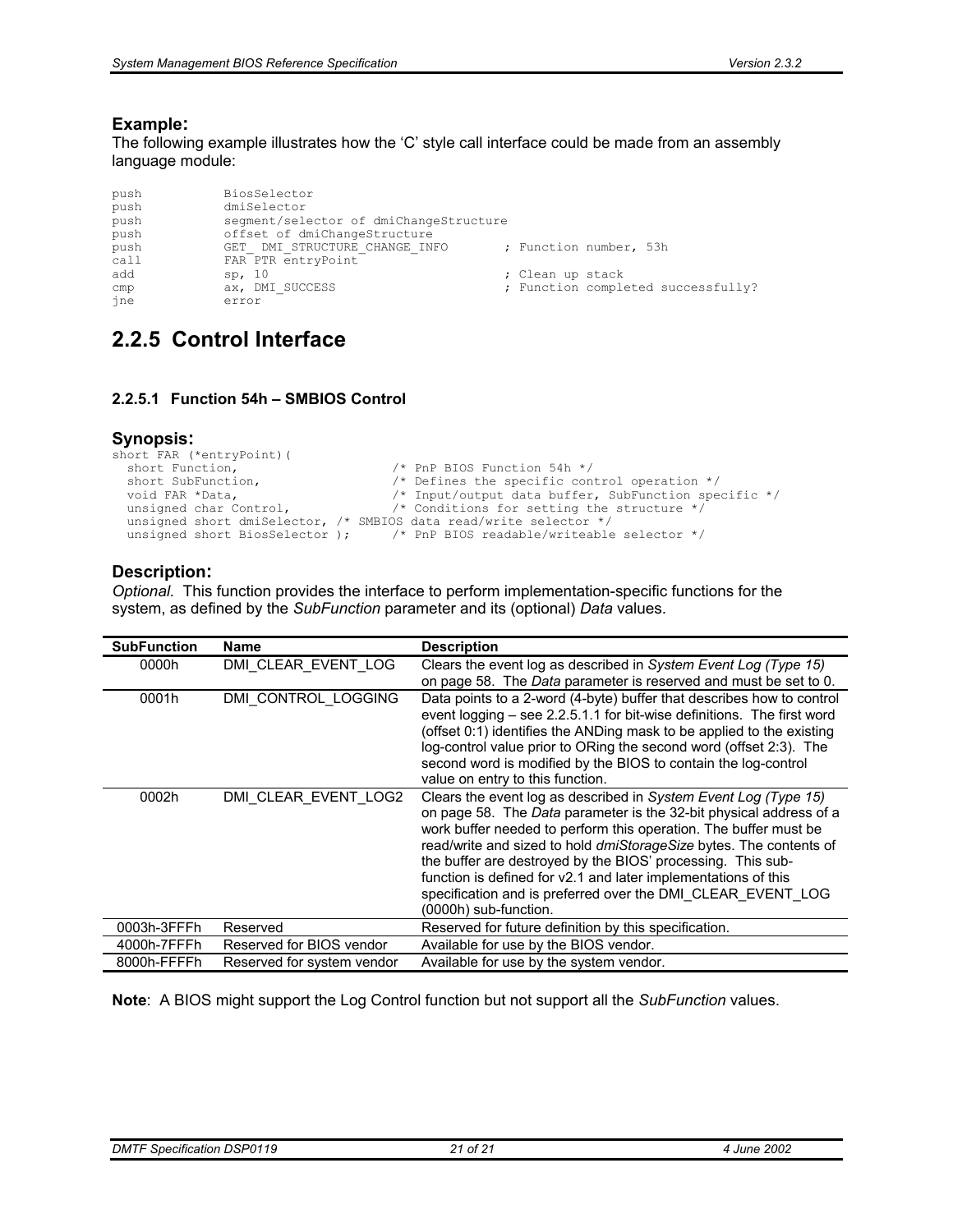The *Control* flag provides a mechanism for indicating to the BIOS whether the operation is to be performed immediately, or if this is a check to validate the operation's availability and/or data.

*Control* is defined as:

Bit  $0 = 0$  = Do not perform the operation, but validate its parameters. 1 = Perform the operation immediately. Bits 1:7 Reserved, must be 0.

If bit 0 of *Control* is 0, then the *SubFunction* and contents of *Data* are checked for validity. If any are not valid, then the function returns DMI\_BAD\_PARAMETER. Validity checking is useful to determine if the BIOS supports a specific DMI Control *SubFunction*.

The protected-mode read/write selector *dmiSelector* has base equal to *dmiStorageBase* and limit of at least *dmiStorageSize —* so long as the *dmiStorageBase* value returned from Function 50h was non-zero*.* 

The *BiosSelector* parameter enables the system BIOS, if necessary, to update system variables that are contained in the system BIOS memory space. If this function is called from protected mode, the caller must create a data segment descriptor using the 16-bit Protected Mode data segment base address specified in the Plug and Play Installation Check data structure, a limit of 64KB, and the descriptor must be read/write capable. If this function is called from real mode, BiosSelector should be set to the Real mode 16-bit data segment address as specified in the Plug and Play Installation Check Structure. Refer to section 4.4 of the Plug and Play BIOS Specification revision 1.0a for more information on the Plug and Play Installation Check Structure and the elements that make up the structure.

This function is available in real mode and 16-bit protected mode.

#### **Returns:**

If successful - DMI\_SUCCESS If an error occurred, the Error Code will be returned in AX. The FLAGS and all other registers will be preserved.

#### **Errors:**

DMI\_BAD\_PARAMETER The *Data* contents were not valid for the requested SubFunction. DMI\_INVALID\_SUBFUNCTION The *SubFunction* requested is not supported by the system BIOS.

#### **Example:**

The following example illustrates how the 'C' style call interface could be made from an assembly language module:

| push | BiosSelector             |                               |
|------|--------------------------|-------------------------------|
| push | dmiSelector              |                               |
| push | Control                  |                               |
| push | segment/selector of Data | ; pointer to SubFunction data |
| push | offset of Data           |                               |
| push | SubFunction              |                               |
| push | DMI CONTROL              | ; Function number, 54h        |
| call | FAR PTR entryPoint       |                               |
| add  | sp, 14                   | ; clean stack                 |
| cmp  | ax, DMI SUCCESS          | ; Successful?                 |
| jne  | error                    | ; No, go handle error         |

#### *2.2.5.1.1 DMI\_CONTROL\_LOGGING Control Word*

| <b>Word Bit Position</b> | <b>Meaning if Set</b>                                           |
|--------------------------|-----------------------------------------------------------------|
|                          | Enable Event Logging (overall)                                  |
|                          | Enable Correctable Memory Error Events' Logging                 |
|                          | Disable the logging of POST errors                              |
| $3 - 15$                 | Reserved for future assignment by this specification, set to 0. |
|                          |                                                                 |

```
DMTF Specification DSP0119 22 of 22 4 June 2002
```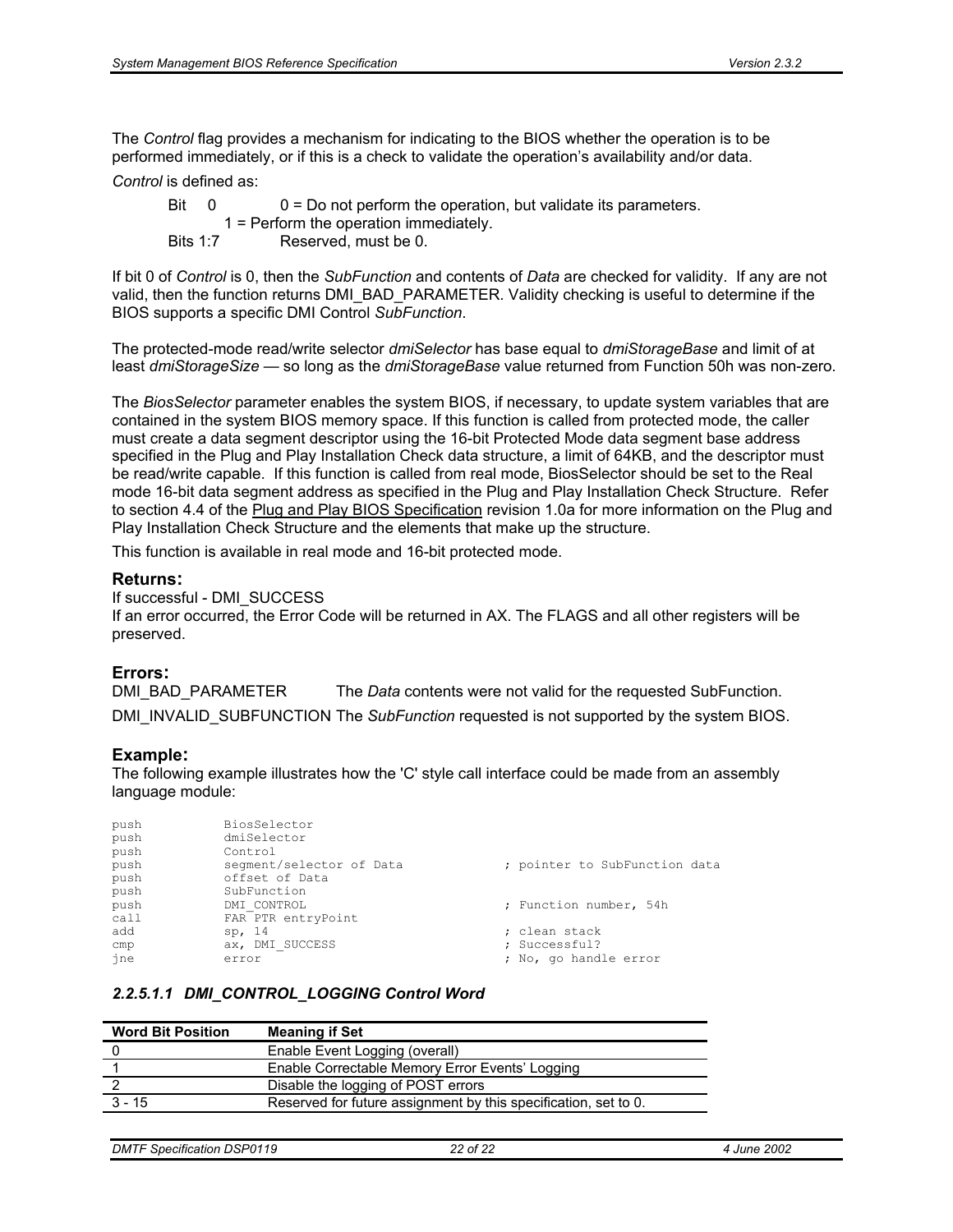### **2.2.6 General Purpose Nonvolatile Storage Interface**

A General-Purpose NonVolatile (GPNV) area is a persistent general-purpose storage area managed by the System Management BIOS. Multiple GPNV areas can be supported by a particular BIOS implementation. The size, format and location of a GPNV are not defined by this specification nor is the number of GPNV areas — these attributes are OEM-specific.

A GPNV storage area is not a requirement for a System Management BIOS. It is one method that might be used to store the System Event Log (see section 3.3.16, page 58). A GPNV storage area is not necessarily dedicated to the System Management functions of the BIOS, it can also be used by other services which require non-volatile storage.

A *Handle* parameter is passed into the GPNV function calls to specify which GPNV area is to be accessed. The *Handle* for the first GPNV area is 0, with remaining GPNV areas identified by *Handle*  values 1, 2, 3... *n,* where (*n+1)* is the total number of GPNV areas supported by a particular BIOS implementation.

A *GPNVLock* parameter provides a mechanism for cooperative use of the GPNV. The *GPNVLock* value is set on a Read GPNV request (function 56h) and cleared on a Write GPNV request (function 57h). The BIOS compares the value of the *GPNVLock* which is set on a Read GPNV request with the value of the *GPNVLock* passed as a parameter into the GPNV Write request — if they match, the GPNV Write request succeeds and the GPNV data area will be updated on completion of the GPNV Write; if the lock values do not match, the BIOS does not update the GPNV area and DMI\_CURRENTLY\_LOCKED is returned. *Note*: GPNV locks are held until unlocked, even through system power and reboot cycles. The method used to preserve the GPNV Locks through boot cycles is left up to the system designer.

A BIOS might choose to "hide" a GPNV area by defining a special lock value which is required to access the area. In this case, the special *GPNVLock* value must be supplied with the GPNV read and write requests or the function is failed by the BIOS with DMI\_INVALID\_LOCK.

A lock set request *succeeds* when there is no outstanding lock set at the time that the Read GPNV request (Function 56h) is made. A lock set request *fails* when there is already a lock set as the result of a previous Read GPNV request (which has not yet been cleared with a Function 57h Write GPNV request) or when a predefined lock value is required in order to access a particular GPNV area and the *GPNVLock* value provided by the caller does not match the required value.

The BIOS makes no attempt to enforce mutually-exclusive access to the GPNV — it is up to callers of GPNV Read to ensure unique *GPNVLock* values (e.g. process ID).

#### **2.2.6.1 Function 55H – Get General-Purpose NonVolatile Information**

#### **Synopsis:**  short FAR (\*entryPoint) (<br>short Function, short Function,  $\frac{1}{100}$  /\* PnP BIOS Function 55h \*/<br>unsigned short FAR \*Handle,  $\frac{1}{100}$  /\* Identifies which GPNV to acce  $\frac{1}{x}$  Identifies which GPNV to access \*/ unsigned short FAR \*MinGPNVRWSize, /\* Minimum buffer size in bytes for GPNV access \*/<br>unsigned short FAR \*GPNVSize, /\* Size allocated for GPNV within the R/W Block /\* Size allocated for GPNV within the R/W Block \*/ unsigned bnoit find Sindback,  $\frac{1}{2}$  and accurate the sense is  $\frac{1}{2}$ . /\* ... mem. mapped nonvolatile storage media \*/  $\frac{1}{x}$  PnP BIOS readable/writable selector \*/

**Description:** *Required for GPNV support.* This function returns information about a General Purpose NonVolatile (GPNV) area. The *Handle* argument is a pointer to a number that identifies which GPNV's information is requested, a value of 0 accesses the first (or only) area.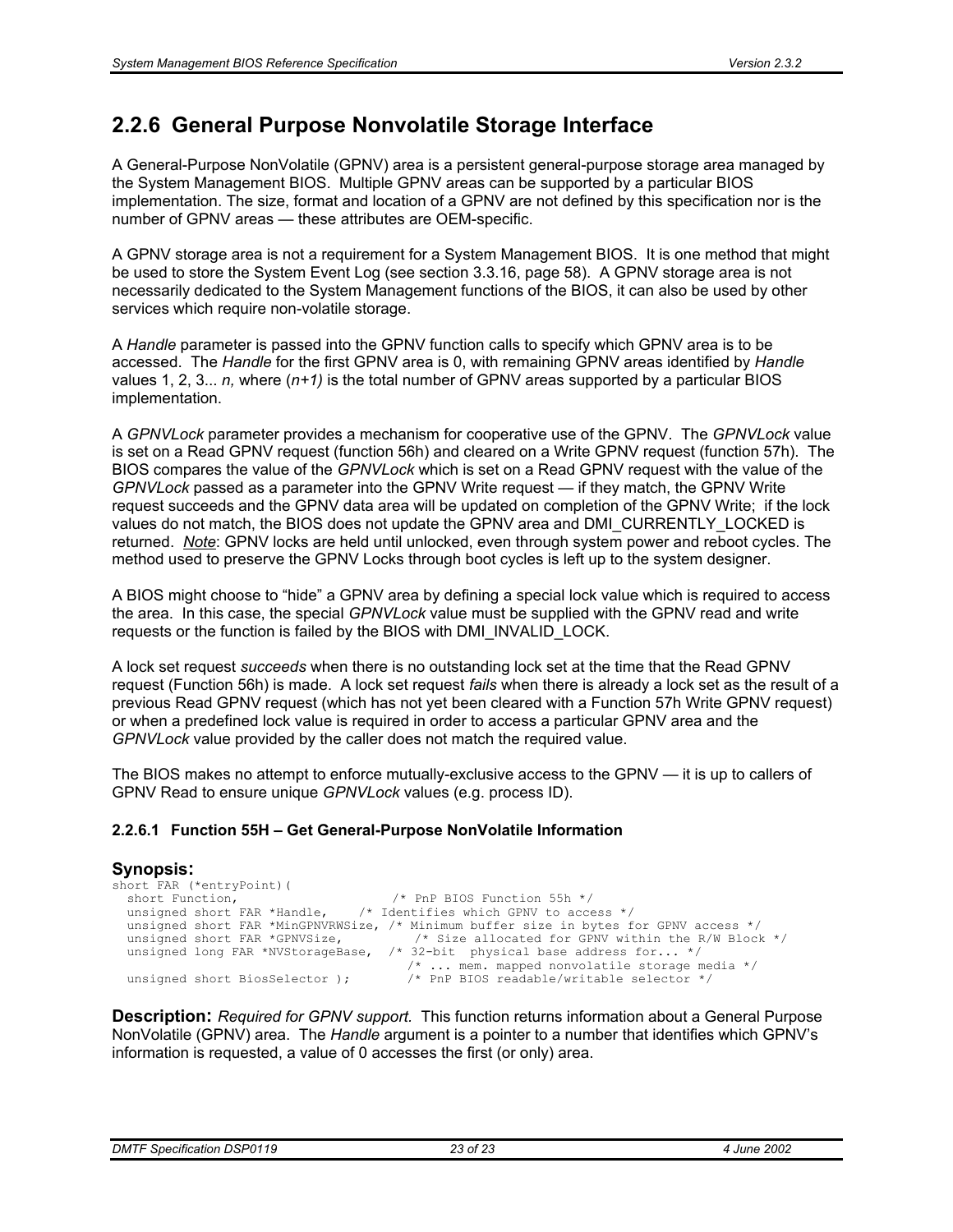On return:

- *\*Handle* is updated either with the handle of the next GPNV area or, if there are no more areas, 0FFFFh. GPNV handles are assigned sequentially by the system, from 0 to the total number of areas (minus 1).
- \**MinGPNVRW Size* is updated with the minimum size, in bytes, of any buffer used to access this GPNV area. For a Flash based GPNV area, this would be the size of the Flash block containing the actual GPNV.
- \**GPNVSize* is updated with the size, in bytes, of this GPNV area (which is less than or equal to the *MinGPNVRWSize* value).
- \*NVStorageBase is updated with the paragraph-aligned, 32-bit absolute physical base address of this GPNV. If non-zero, this value allows the caller to construct a 16-bit data segment descriptor with a limit of MinGPNVRWSize and read/write access. If the value is 0, protected-mode mapping is not required for this GPNV.

#### **Returns:**

If successful - DMI\_SUCCESS If an Error (Bit 7 set) or a Warning occurred the Error Code will be returned in AX, the FLAGS and all other registers will be preserved

#### **Example:**

The following example illustrates how the 'C' style call interface could be made from an assembly language module:

| push | BiosSelector                      |                                    |
|------|-----------------------------------|------------------------------------|
| push | segment/selector of NVStorageBase |                                    |
| push | offset of NVStorageBase           |                                    |
| push | segment/selector of GPNVSize      |                                    |
| push | offset of GPNVSize                |                                    |
| push | segment/selector of MinGPNVRWSize |                                    |
| push | offset of MinGPNVRWSize           |                                    |
| push | seqment/selector of Handle        |                                    |
| push | offset of Handle                  |                                    |
| push | GET GPNV INFORMATION              | ; Function number, 55h             |
| call | FAR PTR entryPoint                |                                    |
| add  | sp, 20                            | ; Clean up stack                   |
| cmp  | ax, DMI SUCCESS                   | ; Function completed successfully? |
| jne  | error                             |                                    |

#### **2.2.6.2 Function 56H – Read General-Purpose NonVolatile Data**

#### **Synopsis:**

| short FAR (*entryPoint) (      |                                                 |
|--------------------------------|-------------------------------------------------|
| short Function,                | $/*$ PnP BIOS Function 56h $*/$                 |
| unsigned short Handle,         | /* Identifies which GPNV is to be read $*/$     |
| unsigned char FAR *GPNVBuffer, | /* Address of buffer in which to return GPNV */ |
| short FAR *GPNVLock,           | $/*$ Lock value $*/$                            |
| unsigned short GPNVSelector,   | /* Selector for GPNV Storage */                 |
| unsigned short BiosSelector ); | $/*$ PnP BIOS readable/writable selector $*/$   |
|                                |                                                 |

**Description:** *Required for GPNV support.* This function is used to read an entire GPNV area into the buffer specified by *GPNVBuffer.* It is the responsibility of the caller to ensure that *GPNVBuffer* is large enough to store the entire GPNV storage block - this buffer must be at least the *MinGPNVRWSize*  returned by Function 55h - Get GPNV Information*.* The *Handle* argument identifies the specific GPNV to be read*.* On a successful read of a GPNV area, that GPNV area will be placed in the *GPNVBuffer*  beginning at offset 0.The protected-mode selector *GPNVSelector* has base equal to *NVStorageBase*  and limit of at least *MinGPNVRWSize —* so long as the *NVStorageBase* value returned from Function 55h was non-zero*.*

Passing a *GPNVLock* value of -1 to the GPNV Read causes the *GPNVLock* value to be ignored — in this case the underlying logic makes no attempt to store a lock value for comparison with lock values passed

| <b>DMTF Specification DSP0119</b> | 24 of 24 | 4 June 2002 |
|-----------------------------------|----------|-------------|
|-----------------------------------|----------|-------------|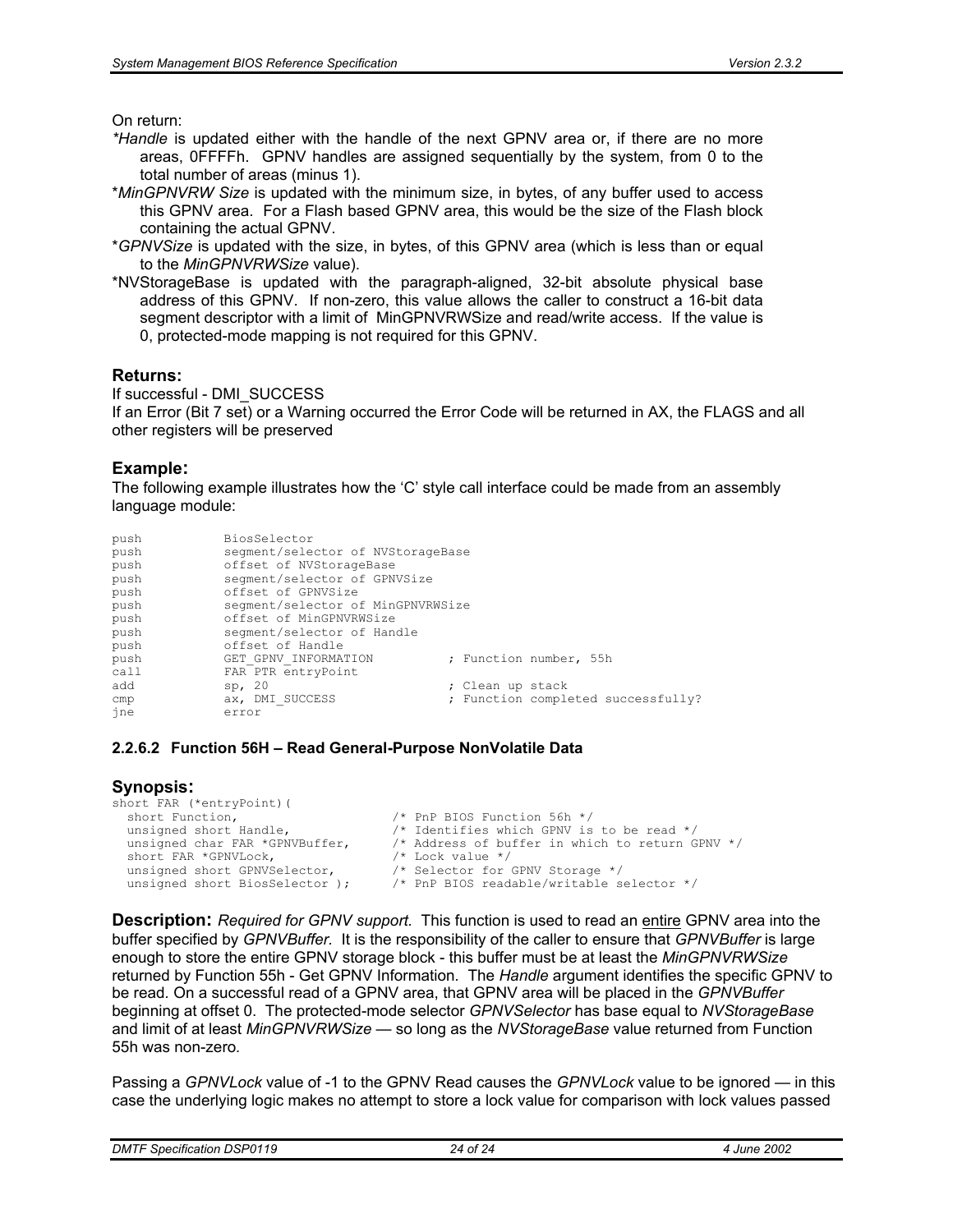into GPNV Write. Any value provided for *GPNVLock* besides -1 is accepted as a valid value for a lock request.

#### **Returns:**

If the GPNV lock is supported and the lock set request succeeds, the caller's *GPNVLock* is set to the value of the current lock and the function returns DMI\_SUCCESS.

If the GPNV request fails, one of the following values is returned:

- DMI\_LOCK\_NOT\_SUPPORTED
- DMI\_INVALID\_LOCK
- DMI CURRENTLY LOCKED

For return status codes DMI\_SUCCESS, DMI\_LOCK\_NOT\_SUPPORTED and DMI\_CURRENTLY\_LOCKED, the GPNV Read function returns the current contents of the GPNV associated with *Handle* as the first *GPNVSize* bytes within *GPNVBuffer*, starting at offset 0. If a lock request fails with DMI\_CURRENTLY\_LOCKED status, the caller's GPNVLock will be set to the value of the current lock*.* 

#### **Example:**

The following example illustrates how the 'C' style call interface could be made from an assembly language module:

| push<br>push | BiosSelector<br>GPNVSelector   |                  |                                    |
|--------------|--------------------------------|------------------|------------------------------------|
| push         | seqment/selector of GPNVLock   |                  |                                    |
| push         | offset of GPNVLock             |                  |                                    |
| push         | segment/selector of GPNVBuffer |                  |                                    |
| push         | offset of GPNVBuffer           |                  |                                    |
| push         | Handle                         |                  |                                    |
| push         | READ GPNV DATA                 |                  | ; Function number, 56h             |
| call         | FAR PTR entryPoint             |                  |                                    |
| add          | sp, 16                         | ; Clean up stack |                                    |
| cmp          | ax, DMI SUCCESS                |                  | ; Function completed successfully? |
| jne          | error                          |                  |                                    |

#### **2.2.6.3 Function 57H – Write General-Purpose NonVolatile Data**

#### **Synopsis:**

```
short FAR (*entryPoint) (<br>short Function,
  short Function,<br>
unsigned short Handle,<br>
/* Identifies which GPNV is
  unsigned short Handle, \frac{1}{2} /* Identifies which GPNV is to be written \frac{*}{2} unsigned char FAR *GPNVBuffer, \frac{1}{2} Address of buffer containing complete GPN
  unsigned char FAR *GPNVBuffer, \frac{1}{1} Address of buffer containing complete GPNV to write*/<br>short GPNVLock, \frac{1}{1} Lock value */
  short GPNVLock, \frac{1}{x} Lock value */<br>unsigned short GPNVSelector. \frac{1}{x} Selector for
                                                        was considered and the selector for GPNV Storage */
  unsigned short BiosSelector ); /* PnP BIOS readable/writable selector */
```
**Description:** *Required for GPNV support.* This function is used to write an entire GPNV from the *GPNVBuffer* into the nonvolatile storage area*.* The *Handle* argument identifies the specific GPNV to be written*.* The protected-mode selector *GPNVSelector* has base equal to *NVStorageBase* and limit of at least *MinGPNVRWSize —* so long as the *NVStorageBase* value returned from *Get GPNV Information* was non-zero*.* The caller should first call *Read GPNV Data* (with a lock) to get the current area contents, modify the data, and pass it into this function — this ensures that the *GPNVBuffer* which is written contains a complete definition for the entire GPNV area. If the BIOS uses some form of block erase device, the caller must also allocate enough buffer space for the BIOS to store all data from the part during the reprogramming operation, not just the data of interest.

The data to be written to the GPNV selected by *Handle* must reside as the first *GPNVSize* bytes of the *GPNVBuffer*. *Note*: The remaining (*MinGPNVRWSize*-*GPNVSize)* bytes of the *GPNVBuffer* area are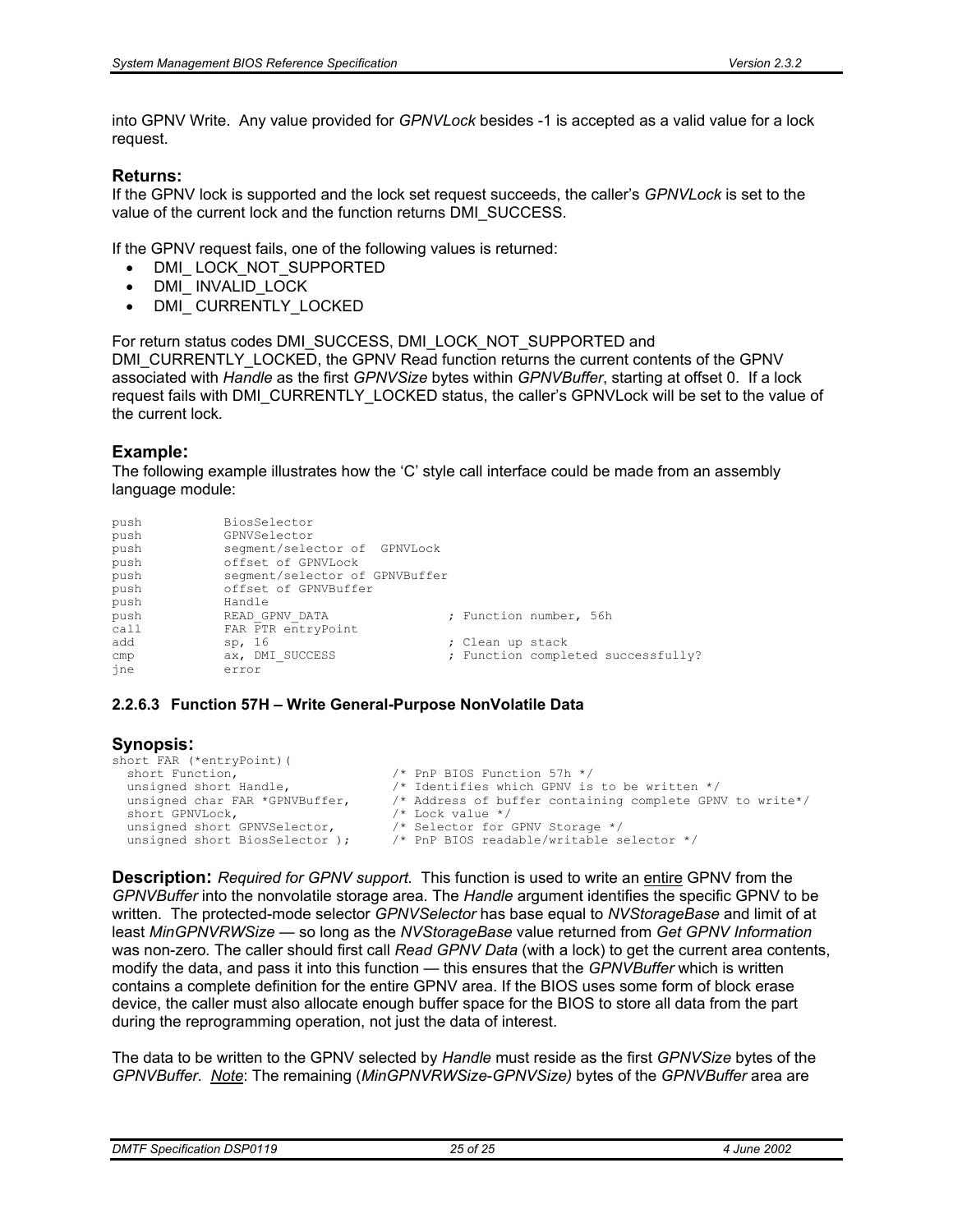used as a scratch-area by the BIOS call in processing the write request; the contents of that area of the buffer are destroyed by this function call.

The *GPNVLock* provides a mechanism for cooperative use of the GPNV, and is set during a GPNV Read (Function 56h). If the input *GPNVLock* value is -1 the caller requests a forced write to the GPNV area, ignoring any outstanding *GPNVLock*. If the caller is not doing a forced write, the value passed in *GPNVLock* to the GPNV Write must be the same value as that (set and) returned by a previous GPNV Read (Function 56h).

#### **Returns:**

The GPNV Write function returns a value of DMI\_ LOCK\_NOT\_SUPPORTED when a *GPNVLock* value other than -1 is specified and locking is not supported. A return status of DMI\_ CURRENTLY\_LOCKED indicates that the call has failed due to an outstanding lock on the GPNV area which does not match the caller's *GPNVLock* value*.* Any outstanding *GPNVLock* value (which was set by a previous *Function 56H – Read General-Purpose NonVolatile Data*) gets cleared on a successful write of the GPNV.

#### **Example:**

The following example illustrates how the 'C' style call interface could be made from an assembly language module:

| push             | BiosSelector                   |                        |                                    |
|------------------|--------------------------------|------------------------|------------------------------------|
| push             | GPNVSelector                   |                        |                                    |
| push<br>GPNVLock |                                |                        |                                    |
| push             | segment/selector of GPNVBuffer |                        |                                    |
| push             | offset of GPNVBuffer           |                        |                                    |
| push<br>Handle   |                                |                        |                                    |
| push             | WRITE GPNV DATA                | ; Function number, 57h |                                    |
| call             | FAR PTR entryPoint             |                        |                                    |
| add<br>sp, 14    |                                | ; Clean up stack       |                                    |
| cmp              | ax, DMI SUCCESS                |                        | ; Function completed successfully? |
| ine<br>error     |                                |                        |                                    |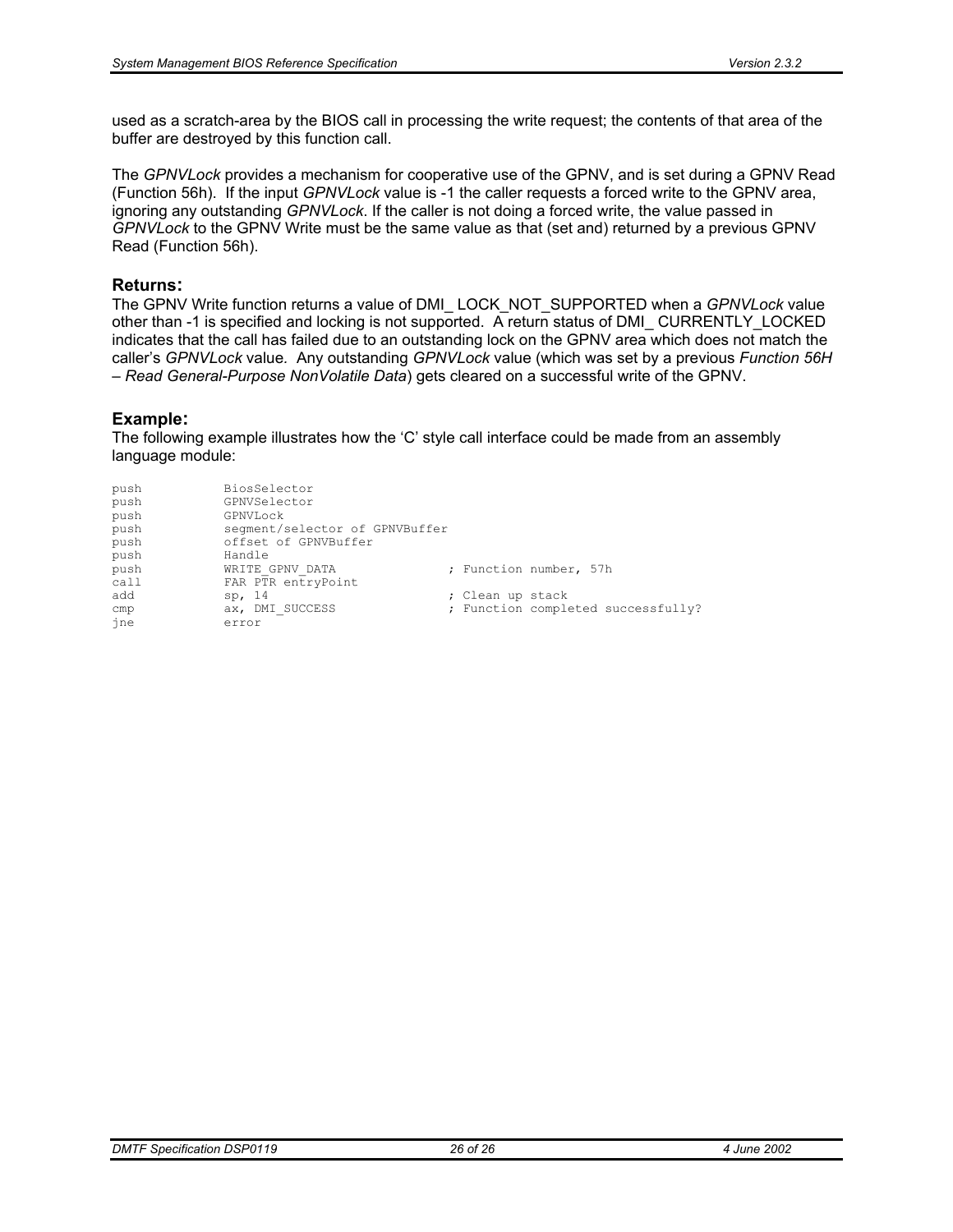# **3. SMBIOS Structures**

The total number of structures can be obtained either through the *Get SMBIOS Information* function (see 2.2.3.1 on page 14) or from the SMBIOS Entry Point Structure (see 2.1 *Table Convention* on page 11). The System Information is presented to an application as a set of structures that are obtained by either calling the *Get SMBIOS Structure* function once per structure (see 2.2.3.2 on page 15) or by traversing the SMBIOS structure table referenced by the SMBIOS Entry Point Structure (see 2.1 *Table Convention* on page 11).

## **3.1 Structure Standards**

Each SMBIOS structure has a formatted section and an optional unformed section. The formatted section of each structure begins with a 4-byte header. Remaining data in the formatted section is determined by the structure type, as is the overall length of the formatted section.

# **3.1.1 Structure Evolution and Usage Guidelines**

As the industry evolves, the structures defined in this specification will evolve. To ensure that the evolution occurs in a nondestructive fashion, the following guidelines must be followed:

- 1. If a new field is added to an existing structure, that field is added at the end of the formatted area of that structure and the structure's *Length* field is increased by the new field's size.
- 2. Any software which interprets a structure shall use the structure's *Length* field to determine the formatted area size for the structure rather than hard-coding or deriving the *Length* from a structure field.
- 3. Each structure shall be terminated by a double-null (0000h), either directly following the formatted area (if no strings are present) or directly following the last string. This includes system- and OEMspecific structures and allows upper-level software to easily traverse the structure table. See below for structure-termination examples.
- 4. The unformed section of the structure is used for passing variable data such as text strings, see *3.1.3 Text Strings* for more information.
- 5. When an enumerated field's values are controlled by the DMTF, new values can be used as soon as they are defined by the DMTF without requiring an update to this specification.
- 6. Starting with v2.3, each SMBIOS structure type has a *minimum* length enabling the addition of new, but optional, fields to SMBIOS structures. In no case shall a structure's length result in a field being less than fully populated. For example, a Voltage Probe structure with *Length* of 15h is invalid since the *Nominal Value* field would not be fully specified.

Software that interprets a structure field must verify that the structure's length is sufficient to encompass the optional field; if the length is insufficient, the optional field's value as *Unknown*. For example, if a Voltage Probe structure has a *Length* field of 14h, the probe's *Nominal Value* is *Unknown*. A Voltage Probe structure with Length greater than 14h always includes a Nominal Value field.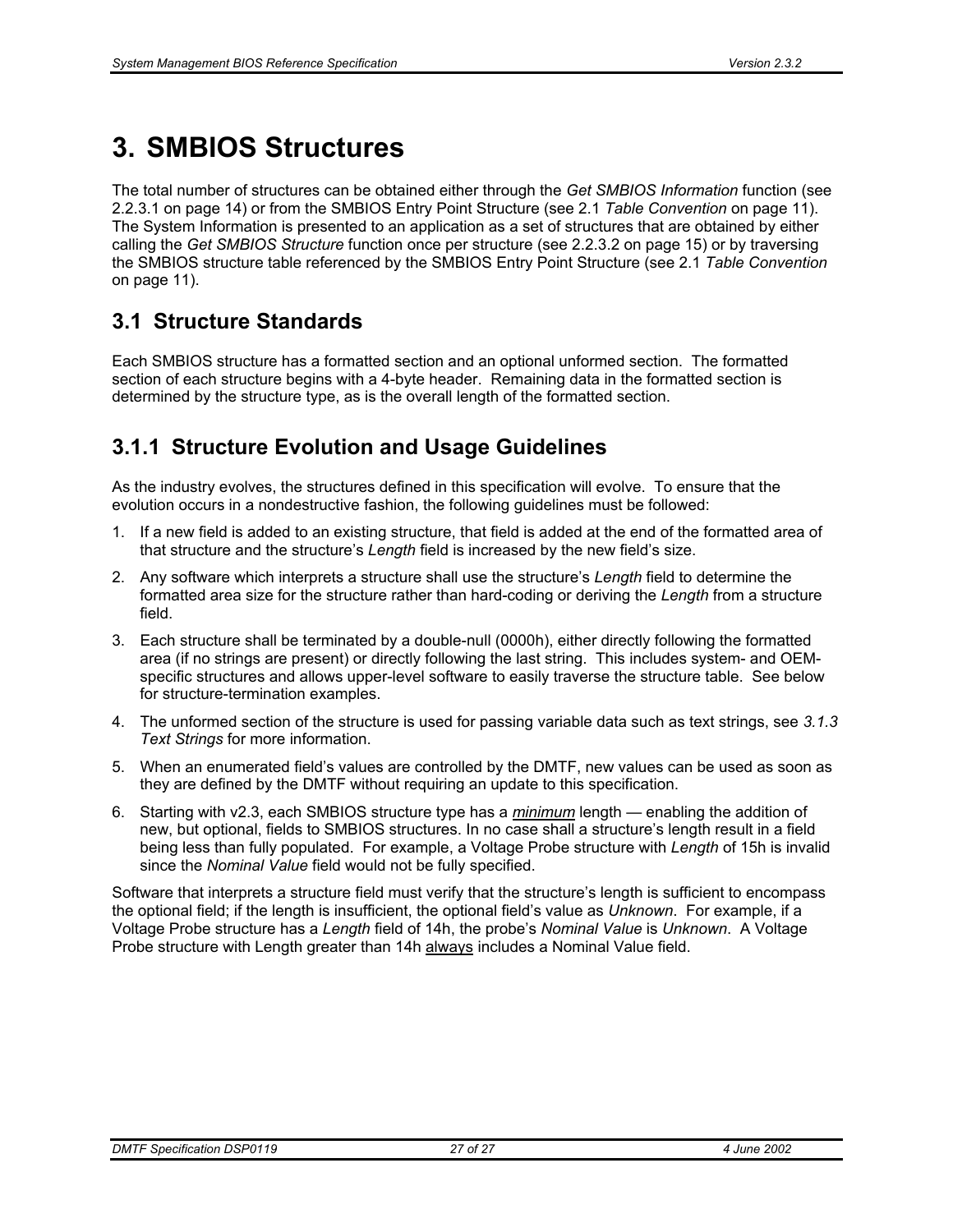#### **Example: BIOS Information with strings**

|    | BIOS Info           | LABEL BYTE |                              |                                              |
|----|---------------------|------------|------------------------------|----------------------------------------------|
| db |                     |            |                              | ; Indicates BIOS Structure Type              |
| db | 13h                 |            |                              | ; Length of information in bytes             |
| dw | ?                   |            |                              | : Reserved for handle                        |
| db | 01h                 |            |                              | ; String 1 is the Vendor Name                |
| db | 02h                 |            |                              | ; String 2 is the BIOS version               |
| dw | 0E800h              |            |                              | ; BIOS Starting Address                      |
| db | 03h                 |            |                              | ; String 3 is the BIOS Build Date            |
| db |                     |            |                              | ; Size of BIOS ROM is $128K (64K * (1 + 1))$ |
| dq | BIOS Char           |            |                              | : BIOS Characteristics                       |
| db | 0                   |            |                              | ; BIOS Characteristics Extension Byte 1      |
| db |                     |            | 'System BIOS Vendor Name', 0 |                                              |
| db | $'4.04'$ , 0        |            |                              |                                              |
| db | $'00/00/00000'$ , 0 |            |                              |                                              |
| db |                     |            |                              | ; End of strings                             |

#### *Example*: BIOS Information without strings (example-only)

|    | BIOS Info | LABEL BYTE |  |                                               |
|----|-----------|------------|--|-----------------------------------------------|
| db |           |            |  | ; Indicates BIOS Structure Type               |
| db | 13h       |            |  | ; Length of information in bytes              |
| dw | ?         |            |  | ; Reserved for handle                         |
| db | 00h       |            |  | ; No Vendor Name provided                     |
| db | 00h       |            |  | ; No BIOS version provided                    |
| dw | 0E800h    |            |  | ; BIOS Starting Address                       |
| db | 00h       |            |  | ; No BIOS Build Date provided                 |
| db |           |            |  | ; Size of BIOS ROM is 128K (64K * $(1 + 1)$ ) |
| dq | BIOS Char |            |  | ; BIOS Characteristics                        |
| db |           |            |  | ; BIOS Characteristics Extension Byte 1       |
| dw | 0000h     |            |  | Structure terminator                          |

### **3.1.2 Structure Header Format**

Each SMBIOS structure begins with a 4-byte header, as follows:

| Offset | Name   | Length      | Description                                                                                                                                                                                                                                                                                                                                                                                                                                                                                                        |
|--------|--------|-------------|--------------------------------------------------------------------------------------------------------------------------------------------------------------------------------------------------------------------------------------------------------------------------------------------------------------------------------------------------------------------------------------------------------------------------------------------------------------------------------------------------------------------|
| 00h    | Type   | <b>BYTE</b> | Specifies the type of structure. Types 0 through 127 (7Fh) are reserved for and<br>defined by this specification. Types 128 through 256 (80h to FFh) are available for<br>system- and OEM-specific information.                                                                                                                                                                                                                                                                                                    |
| 01h    | Length | <b>BYTE</b> | Specifies the length of the formatted area of the structure, starting at the Type field.<br>The length of the structure's string-set is not included.                                                                                                                                                                                                                                                                                                                                                              |
| 02h    | Handle | <b>WORD</b> | Specifies the structure's handle, a unique 16-bit number in the range 0 to 0FFFEh<br>(for version 2.0) or 0 to 0FEFFh (for version 2.1 and later). The handle can be used<br>with the Get SMBIOS Structure function to retrieve a specific structure; the handle<br>numbers are not required to be contiguous. For v2.1 and later, handle values in the<br>range OFF00h to OFFFFh are reserved for use by this specification.<br>If the system configuration changes, a previously assigned handle might no longer |
|        |        |             | exist. However once a handle has been assigned by the BIOS, the BIOS cannot re-<br>assign that handle number to another structure.                                                                                                                                                                                                                                                                                                                                                                                 |

### **3.1.3 Text Strings**

Text strings associated with a given SMBIOS structure are returned in the *dmiStrucBuffer*, appended directly after the formatted portion of the structure. This method of returning string information eliminates the need for application software to deal with pointers embedded in the SMBIOS structure. Each string is terminated with a null (00h) BYTE and the set of strings is terminated with an additional null (00h) BYTE. When the formatted portion of a SMBIOS structure references a string, it does so by specifying a nonzero string number within the structure's string-set. For example, if a string field contains 02h, it references the second string following the formatted portion of the SMBIOS structure. If a string field references no string, a null (0) is placed in that string field. If the formatted portion of the structure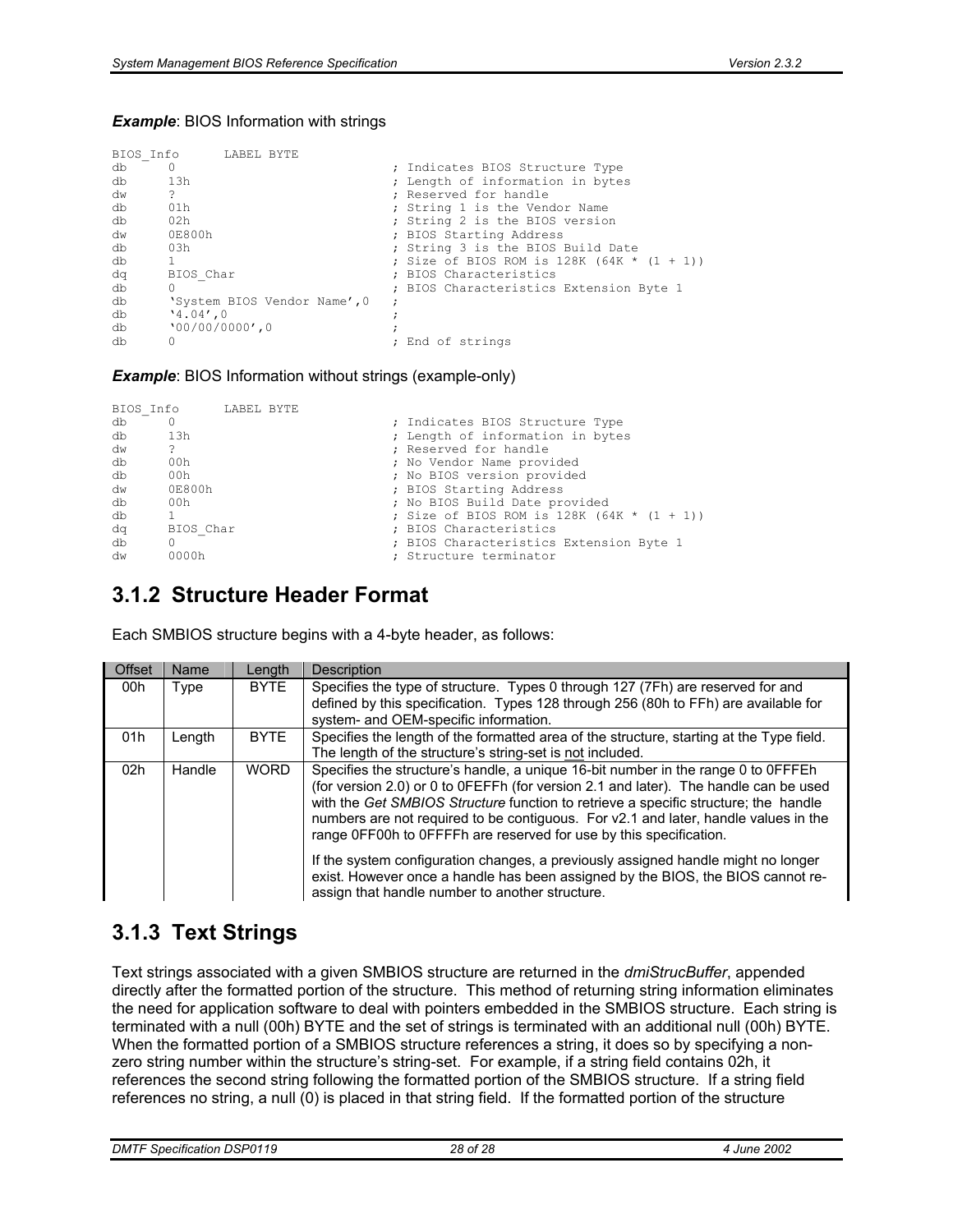contains string-reference fields and all the string fields are set to 0 (no string references), the formatted section of the structure is followed by two null (00h) BYTES. See *3.1.1 Structure Evolution and Usage Guidelines* on page 27 for a string-containing example.

**Note**: Each text string is limited to 64 significant characters due to system MIF limitations.

# **3.2 Required Structures and Data**

Beginning with SMBIOS v2.3, compliant SMBIOS implementations include the following base set of required structures and data within those structures. For a detailed list of conformance guidelines, refer to *4 Conformance Guidelines* on page 91.

| <b>Structure Name and Type</b>  | <b>Data Requirements</b>                                                                                                                                                                                                                                                                                                                                                                                                                                                                                                  |
|---------------------------------|---------------------------------------------------------------------------------------------------------------------------------------------------------------------------------------------------------------------------------------------------------------------------------------------------------------------------------------------------------------------------------------------------------------------------------------------------------------------------------------------------------------------------|
| BIOS Information (Type 0)       | One and only one structure is present in the structure-table. BIOS Version<br>and BIOS Release Date strings are non-null; the date field uses a 4-digit<br>year (e.g. 1999). All other fields reflect full BIOS support information                                                                                                                                                                                                                                                                                       |
| System Information (Type 1)     | Manufacturer and Product Name strings are non-null. UUID field identifies<br>the system's non-zero UUID value. Wake-up Type field identifies the<br>wake-up source and cannot be Unknown. One and only one structure is<br>present in the structure-table.                                                                                                                                                                                                                                                                |
| System Enclosure (Type 3)       | Manufacturer string is non-null; the Type field identifies the type of<br>enclosure (Unknown is disallowed).                                                                                                                                                                                                                                                                                                                                                                                                              |
| Processor Information (Type 4)  | One structure is required for each system processor. The presence of two<br>structures with the Processor Type field set to Central Processor, for<br>instance, identifies that the system is capable of dual-processor<br>operations.                                                                                                                                                                                                                                                                                    |
|                                 | Socket Designation string is non-null. Processor Type, Max Speed, and<br>Processor Upgrade fields are all set to "known" values - i.e. the Unknown<br>value is disallowed for each field.<br>If the associated processor is present (i.e. the CPU Socket Populated sub-<br>field of the Status field indicates that the socket is populated), the<br>Processor Manufacturer string is non-null and the Processor Family,<br>Current Speed, and CPU Status sub-field of the Status field are all set to<br>"known" values. |
|                                 | Each of the Lx Cache Handle fields is either set to 0xFFFF (no further<br>cache description) or references a valid Cache Information Structure.                                                                                                                                                                                                                                                                                                                                                                           |
| Cache Information (Type 7)      | One structure is required for each external-to-the-processor cache.<br>Socket Designation string is non-null if the cache is external to the<br>processor. If the cache is present (i.e. the Installed Size is non-zero), the<br>Cache Configuration field is set to a "known" value - i.e. the Unknown<br>value is disallowed.                                                                                                                                                                                           |
| System Slots (Type 9)           | One structure is required for each upgradeable system slot. A structure is<br>not required if the slot must be populated for proper system operation (e.g.<br>the system contains a single memory-card slot).                                                                                                                                                                                                                                                                                                             |
|                                 | Slot Designation string is non-null. Slot Type, Slot Data Bus Width, Slot<br>ID, and Slot Characteristics 1 & 2 are all set to "known" values.                                                                                                                                                                                                                                                                                                                                                                            |
|                                 | If device presence is detectable within the slot (e.g. PCI), the Current<br>Usage field must be set to either Available or In-use. Otherwise (e.g. ISA),<br>the Unknown value for the field is also allowed.                                                                                                                                                                                                                                                                                                              |
| Physical Memory Array (Type 16) | One structure is required for the system memory.<br>Location, Use, Memory Error Correction, and Maximum Capacity are all<br>set to "known" values. Number of Memory Devices is non-zero and<br>identifies the number of Memory Device structures that are associated with<br>this Physical Memory Array.                                                                                                                                                                                                                  |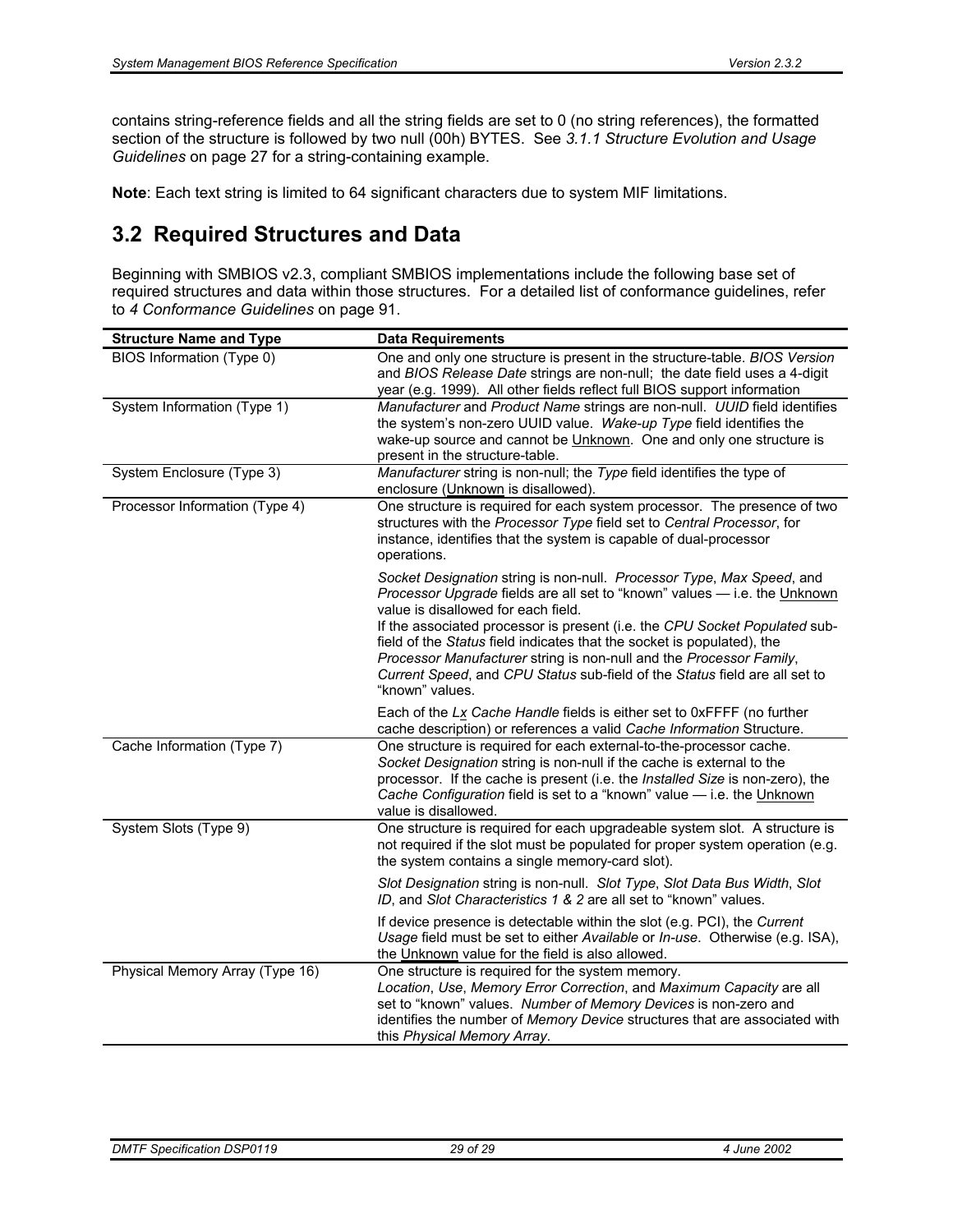| <b>Structure Name and Type</b>            | <b>Data Requirements</b>                                                                                                                                                                                                                                                                                                                                                                                                                                                                                                                                                                                                          |
|-------------------------------------------|-----------------------------------------------------------------------------------------------------------------------------------------------------------------------------------------------------------------------------------------------------------------------------------------------------------------------------------------------------------------------------------------------------------------------------------------------------------------------------------------------------------------------------------------------------------------------------------------------------------------------------------|
| Memory Device (Type 17)                   | One structure is required for each socketed system-memory device,<br>whether or not the socket is currently populated; if the system includes<br>soldered system-memory, one additional structure is required to identify<br>that memory device.<br>Device Locator string is set to a non-null value. Memory Array Handle<br>contains the handle associated with the Physical Memory Array structure<br>to which this device belongs. Data Width, Size, Form Factor, and Device<br>Set are all set to "known" values. If the device is present (i.e. Size is non-<br>zero), the Total Width field is not set to 0xFFFF (Unknown). |
| Memory Array Mapped Address (Type<br>19)  | One structure is required for each contiguous block of memory addresses<br>mapped to a Physical Memory Array.                                                                                                                                                                                                                                                                                                                                                                                                                                                                                                                     |
|                                           | Ending Address is larger than Starting Address. Each structure's address<br>range is unique and non-overlapping. Memory Array Handle references a<br>Physical Memory Array structure. Partition Width is non-zero.                                                                                                                                                                                                                                                                                                                                                                                                                |
| Memory Device Mapped Address (Type<br>20) | Sufficient structures are required to map all enabled memory devices to<br>their respective memory-array mapped addresses.                                                                                                                                                                                                                                                                                                                                                                                                                                                                                                        |
|                                           | Ending Address is larger than Starting Address. Memory Device Handle<br>references a Memory Device structure. Memory Mapped Address Handle<br>references a Memory Array Mapped Address structure. Partition Row<br>Position is neither 0 nor 0xFF, nor is it greater than the Partition Width of<br>the referenced Memory Array Mapped Address structure. Interleave<br>Position and Interleaved Data Depth are not set to 0xFF (Unknown).                                                                                                                                                                                        |
| System Boot Information (Type 32)         | The structure's length is at least 0x0B, i.e. at least one byte of System<br>Boot Status is provided                                                                                                                                                                                                                                                                                                                                                                                                                                                                                                                              |

### **3.3 Structure Definitions**

Many of the enumerated values are shared between SMBIOS fields, Common Information Model (CIM) MOF properties, and DMI MASTER.MIF attributes. The table that follows identifies the relationships; any additions to these enumerated lists should be reflected in all three interfaces by submitting change requests to mailto://wg-sysdev@dmtf.org and mailto://wg-dmi@dmtf.org for the CIM-related and DMI/SMBIOS-related updates, respectively. Any other enumerated value identified in this specification is controlled by this specification; change requests should be sent to mailto://wg-dmi@dmtf.org.

| <b>Name</b>                    | <b>Section</b> | <b>MOF File</b>               | <b>MOF Class Property</b>                                                                                                                                                      | <b>DMI Group/Attribute</b>                                                                       |
|--------------------------------|----------------|-------------------------------|--------------------------------------------------------------------------------------------------------------------------------------------------------------------------------|--------------------------------------------------------------------------------------------------|
| Baseboard                      | 3.3.3.1        | CIM Physical                  | CIM PhysicalPackage.<br>HotSwappable<br>CIM PhysicalPackage.<br>Replaceable<br>CIM PhysicalPackage.<br>Removable<br>CIM Card.<br>RequiresDaughterCard<br>CIM Card.HostingBoard |                                                                                                  |
| Enclosure or Chassis<br>Type   | 3.3.4.1        | CIM Physical                  | CIM Chassis.ChassisTypes                                                                                                                                                       | System Enclosure Enclosure or<br>Chassis Type                                                    |
| Enclosure or Chassis<br>State  | 3.3.4.2        |                               |                                                                                                                                                                                | System Enclosure Boot-up State<br>System Endlosure Power State<br>System Enclosure Thermal State |
| Processor Type                 | 3.3.5.1        |                               |                                                                                                                                                                                | Processor Processor Type                                                                         |
| Processor Family               | 3.3.5.2        | CIM Device<br>CIM Application | CIM Processor.Family<br>CIM ArchitectureCheck.<br>Architecture Type                                                                                                            | Processor Processor Family                                                                       |
| Processor Upgrade              | 3.3.5.5        | CIM Device                    | CIM Processor Upgrade<br>Method                                                                                                                                                | Processor Processor Upgrade                                                                      |
| Cache Error Correction<br>Type | 3.3.8.2        |                               |                                                                                                                                                                                | System Cache System Cache Error<br>Correction                                                    |
| System Cache Type              | 3.3.8.3        | CIM Device                    | CIM CacheMemory.Cache<br>Type                                                                                                                                                  | System Cache System Cache Type                                                                   |
| Cache Associativity            | 3.3.8.4        | CIM_Device                    | CIM CacheMemory.<br>Associativity                                                                                                                                              | System Cache Associativity                                                                       |

| <b>DMTF Specification DSP0119</b> | 30 of 30 | 4 June 2002 |
|-----------------------------------|----------|-------------|
|                                   |          |             |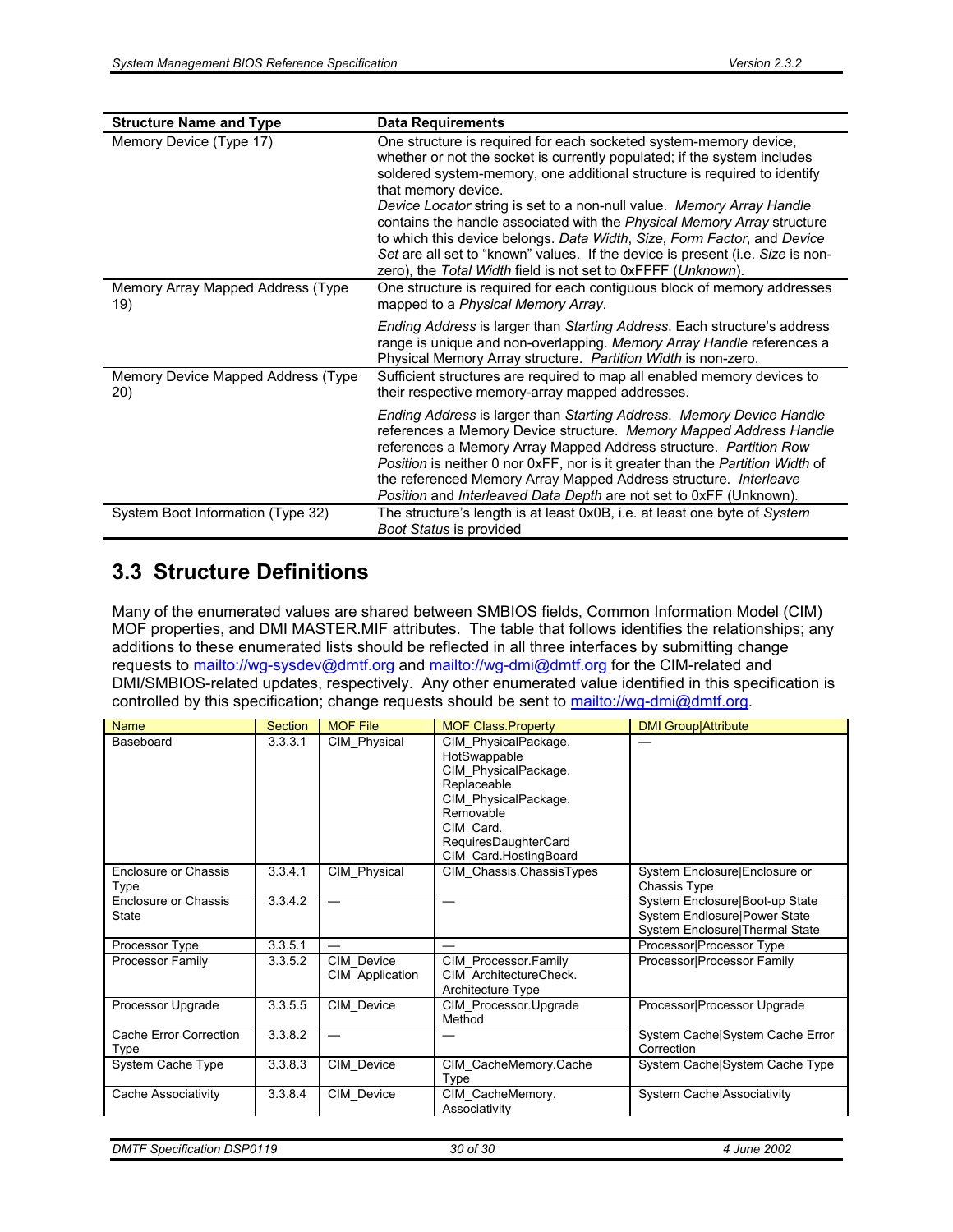| <b>Name</b>                                          | <b>Section</b>       | <b>MOF File</b>          | <b>MOF Class Property</b>                  | <b>DMI Group Attribute</b>                                                                                                                     |
|------------------------------------------------------|----------------------|--------------------------|--------------------------------------------|------------------------------------------------------------------------------------------------------------------------------------------------|
| Slot Data Bus Width                                  | 3.3.10.2             | <b>CIM Physical</b>      | CIM Slot.MaxDataWidth                      | System Slots Slot Width                                                                                                                        |
| Slot Current Usage                                   | 3.3.10.3             | CIM_Physical             | Note 1                                     | System Slots Current Usage                                                                                                                     |
| <b>Memory Array Location</b>                         | 3.3.17.1             | CIM Device               | Note 2                                     | Physical Memory Array Memory<br>Array Location                                                                                                 |
| <b>Memory Array Use</b>                              | 3.3.17.2             | CIM_Device               | Note 3                                     | Physical Memory Array Memory<br>Array Use                                                                                                      |
| <b>Memory Array Error</b><br><b>Correction Types</b> | 3.3.17.3             | CIM_Device               | CIM_Memory.ErrorMethodology<br>(Note 4)    | Physical Memory Array Memory<br>Error Correction                                                                                               |
| Memory Device Form<br>Factor                         | 3.3.18.1             | CIM_Physical             | CIM_PhysicalMemory.<br>FormFactor (Note 5) | Memory Device Form Factor                                                                                                                      |
| Memory Device Type                                   | 3.3.18.2             | CIM_Physical             | CIM_PhysicalMemory.<br>MemoryType (Note 6) | Memory Device Memory Type                                                                                                                      |
| Memory Device Type<br>Detail                         | 3.3.18.3             | $\overline{\phantom{0}}$ |                                            | Memory Device Type Detail                                                                                                                      |
| Memory Error Type                                    | 3.3.19.1             | CIM Device               | CIM_Memory.ErrorInfo                       | Memory Device Device Error Type                                                                                                                |
| <b>Memory Error</b><br>Granularity                   | 3.3.19.2             |                          |                                            | Memory Device Error Granularity                                                                                                                |
| <b>Memory Error Operation</b>                        | 3.3.19.3             | CIM Device               | CIM_Memory.ErrorAccess                     | Memory Device Error Operation                                                                                                                  |
| <b>Pointing Device Type</b>                          | 3.3.22.1             | CIM_Device               | CIM_PointingDevice.<br>PointingType        | <b>Pointing Device Pointing Device</b><br>Type                                                                                                 |
| <b>Pointing Device</b><br>Interface                  | 3.3.22.2             |                          |                                            | <b>Pointing Device Pointing Device</b><br>Interface                                                                                            |
| Portable Battery Device<br>Chemistry                 | 3.3.23.1             | CIM_Device               | CIM_Battery.Chemistry                      | Portable Battery Portable Battery<br>Device Chemistry                                                                                          |
| Voltage or Current<br>Probe Location                 | 3.3.27.1<br>3.3.30.1 | $\equiv$                 | $\overline{\phantom{0}}$                   | Voltage Probe Voltage Probe<br>Location<br>Electrical Current Probe Electrical<br><b>Current Probe Location</b>                                |
| <b>Temperature Probe</b><br>Location                 | 3.3.29.1             |                          |                                            | Temperature Probe Temperature<br>Probe Location                                                                                                |
| Voltage, Temperature,<br>or Current Probe Status     | 3.3.27.1<br>3.3.29.1 | $\overline{\phantom{0}}$ |                                            | Voltage Probe Voltage Status<br>Temperature Probe Temperature<br><b>Status</b><br>Electrical Current Probe Electrical<br><b>Current Status</b> |
| <b>Cooling Device Status</b>                         | 3.3.30.1             | $\overline{\phantom{0}}$ |                                            | <b>Operational State Current Error</b><br><b>Status</b>                                                                                        |
| Cooling Device Type                                  | 3.3.28.1             | $\overline{\phantom{0}}$ |                                            | Cooling Device Cooling Device Type                                                                                                             |
| Power Supply Type                                    | 3.3.40.1             |                          |                                            | Power Supply Power Supply Type                                                                                                                 |
| Power Supply Input<br>Voltage Range<br>Switching     | 3.3.40.1             | CIM_Device               | CIM PowerSupply.<br>TypeOfRangeSwitching   | Power Supply Input Voltage Range<br>Switching                                                                                                  |

#### *Notes*:

- 1. CIM handles slot population more explicitly than DMI, by using a CIM\_CardInSlot class to associate the card (CIM\_Card) with the slot (CIM\_Slot) into which it is inserted.
- 2. CIM handles memory location more specifically than DMI, by using a CIM\_AssociatedMemory class to associate the memory (CIM\_Memory) with the device on which it is installed.
- 3. CIM handles memory array use more specifically than DMI, by defining classes that inherit from CIM\_Memory to define the specific use — e.g. CIM\_CacheMemory or CIM\_NonVolatileStorage.
- 4. CIM maps memory error correction types into string values rather than enumerations.
- 5. CIM maps memory device form factor into string values rather than enumerations.
- 6. The CIM mapping of the SMBIOS memory type is not direct.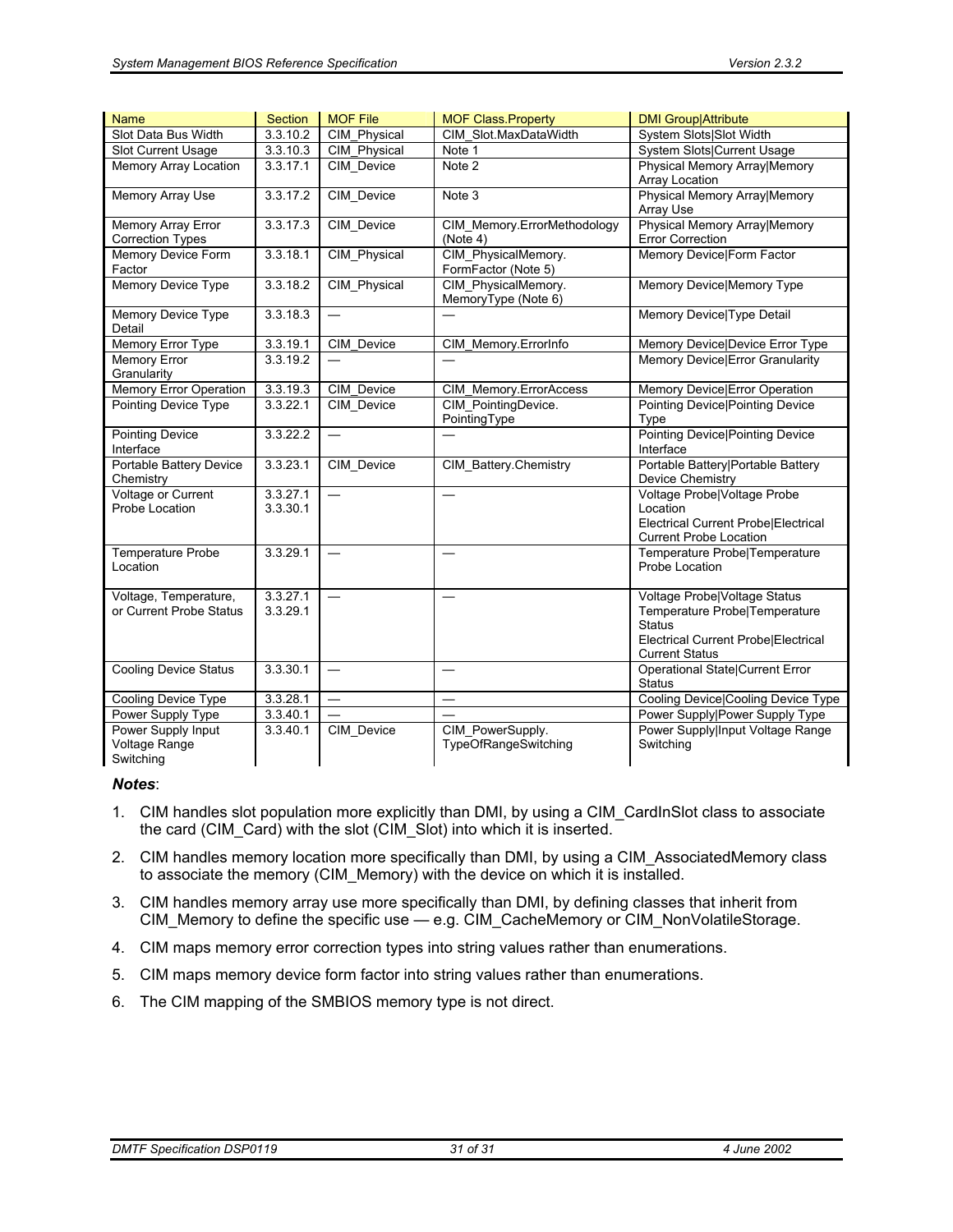# **3.3.1 BIOS Information (Type 0)**

| <b>Offset</b> | Name                                                     | Length                       | Value            | Description                                                                                                                                                                                                                                                                                                                 |
|---------------|----------------------------------------------------------|------------------------------|------------------|-----------------------------------------------------------------------------------------------------------------------------------------------------------------------------------------------------------------------------------------------------------------------------------------------------------------------------|
| 00h           | <b>Type</b>                                              | <b>BYTE</b>                  | $\Omega$         | <b>BIOS Information Indicator</b>                                                                                                                                                                                                                                                                                           |
| 01h           | Length                                                   | <b>BYTE</b>                  | Varies           | 12h + number of BIOS Characteristics Extension<br>Bytes. If no Extension Bytes are used the Length will<br>be 12h. For v2.1 and v2.2 implementations, the<br>length is 13h since one extension byte is defined. For<br>v2.3 and later implementations, the length is at least<br>14h since two extension bytes are defined. |
| 02h           | Handle                                                   | <b>WORD</b>                  | Varies           |                                                                                                                                                                                                                                                                                                                             |
| 04h           | Vendor                                                   | <b>BYTE</b>                  | <b>STRING</b>    | String number of the BIOS Vendor's Name                                                                                                                                                                                                                                                                                     |
| 05h           | <b>BIOS Version</b>                                      | <b>BYTE</b>                  | <b>STRING</b>    | String number of the BIOS Version. This is a free form<br>string that may contain Core and OEM version<br>information.                                                                                                                                                                                                      |
| 06h           | <b>BIOS Starting</b><br><b>Address Segment</b>           | <b>WORD</b>                  | Varies           | Segment location of BIOS starting address,<br>e.g.0E800h. Note: The size of the runtime BIOS<br>image can be computed by subtracting the Starting<br>Address Segment from 10000h and multiplying the<br>result by 16.                                                                                                       |
| 08h           | <b>BIOS Release</b><br>Date                              | <b>BYTE</b>                  | <b>STRING</b>    | String number of the BIOS release date. The date<br>string, if supplied, is in either mm/dd/yy or mm/dd/yyyy<br>format. If the year portion of the string is two digits,<br>the year is assumed to be 19yy.<br><b>Note:</b> The mm/dd/yyyy format is required for SMBIOS<br>version 2.3 and later.                          |
| 09h           | <b>BIOS ROM Size</b>                                     | <b>BYTE</b>                  | Varies (n)       | Size (n) where $64K * (n+1)$ is the size of the physical<br>device containing the BIOS, in bytes                                                                                                                                                                                                                            |
| 0Ah           | <b>BIOS</b><br>Characteristics                           | QWORD                        | <b>Bit Field</b> | Defines which functions the BIOS supports.<br>PCI, PCMCIA, Flash, etc. See 3.3.1.1.                                                                                                                                                                                                                                         |
| 12h           | <b>BIOS</b><br>Characteristics<br><b>Extension Bytes</b> | Zero or more<br><b>BYTEs</b> | <b>Bit Field</b> | Optional space reserved for future supported<br>functions. The number of Extension Bytes that are<br>present is indicated by the Length in offset 1 minus<br>12h. See 3.3.1.2 for extensions defined for y2.1 and<br>later implementations.                                                                                 |

### **3.3.1.1 BIOS Characteristics**

| <b>QWORD Bit</b><br><b>Position</b> | <b>Meaning if Set</b>                     |
|-------------------------------------|-------------------------------------------|
| Bit 0                               | Reserved                                  |
| Bit 1                               | Reserved                                  |
| Bit 2                               | Unknown                                   |
| Bit 3                               | <b>BIOS Characteristics Not Supported</b> |
| Bit 4                               | ISA is supported                          |
| Bit 5                               | MCA is supported                          |
| Bit 6                               | EISA is supported                         |
| Bit 7                               | PCI is supported                          |
| Bit 8                               | PC Card (PCMCIA) is supported             |
| Bit 9                               | Plug and Play is supported                |
| <b>Bit 10</b>                       | APM is supported                          |
| <b>Bit 11</b>                       | BIOS is Upgradeable (Flash)               |
| <b>Bit 12</b>                       | BIOS shadowing is allowed                 |
| <b>Bit 13</b>                       | VL-VESA is supported                      |
| <b>Bit 14</b>                       | ESCD support is available                 |
| <b>Bit 15</b>                       | Boot from CD is supported                 |
| <b>Bit 16</b>                       | Selectable Boot is supported              |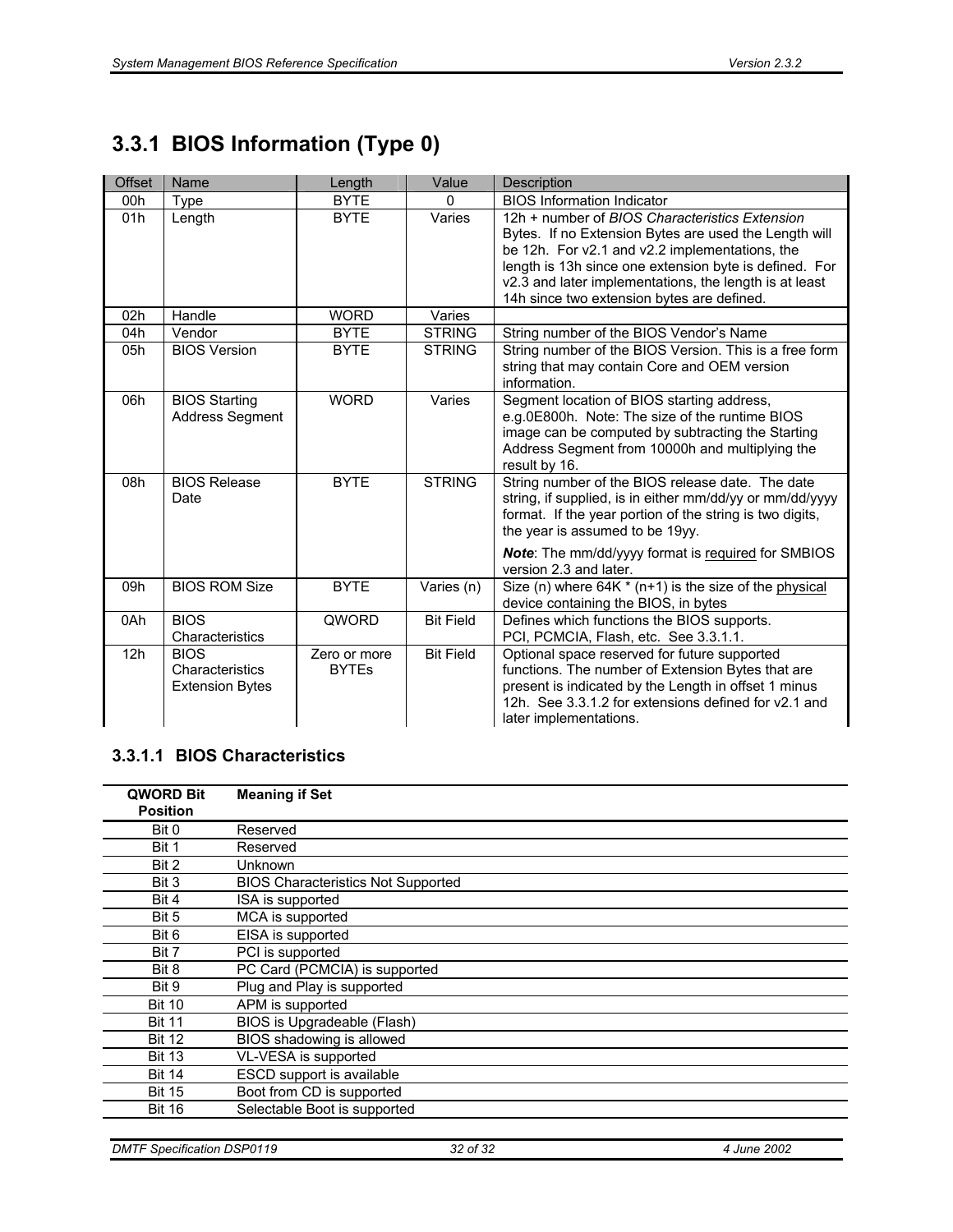| <b>QWORD Bit</b><br><b>Position</b> | <b>Meaning if Set</b>                                                                      |
|-------------------------------------|--------------------------------------------------------------------------------------------|
| <b>Bit 17</b>                       | <b>BIOS ROM is socketed</b>                                                                |
| <b>Bit 18</b>                       | Boot From PC Card (PCMCIA) is supported                                                    |
| <b>Bit 19</b>                       | EDD (Enhanced Disk Drive) Specification is supported                                       |
| <b>Bit 20</b>                       | Int 13h - Japanese Floppy for NEC 9800 1.2mb (3.5", 1k Bytes/Sector, 360 RPM) is supported |
| <b>Bit 21</b>                       | Int 13h - Japanese Floppy for Toshiba 1.2mb (3.5", 360 RPM) is supported                   |
| <b>Bit 22</b>                       | Int 13h - 5.25" / 360 KB Floppy Services are supported                                     |
| <b>Bit 23</b>                       | Int 13h - 5.25" /1.2MB Floppy Services are supported                                       |
| <b>Bit 24</b>                       | Int 13h - 3.5" / 720 KB Floppy Services are supported                                      |
| <b>Bit 25</b>                       | Int 13h - 3.5" / 2.88 MB Floppy Services are supported                                     |
| <b>Bit 26</b>                       | Int 5h, Print Screen Service is supported                                                  |
| <b>Bit 27</b>                       | Int 9h, 8042 Keyboard services are supported                                               |
| <b>Bit 28</b>                       | Int 14h, Serial Services are supported                                                     |
| <b>Bit 29</b>                       | Int 17h, Printer Services are supported                                                    |
| <b>Bit 30</b>                       | Int 10h, CGA/Mono Video Services are supported                                             |
| <b>Bit 31</b>                       | NEC PC-98                                                                                  |
| Bits32:47                           | Reserved for BIOS Vendor                                                                   |
| Bits 48:63                          | Reserved for System Vendor                                                                 |

#### **3.3.1.2 BIOS Characteristics Extension Bytes**

*Note*: All Characteristics Extension Bytes are reserved for assignment via this specification.

#### *3.3.1.2.1 BIOS Characteristics Extension Byte 1*

This information, available for SMBIOS version 2.1 and later, appears at offset 12h within the BIOS Information structure.

| <b>Byte Bit</b><br><b>Position</b> | <b>Meaning if Set</b>             |
|------------------------------------|-----------------------------------|
| Bit 0                              | <b>ACPI</b> supported             |
| Bit 1                              | USB Legacy is supported           |
| Bit 2                              | AGP is supported                  |
| Bit 3                              | I2O boot is supported             |
| Bit 4                              | LS-120 boot is supported          |
| Bit 5                              | ATAPI ZIP Drive boot is supported |
| Bit 6                              | 1394 boot is supported            |
| <b>Bit 7</b>                       | Smart Battery supported           |

#### *3.3.1.2.2 BIOS Characteristics Extension Byte 2*

This information, available for SMBIOS version 2.3 and later, appears at offset 13h within the BIOS Information structure.

| <b>Byte Bit</b> | <b>Meaning if Set</b>                                                                                  |
|-----------------|--------------------------------------------------------------------------------------------------------|
| <b>Position</b> |                                                                                                        |
| Bit 0           | <b>BIOS Boot Specification supported</b>                                                               |
| Bit 1           | Function key-initiated Network Service boot supported. When function key-uninitiated Network Service   |
|                 | Boot is not supported, a network adapter option ROM may choose to offer this functionality on its own, |
|                 | thus offering this capability to legacy systems. When the function is supported, the network adapter   |
|                 | option ROM shall not offer this capability.                                                            |
| <b>Bits 2:7</b> | Reserved for future assignment via this specification.                                                 |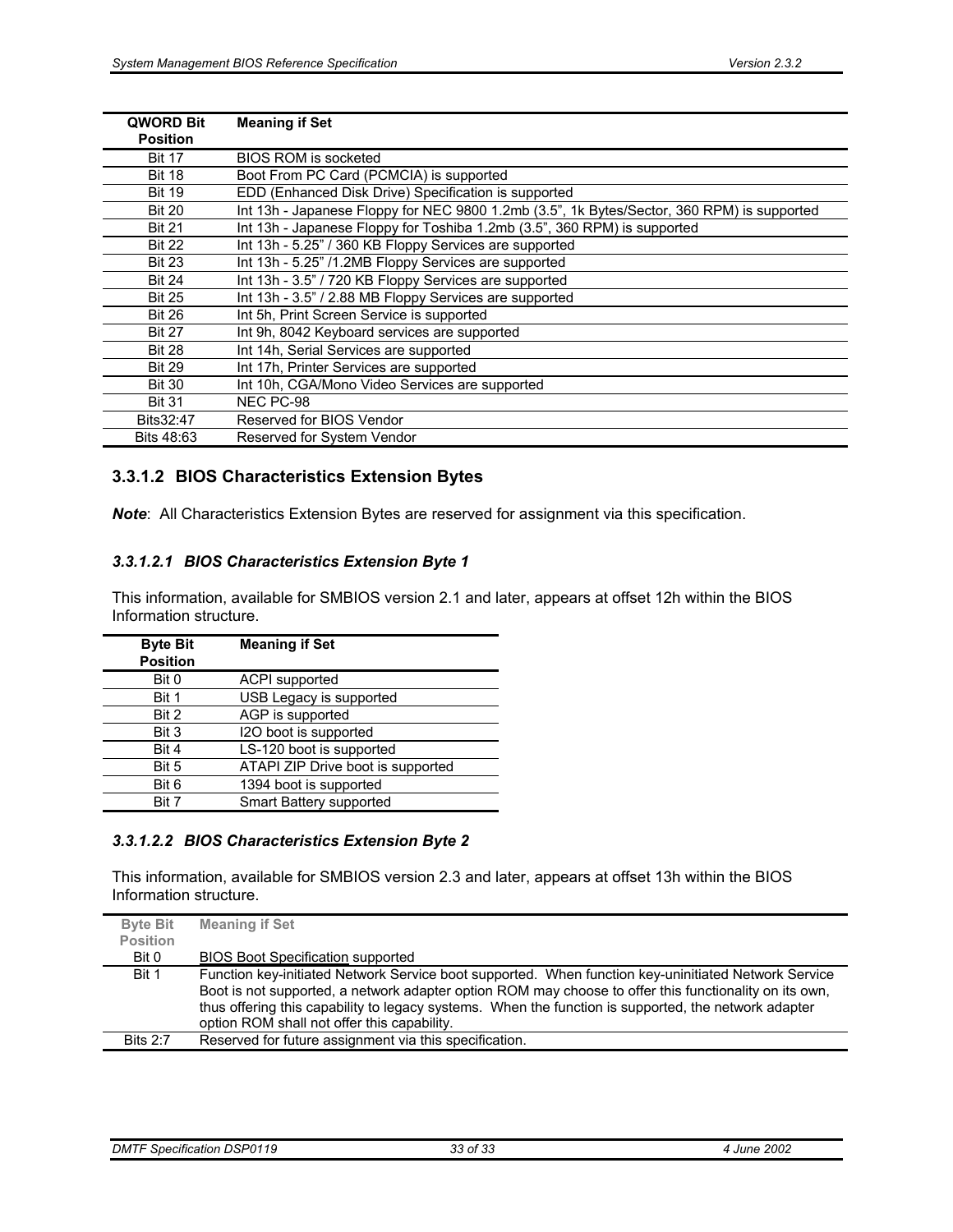# **3.3.2 System Information (Type 1)**

The information in this structure defines attributes of the overall system and is intended to be associated with the *Component ID* group of the system's MIF. An SMBIOS implementation is associated with a single system instance and contains one and only one System Information (Type 1) structure.

| Offset | <b>Spec</b><br>Version | Name                | Length      | Value         | Description                                                                                                                                                                                 |
|--------|------------------------|---------------------|-------------|---------------|---------------------------------------------------------------------------------------------------------------------------------------------------------------------------------------------|
| 00h    | $2.0+$                 | Type                | <b>BYTE</b> |               | System Information Indicator                                                                                                                                                                |
| 01h    | $2.0+$                 | Length              | <b>BYTE</b> | 08h or        | Length dependent on version supported, 08h for                                                                                                                                              |
|        |                        |                     |             | 19h           | 2.0 or 19h for 2.1 and later.                                                                                                                                                               |
| 02h    | $2.0+$                 | Handle              | <b>WORD</b> | Varies        |                                                                                                                                                                                             |
| 04h    | $2.0+$                 | Manufacturer        | <b>BYTE</b> | <b>STRING</b> | Number of Null terminated string                                                                                                                                                            |
| 05h    | $2.0+$                 | <b>Product Name</b> | <b>BYTE</b> | <b>STRING</b> | Number of Null terminated string                                                                                                                                                            |
| 06h    | $2.0+$                 | Version             | <b>BYTE</b> | <b>STRING</b> | Number of Null terminated string                                                                                                                                                            |
| 07h    | $2.0+$                 | Serial Number       | <b>BYTE</b> | <b>STRING</b> | Number of Null terminated string                                                                                                                                                            |
| 08h    | $2.1+$                 | <b>UUID</b>         | 16 BYTEs    | Varies        | Universal Unique ID number. If the value is all<br>FFh, the ID is not currently present in the<br>system, but is settable. If the value is all 00h,<br>the ID is not present in the system. |
| 18h    | $2.1+$                 | Wake-up Type        | <b>BYTE</b> | <b>ENUM</b>   | Identifies the event that caused the system to<br>power up. See 3.3.2.1.                                                                                                                    |

#### **3.3.2.1 System — Wake-up Type**

| <b>Byte Value</b> | <b>Meaning</b>           |
|-------------------|--------------------------|
| 00h               | Reserved                 |
| 01h               | Other                    |
| 02h               | Unknown                  |
| 03h               | <b>APM Timer</b>         |
| 04h               | Modem Ring               |
| 05h               | <b>LAN Remote</b>        |
| 06h               | <b>Power Switch</b>      |
| 07h               | <b>PCI PME#</b>          |
| 08h               | <b>AC Power Restored</b> |

# **3.3.3 Base Board (or Module) Information (Type 2)**

The information in this structure defines attributes of a system baseboard — for example a motherboard, planar, or server blade or other standard system module.

*Note*: If more than one Type 2 structure is provided by an SMBIOS implementation, each structure shall include the *Number of Contained Object Handles* and *Contained Object Handles* fields to specify which system elements are contained on which boards. If a single Type 2 structure is provided and the contained object information is not present<sup>1</sup>, or if no Type 2 structure is provided then all system elements identified by the SMBIOS implementation are associated with a single motherboard.

| Offset | <b>Name</b>   | Lenath      | Value  | Description                            |
|--------|---------------|-------------|--------|----------------------------------------|
| 00h    | $r_{\rm VDE}$ | BYTE        |        | Base Board Information Indicator       |
| 01h    | -enath        | <b>BYTE</b> | Varies | Length of the structure, at least 08h. |
| 02h    | Handle        | <b>WORD</b> | Varies |                                        |

<sup>1</sup> This information is "not present" if either the *Length* of the Type 2 structure is less than 14 (0Eh) or if the *Number of Contained Object Handles* field at offset 0Dh is set to 0.

*DMTF Specification DSP0119 34 of 34 4 June 2002* 

l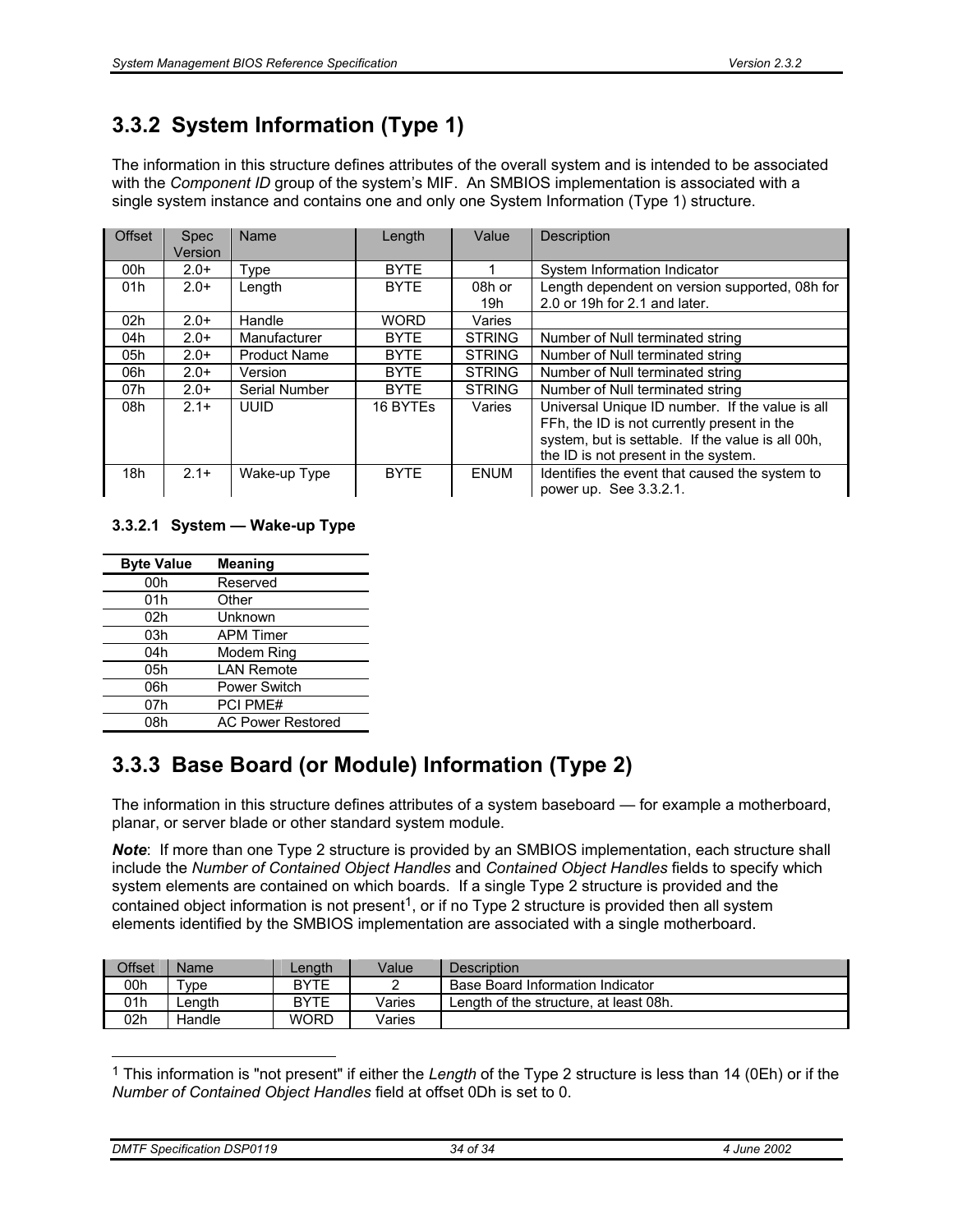| Offset | Name                                              | Length                       | Value            | Description                                                                                                                                                                                                                    |  |
|--------|---------------------------------------------------|------------------------------|------------------|--------------------------------------------------------------------------------------------------------------------------------------------------------------------------------------------------------------------------------|--|
| 04h    | Manufacturer                                      | <b>BYTE</b>                  | <b>STRING</b>    | Number of Null terminated string                                                                                                                                                                                               |  |
| 05h    | Product                                           | <b>BYTE</b>                  | <b>STRING</b>    | Number of Null terminated string                                                                                                                                                                                               |  |
| 06h    | Version                                           | <b>BYTE</b>                  | <b>STRING</b>    | Number of Null terminated string                                                                                                                                                                                               |  |
| 07h    | Serial<br>Number                                  | <b>BYTE</b>                  | <b>STRING</b>    | Number of Null terminated string                                                                                                                                                                                               |  |
| 08h    | Asset Tag                                         | <b>BYTE</b>                  | <b>STRING</b>    | Number of a null-terminated string.                                                                                                                                                                                            |  |
| 09h    | <b>Feature Flags</b>                              | <b>BYTE</b>                  | <b>Bit Field</b> | A collection of flags that identify features of this baseboard.<br>See 3.3.3.1.                                                                                                                                                |  |
| 0Ah    | Location in<br>Chassis                            | <b>BYTE</b>                  | <b>STRING</b>    | Number of a null-terminated string that describes this board's<br>location within the chassis referenced by the Chassis Handle<br>below.                                                                                       |  |
|        |                                                   |                              |                  | <b>Note:</b> This field supports a CIM Container class mapping<br>where:<br>LocationWithinContainer<br>is this field<br>is the chassis referenced by<br>GroupComponent<br>Chassis Handle<br>PartComponent<br>is this baseboard |  |
| 0Bh    | Chassis<br>Handle                                 | <b>WORD</b>                  | Varies           | The handle, or instance number, associated with the chassis in<br>which this board resides (see System Enclosure or Chassis<br>$(Type 3)$ on page 36).                                                                         |  |
| 0Dh    | Board Type                                        | <b>BYTE</b>                  | <b>ENUM</b>      | Identifies the type of board; see 3.3.3.2.                                                                                                                                                                                     |  |
| 0Eh    | Number of<br>Contained<br>Object<br>Handles $(n)$ | <b>BYTE</b>                  | Varies           | Identifies the number (0 to 255) of Contained Object Handles<br>that follow.                                                                                                                                                   |  |
| 0Fh    | Contained<br>Object<br>Handles                    | $\mathsf{n}$<br><b>WORDs</b> | Varies           | A list of handles of other structures (e.g. Base Board,<br>Processor, Port, System Slots, Memory Device) that are<br>contained by this baseboard.                                                                              |  |

#### **3.3.3.1 Base Board — Feature Flags**

*Important Note*: Refer to 3.3 for the CIM and DMI attributes associated with these bit fields.

| <b>Bit</b>  | <b>Description</b>                                                                                                                                                                                                       |
|-------------|--------------------------------------------------------------------------------------------------------------------------------------------------------------------------------------------------------------------------|
| Position(s) |                                                                                                                                                                                                                          |
| 7:5         | Reserved for future definition by this specification, set to 000b.                                                                                                                                                       |
| 4           | Set to 1 if the board is hot swappable; it is possible to replace the board with a physically different but<br>equivalent one while power is applied to the board. The board is inherently replaceable and<br>removable. |
| 3           | Set to 1 if the board is replaceable; it is possible to replace (either as a field repair or upgrade) the<br>board with a physically different one. The board is inherently removable.                                   |
| 2           | Set to 1 if the board is removable; it is designed to be taken in and out of the chassis without impairing<br>the function of the chassis                                                                                |
|             | Set to 1 if the board requires at least one daughter board or auxiliary card to function properly.                                                                                                                       |
| 0           | Set to 1 if the board is a hosting board, e.g. a motherboard.                                                                                                                                                            |

#### **3.3.3.2 Base Board — Board Type**

*Note*: These enumerations are also used within the System Enclosure or Chassis (Type 3) structure's Contained Element record.

| <b>Byte Value</b> | <b>Meaning</b>             |
|-------------------|----------------------------|
| 01h               | Unknown                    |
| 02h               | Other                      |
| 03h               | Server Blade               |
| 04h               | <b>Connectivity Switch</b> |
| 05h               | System Management Module   |

| <b>DMTF Specification DSP0119</b> | 35 of 35 | 4 June 2002 |
|-----------------------------------|----------|-------------|
|-----------------------------------|----------|-------------|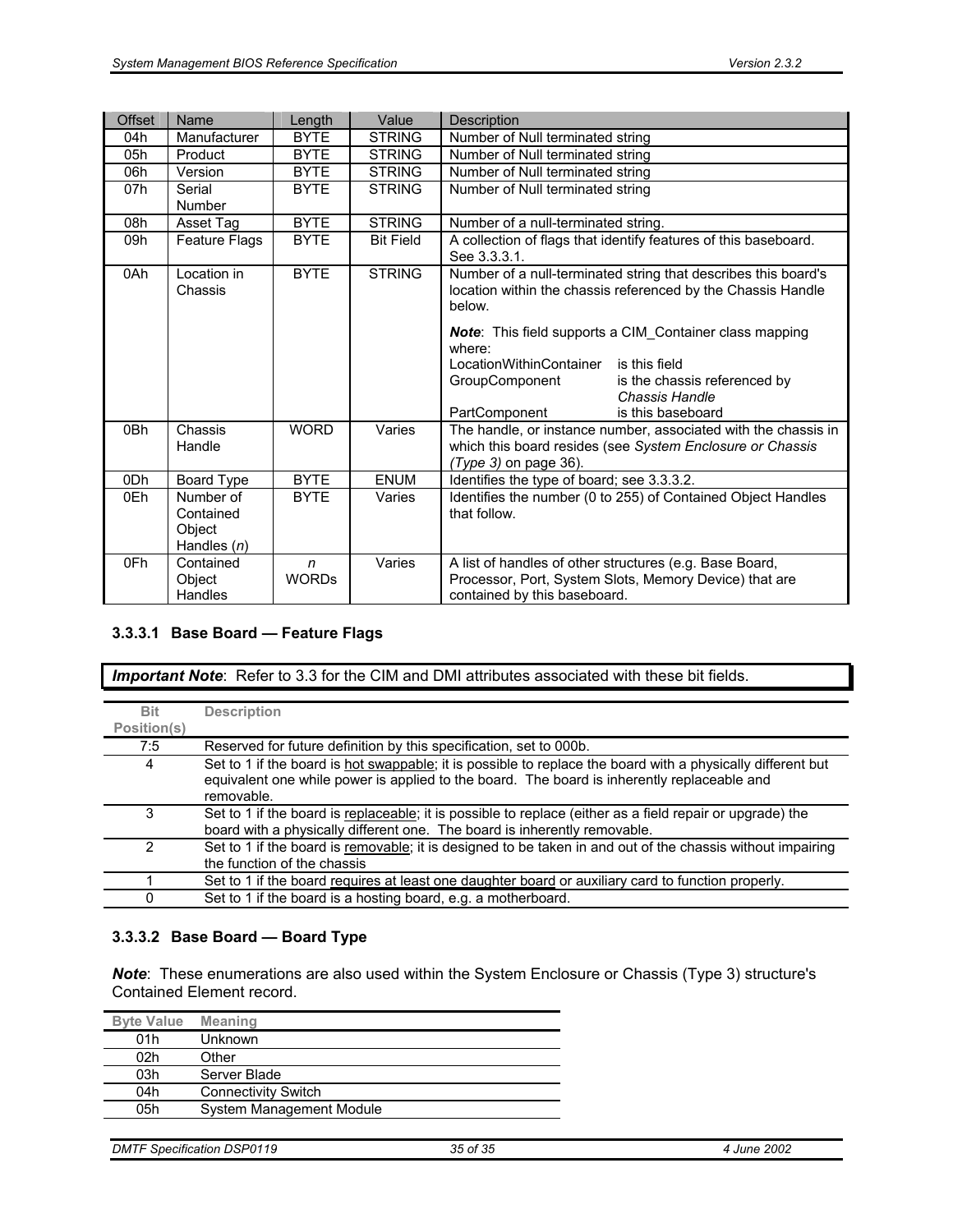| <b>Byte Value</b> | <b>Meaning</b>                                    |
|-------------------|---------------------------------------------------|
| 06h               | Processor Module                                  |
| 07h               | I/O Module                                        |
| 08h               | Memory Module                                     |
| 09h               | Daughter board                                    |
| 0Ah               | Motherboard (includes processor, memory, and I/O) |
| 0Bh               | Processor/Memory Module                           |
| 0Ch               | Processor/IO Module                               |
| 0Dh               | Interconnect Board                                |

# **3.3.4 System Enclosure or Chassis (Type 3)**

The information in this structure defines attributes of the system's mechanical enclosure(s). For example, if a system included a separate enclosure for its peripheral devices, two structures would be returned: one for the main, system enclosure and the second for the peripheral device enclosure. The additions to this structure in v2.1 of this specification support the population of the DMI Physical Container Global Table group or a CIM\_Chassis class.

| <b>Offset</b> | Spec<br>Version | Name                                     | Length       | Value         | Description                                                                                                                                                                                                                                                                                  |
|---------------|-----------------|------------------------------------------|--------------|---------------|----------------------------------------------------------------------------------------------------------------------------------------------------------------------------------------------------------------------------------------------------------------------------------------------|
| 00h           | $2.0+$          | Type                                     | <b>BYTE</b>  | 3             | System Enclosure Indicator                                                                                                                                                                                                                                                                   |
| 01h           | $2.0+$          | Length                                   | <b>BYTE</b>  | Varies        | 09h for v2.0 implementations or a minimum of 0Dh<br>for v2.1 and later implementations.                                                                                                                                                                                                      |
| 02h           | $2.0+$          | Handle                                   | <b>WORD</b>  | Varies        |                                                                                                                                                                                                                                                                                              |
| 04h           | $2.0+$          | Manufacturer                             | <b>BYTE</b>  | <b>STRING</b> | Number of Null terminated string                                                                                                                                                                                                                                                             |
| 05h           | $2.0+$          | Type                                     | <b>BYTE</b>  | Varies        | Chassis lock present if 1. Otherwise,<br>Bit 7<br>either a lock is not present or it is<br>unknown if the enclosure has a lock.<br>Bits 6:0 Enumeration value, see below.                                                                                                                    |
| 06h           | $2.0+$          | Version                                  | <b>BYTE</b>  | <b>STRING</b> | Number of Null terminated string                                                                                                                                                                                                                                                             |
| 07h           | $2.0+$          | <b>Serial Number</b>                     | <b>BYTE</b>  | <b>STRING</b> | Number of Null terminated string                                                                                                                                                                                                                                                             |
| 08h           | $2.0+$          | Asset Tag<br>Number                      | <b>BYTE</b>  | <b>STRING</b> | Number of Null terminated string                                                                                                                                                                                                                                                             |
| 09h           | $2.1+$          | Boot-up State                            | <b>BYTE</b>  | <b>ENUM</b>   | Identifies the state of the enclosure when it was last<br>booted. See 3.3.4.2 for definitions.                                                                                                                                                                                               |
| 0Ah           | $2.1 +$         | Power Supply<br><b>State</b>             | <b>BYTE</b>  | <b>ENUM</b>   | Identifies the state of the enclosure's power supply<br>(or supplies) when last booted. See 3.3.4.2 for<br>definitions.                                                                                                                                                                      |
| 0Bh           | $2.1+$          | <b>Thermal State</b>                     | <b>BYTE</b>  | <b>ENUM</b>   | Identifies the enclosure's thermal state when last<br>booted. See 3.3.4.2 for definitions.                                                                                                                                                                                                   |
| 0Ch           | $2.1+$          | <b>Security Status</b>                   | <b>BYTE</b>  | <b>ENUM</b>   | Identifies the enclosure's physical security status<br>when last booted. See 3.3.4.3 for definitions.                                                                                                                                                                                        |
| 0Dh           | $2.3+$          | OEM-defined                              | <b>DWORD</b> | Varies        | Contains OEM- or BIOS vendor-specific<br>information.                                                                                                                                                                                                                                        |
| 11h           | $2.3+$          | Height                                   | <b>BYTE</b>  | Varies        | The height of the enclosure, in 'U's. A U is a<br>standard unit of measure for the height of a rack or<br>rack-mountable component and is equal to 1.75<br>inches or 4.445 cm. A value of 00h indicates that<br>the enclosure height is unspecified.                                         |
| 12h           | $2.3+$          | Number of<br><b>Power Cords</b>          | <b>BYTE</b>  | Varies        | Identifies the number of power cords associated<br>with the enclosure or chassis. A value of 00h<br>indicates that the number is unspecified.                                                                                                                                                |
| 13h           | $2.3+$          | Contained<br><b>Element Count</b><br>(n) | <b>BYTE</b>  | Varies        | Identifies the number of Contained Element records<br>that follow, in the range 0 to 255. Each Contained<br>Element group comprises m bytes, as specified by<br>the Contained Element Record Length field that<br>follows. If no Contained Elements are included,<br>this field is set to 0. |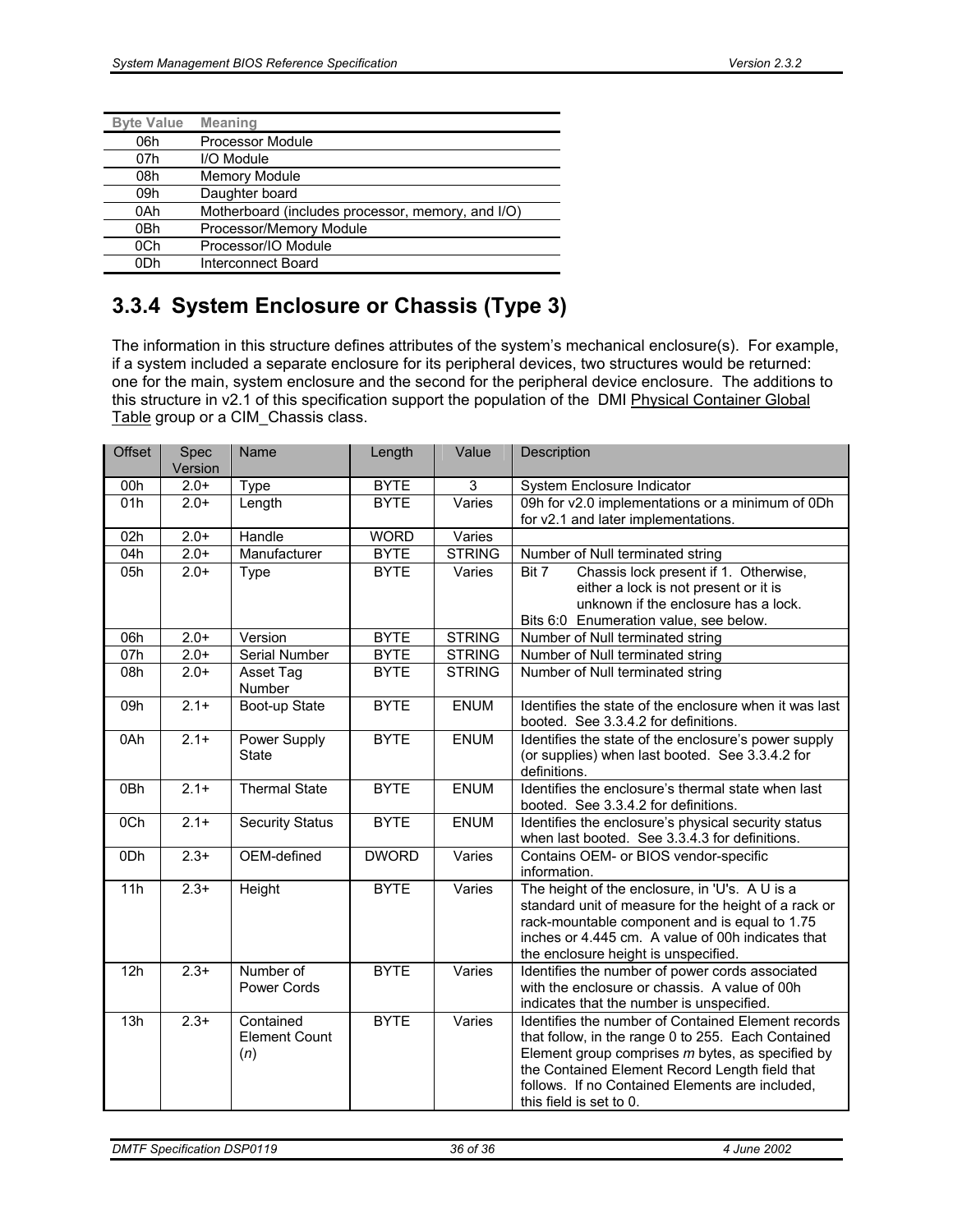| <b>Offset</b> | <b>Spec</b><br>Version | <b>Name</b>                                        | Length                  | Value  | Description                                                                                                                                                                                                                                                                                        |
|---------------|------------------------|----------------------------------------------------|-------------------------|--------|----------------------------------------------------------------------------------------------------------------------------------------------------------------------------------------------------------------------------------------------------------------------------------------------------|
| 14h           | $2.3+$                 | Contained<br><b>Element Record</b><br>Length $(m)$ | <b>BYTE</b>             | Varies | Identifies the byte length of each Contained<br>Element record that follow, in the range 0 to 255. If<br>no Contained Elements are included, this field is<br>set to 0. For v2.3.2 and later of this specification,<br>this field is set to at least 03h when Contained<br>Elements are specified. |
| 15h           | $2.3+$                 | Contained<br>Elements                              | $n * m$<br><b>BYTES</b> | Varies | Identifies the elements, possibly defined by other<br>SMBIOS structures, present in this chassis. See<br>3.3.4.4 for definitions.                                                                                                                                                                  |

## **3.3.4.1 System Enclosure or Chassis Types**

*Important Note*: Refer to 3.3 for the CIM and DMI attributes associated with this enumerated value.

| <b>Byte Value</b> | <b>Meaning</b>                                                                                                                                                                                                                                                                                                                                                                          |
|-------------------|-----------------------------------------------------------------------------------------------------------------------------------------------------------------------------------------------------------------------------------------------------------------------------------------------------------------------------------------------------------------------------------------|
| 01h               | Other                                                                                                                                                                                                                                                                                                                                                                                   |
| 02h               | Unknown                                                                                                                                                                                                                                                                                                                                                                                 |
| 03h               | Desktop                                                                                                                                                                                                                                                                                                                                                                                 |
| 04h               | Low Profile Desktop                                                                                                                                                                                                                                                                                                                                                                     |
| 05h               | Pizza Box                                                                                                                                                                                                                                                                                                                                                                               |
| 06h               | Mini Tower                                                                                                                                                                                                                                                                                                                                                                              |
| 07h               | Tower                                                                                                                                                                                                                                                                                                                                                                                   |
| 08h               | Portable                                                                                                                                                                                                                                                                                                                                                                                |
| 09h               | LapTop                                                                                                                                                                                                                                                                                                                                                                                  |
| 0Ah               | Notebook                                                                                                                                                                                                                                                                                                                                                                                |
| 0 <sub>Bh</sub>   | Hand Held                                                                                                                                                                                                                                                                                                                                                                               |
| 0Ch               | Docking Station                                                                                                                                                                                                                                                                                                                                                                         |
| 0 <sub>Dh</sub>   | All in One                                                                                                                                                                                                                                                                                                                                                                              |
| 0Eh               | Sub Notebook                                                                                                                                                                                                                                                                                                                                                                            |
| 0Fh               | Space-saving                                                                                                                                                                                                                                                                                                                                                                            |
| 10 <sub>h</sub>   | Lunch Box                                                                                                                                                                                                                                                                                                                                                                               |
| 11h               | Main Server Chassis                                                                                                                                                                                                                                                                                                                                                                     |
| 12h               | <b>Expansion Chassis</b>                                                                                                                                                                                                                                                                                                                                                                |
| 13h               | <b>SubChassis</b>                                                                                                                                                                                                                                                                                                                                                                       |
| 14h               | <b>Bus Expansion Chassis</b>                                                                                                                                                                                                                                                                                                                                                            |
| 15h               | <b>Peripheral Chassis</b>                                                                                                                                                                                                                                                                                                                                                               |
| 16h               | <b>RAID Chassis</b>                                                                                                                                                                                                                                                                                                                                                                     |
| 17 <sub>h</sub>   | <b>Rack Mount Chassis</b>                                                                                                                                                                                                                                                                                                                                                               |
| 18h               | Sealed-case PC                                                                                                                                                                                                                                                                                                                                                                          |
| 19h               | Multi-system chassis. When this value is specified by an SMBIOS implementation, the physical<br>chassis associated with this structure supports multiple, independently reporting <i>physical</i> systems —<br>regardless of the chassis' current configuration. Systems in the same physical chassis are required to<br>report the same value in this structure's Serial Number field. |
|                   | For a chassis that may also be configured as either a single system or multiple physical systems, the                                                                                                                                                                                                                                                                                   |

For a chassis that may also be configured as either a single system or multiple physical systems, the Multi-system chassis value is reported even if the chassis is currently configured as a single system. This allows management applications to recognize the multi-system potential of the chassis.

# **3.3.4.2 System Enclosure or Chassis States**

*Important Note*: Refer to 3.3 for the CIM and DMI attributes associated with this enumerated value.

| <b>Byte Value</b> | <b>Meaning</b> |
|-------------------|----------------|
| 01h               | Other          |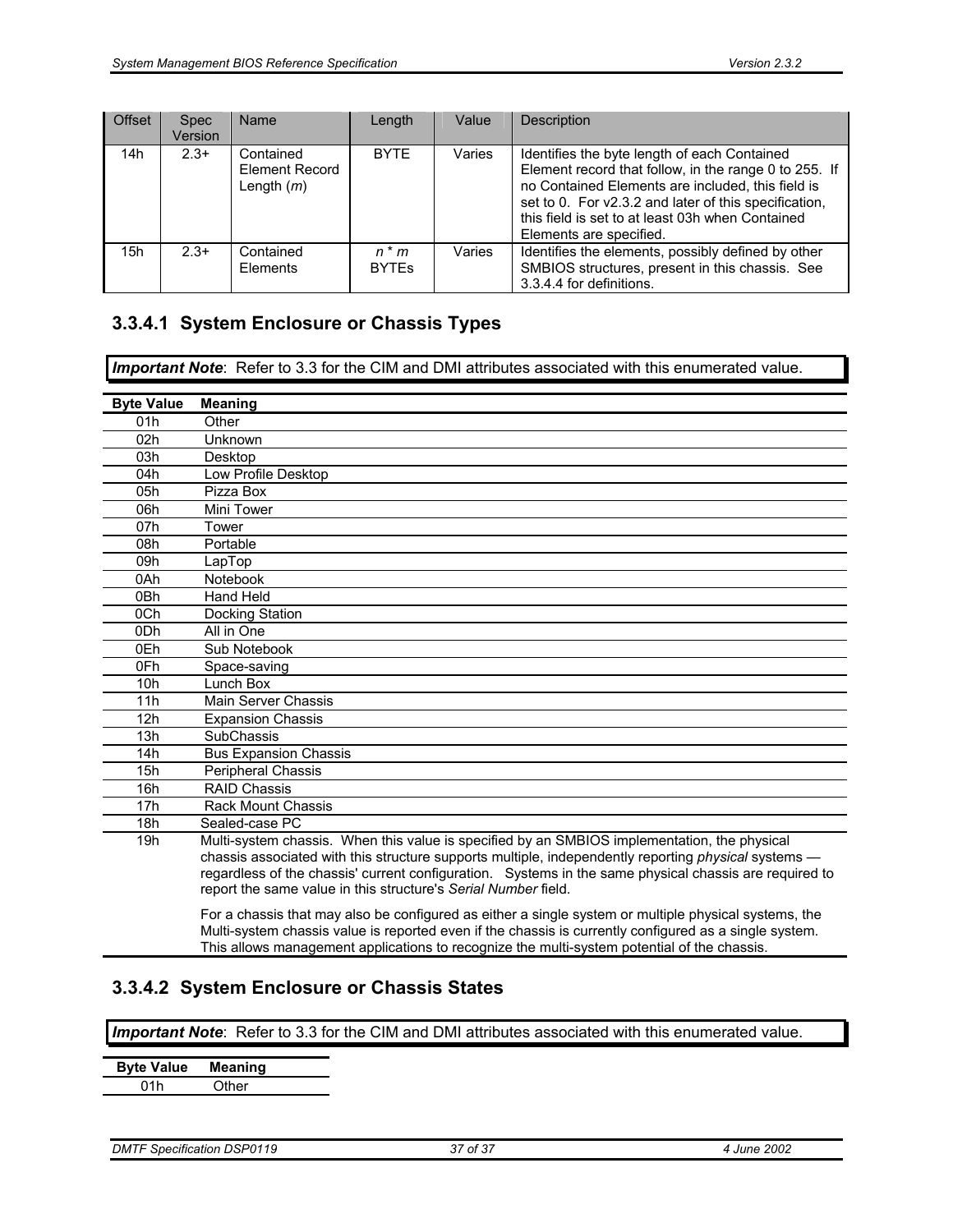| <b>Byte Value</b> | <b>Meaning</b>  |
|-------------------|-----------------|
| 02h               | Unknown         |
| 03h               | Safe            |
| 04h               | Warning         |
| 05h               | Critical        |
| 06h               | Non-recoverable |

## **3.3.4.3 System Enclosure or Chassis Security Status**

| <b>Byte Value</b> | <b>Meaning</b>                |
|-------------------|-------------------------------|
| 01h               | Other                         |
| 02h               | Unknown                       |
| 03h               | None                          |
| 04h               | External interface locked out |
| 05h               | External interface enabled    |

## **3.3.4.4 System Enclosure or Chassis: Contained Elements**

Each *Contained Element* record consists of sub-fields that further describe elements contained by the chassis. Relative offset and size of fields within each record shall remain the same in future revisions to this specification, but new fields might be added to the end of the current definitions.

| Offset          | <b>Spec</b><br>Version | Name                             | Length      | Value        | Description                                                                                                                                                                                                                                                                                                                                                                           |  |
|-----------------|------------------------|----------------------------------|-------------|--------------|---------------------------------------------------------------------------------------------------------------------------------------------------------------------------------------------------------------------------------------------------------------------------------------------------------------------------------------------------------------------------------------|--|
| 00h             | $2.3+$                 | Contained<br><b>Element Type</b> | <b>BYTE</b> | Bit<br>Field | Specifies the type of element associated with this<br>record.                                                                                                                                                                                                                                                                                                                         |  |
|                 |                        |                                  |             |              | Bit(s)<br>Meaning<br>$\overline{7}$<br>Type Select. Identifies whether the Type<br>contains an SMBIOS structure type<br>enumeration (1) or an SMBIOS Base Board<br>Type enumeration (0).<br>6:0<br>Type. The value specifies either an SMBIOS<br>Board Type enumeration (see 3.3.3.2 for<br>definitions) or an SMBIOS structure type,<br>dependent on the setting of the Type Select. |  |
|                 |                        |                                  |             |              | For example, a contained Power Supply is specified<br>as A7h while a contained Server Blade is specified as<br>03h.                                                                                                                                                                                                                                                                   |  |
| 01h             | $2.3+$                 | Contained<br>Element<br>Minimum  | <b>BYTE</b> | Varies       | Specifies the minimum number of the element type<br>that can be installed in the chassis for the chassis to<br>properly operate, in the range 0 to 254. The value<br>255 (OFFh) is reserved for future definition by this<br>specification.                                                                                                                                           |  |
| 02 <sub>h</sub> | $2.3+$                 | Contained<br>Element<br>Maximum  | <b>BYTE</b> | Varies       | Specifies the maximum number of the element type<br>that can be installed in the chassis, in the range 1 to<br>255. The value 0 is reserved for future definition by<br>this specification.                                                                                                                                                                                           |  |

# **3.3.5 Processor Information (Type 4)**

The information in this structure defines the attributes of a single processor; a separate structure instance is provided for each system processor socket/slot. For example, a system with an IntelDX2™ processor would have a single structure instance while a system with an IntelSX2™ processor would have a structure to describe the main CPU and a second structure to describe the 80487 co-processor.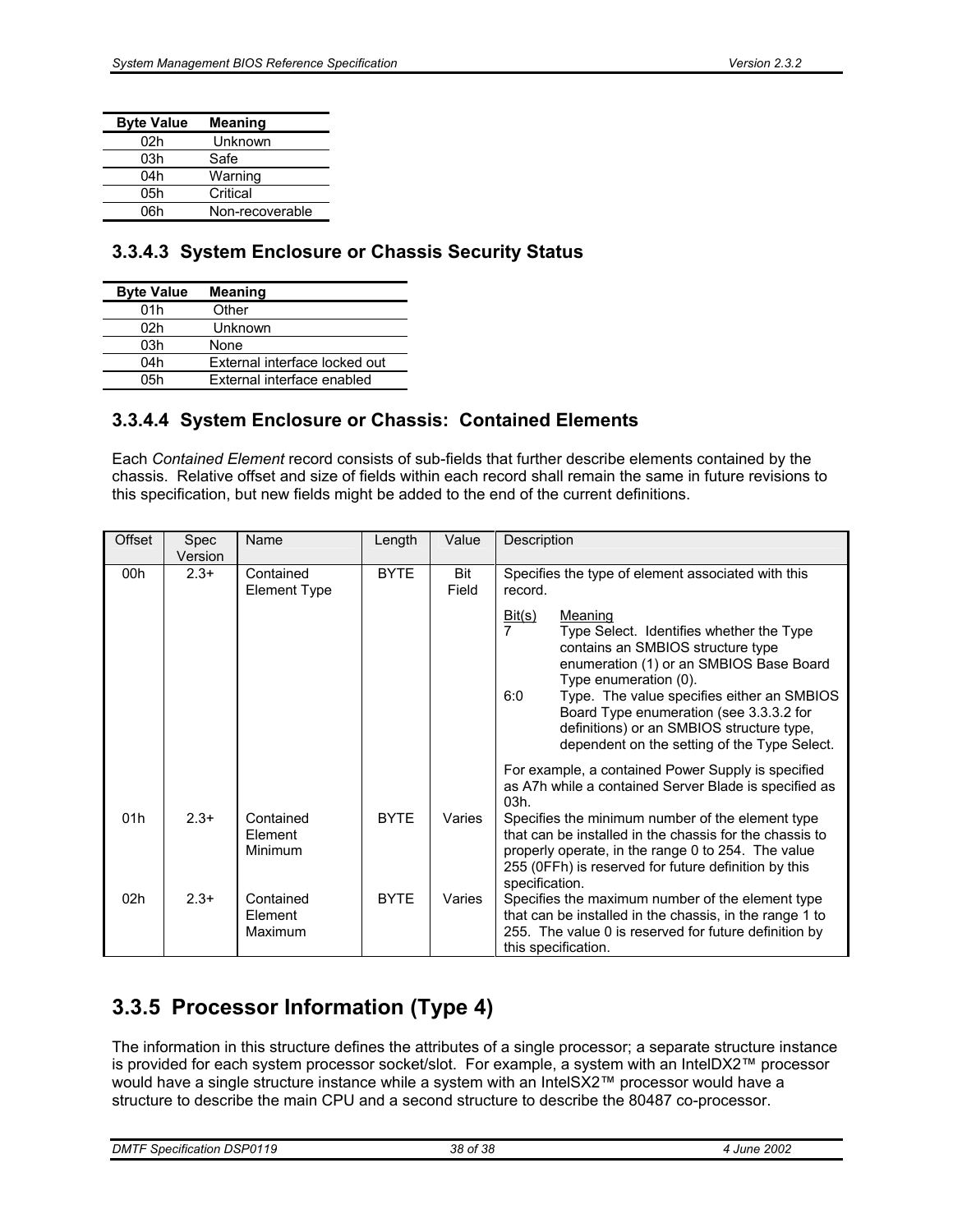*Note*: One structure is provided for each processor instance in a system. For example, a system that supports up to two processors includes two *Processor Information* structures — even if only one processor is currently installed. Software that interprets the SMBIOS information can count the *Processor Information* structures to determine the maximum possible configuration of the system.

| Offset | Spec<br>Version | Name                      | Length      | Value         | Description                                                                                                                                                                                                                                                                                                                                                                                              |  |
|--------|-----------------|---------------------------|-------------|---------------|----------------------------------------------------------------------------------------------------------------------------------------------------------------------------------------------------------------------------------------------------------------------------------------------------------------------------------------------------------------------------------------------------------|--|
| 00h    | $2.0+$          | Type                      | <b>BYTE</b> | 4             | Processor Information Indicator                                                                                                                                                                                                                                                                                                                                                                          |  |
| 01h    | $2.0+$          | Length                    | <b>BYTE</b> | Varies        | The Length is 1Ah for v2.0 implementations or a<br>minimum of 20h for v2.1 and later<br>implementations.                                                                                                                                                                                                                                                                                                 |  |
| 02h    | $2.0+$          | Handle                    | <b>WORD</b> | Varies        |                                                                                                                                                                                                                                                                                                                                                                                                          |  |
| 04h    | $2.0+$          | Socket<br>Designation     | <b>BYTE</b> | <b>STRING</b> | String number for Reference Designation.<br>Example string 'J202',0                                                                                                                                                                                                                                                                                                                                      |  |
| 05h    | $2.0+$          | Processor Type            | <b>BYTE</b> | <b>ENUM</b>   | See 3.3.5.1 on page 40                                                                                                                                                                                                                                                                                                                                                                                   |  |
| 06h    | $2.0+$          | Processor Family          | <b>BYTE</b> | <b>ENUM</b>   | See 3.3.5.2 on page 40                                                                                                                                                                                                                                                                                                                                                                                   |  |
| 07h    | $2.0+$          | Processor<br>Manufacturer | <b>BYTE</b> | <b>STRING</b> | String number of Processor Manufacturer                                                                                                                                                                                                                                                                                                                                                                  |  |
| 08h    | $2.0+$          | Processor ID              | QWORD       | Varies        | Raw processor identification data. See 3.3.5.3<br>for details.                                                                                                                                                                                                                                                                                                                                           |  |
| 10h    | $2.0+$          | Processor<br>Version      | <b>BYTE</b> | <b>STRING</b> | String number describing the Processor                                                                                                                                                                                                                                                                                                                                                                   |  |
| 11h    | $2.0+$          | Voltage                   | <b>BYTE</b> | Varies        | See 3.3.5.4.                                                                                                                                                                                                                                                                                                                                                                                             |  |
| 12h    | $2.0+$          | External Clock            | <b>WORD</b> | Varies        | External Clock Frequency, in MHz. If the value is<br>unknown, the field is set to 0.                                                                                                                                                                                                                                                                                                                     |  |
| 14h    | $2.0+$          | Max Speed                 | <b>WORD</b> | Varies        | Maximum internal processor speed, as<br>supported by the system. 0E9h for a 233MHz<br>processor. If the value is unknown, the field is<br>set to 0.                                                                                                                                                                                                                                                      |  |
| 16h    | $2.0+$          | Current Speed             | <b>WORD</b> | Varies        | Same format as Max Speed                                                                                                                                                                                                                                                                                                                                                                                 |  |
| 18h    | $2.0+$          | <b>Status</b>             | <b>BYTE</b> | Varies        | Bit 7<br>Reserved, must be 0<br>Bit 6<br><b>CPU Socket Populated</b><br>1 - CPU Socket Populated<br>0 - CPU Socket Unpopulated<br>Bits 5:3 Reserved, must be zero<br>Bits 2:0 CPU Status<br>0h - Unknown<br>1h - CPU Enabled<br>2h - CPU Disabled by User via BIOS<br>Setup<br>3h - CPU Disabled By BIOS (POST<br>Error)<br>4h - CPU is Idle, waiting to be<br>enabled.<br>5-6h - Reserved<br>7h - Other |  |
| 19h    | $2.0+$          | Processor<br>Upgrade      | <b>BYTE</b> | <b>ENUM</b>   | See 3.3.5.5                                                                                                                                                                                                                                                                                                                                                                                              |  |
| 1Ah    | $2.1 +$         | L1 Cache Handle           | <b>WORD</b> | Varies        | The handle of a Cache Information structure that<br>defines the attributes of the primary (Level 1)<br>cache for this processor. For v2.1 and v2.2<br>implementations, the value is OFFFFh if the<br>processor has no L1 cache. For v2.3 and later<br>implementations, the value is OFFFFh if the<br>Cache Information structure is not provided. <sup>2</sup>                                           |  |

<sup>2</sup> Beginning with v2.3 implementations, if the *Cache Handle* is 0FFFFh, management software must make no assumptions about the cache's attributes and should report all cache-related attributes as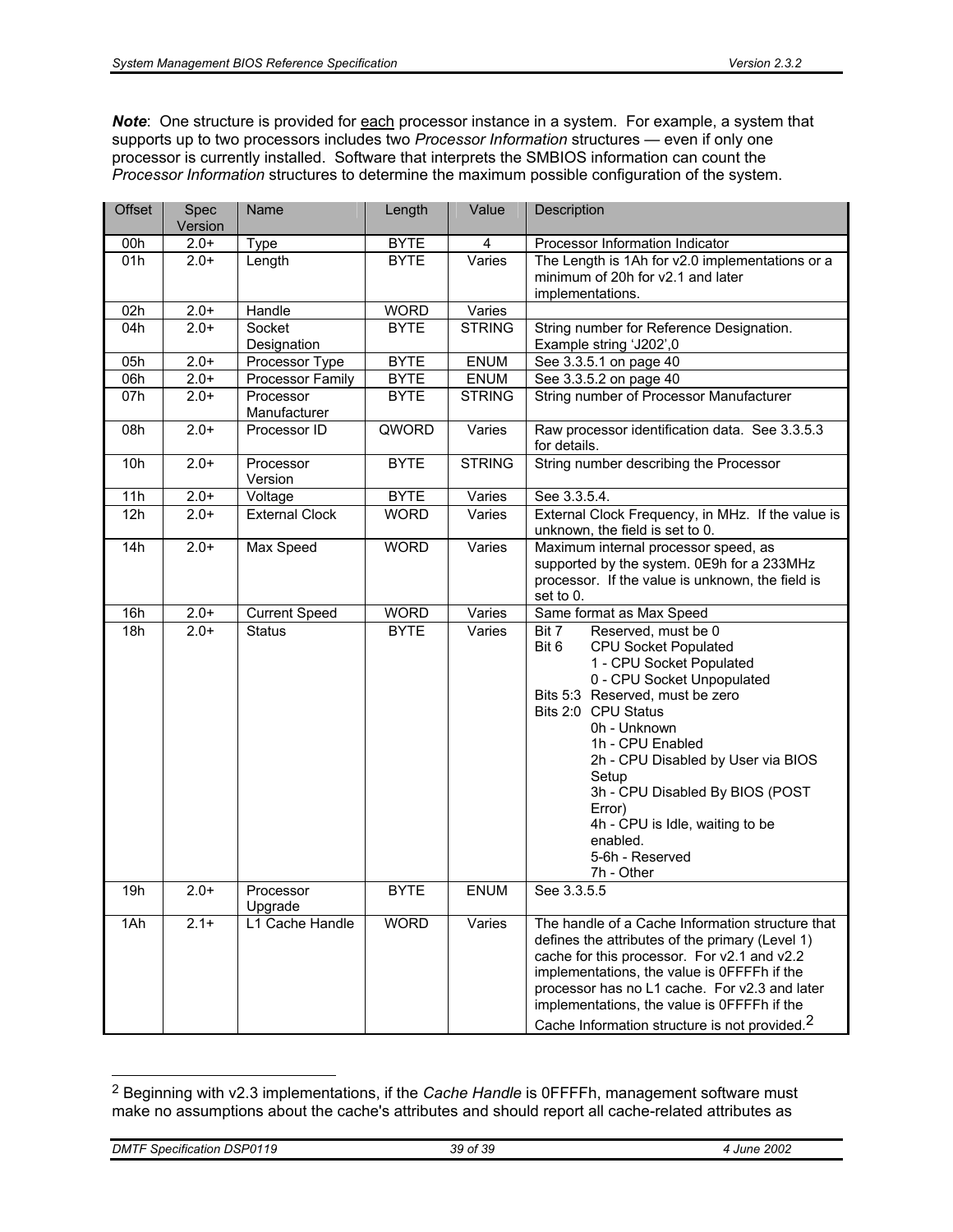| <b>Offset</b> | Spec<br>Version | Name                        | Length      | Value         | Description                                                                                                                                                                                                                                                                                                                                                      |
|---------------|-----------------|-----------------------------|-------------|---------------|------------------------------------------------------------------------------------------------------------------------------------------------------------------------------------------------------------------------------------------------------------------------------------------------------------------------------------------------------------------|
| 1Ch           | $2.1+$          | L <sub>2</sub> Cache Handle | <b>WORD</b> | Varies        | The handle of a Cache Information structure that<br>defines the attributes of the secondary (Level 2)<br>cache for this processor. For v2.1 and v2.2<br>implementations, the value is OFFFFh if the<br>processor has no L2 cache. For v2.3 and later<br>implementations, the value is OFFFFh if the<br>Cache Information structure is not provided. <sup>2</sup> |
| 1Eh           | $2.1+$          | L3 Cache Handle             | <b>WORD</b> | Varies        | The handle of a Cache Information structure that<br>defines the attributes of the tertiary (Level 3)<br>cache for this processor. For v2.1 and v2.2<br>implementations, the value is OFFFFh if the<br>processor has no L3 cache. For v2.3 and later<br>implementations, the value is OFFFFh if the<br>Cache Information structure is not provided. <sup>2</sup>  |
| 20h           | $2.3+$          | Serial Number               | <b>BYTE</b> | <b>STRING</b> | String number for the serial number of this<br>processor. This value is set by the manufacturer<br>and normally not changeable.                                                                                                                                                                                                                                  |
| 21h           | $2.3+$          | Asset Tag                   | <b>BYTE</b> | <b>STRING</b> | String number for the asset tag of this processor.                                                                                                                                                                                                                                                                                                               |
| 22h           | $2.3+$          | Part Number                 | <b>BYTE</b> | <b>STRING</b> | String number for the part number of this<br>processor. This value is set by the manufacturer<br>and normally not changeable.                                                                                                                                                                                                                                    |

## **3.3.5.1 Processor Information - Processor Type**

**Important Note**: Refer to 3.3 for the CIM and DMI attributes associated with this enumerated value.

| <b>Byte Value</b> | <b>Meaning</b>           |
|-------------------|--------------------------|
| 01h               | Other                    |
| 02h               | Unknown                  |
| 03h               | <b>Central Processor</b> |
| 04h               | Math Processor           |
| 05h               | <b>DSP Processor</b>     |
| 06h               | Video Processor          |

## **3.3.5.2 Processor Information - Processor Family**

*Important Note*: Refer to 3.3 for the CIM and DMI attributes associated with this enumerated value.

| <b>Byte Value</b> | <b>Meaning</b>            |
|-------------------|---------------------------|
| 01h               | Other                     |
| 02h               | <b>Unknown</b>            |
| 03h               | 8086                      |
| 04h               | 80286                     |
| 05h               | Intel386™ processor       |
| 06h               | Intel486™ processor       |
| 07h               | 8087                      |
| 08h               | 80287                     |
| 09h               | 80387                     |
| 0Ah               | 80487                     |
| 0Bh               | Pentium® processor Family |
|                   |                           |

unknown. The definitive absence of a specific cache is identified by referencing a *Cache Information* structure and setting that structure's *Installed Size* field to 0.

| <b>DMTF Specification DSP0119</b> | 40 of 40 | 2002<br>June |
|-----------------------------------|----------|--------------|
|                                   |          |              |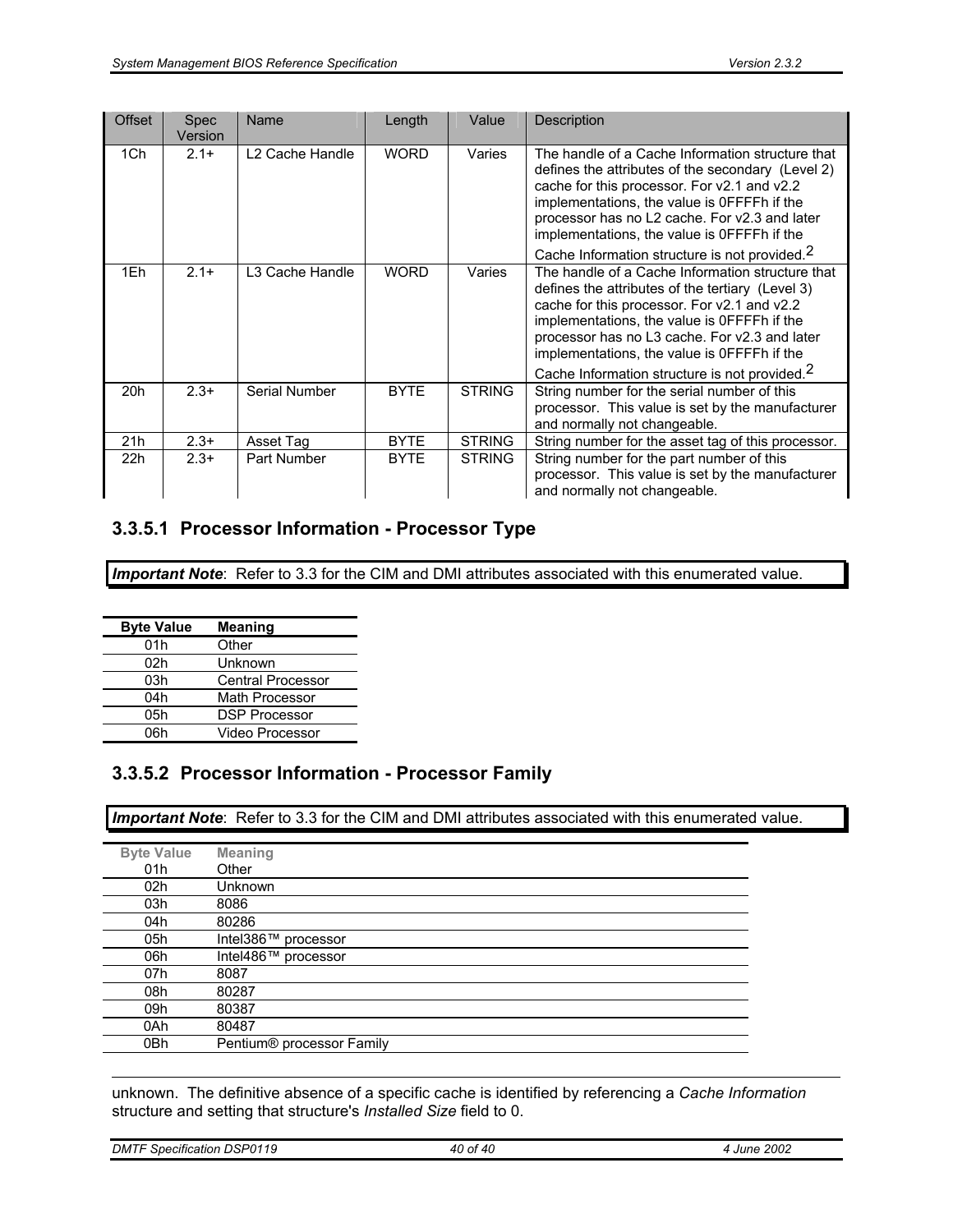| <b>Byte Value</b> | <b>Meaning</b>                          |
|-------------------|-----------------------------------------|
| 0Ch               | Pentium® Pro processor                  |
| 0Dh               | Pentium® II processor                   |
| 0Eh               | Pentium® processor with MMX™ technology |
| 0Fh               | Celeron <sup>™</sup> processor          |
| 10h               | Pentium® II Xeon™ processor             |
| 11h               | Pentium® III processor                  |
| 12h               | M1 Family                               |
| 13h               | M2 Family                               |
|                   |                                         |
| 14h-17h           | Available for assignment                |
| 18h               | AMD Duron <sup>™</sup> Processor Family |
| 19h               | K5 Family                               |
| 1Ah               | K6 Family                               |
| 1Bh               | K6-2                                    |
| 1Ch               | K6-3                                    |
| 1Dh               | AMD Athlon™ Processor Family            |
| 1Eh               | AMD2900 Family                          |
| 1Fh               | $K6-2+$                                 |
|                   |                                         |
| 20h               | Power PC Family                         |
| 21h               | Power PC 601                            |
| 22h               | Power PC 603                            |
| 23h               | Power PC 603+                           |
| 24h               | Power PC 604                            |
| 25h               | Power PC 620                            |
| 26h               | Power PC x704                           |
| 27h               | Power PC 750                            |
| 28h-2Fh           | Available for assignment                |
| 30h               | Alpha Family <sup>3</sup>               |
| 31h               | Alpha 21064                             |
| 32h               | Alpha 21066                             |
| 33h               | Alpha 21164                             |
| 34h               |                                         |
|                   | Alpha 21164PC                           |
| 35h               | Alpha 21164a                            |
| 36h               | Alpha 21264                             |
| 37h<br>38h-3Fh    | Alpha 21364                             |
|                   | Available for assignment                |
| 40h               | <b>MIPS Family</b>                      |
| 41h               | <b>MIPS R4000</b>                       |
| 42h               | <b>MIPS R4200</b>                       |
| 43h               | <b>MIPS R4400</b>                       |
| 44h               | <b>MIPS R4600</b>                       |
| 45h               | <b>MIPS R10000</b>                      |
| 46h-4Fh           | Available for assignment                |
| 50h               | <b>SPARC Family</b>                     |
| 51h               | SuperSPARC                              |
| 52h               | microSPARC II                           |
| 53h               | microSPARC Ilep                         |
| 54h               | <b>UltraSPARC</b>                       |
| 55h               | UltraSPARC II                           |
| 56h               | UltraSPARC IIi                          |
| 57h               | UltraSPARC III                          |

3 Some v2.0 specification implementations used *Processor Family* type value 30h to represent a Pentium ® Pro processor.

*DMTF Specification DSP0119 41 of 41 4 June 2002*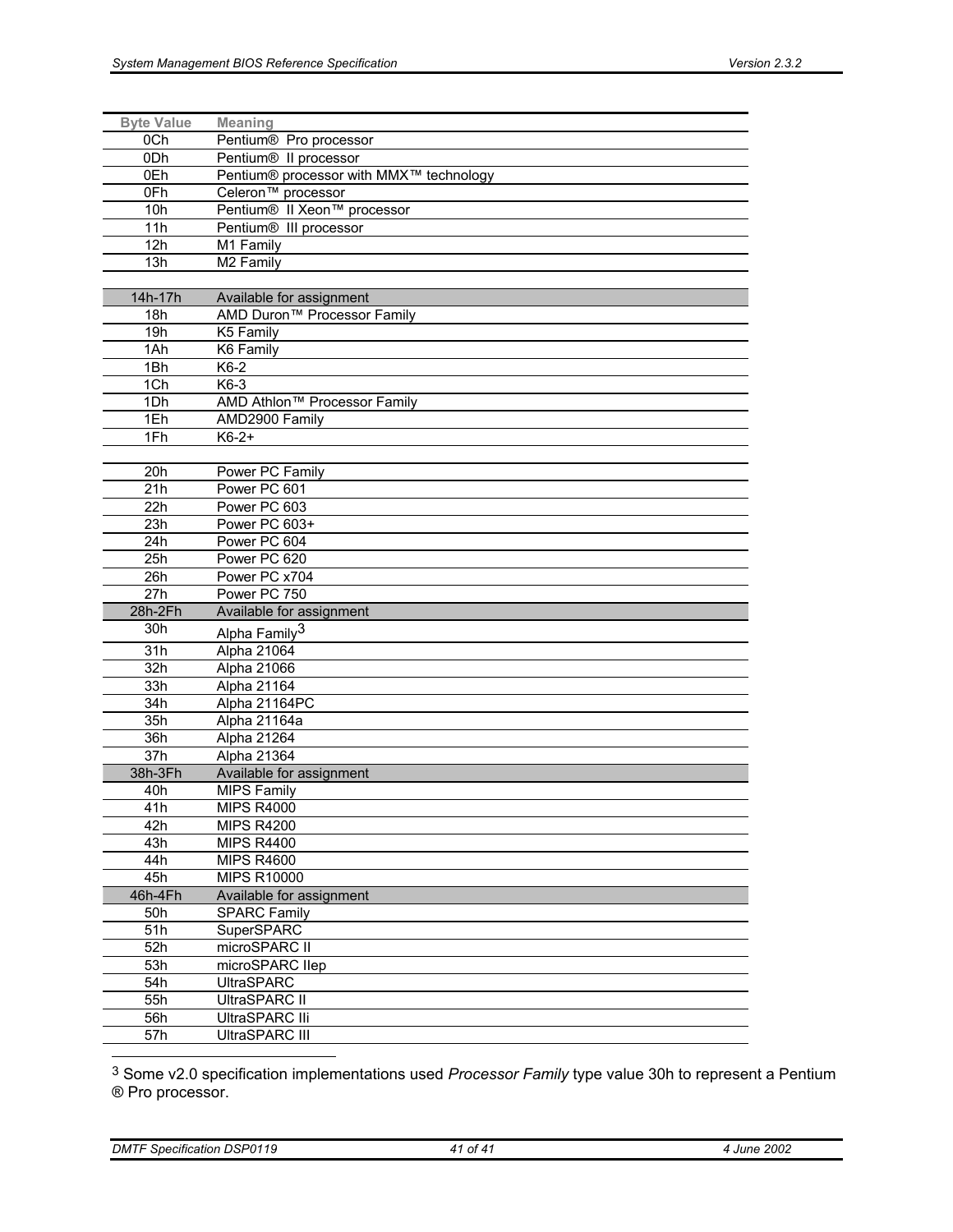| <b>Byte Value</b> | <b>Meaning</b>                                            |
|-------------------|-----------------------------------------------------------|
| 58h               | UltraSPARC IIIi                                           |
| 59h-5Fh           | Available for assignment                                  |
| 60h               | 68040 Family                                              |
| 61h               | 68xxx                                                     |
| 62h               | 68000                                                     |
| 63h               | 68010                                                     |
| 64h               | 68020                                                     |
| 65h               | 68030                                                     |
| 66h-6Fh           | Available for assignment                                  |
| 70h               | <b>Hobbit Family</b>                                      |
| 71h-77h           | Available for assignment                                  |
| 78h               | Crusoe™ TM5000 Family                                     |
| 79h               | Crusoe™ TM3000 Family                                     |
| 7Ah-7Fh           | Available for assignment                                  |
| 80h               | Weitek                                                    |
| 81h               | Available for assignment                                  |
| 82h               | Itanium <sup>™</sup> processor                            |
| 83h-8Fh           | Available for assignment                                  |
| 90h               | PA-RISC Family                                            |
| 91h               | <b>PA-RISC 8500</b>                                       |
| 92h               | <b>PA-RISC 8000</b>                                       |
| 93h               | PA-RISC 7300LC                                            |
| 94h               | <b>PA-RISC 7200</b>                                       |
| 95h               | PA-RISC 7100LC                                            |
| 96h               | <b>PA-RISC 7100</b>                                       |
| 97h-9Fh           | Available for assignment                                  |
| A0h               | V30 Family                                                |
| A1h-AFh           | Available for assignment                                  |
| B <sub>0</sub> h  | Pentium® III Xeon™ processor                              |
| B <sub>1</sub> h  | Pentium® III Processor with Intel ® SpeedStep™ Technology |
| B <sub>2</sub> h  | Pentium® 4 Processor                                      |
| B3h               | Intel® Xeon™                                              |
| B <sub>4</sub> h  | AS400 Family                                              |
| B5h-C7h           | Available for assignment                                  |
| C8h               | IBM390 Family                                             |
| C9h               | G4                                                        |
| CAh               | G <sub>5</sub>                                            |
| CBh-F9h           | Available for assignment                                  |
| FAh               | i860                                                      |
| <b>FBh</b>        | i960                                                      |
| FCh-FFh           | Available for assignment                                  |

## **3.3.5.3 Processor ID Field Format**

The Processor ID field contains processor-specific information that describes the processor's features.

### *3.3.5.3.1 X86-Class CPUs*

For x86 class CPUs, the field's format depends on the processor's support of the CPUID instruction. If the instruction is supported, the *Processor ID* field contains two DWORD-formatted values. The first (offsets 08h-0Bh) is the EAX value returned by a CPUID instruction with input EAX set to 1; the second (offsets 0Ch-0Fh) is the EDX value returned by that instruction.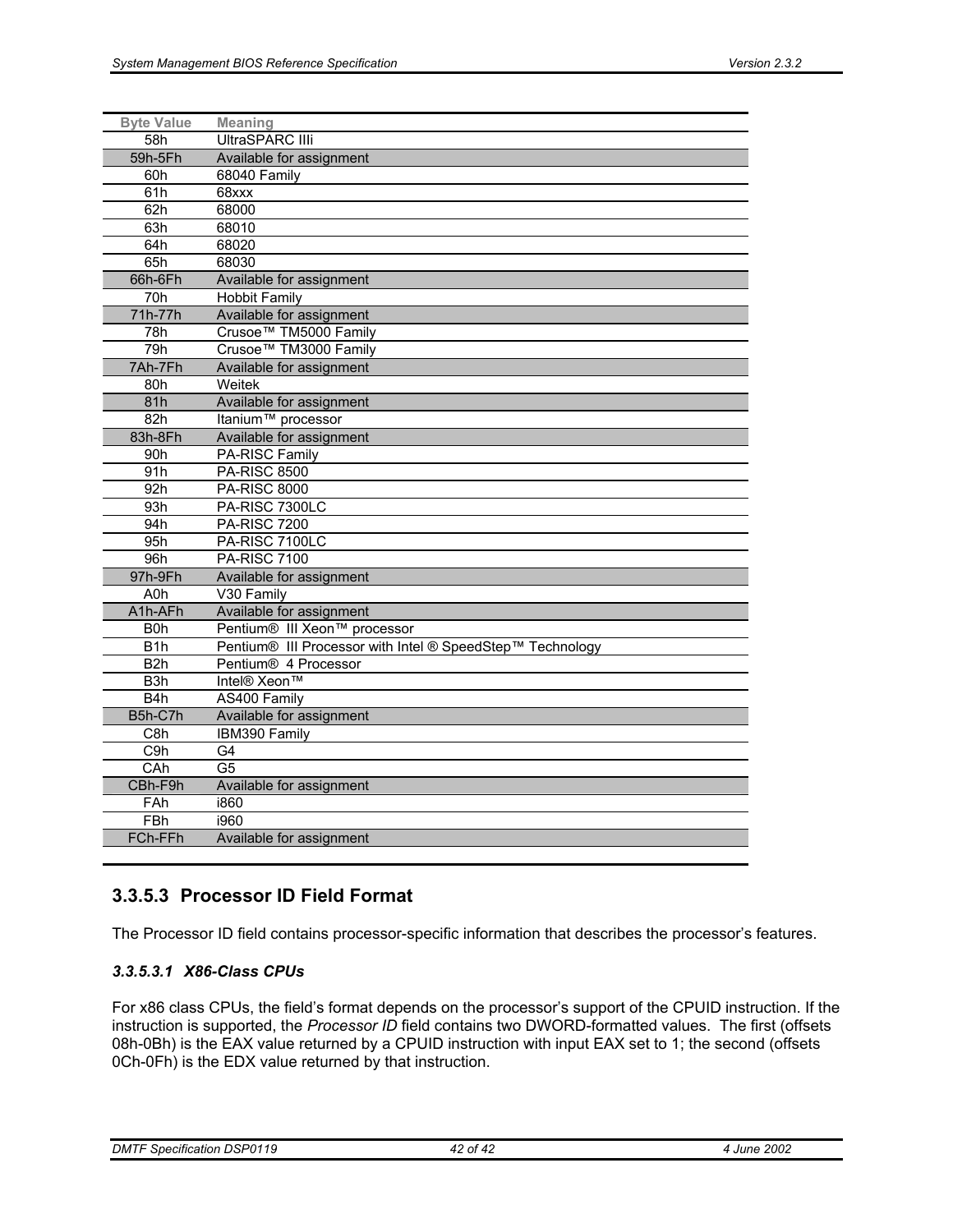Otherwise, only the first two bytes of the *Processor ID* field are significant (all others are set to 0) and contain (in WORD-format) the contents of the DX register at CPU reset.

# **3.3.5.4 Processor Information – Voltage**

Two forms of information can be specified by the SMBIOS in this field, dependent on the value present in bit 7 (the most-significant bit). If bit 7 is 0 (legacy mode), the remaining bits of the field represent the specific voltages that the processor socket can accept, as follows:

Bit 7 Set to 0, indicating 'legacy' mode for processor voltage

Bits 6:4 Reserved, must be zero

Bits 3:0 *Voltage Capability*. A Set bit indicates that the voltage is supported.

 Bit 0 - 5V Bit 1 - 3.3V Bit 2 - 2.9V Bit 3 - Reserved, must be zero. **Note**: Setting of multiple bits indicates the socket is configurable

If bit 7 is set to 1, the remaining seven bits of the field are set to contain the processor's current *voltage times 10.* For example, the field value for a processor voltage of 1.8 volts would be 92h = 80h + (1.8 \*  $10$ ) = 80h + 18 = 80h + 12h.

# **3.3.5.5 Processor Information - Processor Upgrade**

*Important Note*: Refer to 3.3 for the CIM and DMI attributes associated with this enumerated value.

| <b>Byte Value</b> | <b>Meaning</b>         |
|-------------------|------------------------|
| 01h               | Other                  |
| 02h               | Unknown                |
| 03h               | Daughter Board         |
| 04h               | <b>ZIF Socket</b>      |
| 05h               | Replaceable Piggy Back |
| 06h               | None                   |
| 07h               | LIF Socket             |
| 08h               | Slot 1                 |
| 09h               | Slot 2                 |
| 0Ah               | 370-pin socket         |
| 0Bh               | Slot A                 |
| 0Ch               | Slot M                 |
| 0Dh               | Socket 423             |
| 0Eh               | Socket A (Socket 462)  |
| 0Fh               | Socket 478             |

# **3.3.6 Memory Controller Information (Type 5)**

The information in this structure defines the attributes of the system's memory controller(s) and the supported attributes of any memory-modules present in the sockets controlled by this controller.

*Note*: This structure, and its companion Memory Module Information (Type 6), are *obsolete* starting with version 2.1 of this specification; the Physical Memory Array (Type 16) and Memory Device (Type 17) structures should be used instead to allow proper population of the DMI 2.0 required groups. BIOS providers might choose to implement both memory description types to allow existing DMI browsers to properly display the system's memory attributes.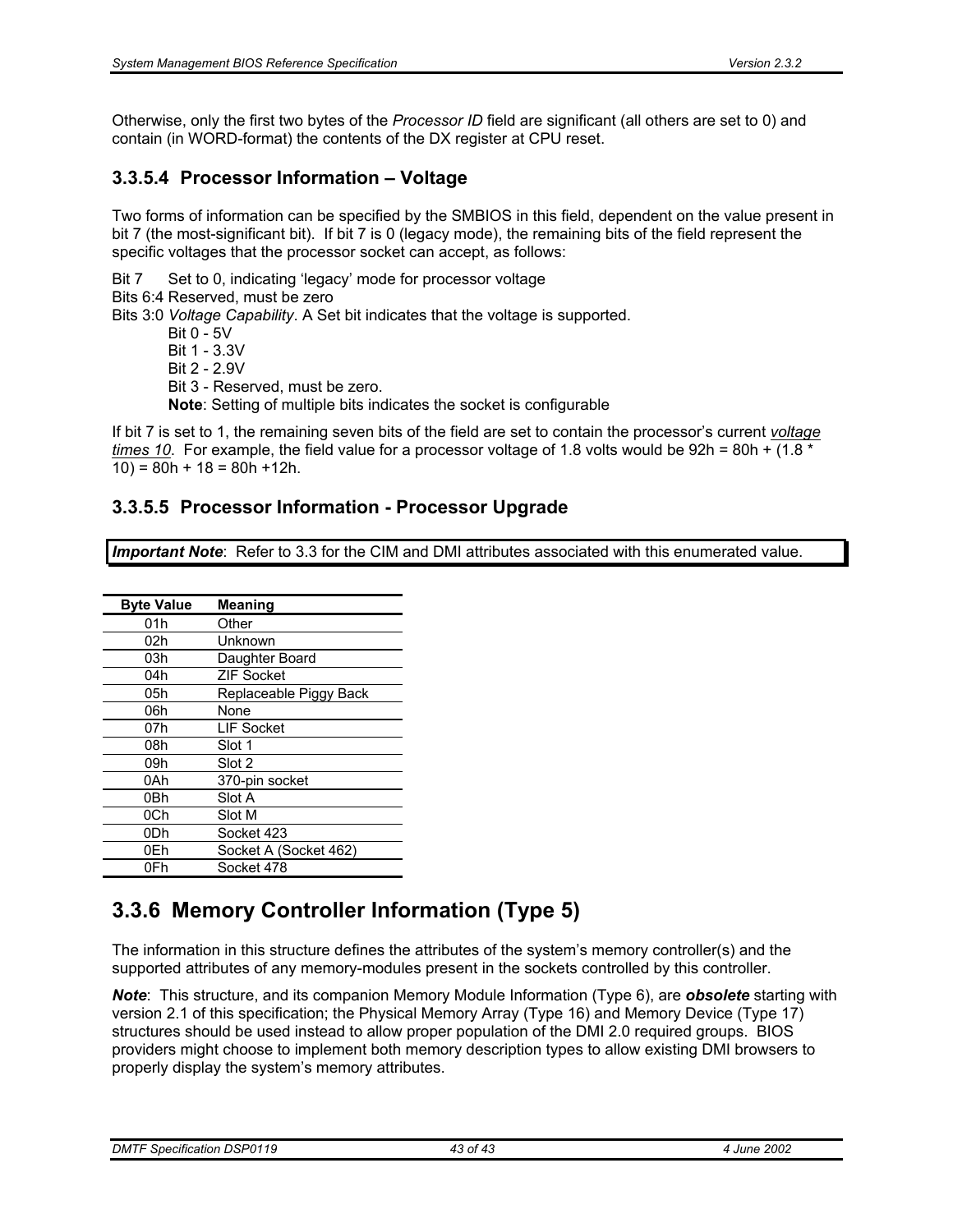| <b>Offset</b>                    | Spec<br>Version | Name                                                  | Length            | Value            | Description                                                                                                                                                                                                                                                                           |
|----------------------------------|-----------------|-------------------------------------------------------|-------------------|------------------|---------------------------------------------------------------------------------------------------------------------------------------------------------------------------------------------------------------------------------------------------------------------------------------|
| 00h                              | $2.0+$          | Type                                                  | <b>BYTE</b>       | 5                | Memory Controller Indicator                                                                                                                                                                                                                                                           |
| 01h                              | $2.0+$          | Length                                                | <b>BYTE</b>       | Varies           | Computed by the BIOS as either $15 + (2 \cdot x)$ for<br>v2.0 implementations or $16 + (2 * x)$ for v2.1 and<br>later implementations, where $x$ is the value<br>present in offset 0Eh.                                                                                               |
| 02h                              | $2.0+$          | Handle                                                | <b>WORD</b>       | Varies           |                                                                                                                                                                                                                                                                                       |
| 04h                              | $2.0+$          | <b>Error Detecting</b><br>Method                      | <b>BYTE</b>       | <b>ENUM</b>      | See 3.3.6.1                                                                                                                                                                                                                                                                           |
| 05h                              | $2.0+$          | <b>Error Correcting</b><br>Capability                 | <b>BYTE</b>       | <b>Bit Field</b> | See 3.3.6.2                                                                                                                                                                                                                                                                           |
| 06h                              | $2.0+$          | Supported<br>Interleave                               | <b>BYTE</b>       | <b>ENUM</b>      | See 3.3.6.3                                                                                                                                                                                                                                                                           |
| 07h                              | $2.0+$          | Current<br>Interleave                                 | <b>BYTE</b>       | <b>ENUM</b>      | See 3.3.6.3                                                                                                                                                                                                                                                                           |
| 08h                              | $2.0+$          | Maximum<br>Memory<br>Module Size                      | <b>BYTE</b>       | Varies (n)       | The size of the largest memory module<br>supported (per slot), specified as n, where 2**n is<br>the maximum size in MB. The maximum amount<br>of memory supported by this controller is that<br>value times the number of slots, as specified in<br>offset 0Eh of this structure.     |
| 09h                              | $2.0+$          | Supported<br>Speeds                                   | <b>WORD</b>       | <b>Bit Field</b> | See 3.3.6.4 for bit-wise descriptions.                                                                                                                                                                                                                                                |
| 0Bh                              | $2.0+$          | Supported<br><b>Memory Types</b>                      | <b>WORD</b>       | <b>Bit Field</b> | See 3.3.7.1 on page 46 for bit-wise descriptions.                                                                                                                                                                                                                                     |
| 0 <sub>Dh</sub>                  | $2.0+$          | Memory<br>Module Voltage                              | <b>BYTE</b>       | <b>Bit Field</b> | This field describes the required voltages for<br>each of the memory module sockets controlled<br>by this controller:<br>Bits 7:3 Reserved, must be zero<br>Bit 2<br>2.9V<br>Bit 1<br>3.3V<br>Bit 0<br>5V<br>Note: Setting of multiple bits indicates the<br>sockets are configurable |
| 0Eh                              | $2.0+$          | Number of<br>Associated<br><b>Memory Slots</b><br>(x) | <b>BYTE</b>       | Varies           | Defines how many of the Memory Module<br>Information blocks are controlled by this<br>controller.                                                                                                                                                                                     |
| 0Fh to<br>$OFh +$<br>$(2*x) - 1$ | $2.0+$          | Memory<br>Module<br>Configuration<br>Handles          | X<br><b>WORDs</b> | Varies           | A list of memory information structure handles<br>controlled by this controller. Value in offset 0Eh<br>(x) defines the count.                                                                                                                                                        |
| $OFh +$<br>$(2^{*}x)$            | $2.1+$          | <b>Enabled Error</b><br>Correcting<br>Capabilities    | <b>BYTE</b>       | <b>Bit Field</b> | Identifies the error-correcting capabilities that<br>were enabled when the structure was built. See<br>3.3.6.2 for bit-wise definitions.                                                                                                                                              |

# **3.3.6.1 Memory Controller Error Detecting Method**

| <b>Byte Value</b> | Meaning      |
|-------------------|--------------|
| 01h               | Other        |
| 02h               | Unknown      |
| 03h               | None         |
| 04h               | 8-bit Parity |
| 05h               | 32-bit ECC   |
| 06h               | 64-bit ECC   |
| 07h               | 128-bit ECC  |
| 08h               | <b>CRC</b>   |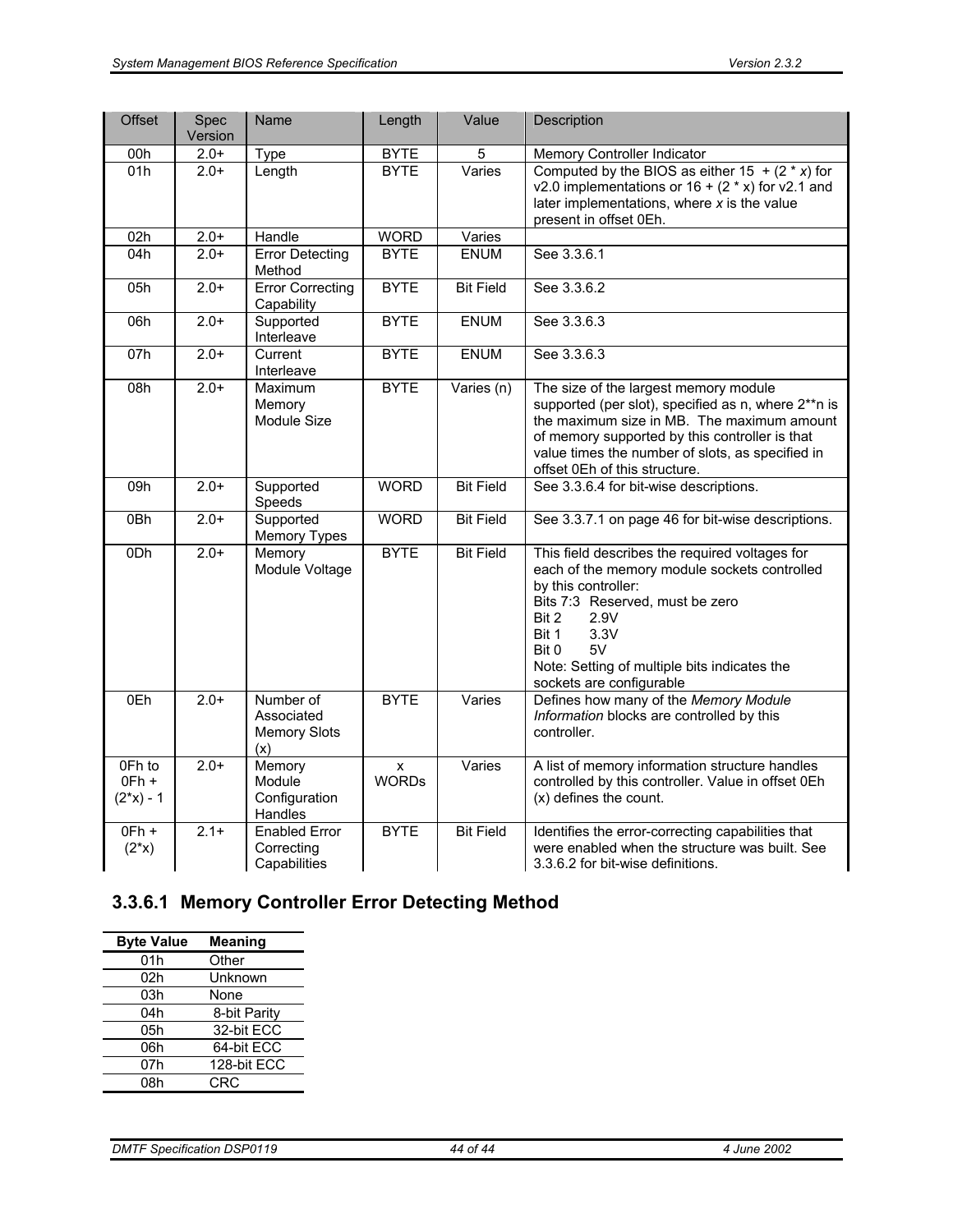|  |  | 3.3.6.2 Memory Controller Error Correcting Capability |  |  |  |
|--|--|-------------------------------------------------------|--|--|--|
|--|--|-------------------------------------------------------|--|--|--|

| <b>Byte Bit Position</b> | <b>Meaning</b>              |
|--------------------------|-----------------------------|
| Bit 0                    | Other                       |
| Bit 1                    | Unknown                     |
| Bit 2                    | None                        |
| Bit 3                    | Single Bit Error Correcting |
| Bit 4                    | Double Bit Error Correcting |
| Rit 5                    | <b>Error Scrubbing</b>      |

## **3.3.6.3 Memory Controller Information - Interleave Support**

| <b>Byte Value</b> | <b>Meaning</b>         |
|-------------------|------------------------|
| 01h               | Other                  |
| 02h               | Unknown                |
| 03h               | One Way Interleave     |
| 04h               | Two Way Interleave     |
| 05h               | Four Way Interleave    |
| 06h               | Eight Way Interleave   |
| n7h               | Sixteen Way Interleave |

## **3.3.6.4 Memory Controller Information - Memory Speeds**

This bit-field describes the speed of the memory modules supported by the system.

| <b>Word Bit Position</b> | <b>Meaning</b>         |
|--------------------------|------------------------|
| Bit 0                    | Other                  |
| Bit 1                    | Unknown                |
| Bit 2                    | 70ns                   |
| Bit 3                    | 60ns                   |
| Bit 4                    | 50ns                   |
| Bits 5:15                | Reserved, must be zero |

# **3.3.7 Memory Module Information (Type 6)**

One *Memory Module Information* structure is included for each memory-module socket in the system. The structure describes the speed, type, size, and error status of each system memory module. The supported attributes of each module are described by the "owning" *Memory Controller Information* structure.

*Note*: This structure, and its companion Memory Controller Information (Type 5), are *obsolete* starting with version 2.1 of this specification; the Physical Memory Array (Type 16) and Memory Device (Type 17) structures should be used instead to allow proper population of the DMI 2.0 required groups. BIOS providers might choose to implement both memory description types to allow existing DMI browsers to properly display the system's memory attributes.

| <b>Offset</b> | <b>Name</b>        | Lenath      | Value         | <b>Description</b>                                              |
|---------------|--------------------|-------------|---------------|-----------------------------------------------------------------|
| 00h           | $\mathsf{vpe}$     | <b>BYTE</b> |               | Memory Module Configuration Indicator                           |
| 01h           | Length             | <b>BYTE</b> | 0Ch           |                                                                 |
| 02h           | Handle             | <b>WORD</b> | Varies        |                                                                 |
| 04h           | Socket Designation | <b>BYTE</b> | <b>STRING</b> | String Number for Reference Designation. Example<br>$'$ J202'.0 |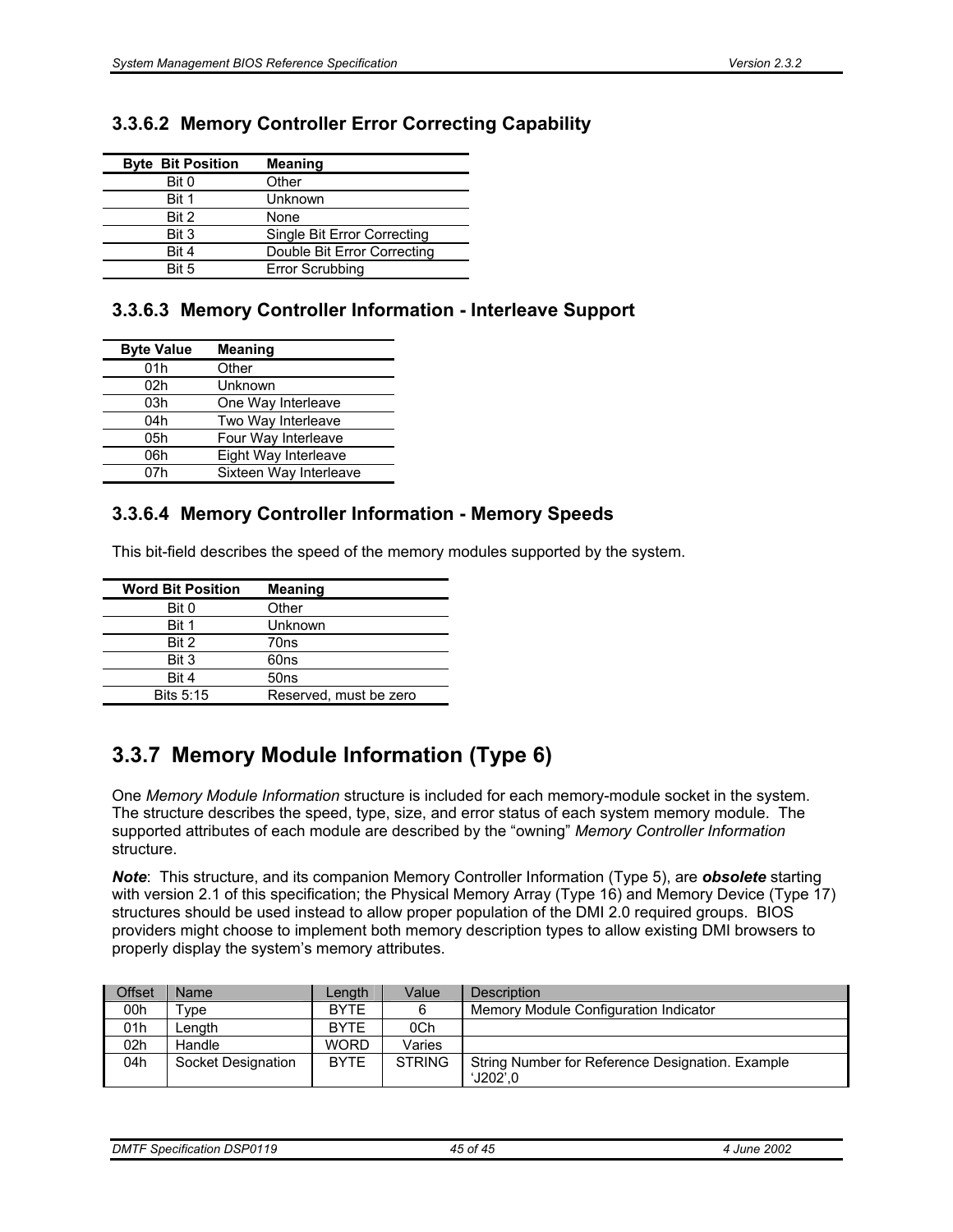| <b>Offset</b> | Name                          | Length      | Value            | <b>Description</b>                                                                                                                                                                                                                                                                                                                                                                                                                         |
|---------------|-------------------------------|-------------|------------------|--------------------------------------------------------------------------------------------------------------------------------------------------------------------------------------------------------------------------------------------------------------------------------------------------------------------------------------------------------------------------------------------------------------------------------------------|
| 05h           | <b>Bank Connections</b>       | <b>BYTE</b> | Varies           | Each nibble indicates a bank (RAS#) connection, 0xF<br>means no connection. Example: If banks 1 & 3 (RAS# 1 &<br>3) were connected to a SIMM socket the byte for that<br>socket would be 13h. If only bank 2 (RAS 2) were<br>connected the byte for that socket would be 2Fh.                                                                                                                                                              |
| 06h           | <b>Current Speed</b>          | <b>BYTE</b> | Varies           | The speed of the memory module, in ns (e.g. 70d for a<br>70ns module). If the speed is unknown, the field is set to 0.                                                                                                                                                                                                                                                                                                                     |
| 07h           | <b>Current Memory</b><br>Type | <b>WORD</b> | <b>Bit Field</b> | See 3.3.7.1                                                                                                                                                                                                                                                                                                                                                                                                                                |
| 09h           | Installed Size                | <b>BYTE</b> | Varies           | See 3.3.7.2                                                                                                                                                                                                                                                                                                                                                                                                                                |
| 0Ah           | <b>Enabled Size</b>           | <b>BYTE</b> | Varies           | See 3.3.7.2                                                                                                                                                                                                                                                                                                                                                                                                                                |
| 0Bh           | <b>Error Status</b>           | <b>BYTE</b> | Varies           | Bits 7:3 Reserved, set to 0's<br>Bit 2<br>If set, the Error Status information should be<br>obtained from the event log; bits 1 and 0 are<br>reserved.<br>Bit 1<br>Correctable errors received for the module, if set.<br>This bit will only be reset during a system reset.<br>Uncorrectable errors received for the module, if<br>Bit 0<br>set. All or a portion of the module has been<br>disabled. This bit is only reset on power-on. |

### **3.3.7.1 Memory Module Information - Memory Types**

This bit-field describes the physical characteristics of the memory modules that are supported by (and currently installed in) the system.

| <b>Word Bit Position</b> | <b>Meaning</b>         |
|--------------------------|------------------------|
| Bit 0                    | Other                  |
| Bit 1                    | Unknown                |
| Bit 2                    | Standard               |
| Bit 3                    | Fast Page Mode         |
| Bit 4                    | EDO                    |
| Bit 5                    | Parity                 |
| Bit 6                    | ECC                    |
| Bit 7                    | <b>SIMM</b>            |
| Bit 8                    | DIMM                   |
| Bit 9                    | <b>Burst EDO</b>       |
| <b>Bit 10</b>            | <b>SDRAM</b>           |
| Bits 11:15               | Reserved, must be zero |

## **3.3.7.2 Memory Module Information - Memory Size**

The Size fields of the Memory Module Configuration Information structure define the amount of memory currently installed (and enabled) in a memory-module connector.

The *Installed Size* fields identify the size of the memory module that is installed in the socket, as determined by reading and correlating the module's presence-detect information. If the system does not support presence-detect mechanisms, the *Installed Size* field is set to 7Dh to indicate that the installed size is not determinable. The *Enabled Size* field identifies the amount of memory currently enabled for the system's use from the module. If a module is known to be installed in a connector, but all memory in the module has been disabled due to error, the *Enabled Size* field is set to 7Eh.

| Bits $0:6$<br>Size (n), where 2**n is the size in MB with three special-case values: |  |
|--------------------------------------------------------------------------------------|--|
| Not determinable (Installed Size only)<br>7Dh                                        |  |
| 7Eh<br>Module is installed, but no memory has been enabled                           |  |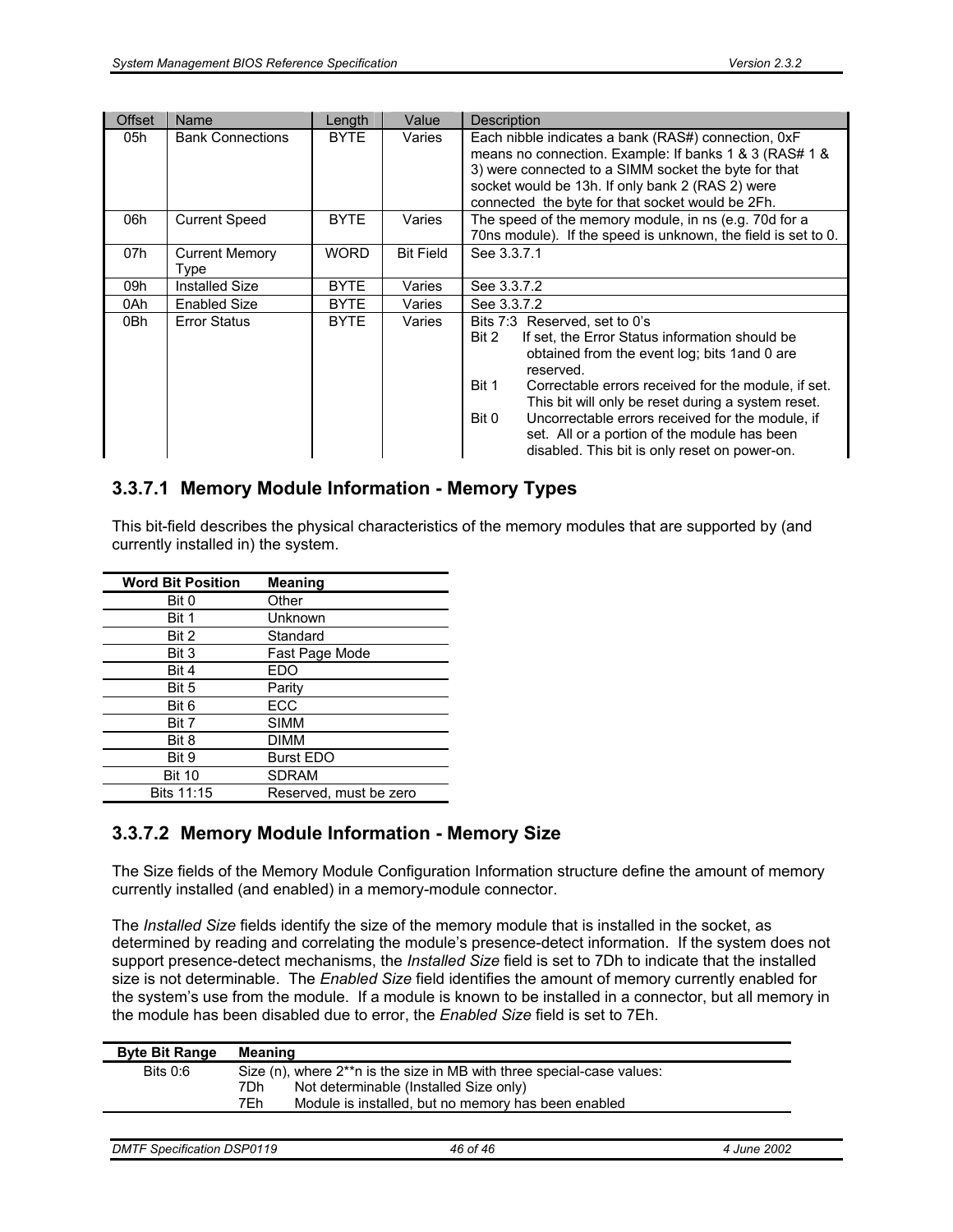| <b>Byte Bit Range</b> | Meaning                                                                            |
|-----------------------|------------------------------------------------------------------------------------|
|                       | 7Fh<br>Not installed                                                               |
| Bit 7                 | Defines whether the memory module has a single- (0) or double-bank (1) connection. |

## **3.3.7.3 Memory Subsystem Example**

A system utilizes a memory controller that supports up to 4-32MB 5V 70ns parity SIMMs. The memory module sockets are used in pairs A1/A2 and B1/B2 to provide a 64-bit data path to the CPU. No mechanism is provided by the system to read the SIMM IDs. RAS-0 and -1 are connected to the frontand back-size banks of the SIMMs in the A1/A2 sockets and RAS-2 and -3 are similarly connected to the B1/B2 sockets. The current installation is an 8MB SIMM in sockets A1 and A2, 16MB total.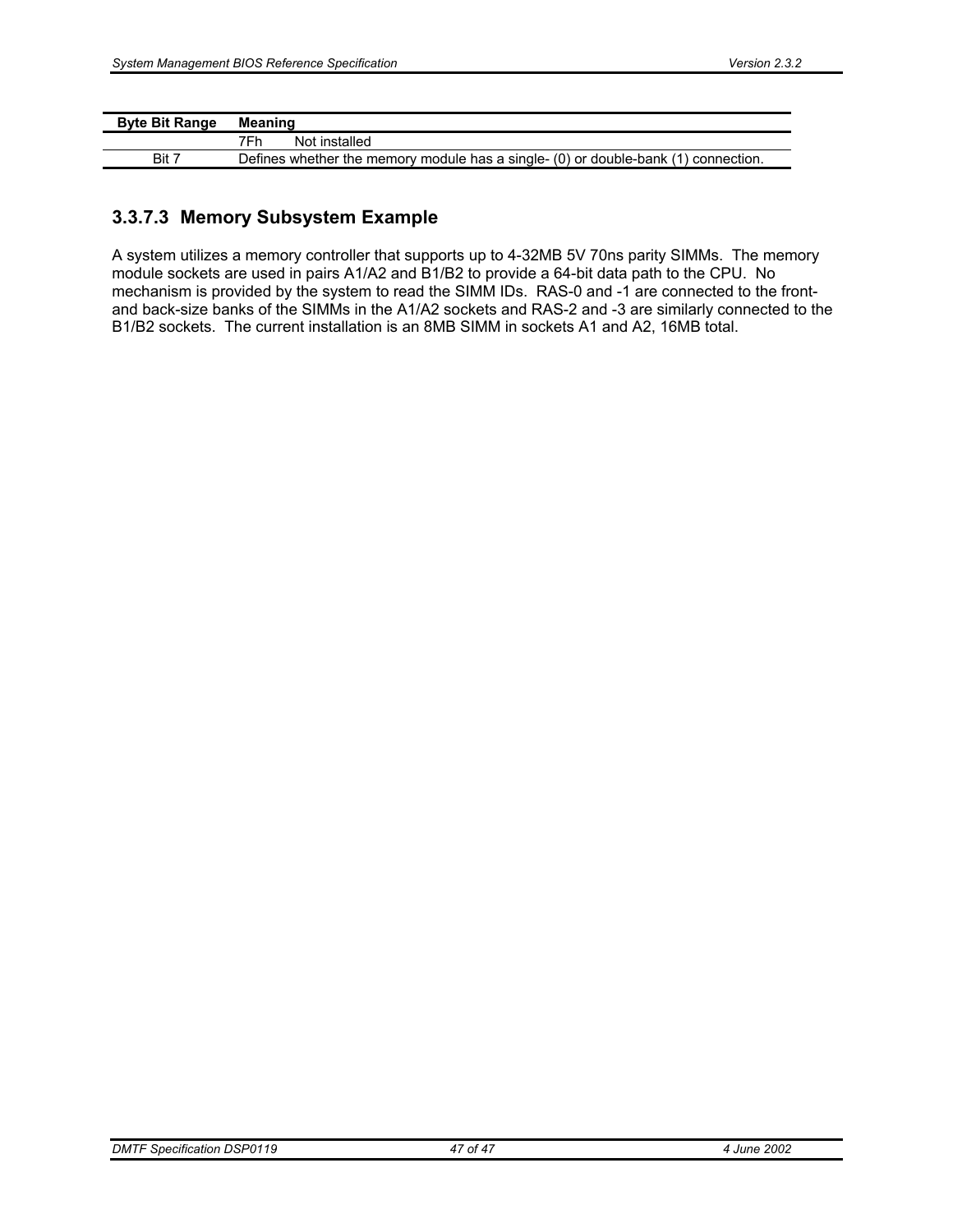| db | 5            | ; Memory Controller Information                       |
|----|--------------|-------------------------------------------------------|
| db | 23           | ; Length = $15 + 2*4$                                 |
| dw | 14           | ; Memory Controller Handle                            |
| db | 4            | 8-bit parity error detection                          |
| db | 00000100b    | ; No error correction provided                        |
| db | 03h          | ; 1-way interleave supported                          |
| db | 03h          | ; 1-way interleave currently used                     |
| db | 5            | ; Maximum memory-module size supported is 32MB (2**5) |
|    |              |                                                       |
| dw | 00000100b    | ; Only 70ns SIMMs supported                           |
| dw | 00A4h        | ; Standard, parity SIMMs supported                    |
| db | 00000001b    | ; 5V provided to each socket                          |
| db | 4            | ; 4 memory-module sockets supported                   |
| dw | 15           | ; 1st Memory Module Handle                            |
| dw | 16           |                                                       |
| dw | 17           |                                                       |
| dw | 18           | ; 4th                                                 |
| dw | 0000h        | ; End-of-structure termination                        |
| db | 6            | ; Memory Module Information                           |
| db | 0Ch          |                                                       |
| dw | 15           | ; Handle                                              |
| db | $\mathbf{1}$ | ; Reference Designation string #1                     |
| db | 01h          | ; Socket connected to RAS-0 and RAS-1                 |
| db |              |                                                       |
|    | 00000010b    | ; Current speed is Unknown, since can't read SIMM IDs |
| db | 00000100b    | ; Upgrade speed is 70ns, since that's all that's      |
|    |              | ; supported                                           |
| dw | 00A4h        | ; Current SIMM must be standard parity                |
| db | 7Dh          | Installed size indeterminable (no SIMM IDs)           |
| db | 83h          | ; Enabled size is double-bank 8MB (2**3)              |
| db | 0            | ; No errors                                           |
| db | "A1",0       | ; String#1: Reference Designator                      |
| db | 0            | ; End-of-strings                                      |
| db | 6            | ; Memory Module Information                           |
| db | 0Ch          |                                                       |
| dw | 16           | ; Handle                                              |
| db | $\mathbf{1}$ | ; Reference Designation string #1                     |
| db | 01h          | ; Socket connected to RAS-0 and RAS-1                 |
| db | 0            | ; Current speed is Unknown, since can't read SIMM IDs |
| dw | 00A4h        | ; Current SIMM must be standard parity                |
|    | 7Dh          | ; Installed size indeterminable (no SIMM IDs)         |
| db |              |                                                       |
| db | 83h          | ; Enabled size is double-bank 8MB (2**3)              |
| db | 0            | ; No errors                                           |
| db | "A2",0       | ; String#1: Reference Designator                      |
| db | U            | End-of-strings                                        |
| db | 6            | ; Memory Module Information                           |
| db | 0Ch          |                                                       |
| dw | 17           | ; Handle                                              |
| db | 1            | ; Reference Designation string #1                     |
| db | 23h          | ; Socket connected to RAS-2 and RAS-3                 |
| db | 0            | ; Current speed is Unknown, since can't read SIMM IDs |
| dw | 0001h        | ; Nothing appears to be installed (Other)             |
| db | 7Dh          | ; Installed size indeterminable (no SIMM IDs)         |
| db | 7Fh          | ; Enabled size is 0 (nothing installed)               |
| db | $\circ$      | ; No errors                                           |
| db | "B1",0       | ; String#1: Reference Designator                      |
| db | 0            | ; End-of-strings                                      |
|    |              |                                                       |
| db | 6            | ; Memory Module Information                           |
| db | 0Ch          |                                                       |
| dw | 18           | ; Handle                                              |
| db | $\mathbf{1}$ | ; Reference Designation string #1                     |
| db | 23h          | : Socket connected to RAS-2 and RAS-3                 |
| db | 0            | ; Current speed is Unknown, since can't read SIMM IDs |
| dw | 0001h        | ; Nothing appears to be installed (Other)             |
| db | 7Dh          | ; Installed size indeterminable (no SIMM IDs)         |
| db | 7Fh          | ; Enabled size is 0 (nothing installed)               |
| db | 0            | ; No errors                                           |
| db | "B2",0       | ; String#1: Reference Designator                      |
| db | 0            | ; End-of-strings                                      |
|    |              |                                                       |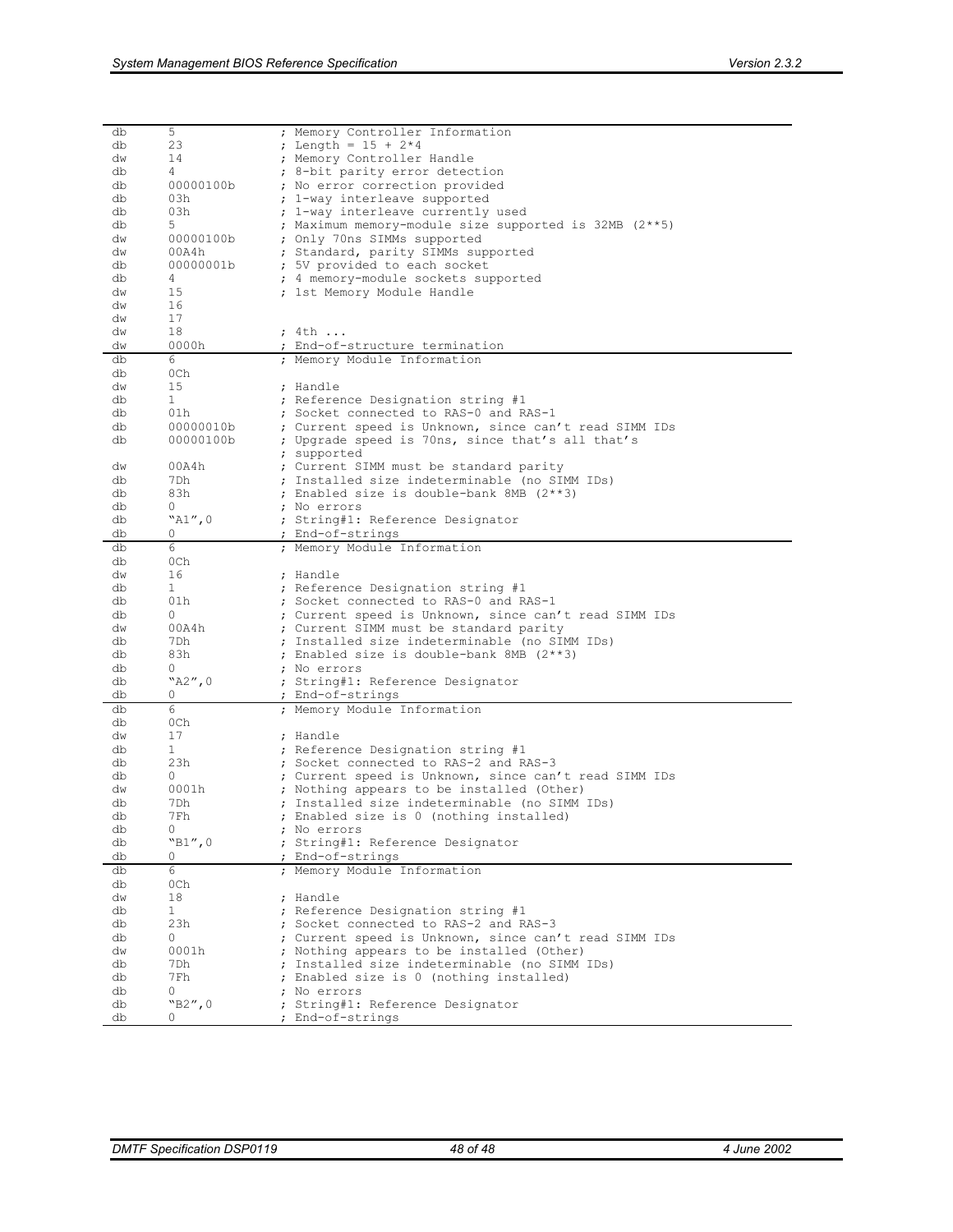# **3.3.8 Cache Information (Type 7)**

The information in this structure defines the attributes of CPU cache device in the system. One structure is specified for each such device, whether the device is internal to or external to the CPU module. Cache modules can be associated with a processor structure in one or two ways depending on the SMBIOS version, see *3.3.5 Processor Information (Type 4)* on page 38 and *3.3.15 Group Associations (Type 14)* on page 57 for more information.

| <b>Offset</b><br>Spec<br>Name<br>Length<br>Value<br>Description<br>Version                                                                                                                                                                                  |                                                                                                                                                                                                                                                                                                                                                                                |
|-------------------------------------------------------------------------------------------------------------------------------------------------------------------------------------------------------------------------------------------------------------|--------------------------------------------------------------------------------------------------------------------------------------------------------------------------------------------------------------------------------------------------------------------------------------------------------------------------------------------------------------------------------|
| $2.0+$<br>00h<br>Type<br><b>BYTE</b><br>Cache Information Indicator<br>7                                                                                                                                                                                    |                                                                                                                                                                                                                                                                                                                                                                                |
| 01h<br>$2.0+$<br>Length<br><b>BYTE</b><br>Varies<br>13h for v2.1 implementations.                                                                                                                                                                           | The value is 0Fh for v2.0 implementations, or                                                                                                                                                                                                                                                                                                                                  |
| 02h<br>$2.0+$<br>Handle<br><b>WORD</b><br>Varies                                                                                                                                                                                                            |                                                                                                                                                                                                                                                                                                                                                                                |
| <b>STRING</b><br>04h<br>$2.0+$<br>Socket Designation<br><b>BYTE</b>                                                                                                                                                                                         | String Number for Reference Designation                                                                                                                                                                                                                                                                                                                                        |
| Example: "CACHE1", 0                                                                                                                                                                                                                                        |                                                                                                                                                                                                                                                                                                                                                                                |
| <b>WORD</b><br>Varies<br>05h<br>$2.0+$<br>Cache Configuration<br>Bits 9:8 Operational Mode<br>01b Write Back<br>11b Unknown<br>Bit 7<br>1b<br>0b<br>module:<br>00b Internal<br>01b External<br>10b Reserved<br>11b Unknown<br>Bit 4<br>Bit 3<br>1b Socketed | Bits 15:10 Reserved, must be zero<br>00b Write Through<br>10b Varies with Memory Address<br>Enabled/Disabled (at boot time)<br>Enabled<br>Disabled<br>Bits 6:5 Location, relative to the CPU<br>Reserved, must be zero<br>Cache Socketed<br>0b Not Socketed<br>Bits 2:0 Cache Level - 1 through 8, e.g. an<br>L1 cache would use value 000b and<br>an L3 cache would use 010b. |
| <b>WORD</b><br>07h<br>$2.0+$<br>Maximum Cache Size<br>Varies<br><b>Bit 15</b><br>Granularity                                                                                                                                                                | Maximum size that can be installed<br>0 - 1K granularity<br>1 - 64K granularity<br>Bits 14:0 Max size in given granularity                                                                                                                                                                                                                                                     |
| <b>Installed Size</b><br>09h<br>$2.0+$<br><b>WORD</b><br>Varies                                                                                                                                                                                             | Same format as Max Cache Size field, set to                                                                                                                                                                                                                                                                                                                                    |
| 0 if no cache is installed.                                                                                                                                                                                                                                 |                                                                                                                                                                                                                                                                                                                                                                                |
| See 3.3.8.1<br>0Bh<br>$2.0+$<br><b>WORD</b><br><b>Bit Field</b><br>Supported SRAM Type                                                                                                                                                                      |                                                                                                                                                                                                                                                                                                                                                                                |
| <b>Bit Field</b><br>ODh<br><b>Current SRAM Type</b><br><b>WORD</b><br>See 3.3.8.1<br>$2.0+$                                                                                                                                                                 |                                                                                                                                                                                                                                                                                                                                                                                |
| $2.1+$<br>0Fh<br>Cache Speed<br><b>BYTE</b><br>Varies                                                                                                                                                                                                       | The cache module speed, in nanoseconds.                                                                                                                                                                                                                                                                                                                                        |
|                                                                                                                                                                                                                                                             | The value is 0 if the speed is unknown.                                                                                                                                                                                                                                                                                                                                        |
| <b>ENUM</b><br>10h<br>$2.1+$<br><b>Error Correction Type</b><br><b>BYTE</b>                                                                                                                                                                                 | The error-correction scheme supported by                                                                                                                                                                                                                                                                                                                                       |
|                                                                                                                                                                                                                                                             |                                                                                                                                                                                                                                                                                                                                                                                |
|                                                                                                                                                                                                                                                             |                                                                                                                                                                                                                                                                                                                                                                                |
| <b>ENUM</b><br>11h<br>$2.1 +$<br><b>BYTE</b><br>System Cache Type                                                                                                                                                                                           | this cache component, see 3.3.8.2.<br>The logical type of cache, see 3.3.8.3.                                                                                                                                                                                                                                                                                                  |

## **3.3.8.1 Cache Information - SRAM Type**

| <b>Word Bit Position</b> | <b>Meaning</b> |
|--------------------------|----------------|
| ח Rit                    | Other          |
|                          |                |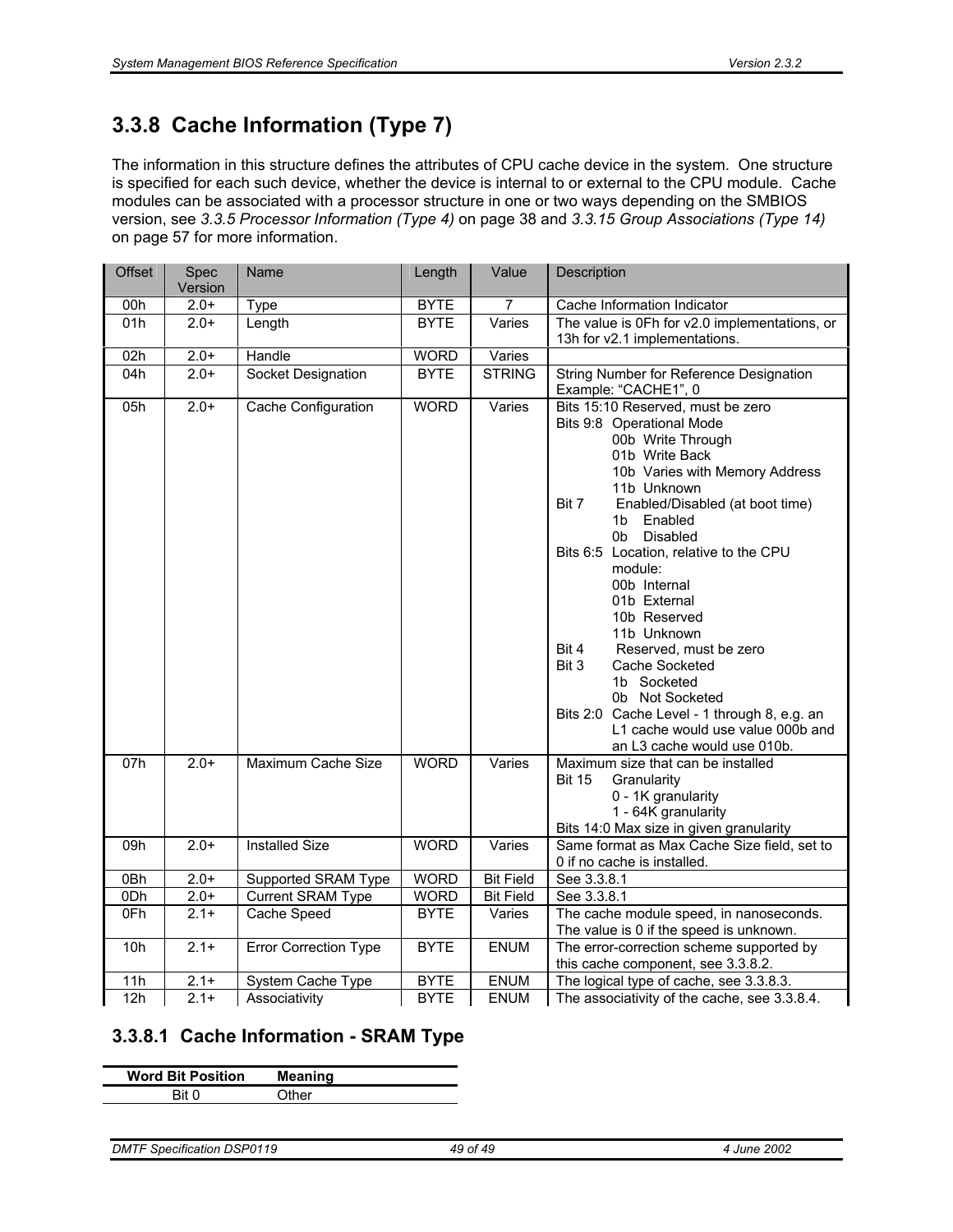| <b>Word Bit Position</b> | <b>Meaning</b>         |
|--------------------------|------------------------|
| Bit 1                    | Unknown                |
| Bit 2                    | Non-Burst              |
| Bit 3                    | Burst                  |
| Bit 4                    | <b>Pipeline Burst</b>  |
| Bit 5                    | Synchronous            |
| Bit 6                    | Asynchronous           |
| Bits 7:15                | Reserved, must be zero |

## **3.3.8.2 Cache Information — Error Correction Type**

*Important Note*: Refer to 3.3 for the CIM and DMI attributes associated with this enumerated value.

| <b>Meaning</b> |
|----------------|
| Other          |
| Unknown        |
| None           |
| Parity         |
| Single-bit ECC |
| Multi-bit ECC  |
|                |

### **3.3.8.3 Cache Information — System Cache Type**

*Important Note*: Refer to 3.3 for the CIM and DMI attributes associated with this enumerated value.

| <b>Byte Value</b> | <b>Meaning</b> |
|-------------------|----------------|
| 01h               | Other          |
| 02h               | Unknown        |
| 03h               | Instruction    |
| 04h               | Data           |
| 05h               | Unified        |

### **3.3.8.4 Cache Information — Associativity**

*Important Note*: Refer to 3.3 for the CIM and DMI attributes associated with this enumerated value.

| <b>Byte Value</b> | <b>Meaning</b>           |
|-------------------|--------------------------|
| 01h               | Other                    |
| 02h               | Unknown                  |
| 03h               | Direct Mapped            |
| 04h               | 2-way Set-Associative    |
| 05h               | 4-way Set-Associative    |
| 06h               | <b>Fully Associative</b> |
| 07h               | 8-way Set-Associative    |
| 08h               | 16-way Set-Associative   |

# **3.3.9 Port Connector Information (Type 8)**

The information in this structure defines the attributes of a system port connector, e.g. parallel, serial, keyboard, or mouse ports. The port's type and connector information are provided. One structure is present for each port provided by the system.

| <b>Offset</b> | <b>Name</b> | _ength | Value | <b>Description</b> |
|---------------|-------------|--------|-------|--------------------|
|               |             |        |       |                    |

```
DMTF Specification DSP0119 50 of 50 4 June 2002
```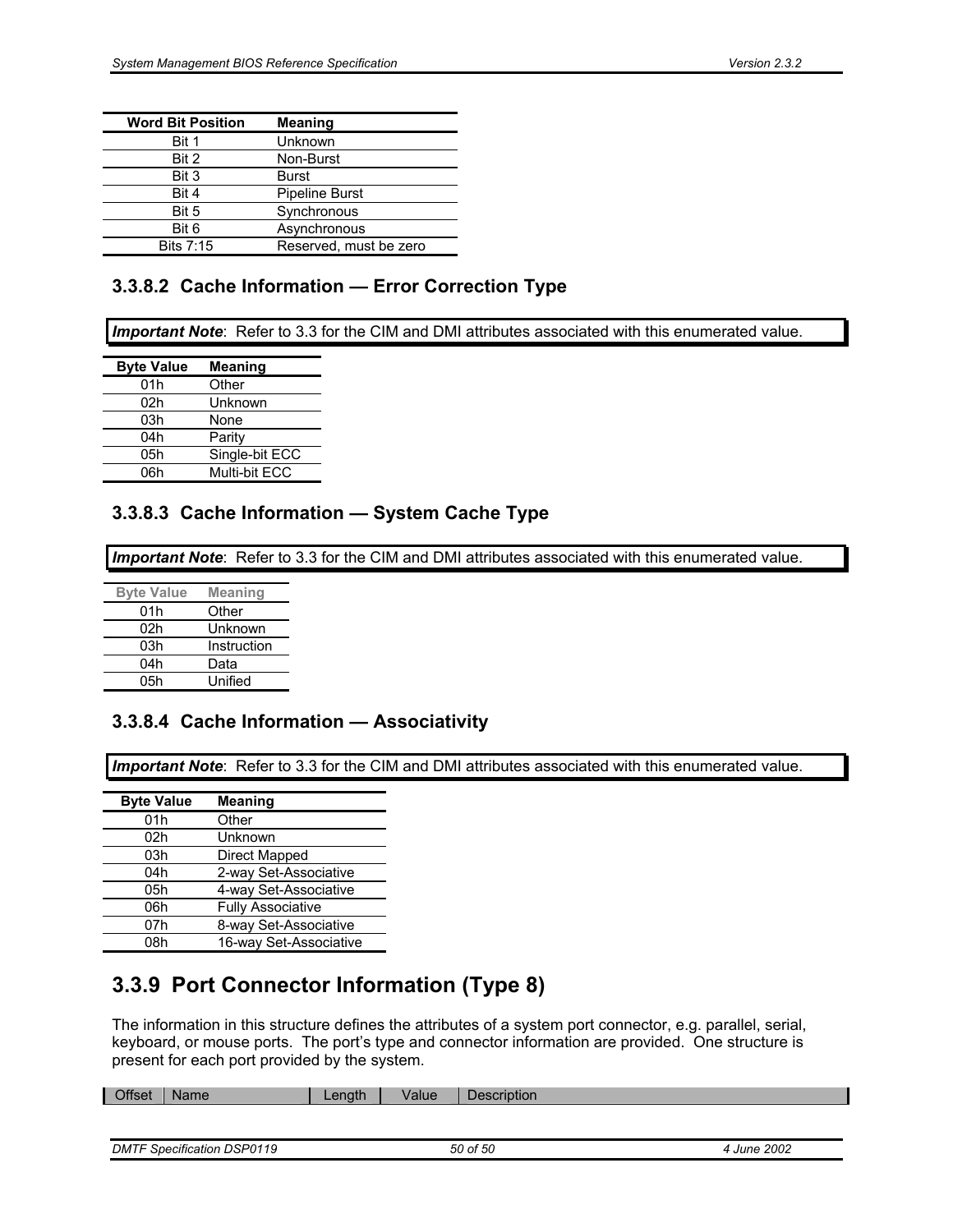| <b>Offset</b> | <b>Name</b>                             | Length      | Value         | <b>Description</b>                                                                                        |
|---------------|-----------------------------------------|-------------|---------------|-----------------------------------------------------------------------------------------------------------|
| 00h           | Type                                    | <b>BYTE</b> | 8             | Connector Information Indicator                                                                           |
| 01h           | Length                                  | <b>BYTE</b> | 9h            |                                                                                                           |
| 02h           | Handle                                  | <b>WORD</b> | Varies        |                                                                                                           |
| 04h           | Internal Reference<br>Designator        | <b>BYTE</b> | <b>STRING</b> | String number for Internal Reference Designator, i.e.<br>internal to the system enclosure, e.g. 'J101', 0 |
| 05h           | Internal<br>Connector Type              | <b>BYTE</b> | <b>ENUM</b>   | Internal Connector type. See 3.3.9.2                                                                      |
| 06h           | <b>External Reference</b><br>Designator | <b>BYTE</b> | <b>STRING</b> | String number for the External Reference Designation<br>external to the system enclosure, e.g. 'COM A', 0 |
| 07h           | External<br>Connector Type              | <b>BYTE</b> | <b>ENUM</b>   | External Connector type. See 3.3.9.2                                                                      |
| 08h           | Port Type                               | <b>BYTE</b> | <b>ENUM</b>   | Describes the function of the port. See 3.3.9.3                                                           |

## **3.3.9.1 Port Information Example**

The following structure shows an example where a DB-9 Pin Male connector on the System Backpanel (COM A) is connected to the System Board via a 9 Pin Dual Inline connector (J101).

| db | 8                 | ; Indicates Connector Type                  |  |
|----|-------------------|---------------------------------------------|--|
| db | 9h                | ; Length                                    |  |
| dw | $\tilde{ }$       | ; Reserved for handle                       |  |
| db | 01h               | ; String 1 - Internal Reference Designation |  |
| db | 18h               | ; 9 Pin Dual Inline                         |  |
| db | 02h               | ; String 2 - External Reference Designation |  |
| db | 08h               | ; DB-9 Pin Male                             |  |
| db | 09h               | ; 16550A Compatible                         |  |
| db | $'J101'$ ,0       | ; Internal reference                        |  |
| db | $'$ COM A $'$ , 0 | ; External reference                        |  |
| db | 0                 |                                             |  |

If an External Connector is not used (as in the case of a CD-ROM Sound connector) then the External Reference Designator and the External Connector type should be set to zero. If an Internal Connector is not used (as in the case of a soldered on Parallel Port connector which extends outside of the chassis) then the Internal Reference Designation and Connector Type should be set to zero.

## **3.3.9.2 Port Information - Connector Types**

| <b>Byte Value</b> | <b>Meaning</b>   |
|-------------------|------------------|
| 00h               | None             |
| 01h               | Centronics       |
| 02h               | Mini Centronics  |
| 03h               | Proprietary      |
| 04h               | DB-25 pin male   |
| 05h               | DB-25 pin female |
| 06h               | DB-15 pin male   |
| 07h               | DB-15 pin female |
| 08h               | DB-9 pin male    |
| 09h               | DB-9 pin female  |
| 0Ah               | <b>RJ-11</b>     |
| 0 <sub>Bh</sub>   | <b>RJ-45</b>     |
| 0Ch               | 50 Pin MiniSCSI  |
| 0 <sub>Dh</sub>   | Mini-DIN         |
| 0Eh               | Micro-DIN        |
| 0Fh               | PS/2             |
| 10h               | Infrared         |
| 11h               | HP-HIL           |
| 12h               | Access Bus (USB) |
| 13h               | <b>SSA SCSI</b>  |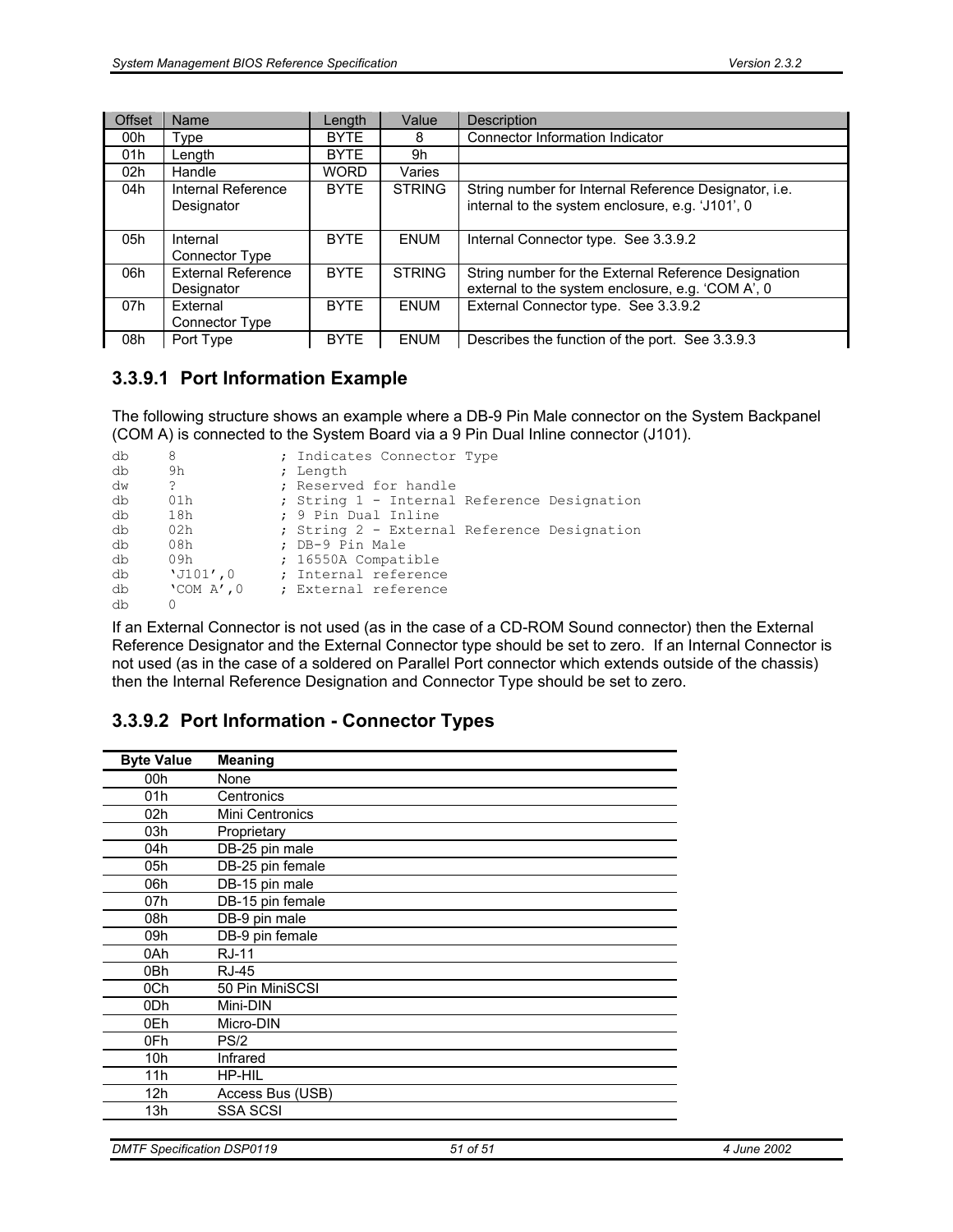| <b>Byte Value</b> | <b>Meaning</b>                                                  |
|-------------------|-----------------------------------------------------------------|
| 14h               | Circular DIN-8 male                                             |
| 15h               | Circular DIN-8 female                                           |
| 16h               | On Board IDE                                                    |
| 17h               | On Board Floppy                                                 |
| 18h               | 9 Pin Dual Inline (pin 10 cut)                                  |
| 19h               | 25 Pin Dual Inline (pin 26 cut)                                 |
| 1Ah               | 50 Pin Dual Inline                                              |
| 1Bh               | 68 Pin Dual Inline                                              |
| 1Ch               | On Board Sound Input from CD-ROM                                |
| 1Dh               | Mini-Centronics Type-14                                         |
| 1Eh               | Mini-Centronics Type-26                                         |
| 1Fh               | Mini-jack (headphones)                                          |
| 20h               | BNC                                                             |
| 21h               | 1394                                                            |
| A0h               | <b>PC-98</b>                                                    |
| A1h               | PC-98Hireso                                                     |
| A2h               | <b>PC-H98</b>                                                   |
| A3h               | PC-98Note                                                       |
| A4h               | PC-98Full                                                       |
| <b>FFh</b>        | Other - Use Reference Designator Strings to supply information. |

# **3.3.9.3 Port Types**

| <b>Byte Value</b> | Meaning                        |  |
|-------------------|--------------------------------|--|
| 00h               | None                           |  |
| 01h               | Parallel Port XT/AT Compatible |  |
| 02h               | Parallel Port PS/2             |  |
| 03h               | Parallel Port ECP              |  |
| 04h               | <b>Parallel Port EPP</b>       |  |
| 05h               | Parallel Port ECP/EPP          |  |
| 06h               | Serial Port XT/AT Compatible   |  |
| 07h               | Serial Port 16450 Compatible   |  |
| 08h               | Serial Port 16550 Compatible   |  |
| 09h               | Serial Port 16550A Compatible  |  |
| 0Ah               | <b>SCSI Port</b>               |  |
| 0 <sub>Bh</sub>   | MIDI Port                      |  |
| 0Ch               | <b>Joy Stick Port</b>          |  |
| 0 <sub>Dh</sub>   | <b>Keyboard Port</b>           |  |
| 0Eh               | Mouse Port                     |  |
| 0Fh               | SSA SCSI                       |  |
| 10h               | <b>USB</b>                     |  |
| 11h               | FireWire (IEEE P1394)          |  |
| 12h               | PCMCIA Type II                 |  |
| 13h               | PCMCIA Type II                 |  |
| 14h               | PCMCIA Type III                |  |
| 15h               | Cardbus                        |  |
| 16h               | <b>Access Bus Port</b>         |  |
| 17 <sub>h</sub>   | SCSI II                        |  |
| 18h               | <b>SCSI Wide</b>               |  |
| 19 <sub>h</sub>   | <b>PC-98</b>                   |  |
| 1Ah               | PC-98-Hireso                   |  |
| 1Bh               | <b>PC-H98</b>                  |  |
| 1Ch               | Video Port                     |  |
| 1Dh               | <b>Audio Port</b>              |  |
| 1Eh               | Modem Port                     |  |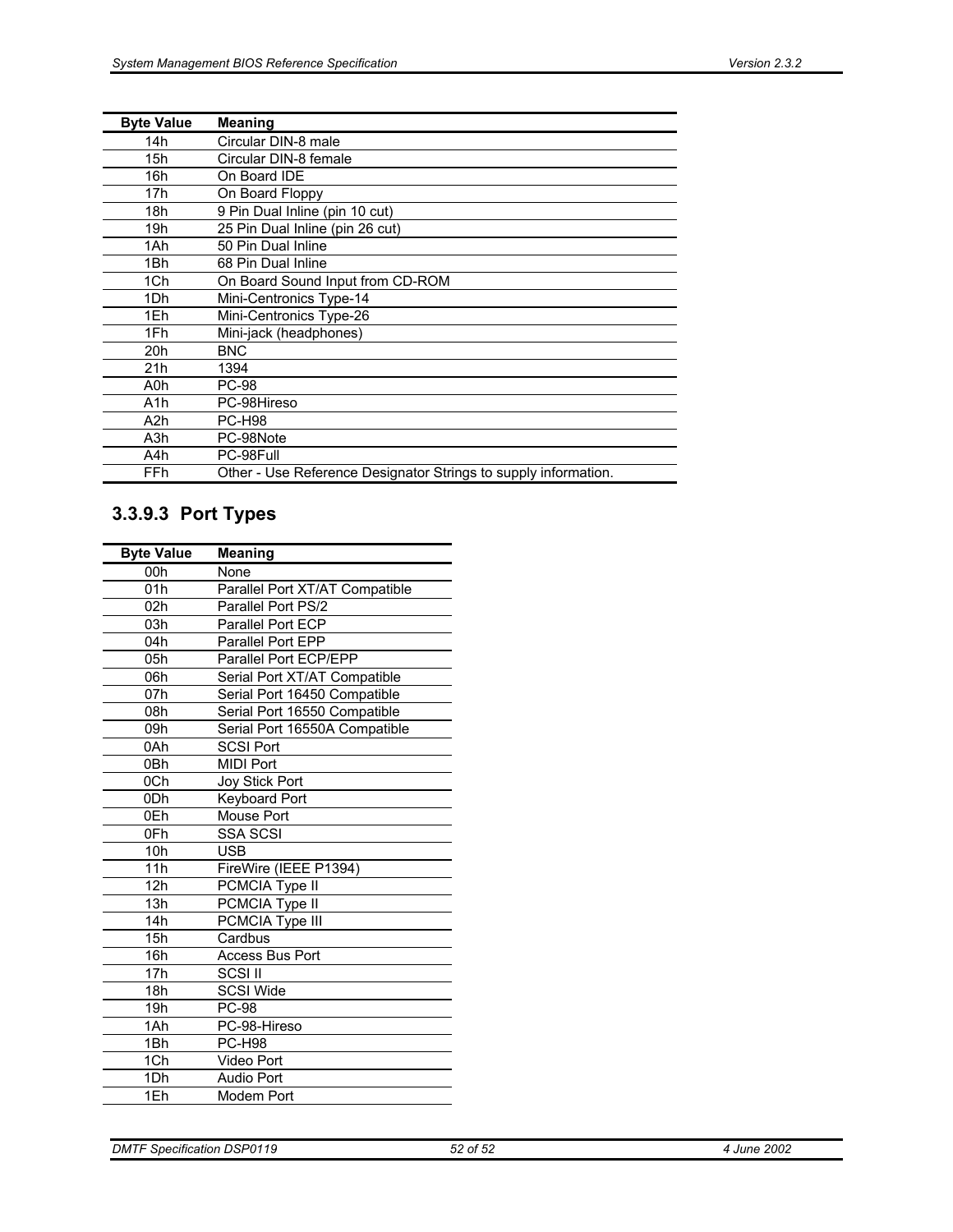| <b>Byte Value</b> | <b>Meaning</b>       |  |  |
|-------------------|----------------------|--|--|
| 1Fh               | Network Port         |  |  |
| A0h               | 8251 Compatible      |  |  |
| A1h               | 8251 FIFO Compatible |  |  |
| 0FFh              | Other                |  |  |

# **3.3.10 System Slots (Type 9)**

The information in this structure defines the attributes of a system slot. One structure is provided for each slot in the system.

| <b>Offset</b>   | <b>Spec</b><br>Version | Name                    | Length      | Value            | Description                                                 |
|-----------------|------------------------|-------------------------|-------------|------------------|-------------------------------------------------------------|
| 00h             | $2.0+$                 | Type                    | <b>BYTE</b> | 9                | System Slot Structure Indicator                             |
| 01h             | $2.0+$                 | Length                  | <b>BYTE</b> | Varies           | 0Ch for v2.0 implementations; 0Dh for v2.1<br>and later.    |
| 02 <sub>h</sub> | $2.0+$                 | Handle                  | <b>WORD</b> | Varies           |                                                             |
| 04h             | $2.0+$                 | <b>Slot Designation</b> | <b>BYTE</b> | <b>STRING</b>    | String number for reference designation e.g.<br>$'PCI-1'.0$ |
| 05h             | $2.0+$                 | Slot Type               | <b>BYTE</b> | <b>ENUM</b>      | See 3.3.10.1                                                |
| 06h             | $2.0+$                 | Slot Data Bus Width     | <b>BYTE</b> | <b>ENUM</b>      | See 3.3.10.2                                                |
| 07h             | $2.0+$                 | <b>Current Usage</b>    | <b>BYTE</b> | ENUM             | See 3.3.10.3                                                |
| 08h             | $2.0+$                 | Slot Length             | <b>BYTE</b> | <b>ENUM</b>      | See 3.3.10.4                                                |
| 09h             | $2.0+$                 | Slot ID                 | <b>WORD</b> | Varies           | See 3.3.10.5                                                |
| 0Bh             | $2.0+$                 | Slot Characteristics 1  | <b>BYTE</b> | <b>Bit Field</b> | See 3.3.10.6                                                |
| 0Ch             | $2.1+$                 | Slot Characteristics 2  | <b>BYTE</b> | <b>Bit Field</b> | See 3.3.10.7                                                |

# **3.3.10.1 System Slots - Slot Type**

| <b>Byte Value</b> | <b>Meaning</b>               |  |
|-------------------|------------------------------|--|
| 01h               | Other                        |  |
| 02h               | Unknown                      |  |
| 03h               | ISA                          |  |
| 04h               | <b>MCA</b>                   |  |
| 05h               | <b>EISA</b>                  |  |
| 06h               | PCI                          |  |
| 07h               | PC Card (PCMCIA)             |  |
| 08h               | <b>VL-VESA</b>               |  |
| 09h               | Proprietary                  |  |
| 0Ah               | Processor Card Slot          |  |
| 0Bh               | Proprietary Memory Card Slot |  |
| 0Ch               | I/O Riser Card Slot          |  |
| 0 <sub>Dh</sub>   | <b>NuBus</b>                 |  |
| 0Fh               | PCI - 66MHz Capable          |  |
| 0Fh               | AGP                          |  |
| 10h               | AGP <sub>2X</sub>            |  |
| 11h               | AGP <sub>4X</sub>            |  |
| 12h               | PCI-X                        |  |
| A0h               | PC-98/C20                    |  |
| A1h               | PC-98/C24                    |  |
| A2h               | <b>PC-98/E</b>               |  |
| A3h               | PC-98/Local Bus              |  |
| A4h               | PC-98/Card                   |  |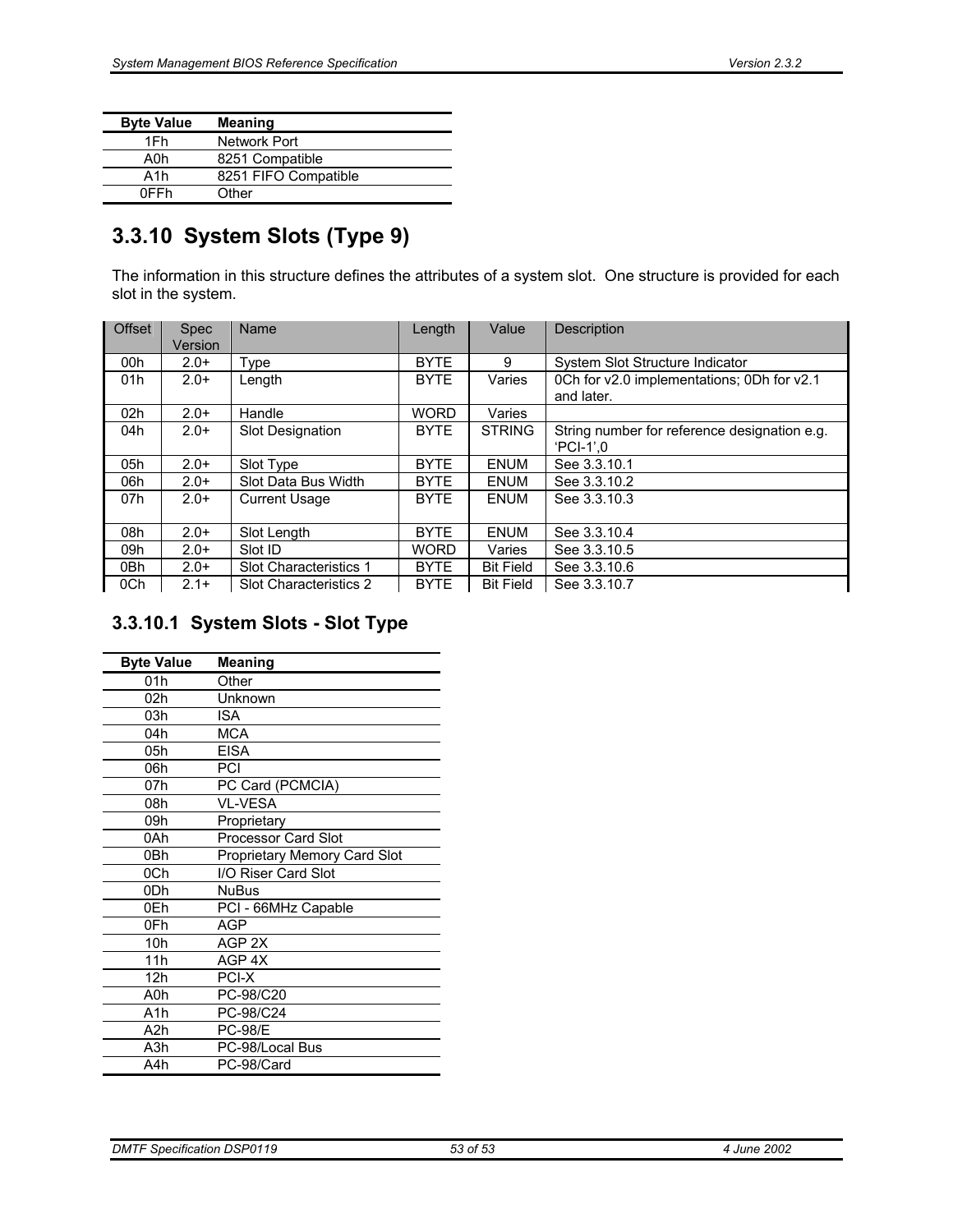## **3.3.10.2 System Slots - Slot Data Bus Width**

*Important Note*: Refer to 3.3 for the CIM and DMI attributes associated with this enumerated value.

| <b>Byte Value</b> | Meaning |
|-------------------|---------|
| 01h               | Other   |
| 02h               | Unknown |
| 03h               | 8 bit   |
| 04h               | 16 bit  |
| 05h               | 32 bit  |
| 06h               | 64 bit  |
| 07h               | 128 bit |

## **3.3.10.3 System Slots - Current Usage**

*Important Note*: Refer to 3.3 for the CIM and DMI attributes associated with this enumerated value.

| <b>Byte Value</b> | Meaning   |
|-------------------|-----------|
| 01h               | Other     |
| 02h               | Unknown   |
| 03h               | Available |
| 04h               | In use    |

### **3.3.10.4 System Slots - Slot Length**

| <b>Byte Value</b> | <b>Meaning</b> |
|-------------------|----------------|
| 01h               | Other          |
| 02h               | Unknown        |
| 03h               | Short Length   |
| 04h               | Long Length    |

## **3.3.10.5 System Slots — Slot ID**

The *Slot ID* field of the System Slot structure provides a mechanism to correlate the physical attributes of the slot to its logical access method (which varies based on the *Slot Type* field). The Slot ID field has meaning only for the slot types described below:

| <b>Slot Type</b> | <b>Slot ID Field Meaning</b>                                                                                                                                                                                                                                                                                                                                                                                                                                                                                                                                                                                                              |
|------------------|-------------------------------------------------------------------------------------------------------------------------------------------------------------------------------------------------------------------------------------------------------------------------------------------------------------------------------------------------------------------------------------------------------------------------------------------------------------------------------------------------------------------------------------------------------------------------------------------------------------------------------------------|
| <b>MCA</b>       | Identifies the logical Micro Channel slot number, in the range 1 to 15, in offset 09h. Offset 0Ah is<br>set to 0.                                                                                                                                                                                                                                                                                                                                                                                                                                                                                                                         |
| <b>EISA</b>      | Identifies the logical EISA slot number, in the range 1 to 15, in offset 09h. Offset 0Ah is set to 0.                                                                                                                                                                                                                                                                                                                                                                                                                                                                                                                                     |
| PCI/AGP/PCI-X    | Identifies the value present in the Slot Number field of the PCI Interrupt Routing table entry that is<br>associated with this slot, in offset 09h — offset 0Ah is set to 0. The table is returned by the "Get<br>PCI Interrupt Routing Options" PCI BIOS function call and provided directly in the PCI IRQ<br>Routing Table Specification (\$PIRQ). Software can determine the PCI bus number and device<br>associated with the slot by matching the "Slot ID" to an entry in the routing-table  and ultimately<br>determine what device is present in that slot.<br>Note: This definition also applies to the 66MHz-capable PCI slots. |
| <b>PCMCIA</b>    | Identifies the Adapter Number (offset 09h) and Socket Number (offset 0Ah) to be passed to<br>PCMCIA Socket Services to identify this slot.                                                                                                                                                                                                                                                                                                                                                                                                                                                                                                |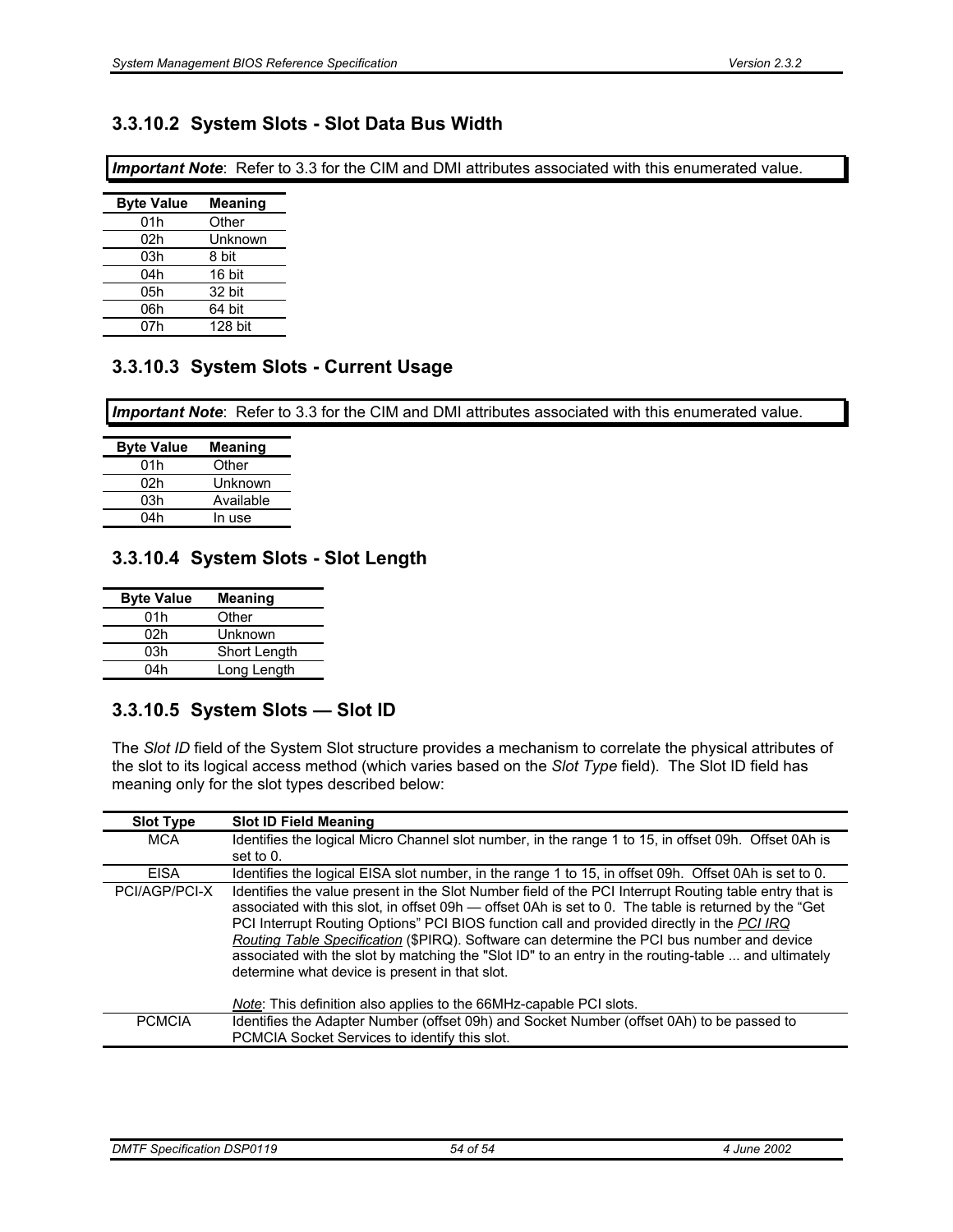## **3.3.10.6 Slot Characteristics 1**

| <b>BYTE</b><br><b>Bit Position</b> | <b>Meaning if Set</b>                                                  |
|------------------------------------|------------------------------------------------------------------------|
| Bit 0                              | <b>Characteristics Unknown</b>                                         |
| Bit 1                              | Provides 5.0 Volts                                                     |
| Bit 2                              | Provides 3.3 Volts                                                     |
| Bit 3                              | Slot's opening is shared with another slot, e.g. PCI/EISA shared slot. |
| Bit 4                              | PC Card slot supports PC Card-16                                       |
| Bit 5                              | PC Card slot supports CardBus                                          |
| Bit 6                              | PC Card slot supports Zoom Video                                       |
| Bit 7                              | PC Card slot supports Modem Ring Resume                                |

## **3.3.10.7 Slot Characteristics 2**

| <b>BYTE</b>         | <b>Meaning if Set</b>                                   |
|---------------------|---------------------------------------------------------|
| <b>Bit Position</b> |                                                         |
| Bit 0               | PCI slot supports Power Management Enable (PME#) signal |
| Bit 1               | Slot supports hot-plug devices                          |
| Bit 2               | PCI slot supports SMBus signal                          |
| Bits $3:7$          | Reserved, set to 0                                      |

# **3.3.11 On Board Devices Information (Type 10)**

The information in this structure defines the attributes of devices that are onboard (soldered onto) a system element, usually the baseboard. In general, an entry in this table implies that the BIOS has some level of control over the enabling of the associated device for use by the system.

*Important Note*: Since this structure was originally defined with the *Length* implicitly defining the number of devices present, no further fields can be added to this structure without adversely affecting existing software's ability to properly parse the data. Thus, if additional fields are required for this structure type a brand new structure must be defined to add a device count field, carry over the existing fields, and add the new information.

| <b>Offset</b>   | <b>Name</b>                                                            | Length      | Value         | <b>Description</b>                                                                                                                            |  |  |
|-----------------|------------------------------------------------------------------------|-------------|---------------|-----------------------------------------------------------------------------------------------------------------------------------------------|--|--|
| 00h             | Type                                                                   | <b>BYTE</b> | 10            | On Board Devices Information Indicator                                                                                                        |  |  |
| 01h             | Length                                                                 | <b>BYTE</b> | Varies        | Computed by the BIOS as $4 + 2$ * (Number of<br>Devices). The user of this structure determines the<br>number of devices as (Length - 4) / 2. |  |  |
| 02 <sub>h</sub> | Handle                                                                 | <b>WORD</b> | Varies        |                                                                                                                                               |  |  |
| $4+2^{*}(n-1)$  | Device <sub>n</sub> Type, $n$<br>ranges from 1 to<br>Number of Devices | <b>BYTE</b> | Varies        | Device <sub>n</sub> Status<br>Bit 7<br>1 - Device Enabled<br>0 - Device Disabled<br>Bits 6:0 Type of Device (See 3.3.11.1)                    |  |  |
| $5+2*(n-1)$     | <b>Description String</b>                                              | <b>BYTE</b> | <b>STRING</b> | String number of device description                                                                                                           |  |  |

**Note**: There may be a single structure instance containing the information for all onboard devices or there may be a unique structure instance for each onboard device.

## **3.3.11.1 Onboard Device Types**

| <b>Byte Value</b> | Meaning |
|-------------------|---------|
| 01h               | Other   |
| 02h               | Unknown |
| 03h               | Video   |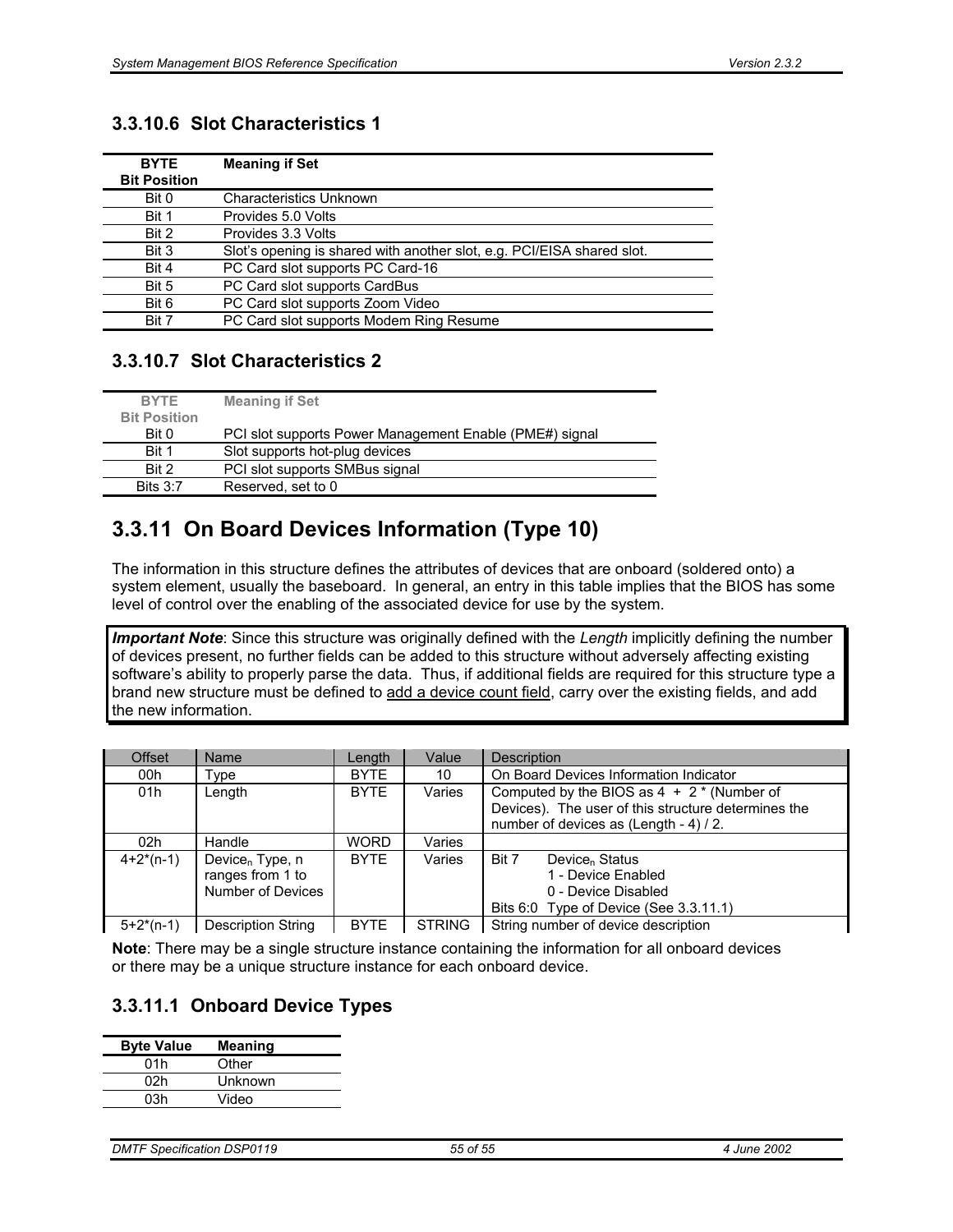| <b>Byte Value</b> | Meaning                |
|-------------------|------------------------|
| 04h               | <b>SCSI Controller</b> |
| 05h               | Ethernet               |
| 06h               | <b>Token Ring</b>      |
| 07h               | Sound                  |

# **3.3.12 OEM Strings (Type 11)**

| Offset          | <b>Name</b> | Length      | Value  | Description                  |
|-----------------|-------------|-------------|--------|------------------------------|
| 00h             | Tvpe        | <b>BYTE</b> | 11     | <b>OEM Strings Indicator</b> |
| 01h             | Lenath      | <b>BYTE</b> | 5h     |                              |
| 02 <sub>h</sub> | Handle      | WORD        | Varies |                              |
| 04h             | Count       | <b>BYTE</b> | Varies | Number of strings            |

This structure contains free form strings defined by the OEM. Examples of this are: Part Numbers for Reference Documents for the system, contact information for the manufacturer, etc.

# **3.3.13 System Configuration Options (Type 12)**

| Offset | <b>Name</b> | Lenath      | Value  | <b>Description</b>                  |
|--------|-------------|-------------|--------|-------------------------------------|
| 00h    | ™vpe        | <b>BYTE</b> | 12     | Configuration Information Indicator |
| 01h    | Lenath      | <b>BYTE</b> | 5h     |                                     |
| 02h    | Handle      | <b>WORD</b> | Varies |                                     |
| 04h    | Count       | <b>BYTE</b> | Varies | Number of strings                   |

This structure contains information required to configure the base board's Jumpers and Switches. Examples of this are: "JP2: 1-2 Cache Size is 256K, 2-3 Cache Size is 512K" "SW1-1: Close to Disable On Board Video"

# **3.3.14 BIOS Language Information (Type 13)**

The information in this structure defines the installable language attributes of the BIOS.

| Offset          | <b>Spec</b><br>Version | Name                     | Length      | Value            | Description                                                                                                                                                                                |
|-----------------|------------------------|--------------------------|-------------|------------------|--------------------------------------------------------------------------------------------------------------------------------------------------------------------------------------------|
| 00h             | $2.0+$                 | Type                     | <b>BYTE</b> | 13               | Language Information Indicator                                                                                                                                                             |
| 01h             | $2.0+$                 | Length                   | <b>BYTE</b> | 16h              |                                                                                                                                                                                            |
| 02 <sub>h</sub> | $2.0+$                 | Handle                   | <b>WORD</b> | Varies           |                                                                                                                                                                                            |
| 04h             | $2.0+$                 | Installable<br>Languages | <b>BYTF</b> | Varies           | Number of languages available. Each available<br>language will have a description string. This field<br>contains the number of strings that follow the<br>formatted area of the structure. |
| 05h             | $2.1+$                 | Flags                    | <b>BYTE</b> | <b>Bit Field</b> | Bits 7:1 Reserved<br>If set to 1, the Current Language strings<br>Bit 0<br>use the abbreviated format. Otherwise.<br>the strings use the long format. See<br>below for details.            |
| 06h             | $2.0+$                 | Reserved                 | 15 BYTEs    | $\Omega$         | Reserved for future use                                                                                                                                                                    |
| 015h            | $2.0+$                 | Current<br>Language      | <b>BYTF</b> | <b>STRING</b>    | String number (one-based) of the currently installed<br>language.                                                                                                                          |

The strings describing the languages follow the *Current Language* byte. The format of the strings depends on the value present in bit 0 of the byte at offset 05h in the structure.

If the bit is 0, each language string is in the form "ISO 639 Language Name | ISO 3166 Territory Name | Encoding Method". See the Example 1 below.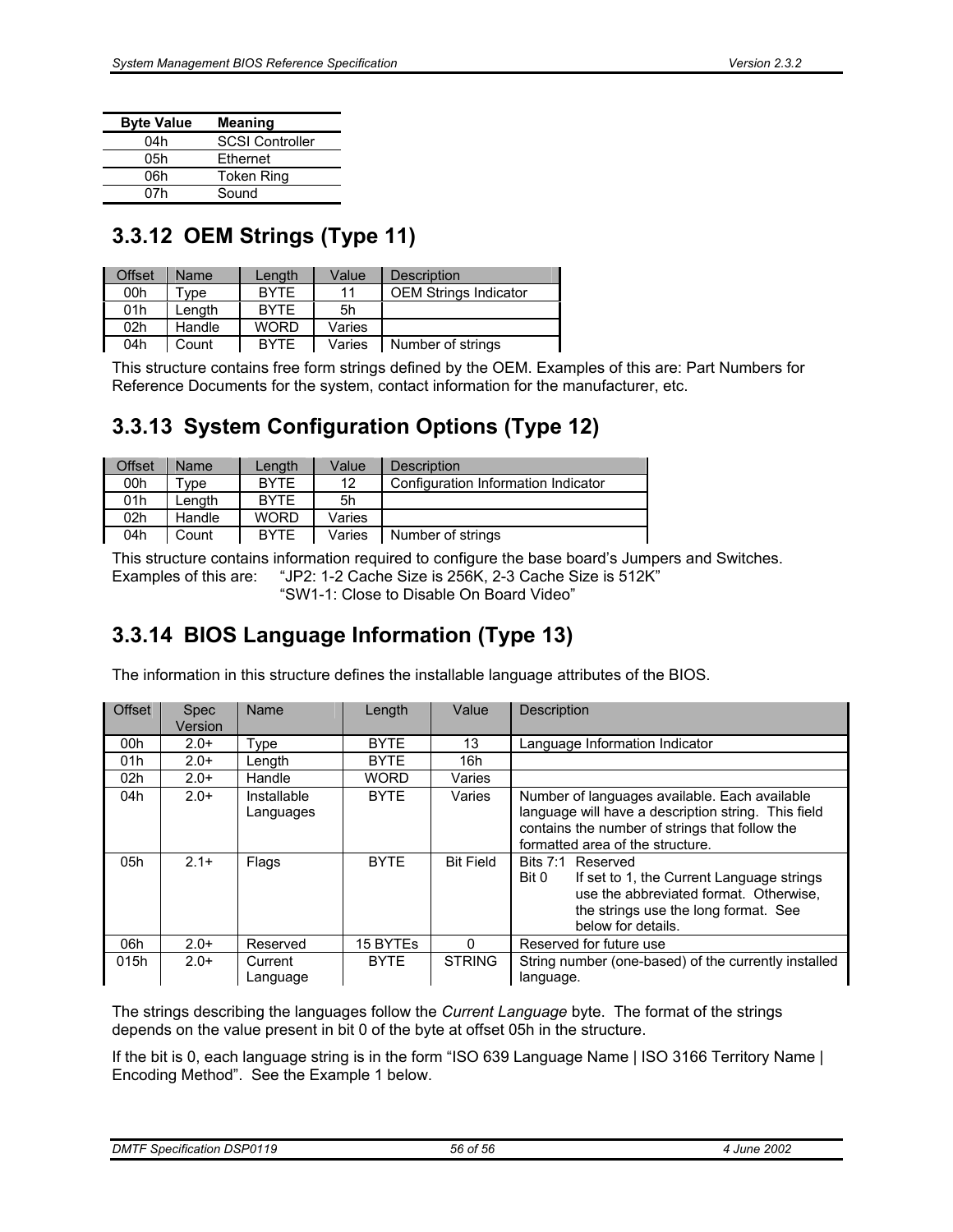If the bit is 1, each language string consists of the 2-character ISO 639 Language Name directly followed by the 2-character ISO 3166 Territory Name. See Example 2 below.

*Note*: Refer to the Desktop Management Interface Specification, V1.0, Appendix A (ISO 639) and Appendix B (ISO 3166) for additional information.

#### **Example 1: BIOS Language Information (Long Format)**

```
db 13 ; language information<br>
db 16h ; length<br>
information<br>
db 16h ; length
\frac{d\mathbf{b}}{d\mathbf{w}} 16h ; length \frac{1}{2} ; handle
                                                                  ; handle
db 3 3 (a) 3 (a) 3 (a) 3 (a) 3 (a) 3 (a) 3 (a) 3 (a) 3 (a) 3 (a) 3 (a) 3 (a) 3 (a) 3 (a) 3 (a) 3 (a) 3 (a) 3 (a) 3 (a) 3 (a) 3 (a) 3 (a) 3 (a) 3 (a) 3 (a) 3 (a) 3 (a) 3 (a) 3 (a) 3 (a) 3 (a) 3 (a) 3 (a) 3 (a) 3 (a) 3 (a) 3
db 0 0<br>db 15 dup (0) \qquad ; use long-format for language strings
             15 dup (0)
db 2<br>
db 'en|US|iso8859-1',0 ; current language is French Canadian<br>
db 'fr|CA|iso8859-1',0 ; language 2 is French Canadian
db \text{len}[\text{US}|\text{iso8859-1}', 0 ; language 1 is US English<br>db \text{YfICAlisos8859-1}', 0 ; language 2 is French Can
db \text{Yf} \mid \text{CA} \mid \text{iso} \mid 8859-1', 0 ; language 2 is French Canadian db \text{Yj} \mid \text{JP} \mid \text{unicode}', 0 ; language 3 is Japanese
db 'ja|JP|unicode',0 ; language 3 is Japanese<br>db 0 ; Structure termination
                                                                  : Structure termination
```
#### **Example 2: BIOS Language Information (Abbreviated Format)**

```
db 13 ; language information<br>db 16h : length : length
\frac{d\mathbf{b}}{d\mathbf{w}} 16h ; length ; length ; length ; length ; length ; length ; length ; length ; length ; length ; length ; length ; length ; length ; length ; length ; length ; length ; length ; length ; length ; lengt
dw ?? ; handle the state of the state of the state of the state of the state of the state of the state of the state of the state of the state of the state of the state of the state of the state of the state of the state of
db 3 3 (a) 3 (a) 3 (a) 3 (a) 3 (a) 3 (a) 3 (a) 3 (a) 3 (a) 3 (a) 3 (a) 3 (a) 3 (a) 3 (a) 3 (a) 3 (a) 3 (a) 3 (a) 3 (a) 3 (a) 3 (a) 3 (a) 3 (a) 3 (a) 3 (a) 3 (a) 3 (a) 3 (a) 3 (a) 3 (a) 3 (a) 3 (a) 3 (a) 3 (a) 3 (a) 3 (a) 3
db 01h ; use abbreviated format for language strings 
\begin{array}{ccc}\n\text{db} & 15 \text{ dup} & (0) & \text{ } & \text{ } & \text{ } \\
\text{db} & 2 & \text{ } & \text{ } & \text{ } \\
\end{array}; current language is French Canadian
db 'enUS',0 ; language 1 is US English<br>db 'frCA',0 ; language 2 is French Can
db 'frCA', 0 ; language 2 is French Canadian<br>db 'jaJP', 0 ; language 3 is Japanese
db 'jaJP',0 ; language 3 is Japanese<br>db 0 : Structure termination
                                                                            ; Structure termination
```
# **3.3.15 Group Associations (Type 14)**

*Important Note*: Since this structure was originally defined with the Length implicitly defining the number of items present, no further fields can be added to this structure without adversely affecting existing software's ability to properly parse the data. Thus, if additional fields are required for this structure type a brand new structure must be defined to add an item count field, carry over the existing fields, and add the new information.

| <b>Offset</b> | Name        | Length      | Value         | <b>Description</b>                                                                                                                                                   |
|---------------|-------------|-------------|---------------|----------------------------------------------------------------------------------------------------------------------------------------------------------------------|
| 00h           | Type        | <b>BYTE</b> | 14            | Group Associations Indicator                                                                                                                                         |
| 01h           | Length      | <b>BYTE</b> | Varies        | Computed by the BIOS as $5 + (3 \text{ bytes for each item in the})$<br>group). The user of this structure determines the number of<br>items as $(Length - 5) / 3$ . |
| 02h           | Handle      | <b>WORD</b> | Varies        |                                                                                                                                                                      |
| 04h           | Group Name  | <b>BYTE</b> | <b>STRING</b> | String number of string describing the group                                                                                                                         |
| 05h           | Item Type   | <b>BYTE</b> | Varies        | Item (Structure) Type of this member                                                                                                                                 |
| 06h           | Item Handle | <b>WORD</b> | Varies        | Handle corresponding to this structure                                                                                                                               |

The Group Associations structure is provided for OEMs who want to specify the arrangement or hierarchy of certain components (including other Group Associations) within the system. For example, you can use the Group Associations structure to indicate that two CPU's share a common external cache system. These structures might look as follows: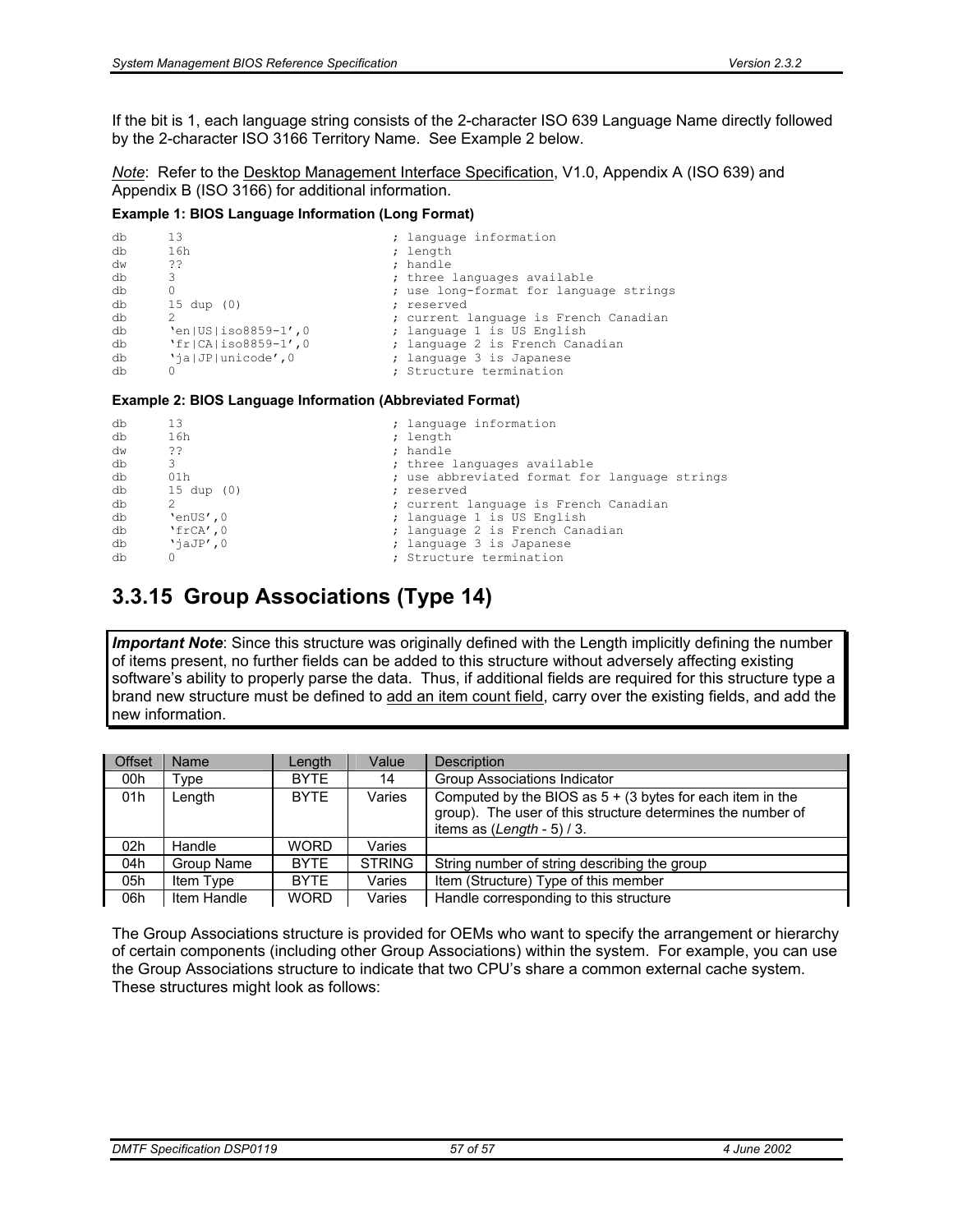#### **First Group Association Structure:**

| db | 14  | ; Group Association structure              |
|----|-----|--------------------------------------------|
| db | 11  | ; Length                                   |
| dw | 28h | ; Handle                                   |
| db | 01h | ; String Number (First String)             |
| db | 04  | : CPU Structure                            |
| dw | 08h | : CPU Structure's Handle                   |
| db | 07  | : Cache Structure                          |
| dw | 09h | : Cache Structure's Handle                 |
| db |     | 'Primary CPU Module', 0                    |
| db | Ω   |                                            |
|    |     |                                            |
|    |     | <b>Second Group Association Structure:</b> |
| db | 14  | ; Group Association structure              |
| db | 11  | ; Length                                   |
| dw | 29h | ; Handle                                   |
| db | 01h | ; String Number (First String)             |
| db | 04  | : CPU Structure                            |
| dw |     |                                            |
| db | 07  | : Cache Structure                          |
| dw | 09h | ; Cache Structure's Handle                 |
| db |     |                                            |
|    |     | 'Secondary CPU Module', 0                  |

In the examples above, CPU structures 08h and 0Ah are associated with the same cache, 09h. This relationship could also be specified as a single group:

```
db 14 ; Group Association structure<br>db 14 ; Length (5 + 3 * 3)14 ; Length (5 + 3 * 3)<br>
28h : Structure handle f
dw 28h ; Structure handle for Group Association<br>db 1 : String Number (First string)
db 1 ; String Number (First string)<br>db 4 : 1st CPH
db  4 ; 1st CPU<br>dw  08h ; CPU stru
dw 08h ; CPU structure handle<br>db 4 ; 2nd CPU
db \begin{array}{ccc} 4 & ; 2nd CPU \\ dw & 0Ah & ; CPU str \end{array}dw 0Ah ; CPU structure handle<br>db 7 : Shared cache
db 7 ; Shared cache<br>dw 09h ; Cache structu
dw 09h ; Cache structure handle 
          'Dual-Processor CPU Complex', 0dh
```
# **3.3.16 System Event Log (Type 15)**

The presence of this structure within the SMBIOS data returned for a system indicates that the system supports an event log. An event log is a fixed-length area within a non-volatile storage element, starting with a fixed-length (and vendor-specific) header record, followed by one or more variable-length log records. See *3.3.16.4 Event Log Organization* on page 62 for more information. Refer also to *2.2.5 Function 54h – SMBIOS Control* on page 21 for interfaces that can be used to control the event-log.

An application can implement event-log change notification by periodically reading the System Event Log structure (via its assigned handle) looking for a change in the *Log Change Token*. This token uniquely identifies the last time the event log was updated. When it sees the token changed, the application can retrieve the entire event log and determine the changes since the last time it read the event log.

| Offset          | <b>Spec</b><br>Version | Name   | Length      | Value | <b>Description</b>                                                                                                                                                                                                                                                                       |
|-----------------|------------------------|--------|-------------|-------|------------------------------------------------------------------------------------------------------------------------------------------------------------------------------------------------------------------------------------------------------------------------------------------|
| 00 <sub>h</sub> | $2.0+$                 | Type   | <b>BYTE</b> | 15    | Event Log Type Indicator                                                                                                                                                                                                                                                                 |
| 01h             | $2.0+$                 | Length | <b>BYTE</b> | Var   | Length of the structure, including the Type and<br>Length fields. The Length is 14h for v2.0<br>implementations or computed by the BIOS as<br>17h+(x*y) for v2.1 and higher implementations<br>- where x is the value present at offset 15h<br>and y is the value present at offset 16h. |
| 02 <sub>h</sub> | $2.0+$                 | Handle | <b>WORD</b> | Var   | The handle, or instance number, associated<br>with the structure.                                                                                                                                                                                                                        |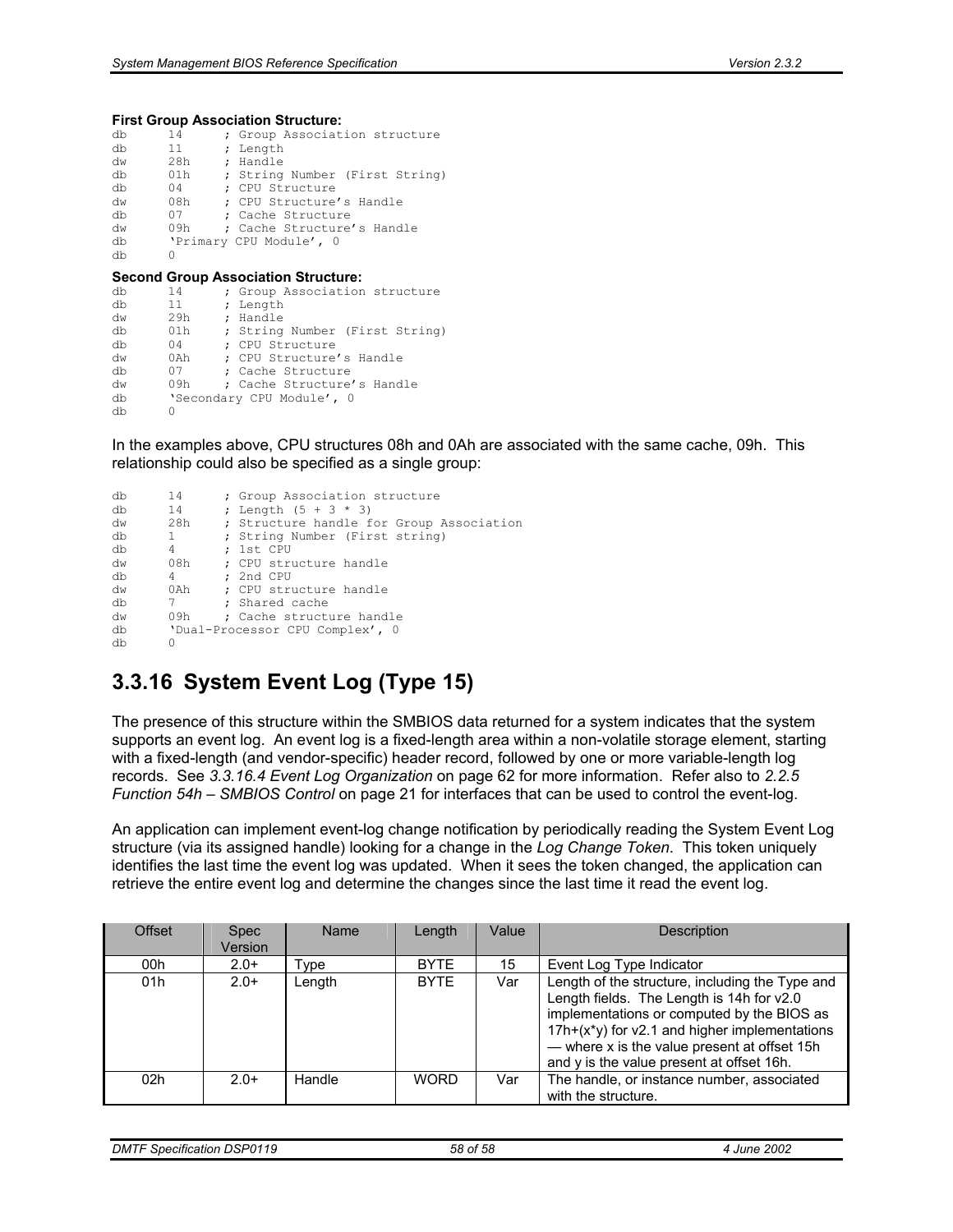| Offset | <b>Spec</b><br>Version | <b>Name</b>                       | Length      | Value | <b>Description</b>                                                                                                                                                                                                                                        |
|--------|------------------------|-----------------------------------|-------------|-------|-----------------------------------------------------------------------------------------------------------------------------------------------------------------------------------------------------------------------------------------------------------|
| 04h    | $2.0+$                 | Log Area<br>Length                | <b>WORD</b> | Var   | The length, in bytes, of the overall event log<br>area, from the first byte of header to the last<br>byte of data.                                                                                                                                        |
| 06h    | $2.0+$                 | Log Header<br><b>Start Offset</b> | <b>WORD</b> | Var   | Defines the starting offset (or index) within the<br>nonvolatile storage of the event-log's header,<br>from the Access Method Address. For single-<br>byte indexed I/O accesses, the most-significant<br>byte of the start offset is set to 00h.          |
| 08h    | $2.0+$                 | Log Data Start<br>Offset          | <b>WORD</b> | Var   | Defines the starting offset (or index) within the<br>nonvolatile storage of the event-log's first data<br>byte, from the Access Method Address. For<br>single-byte indexed I/O accesses, the most-<br>significant byte of the start offset is set to 00h. |
|        |                        |                                   |             |       | <b>Note:</b> The data directly follows any header<br>information. Therefore, the header length can<br>be determined by subtracting the Header Start<br>Offset from the Data Start Offset.                                                                 |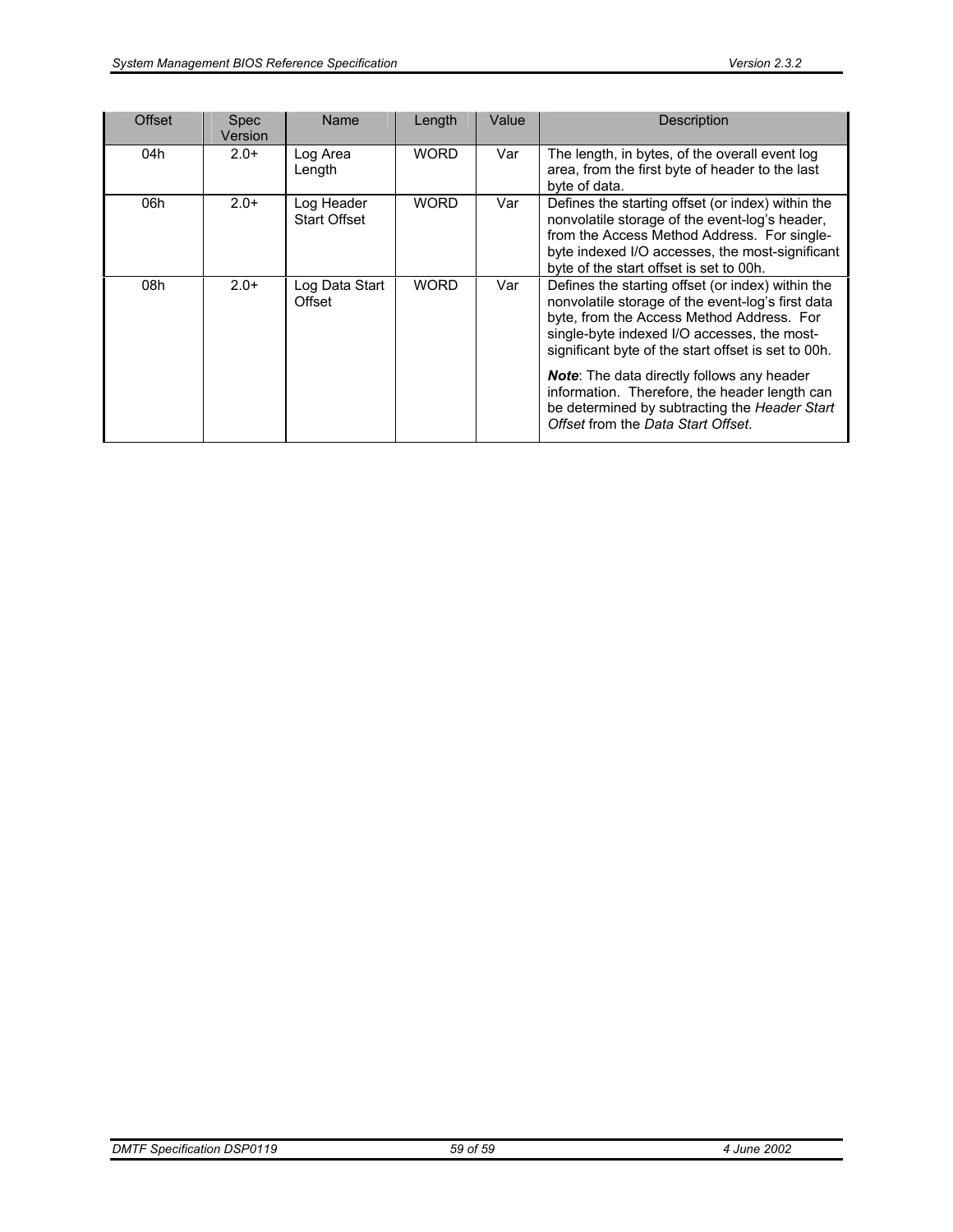| <b>Offset</b> | Spec<br>Version | Name                             | Length       | Value | Description                                                                                                                                                                                                                                                                                                                                                         |
|---------------|-----------------|----------------------------------|--------------|-------|---------------------------------------------------------------------------------------------------------------------------------------------------------------------------------------------------------------------------------------------------------------------------------------------------------------------------------------------------------------------|
| 0Ah           | $2.0+$          | Access<br>Method                 | <b>BYTE</b>  | Var   | Defines the Location and Method used by<br>higher-level software to access the log area,<br>one of:<br>00h<br>Indexed I/O: 1 8-bit index port, 1 8-bit<br>data port. The Access Method<br>Address field contains the 16-bit I/O<br>addresses for the index and data<br>ports. See 3.3.16.2.1 for usage<br>details.<br>01h<br>Indexed I/O: 2 8-bit index ports, 1 8- |
|               |                 |                                  |              |       | bit data port. The Access Method<br>Address field contains the 16-bit I/O<br>address for the index and data ports.<br>See 3.3.16.2.2 for usage details.                                                                                                                                                                                                             |
|               |                 |                                  |              |       | 02h<br>Indexed I/O: 1 16-bit index port, 1 8-<br>bit data port. The Access Method<br>Address field contains the 16-bit I/O<br>address for the index and data ports.<br>See 3.3.16.2.3 for usage details.                                                                                                                                                            |
|               |                 |                                  |              |       | 03h<br>Memory-mapped physical 32-bit<br>address. The Access Method<br>Address field contains the 4-byte<br>(Intel DWORD format) starting<br>physical address.                                                                                                                                                                                                       |
|               |                 |                                  |              |       | 04h<br>Available via General-Purpose<br>NonVolatile Data functions, see 2.2.6<br>on page 23 for more information.<br>The Access Method Address field<br>contains the 2-byte (Intel WORD<br>format) GPNV handle.                                                                                                                                                     |
|               |                 |                                  |              |       | 05h-7Fh Available for future assignment via<br>this specification<br>80h-FFh BIOS Vendor/OEM-specific                                                                                                                                                                                                                                                               |
| 0Bh           | $2.0+$          | Log Status <sup>4</sup>          | <b>BYTE</b>  | Var   | This bit-field describes the current status of the<br>system event-log:<br>Bits 7:2 Reserved, set to 0's<br>Bit 1<br>Log area full, if 1<br>Bit 0<br>Log area valid, if 1                                                                                                                                                                                           |
| 0Ch           | $2.0+$          | Log Change <sup>4</sup><br>Token | <b>DWORD</b> | Var   | Unique token that is reassigned every time the<br>event log changes. Can be used to determine<br>if additional events have occurred since the<br>last time the log was read.                                                                                                                                                                                        |

<sup>4</sup> The *Log Status* and *Log Change Token* fields might not be up-to-date (dynamic) when the structure is accessed using the table interface.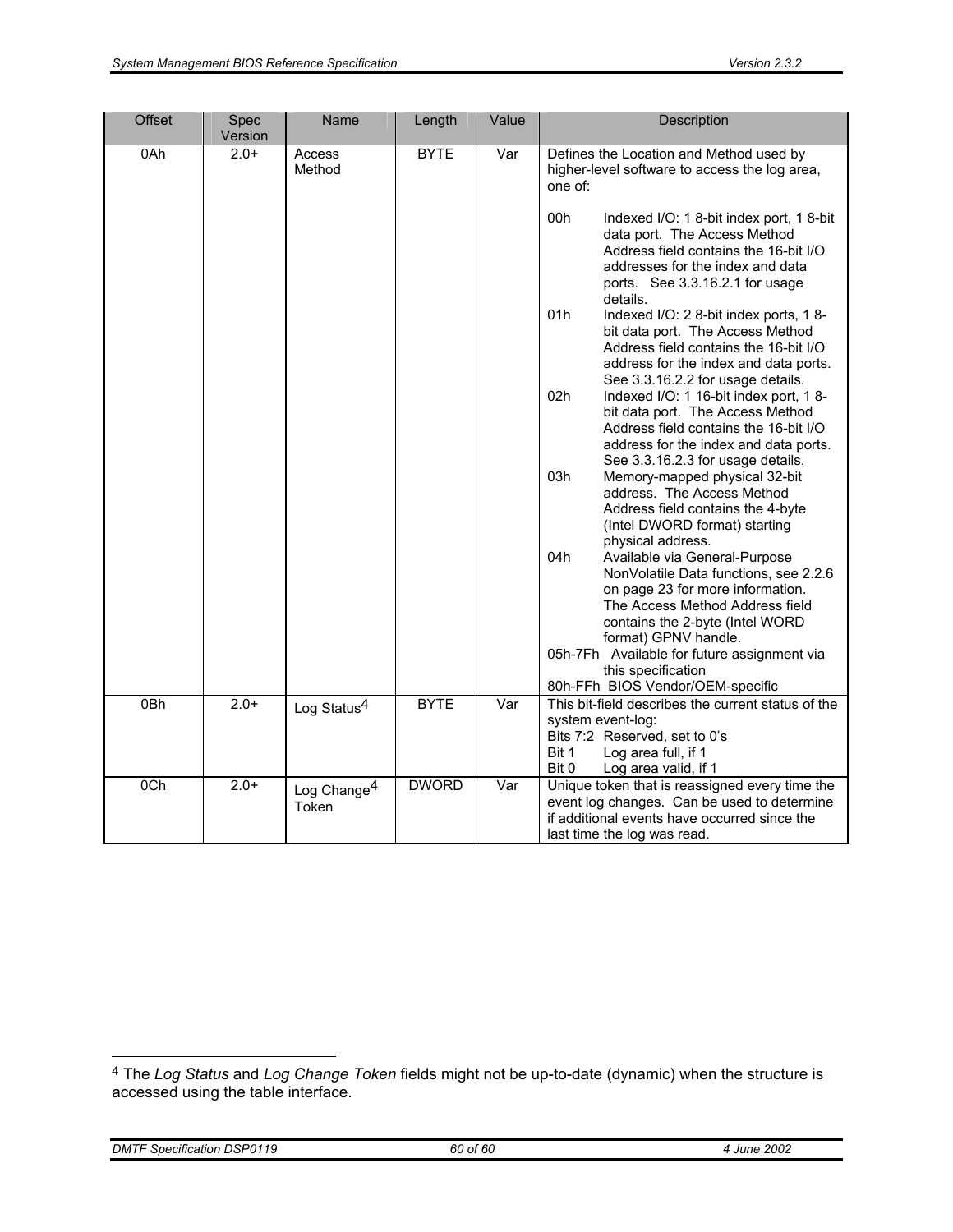| <b>Offset</b>           | <b>Spec</b><br>Version | Name                                                     | Length       | Value          | Description                                                                                                                                                                                                                                                                                                                                     |
|-------------------------|------------------------|----------------------------------------------------------|--------------|----------------|-------------------------------------------------------------------------------------------------------------------------------------------------------------------------------------------------------------------------------------------------------------------------------------------------------------------------------------------------|
| 10 <sub>h</sub>         | $2.0+$                 | Access<br>Method<br>Address                              | <b>DWORD</b> | Var            | The address associated with the access<br>method; the data present depends on the<br>Access Method field value. The area's format<br>can be described by the following 1-byte-<br>packed 'C' union:<br>union<br>struct<br>IndexAddr;<br>short<br>short<br>DataAddr;<br>IO:<br>long PhysicalAddr32;<br>short GPNVHandle;<br>AccessMethodAddress; |
| 14h                     | $2.1+$                 | Log Header<br>Format                                     | <b>BYTE</b>  | <b>ENUM</b>    | Identifies the format of the log header area,<br>see 3.3.16.5 for details.                                                                                                                                                                                                                                                                      |
| 15h                     | $2.1+$                 | Number of<br>Supported Log<br>Type<br>Descriptors (x)    | <b>BYTE</b>  | Varies         | Number of supported event log type<br>descriptors that follow. If the value is 0, the list<br>that starts at offset 17h is not present.                                                                                                                                                                                                         |
| 16h                     | $2.1 +$                | Length of each<br>Log Type<br>Descriptor (y)             | <b>BYTE</b>  | $\overline{2}$ | Identifies the number of bytes associated with<br>each type entry in the list below. The value is<br>currently "hard-coded" as 2, since each entry<br>consists of two bytes. This field's presence<br>allows future additions to the type list.<br>Software that interprets the following list should<br>not assume a list entry's length.      |
| 17h to<br>$17h+(x*y)-1$ | $2.1+$                 | List of<br>Supported<br>Event Log<br>Type<br>Descriptors | Varies       | Var            | Contains a list of Event Log Type Descriptors<br>(see 3.3.16.1), so long as the value specified in<br>offset 15h is non-zero.                                                                                                                                                                                                                   |

# **3.3.16.1 Supported Event Log Type Descriptors**

Each entry consists of a 1-byte type field and a 1-byte data-format descriptor, as defined by the following table. The presence of an entry identifies that the Log Type is supported by the system and the format of any variable data that accompanies the first bytes of the log's variable data — a specific log record might have more variable data than specified by its Variable Data Format Type.

| Offset | Name                      | Length      | Value       | <b>Description</b>                  |
|--------|---------------------------|-------------|-------------|-------------------------------------|
| 00h    | ∟og Type                  | BYTE        | <b>ENUM</b> | See 3.3.16.6.1 on page 64 for list. |
| 01h    | Variable Data Format Type | <b>BYTE</b> | <b>ENUM</b> | See 3.3.16.6.2 on page 65 for list  |

## **3.3.16.2 Indexed I/O Access Method**

This section contains examples (in x86 assembly language) which detail the code required to access the "indexed I/O" event-log information.

### *3.3.16.2.1 1 8-bit Index, 1 8-bit Data (00h)*

To access the event-log, the caller selects 1 of 256 unique data bytes by

- 1) Writing the byte data-selection value (index) to the *IndexAddr* I/O address
- 2) Reading or writing the byte data value to (or from) the *DataAddr* I/O address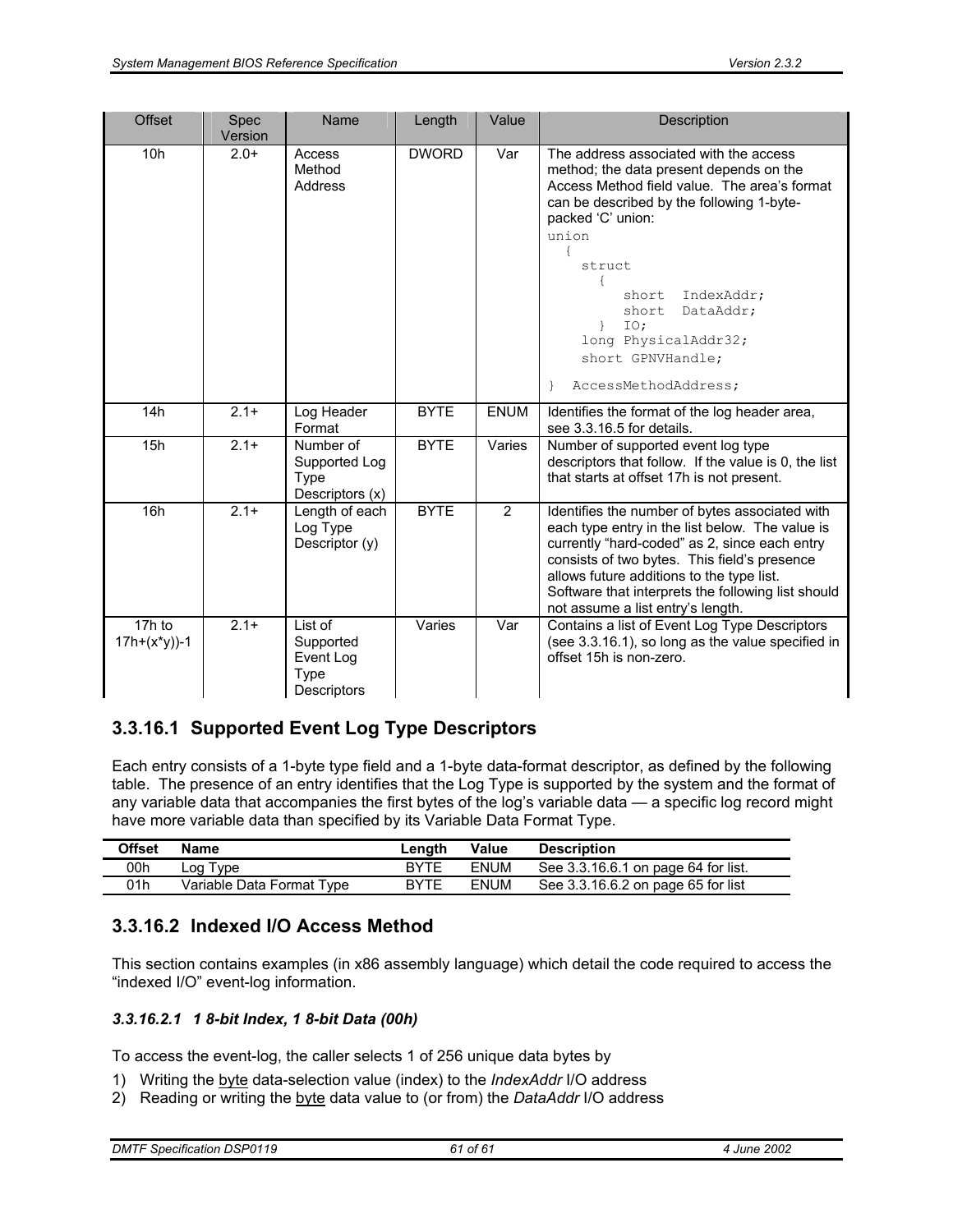| mov |        |              | dx, IndexAddr; Value from event-log structure |
|-----|--------|--------------|-----------------------------------------------|
| mov |        | al, WhichLoc | ; Identify offset to be accessed              |
| out | dx, al |              |                                               |
| mov |        | dx, DataAddr | ; Value from event-log structure              |
| in  | al, dx |              | : Read current value                          |

#### *3.3.16.2.2 2 8-bit Index, 1 8-bit Data (01h)*

To access the event-log, the caller selects 1 of 65536 unique data bytes by

- 1) Writing the least-significant byte data-selection value (index) to the *IndexAddr* I/O address
- 2) Writing the most-significant byte data-selection value (index) to the (*IndexAddr+1*) I/O address
- 3) Reading or writing the byte data value to (or from) the *DataAddr* I/O address

```
mov dx, IndexAddr ;Value from event-log structure 
mov ax, WhichLoc : identify offset to be accessed
out dx, al \qquad \qquad ; Select LSB offset
inc dx 
xchg ah, al<br>out dx, al
out dx, al ;Select MSB offset 
                      ;Value from event-log structure
in al, dx ; Read current value
```
#### *3.3.16.2.3 1 16-bit Index, 1 8-bit Data (02h)*

To access the event-log, the caller selects 1 of 65536 unique data bytes by

- 1) Writing the word data-selection value (index) to the *IndexAddr* I/O address
- 2) Reading or writing the byte data value to (or from) the *DataAddr* I/O address

mov dx, IndexAddr ;Value from event-log structure

| mov       |        | ax, WhichLoc | ; Identify offset to be accessed                         |
|-----------|--------|--------------|----------------------------------------------------------|
| out       | dx, ax |              |                                                          |
| mov<br>in | al, dx | dx, DataAddr | ; Value from event-log structure<br>; Read current value |

### **3.3.16.3 Access Method Address — DWORD Layout**

| Access Type           | BYTE 3   | RYTE <sub>2</sub> | BYTE 1     | BYTE 0     |
|-----------------------|----------|-------------------|------------|------------|
| $00:02$ — Indexed I/O | Data MSB | Data LSB          | Index MSB  | Index LSB  |
| 03- Absolute Address  | Byte 3   | Byte 2            | Byte 1     | Byte 0     |
| 04 - Use GPNV         |          |                   | Handle MSB | Handle LSB |

### **3.3.16.4 Event Log Organization**

The event log is organized as an optional (and implementation-specific) fixed-length header, followed by one or more variable-length event records, as illustrated below. From one implementation to the next, the format of the log header and the size of the overall log area might change; all other required fields of the event log area will be consistent across all systems.

| Log Header (Optional) |        |      |       |      |      |        |        |                   |
|-----------------------|--------|------|-------|------|------|--------|--------|-------------------|
| Type                  | .enath | Year | Month | Dav  | Hour | Minute | Second | Log Variable Data |
| Read                  | Read   | Read | Read  | Read | Read | Read   | Read   | Optional          |

#### **3.3.16.5 Log Header Format**

The following table contains the byte enumeration values (available for SMBIOS v2.1 and later) that identify the standard formats of the event log headers.

| <b>DSP0119</b><br>$\cdot$<br><b>DMTF</b><br>Specification | $\mathfrak{c}$<br>. of 62<br>υz | 2002<br>June |
|-----------------------------------------------------------|---------------------------------|--------------|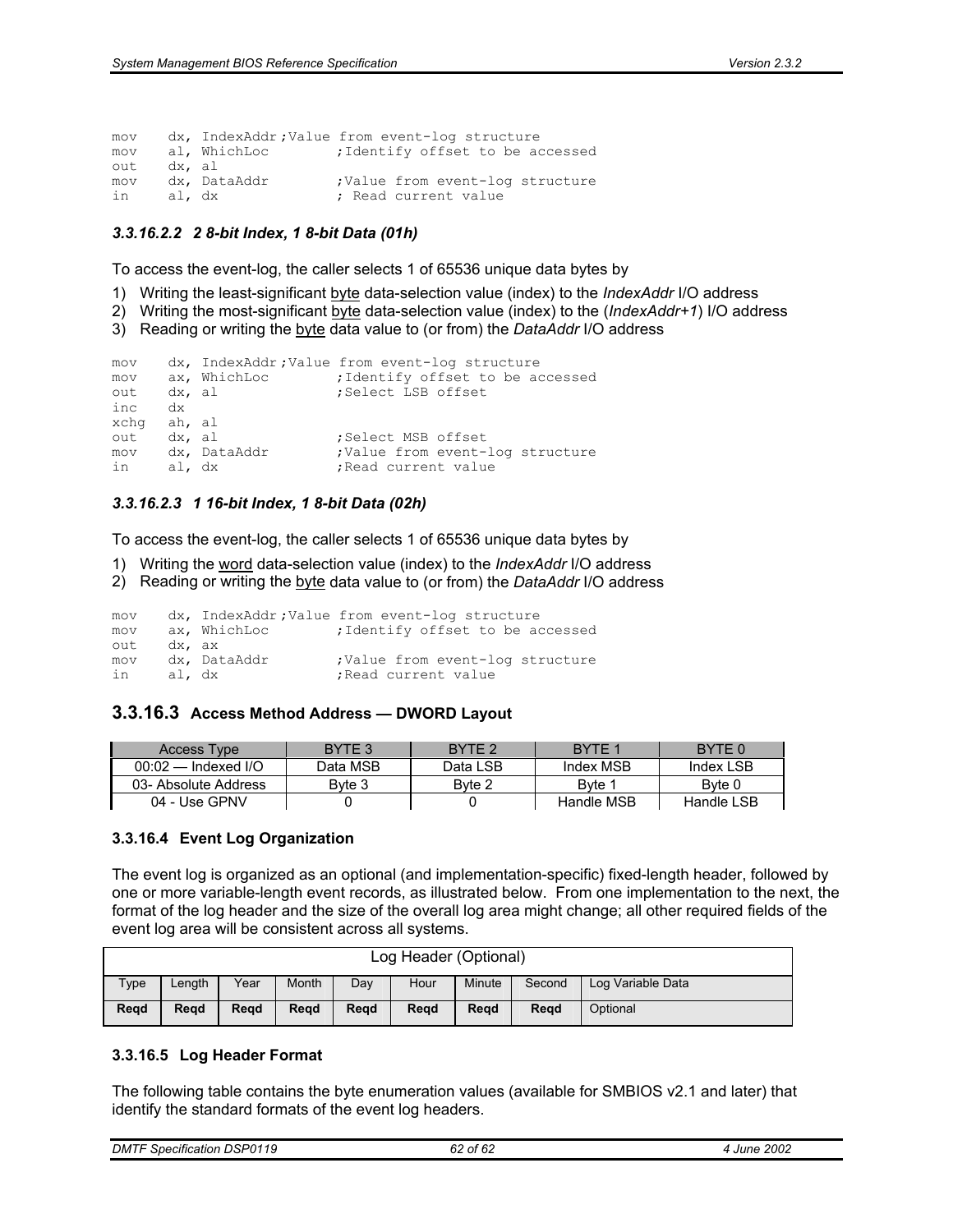| <b>Byte Value</b> | <b>Meaning</b>                                         | See        |
|-------------------|--------------------------------------------------------|------------|
| 00h               | No header, e.g. the header is 0 bytes in length.       |            |
| 01h               | Type 1 log header                                      | 3.3.16.5.1 |
| 02h-7Fh           | Available for future assignment via this specification |            |
| 80h-FFh           | BIOS Vendor or OEM-specific format                     |            |

#### *3.3.16.5.1 Log Header Type 1 Format*

The type 1 event log header consists of the following fields:

| Offset                 | Name                                                 | Length            | Value   | Description                                                                                                                                                                                                                                              |
|------------------------|------------------------------------------------------|-------------------|---------|----------------------------------------------------------------------------------------------------------------------------------------------------------------------------------------------------------------------------------------------------------|
| 00h                    | <b>OEM Reserved</b>                                  | 5                 | Varies  | Reserved area for OEM customization, not assignable                                                                                                                                                                                                      |
|                        |                                                      | <b>BYTES</b>      |         | by this specification.                                                                                                                                                                                                                                   |
| 05h                    | Multiple Event Time<br>Window                        | <b>BYTE</b>       | Varies  | The number of minutes which must pass between<br>duplicate log entries which utilize a multiple-event<br>counter, specified in BCD. The value ranges from 00h<br>to 99h to represent 0 to 99 minutes.                                                    |
|                        |                                                      |                   |         | See 3.3.16.6.3 Multiple-Event Counter on page 65 for<br>usage details.                                                                                                                                                                                   |
| 06h                    | Multiple Event Count<br>Increment                    | <b>BYTE</b>       | Varies  | The number of occurrences of a duplicate event that<br>must pass before the multiple-event counter<br>associated with the log entry is updated, specified as a<br>numeric value in the range 1 to 255 (the value 0 is<br>reserved).                      |
|                        |                                                      |                   |         | See 3.3.16.6.3 Multiple-Event Counter on page 65 for<br>usage details.                                                                                                                                                                                   |
| 07h                    | Pre-boot Event Log<br>Reset - CMOS<br><b>Address</b> | <b>BYTE</b>       | Varies  | Identifies the CMOS RAM address (in the range 10h -<br>FFh) associated with the Pre-boot Event Log Reset;<br>the value is 00h if the feature is not supported. See<br>below for usage details.                                                           |
| 08h                    | Pre-boot Event Log<br>Reset - CMOS Bit<br>Index      | <b>BYTE</b>       | Varies  | Identifies the bit within the above CMOS RAM location<br>that is set to indicate that the log should be cleared.<br>The value is specified in the range 0 to 7, where 0<br>specifies the LSB and 7 specified the MSB. See<br>below for usage details.    |
| 09h                    | CMOS Checksum -<br><b>Starting Offset</b>            | <b>BYTE</b>       | Varies  | Identifies the CMOS RAM address associated with the<br>start of the area that is to be checksummed, if the<br>value is non-0. If the value is 0, the CMOS Address<br>field lies outside of a checksummed region in CMOS.<br>See below for usage details. |
| $0$ Ah                 | CMOS Checksum -<br><b>Byte Count</b>                 | <b>BYTE</b>       | Varies  | Identifies the number of consecutive CMOS RAM<br>addresses, starting at the Starting Offset, that<br>participate in the CMOS Checksum region associated<br>with the pre-boot event log reset. See below for usage<br>details.                            |
| 0Bh                    | CMOS Checksum -<br>Checksum Offset                   | <b>BYTE</b>       | Varies  | Identifies the CMOS RAM address associated with the<br>start of two consecutive bytes into which the<br>calculated checksum value is stored. See below for<br>usage details.                                                                             |
| 0 <sub>Ch</sub><br>0Eh | Reserved                                             | 3<br><b>BYTEs</b> | 000000h | Available for future assignment via this specification.                                                                                                                                                                                                  |
| 0Fh                    | <b>Header Revision</b>                               | <b>BYTE</b>       | 01h     | Identifies the version of Type 1 header implemented.                                                                                                                                                                                                     |
|                        |                                                      |                   |         |                                                                                                                                                                                                                                                          |

The Type 1 Log Header also provides pre-boot event log reset support. Application software can set a system-specific location of CMOS RAM memory (accessible via I/O ports 70h and 71h) to cause the event log to be cleared by the BIOS on the next reboot of the system.

To perform the field setting, application software follows these steps, so long as the *Pre-boot Event Log Reset — CMOS Address* field of the header is non-zero: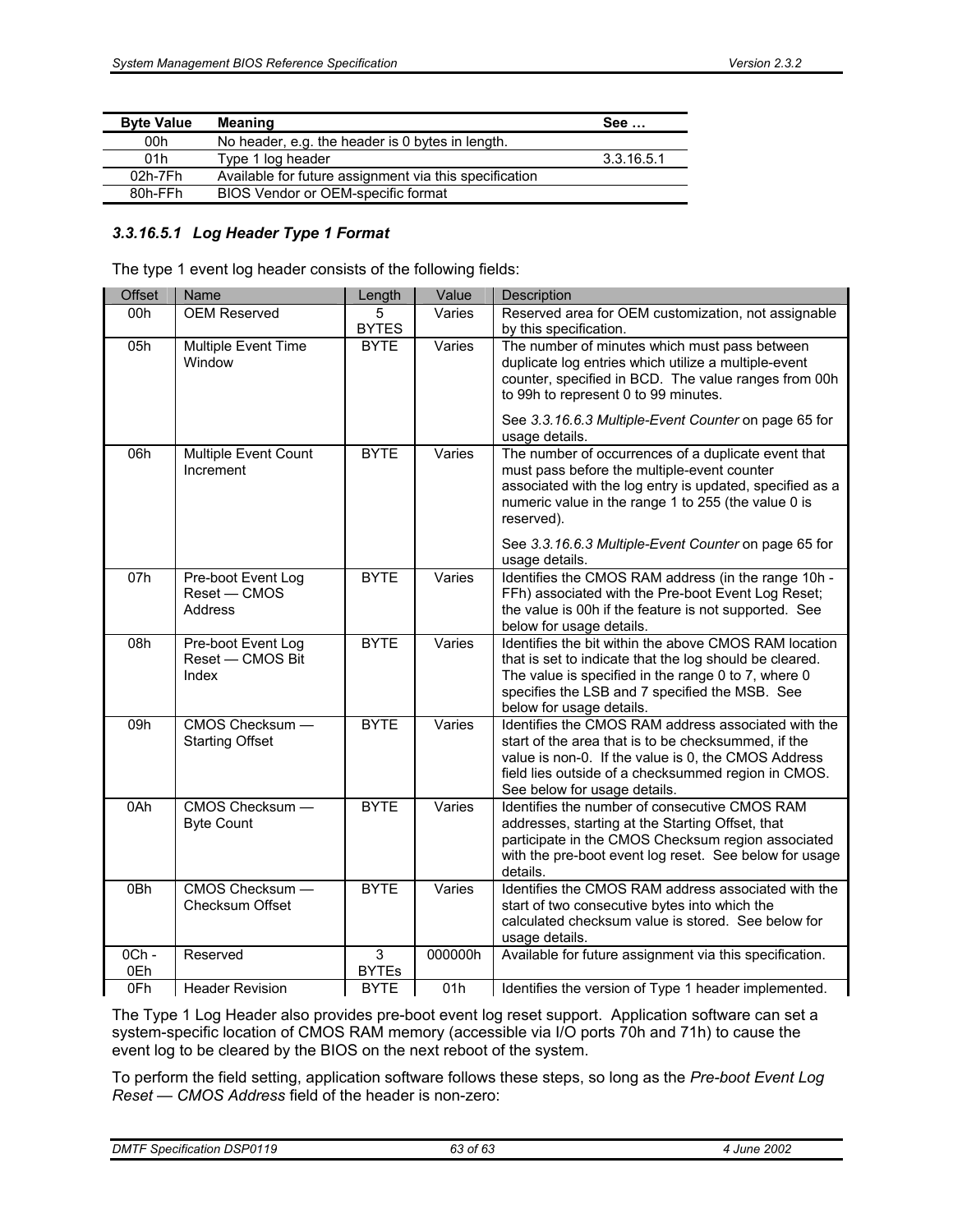- Read the address specified from CMOS RAM set the bit specified by the *CMOS Bit Index* field to 1. Rewrite the CMOS RAM address with the updated data.
- If the *CMOS Checksum Starting Offset* field is non-zero, recalculate the CMOS RAM checksum value for the range starting at the *Starting Offset* field for *Byte Count* bytes into a 2-byte value. Subtract that value from 0 to create the checksum value for the range and store that 2-byte value into the CMOS RAM; the least-significant byte of the value is stored at the CMOS RAM *Checksum Offset* and the most-significant byte of the value is stored at (*Checksum Offset*)+1.

### **3.3.16.6 Log Record Format**

Each log record consists of a *required* fixed-length record header, followed by (optional) additional data which is defined by the event type. The fixed-length log record header is present as the first 8-bytes of each log record, regardless of event type, and consists of:

| <b>Offset</b> | Name              | Format      | <b>Description</b>                                                                                                                                                                                                                                                                                                                                 |
|---------------|-------------------|-------------|----------------------------------------------------------------------------------------------------------------------------------------------------------------------------------------------------------------------------------------------------------------------------------------------------------------------------------------------------|
| 00h           | Event Type        | <b>BYTE</b> | Specifies the "Type" of event noted in an event-log entry as defined in<br>3.3.16.6.1                                                                                                                                                                                                                                                              |
| 01h           | Length            | <b>BYTE</b> | Specifies the byte length of the event record, including the record's<br>Type and Length fields. The most-significant bit of the field specifies<br>whether (0) or not (1) the record has been read. The implication of the<br>record having been read is that the information in the log record has<br>been processed by a higher software layer. |
| 02h-07h       | Date/Time Fields  | <b>BYTE</b> | These fields contain the BCD representation of the date and time (as<br>read from CMOS) of the occurrence of the event. The information is<br>present in year, month, day, hour, minute, and second order.                                                                                                                                         |
|               |                   |             | Note: The century portion of the two-digit year is implied as '19' for<br>year values in the range 80h to 99h and '20' for year values in the<br>range 00h to 79h.                                                                                                                                                                                 |
| 08h+          | Log Variable Data | Var         | This field contains the (optional) event-specific additional status<br>information.                                                                                                                                                                                                                                                                |

### *3.3.16.6.1 Event Log Types*

| Value           | <b>Description</b>                                                                                                   |
|-----------------|----------------------------------------------------------------------------------------------------------------------|
| 00h             | Reserved.                                                                                                            |
| 01h             | Single-bit ECC memory error                                                                                          |
| 02 <sub>h</sub> | Multi-bit ECC memory error                                                                                           |
| 03h             | Parity memory error                                                                                                  |
| 04h             | Bus time-out                                                                                                         |
| 05h             | I/O Channel Check                                                                                                    |
| 06h             | Software NMI                                                                                                         |
| 07h             | POST Memory Resize                                                                                                   |
| 08h             | <b>POST Error</b>                                                                                                    |
| 09h             | <b>PCI Parity Error</b>                                                                                              |
| 0Ah             | PCI System Error                                                                                                     |
| 0Bh             | <b>CPU Failure</b>                                                                                                   |
| 0Ch             | EISA FailSafe Timer time-out                                                                                         |
| 0Dh             | Correctable memory log disabled                                                                                      |
| 0Eh             | Logging disabled for a specific Event Type – too many errors of the same type received in a short<br>amount of time. |
| 0Fh             | Reserved                                                                                                             |
| 10h             | System Limit Exceeded (e.g. voltage or temperature threshold exceeded).                                              |
| 11h             | Asynchronous hardware timer expired and issued a system reset.                                                       |
| 12h             | System configuration information                                                                                     |
| 13h             | Hard-disk information                                                                                                |
| 14h             | System reconfigured                                                                                                  |
|                 |                                                                                                                      |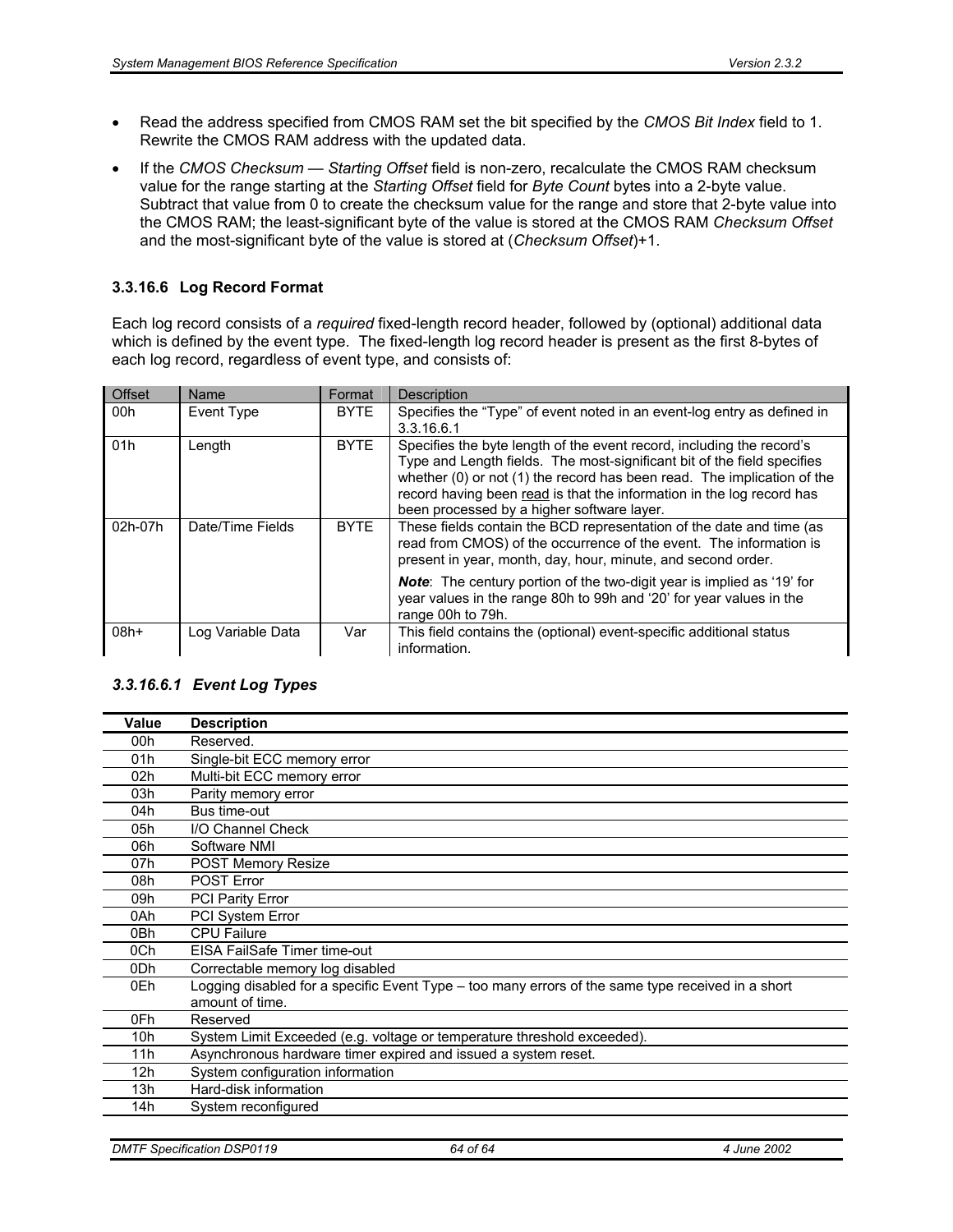| Value   | <b>Description</b>                                                                                        |
|---------|-----------------------------------------------------------------------------------------------------------|
| 15h     | Uncorrectable CPU-complex error                                                                           |
| 16h     | Log Area Reset/Cleared                                                                                    |
| 17h     | System boot. If implemented, this log entry is guaranteed to be the first one written on any system boot. |
| 18h-7Fh | Unused, available for assignment by this specification.                                                   |
| 80h-FEh | Available for system- and OEM-specific assignments.                                                       |
| FFh.    | End-of-log. When an application searches through the event-log records, the end of the log is identified  |
|         | when a log record with this type is found.                                                                |

#### *3.3.16.6.2 Event Log Variable Data Format Types*

The Variable Data Format Type, specified in the Event Log structure's Supported Event Type fields, identifies the standard-format that application software can apply to the first *n* bytes of the associated Log Type's variable data. Additional, OEM-specific, data might follow in the log's variable data field.

| Value  | <b>Name</b>         | <b>Description</b>                                                                     |
|--------|---------------------|----------------------------------------------------------------------------------------|
| 00h    | None                | No standard format data is available; the first byte of the variable data (if present) |
|        |                     | contains OEM-specific unformatted information.                                         |
| 01h    | Handle              | The first WORD of the variable data contains the handle of the SMBIOS structure        |
|        |                     | associated with the hardware element that failed.                                      |
| 02h    | Multiple-Event      | The first DWORD of the variable data contains a multiple-event counter (see            |
|        |                     | 3.3.16.6.3 for details).                                                               |
| 03h    | Multiple-Event      | The first WORD of the variable data contains the handle of the SMBIOS structure        |
|        | Handle              | associated with the hardware element that failed; it is followed by a DWORD            |
|        |                     | containing a multiple-event counter (see 3.3.16.6.3 for details).                      |
| 04h    | <b>POST Results</b> | The first 2 DWORDs of the variable data contain the POST Results Bitmap, as            |
|        | <b>Bitmap</b>       | described in 3.3.16.6.3.1 on page 66.                                                  |
| 05h    | System              | The first DWORD of the variable data contains a value that identifies a system-        |
|        | Management Type     | management condition. See 3.3.16.6.3.2on page 66 for the enumerated values.            |
| 06h    | Multiple-Event      | The first DWORD of the variable data contains a value that identifies a system-        |
|        | System              | management condition (see 3.3.16.6.3.2 on page 66 for the enumerated values).          |
|        | Management Type     | This DWORD is directly followed by a DWORD that contains a multiple-event              |
|        |                     | counter (see 3.3.16.6.3 for details).                                                  |
| $07h-$ | Unused              | Unused, available for assignment by this specification.                                |
| 7Fh.   |                     |                                                                                        |
| 80h-   | OEM assigned        | Available for system- and OEM-specific assignments.                                    |
| FFh.   |                     |                                                                                        |

### *3.3.16.6.3 Multiple-Event Counter*

Some system events can be persistent; once they occur, it is possible to quickly fill the log with redundant multiple logs. The Multiple Event Count Increment (*MECI*) and Multiple Event Time Window (*METW*) values can be used to reduce the occurrence of these multiple logs while providing multiple event counts.

*Note*: These values are normally specified within the event log header, see *3.3.16.5.1 Log Header Type 1 Format* on page 63 for an example; if the values aren't specified in the header, the application software can assume that the *MECI* value is 1 and the *METW* value is 60 (minutes).

The multiple-event counter is a DWORD (32-bit) value that tracks the number of logs of the same type that have occurred within *METW* minutes. The counter value is initialized (in the log entry) to FFFFFFFFh, implying that only a single event of that type has been detected, and the internal BIOS counter<sup>5</sup> specific to that log type is reset to 0. When the BIOS receives the next event of that type, it increments its internal counter and checks to see what recording of the error is to be performed:

<sup>5</sup> All BIOS counters that support the Multiple-Event Counters are reset to zero each time the system boots.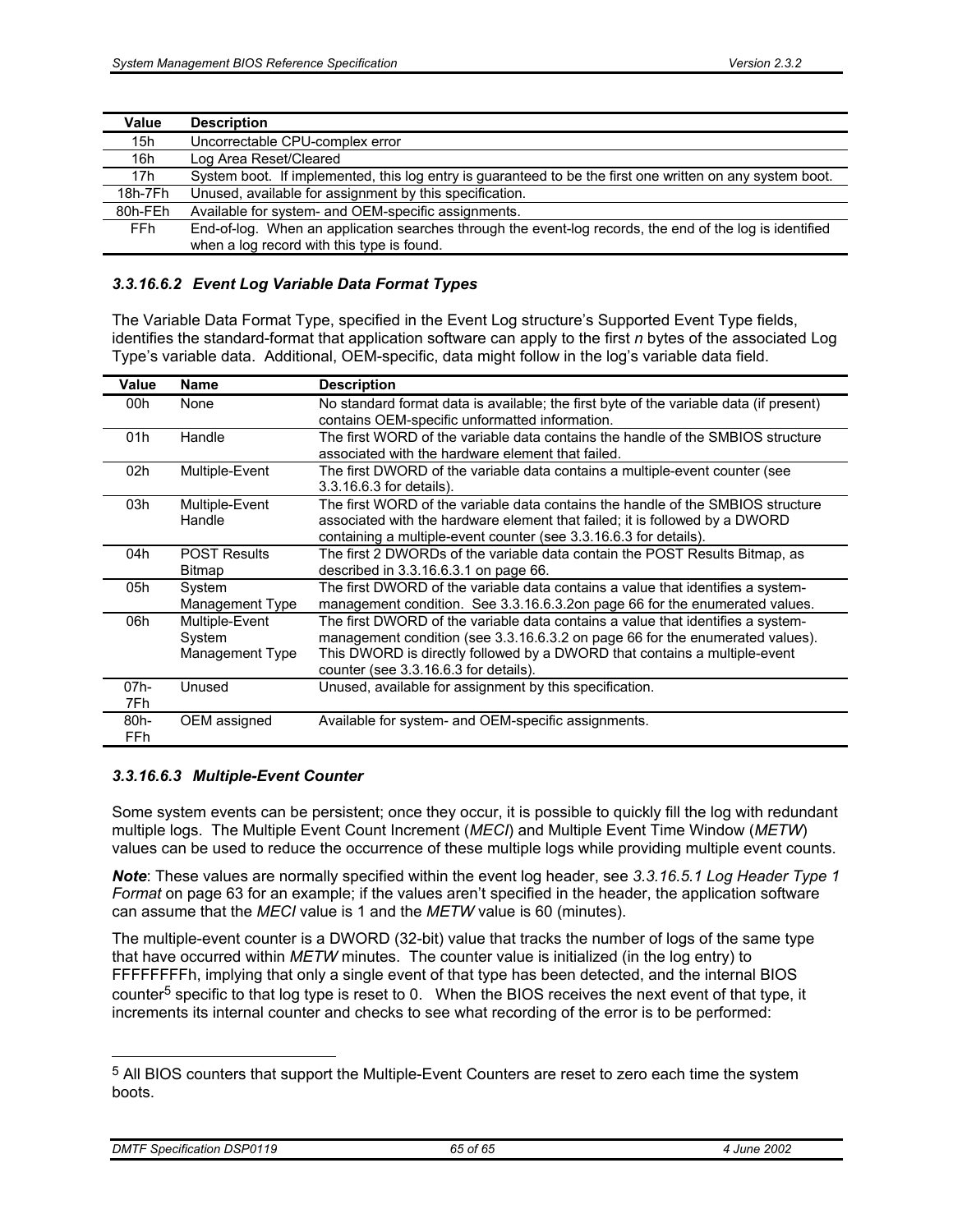- 1. *A new log entry is written* … and the internal BIOS counter reset to 0, if the date/time of the original log entry is outside of *METW* minutes.
- 2. *No recording* … (other than the internal counter increment) if the log's current multiple-event counter is 00000000h or if the internal BIOS counter is less than *MECI*.
- 3. *The next non-zero bit of the multiple-event counter is set to 0* … otherwise.

### **3.3.16.6.3.1 POST Results Bitmap**

This variable data type, when present, is expected to be associated with the POST Error (08h) event log type and identifies that one or more error types have occurred. The bitmap consists of two DWORD values, described in the table below. Any bit within the DWORD pair that is specified as Reserved is set to 0 within the log data and is available for assignment via this specification. A set bit ('1'b) at a DWORD bit position implies that the error associated with that position has occurred.

| <b>Bit</b>      | <b>First DWORD</b>                       | <b>Second DWORD</b>                        |
|-----------------|------------------------------------------|--------------------------------------------|
| <b>Position</b> |                                          |                                            |
| 0               | Channel 2 Timer error                    | Normally 0; available for OEM assignment   |
| 1               | Master PIC (8259 #1) error               | Normally 0; available for OEM assignment   |
| 2               | Slave PIC (8259 #2) error                | Normally 0; available for OEM assignment   |
| 3               | <b>CMOS Battery Failure</b>              | Normally 0; available for OEM assignment   |
| 4               | <b>CMOS System Options Not Set</b>       | Normally 0; available for OEM assignment   |
| 5               | <b>CMOS Checksum Error</b>               | Normally 0; available for OEM assignment   |
| 6               | <b>CMOS Configuration Error</b>          | Normally 0; available for OEM assignment   |
| 7               | Mouse and Keyboard Swapped               | <b>PCI Memory Conflict</b>                 |
| 8               | Keyboard Locked                          | PCI I/O Conflict                           |
| 9               | Keyboard Not Functional                  | PCI IRQ Conflict                           |
| 10              | Keyboard Controller Not Functional       | <b>PNP Memory Conflict</b>                 |
| 11              | <b>CMOS Memory Size Different</b>        | PNP 32 bit Memory Conflict                 |
| 12              | Memory Decreased in Size                 | PNP I/O Conflict                           |
| 13              | Cache Memory Error                       | <b>PNP IRQ Conflict</b>                    |
| 14              | Floppy Drive 0 Error                     | <b>PNP DMA Conflict</b>                    |
| 15              | Floppy Drive 1 Error                     | Bad PNP Serial ID Checksum                 |
| 16              | <b>Floppy Controller Failure</b>         | Bad PNP Resource Data Checksum             |
| 17              | Number of ATA Drives Reduced Error       | <b>Static Resource Conflict</b>            |
| 18              | <b>CMOS Time Not Set</b>                 | NVRAM Checksum Error, NVRAM Cleared        |
| 19              | DDC Monitor Configuration Change         | System Board Device Resource Conflict      |
| 20              | Reserved, set to 0                       | Primary Output Device Not Found            |
| 21              | Reserved, set to 0                       | Primary Input Device Not Found             |
| 22              | Reserved, set to 0                       | Primary Boot Device Not Found              |
| 23              | Reserved, set to 0                       | NVRAM Cleared By Jumper                    |
| 24              | Second DWORD has valid data              | NVRAM Data Invalid, NVRAM Cleared          |
| 25              | Reserved, set to 0                       | <b>FDC Resource Conflict</b>               |
| 26              | Reserved, set to 0                       | Primary ATA Controller Resource Conflict   |
| 27              | Reserved, set to 0                       | Secondary ATA Controller Resource Conflict |
| 28              | Normally 0; available for OEM assignment | <b>Parallel Port Resource Conflict</b>     |
| 29              | Normally 0; available for OEM assignment | Serial Port 1 Resource Conflict            |
| 30              | Normally 0; available for OEM assignment | Serial Port 2 Resource Conflict            |
| 31              | Normally 0; available for OEM assignment | Audio Resource Conflict                    |

### **3.3.16.6.3.2 System Management Types**

The following table defines the system management types present in event log record's variable data. In general, each type is associated with a management event that occurred within the system.

| - 155<br>.<br>$ -$ | -----<br>чн |  |
|--------------------|-------------|--|
|                    |             |  |

| <b>DMTF Specification DSP0119</b><br>4 June 2002<br>66 of 66 |  |
|--------------------------------------------------------------|--|
|--------------------------------------------------------------|--|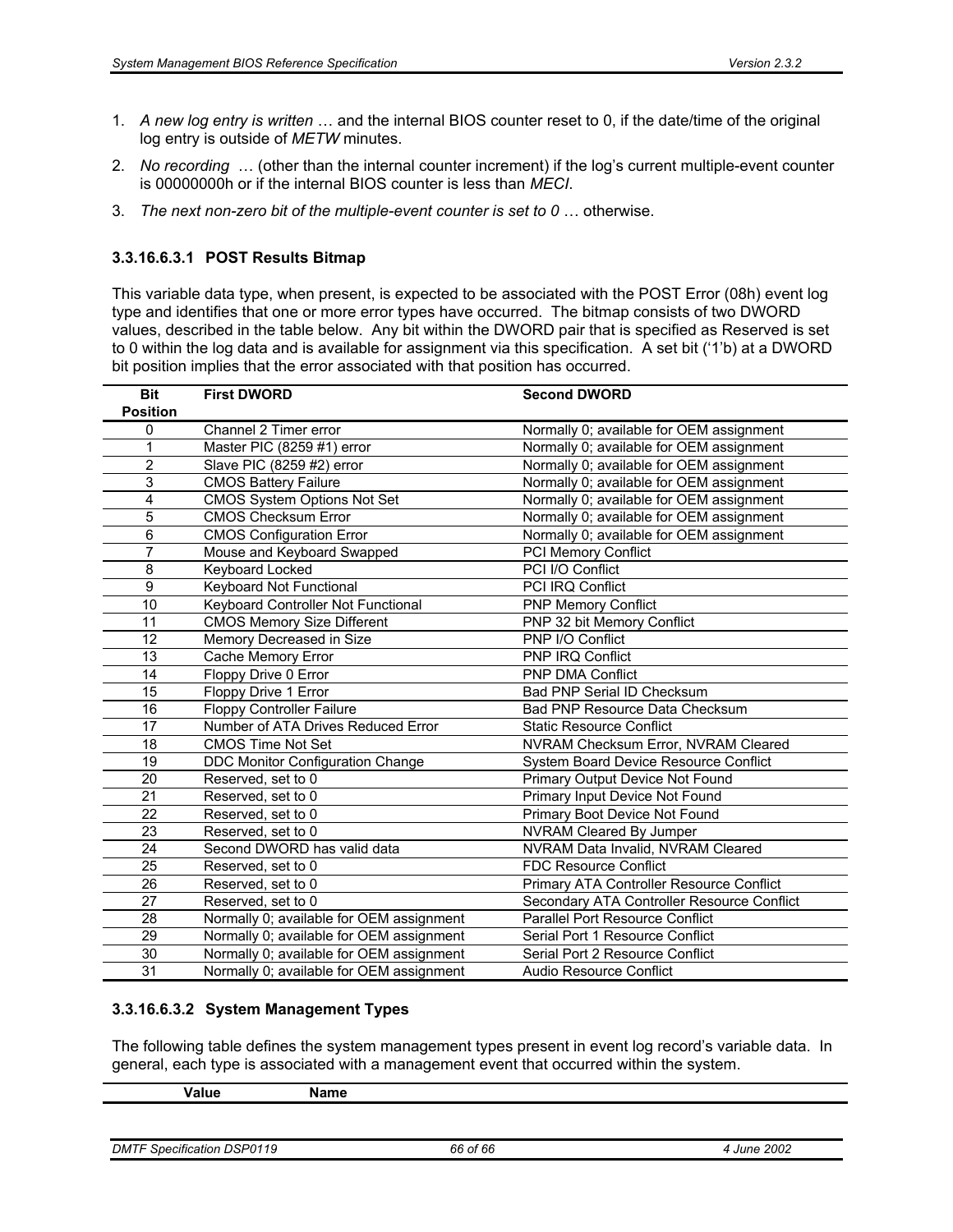| Value                 | <b>Name</b>                                                                      |
|-----------------------|----------------------------------------------------------------------------------|
| 00000000h             | +2.5V Out of range, #1                                                           |
| 00000001h             | +2.5V Out of range, #2                                                           |
| 00000002h             | +3.3V Out of range                                                               |
| 00000003h             | +5V Out of range                                                                 |
| 00000004h             | -5V Out of range                                                                 |
| 00000005h             | +12V Out of range                                                                |
| 00000006h             | -12V Out of range                                                                |
| 00000007h - 0000000Fh | Reserved for future out-of-range voltage levels, assigned via this specification |
| 00000010h             | System board temperature out of range                                            |
| 00000011h             | Processor #1 temperature out of range                                            |
| 00000012h             | Processor #2 temperature out of range                                            |
| 00000013h             | Processor #3 temperature out of range                                            |
| 00000014h             | Processor #4 temperature out of range                                            |
| 00000015h - 0000001Fh | Reserved for future out-of-range temperatures, assigned via this specification   |
| 00000020h - 00000027h | Fan $n(n = 0 to 7)$ Out of range                                                 |
| 00000028h - 0000002Fh | Reserved for future assignment via this specification                            |
| 00000030h             | Chassis secure switch activated                                                  |
| 00000031h - 0000FFFFh | Reserved for future assignment via this specification                            |
| 0001xxxxh             | A system-management probe or cooling device is out-of-range. The xxxx portion of |
|                       | the value contains the handle of the SMBIOS structure associated with the errant |
|                       | device.                                                                          |
| 00020000h - 7FFFFFFFh | Reserved for future assignment via this specification                            |
| 80000000h - FFFFFFFFh | OEM assigned                                                                     |

# **3.3.17 Physical Memory Array (Type 16)**

This structure describes a collection of memory devices that operate together to form a memory address space.

| Offset | <b>Spec</b><br>Version | Name                                         | Length       | Value       | Description                                                                                                                                                                                                                                                                                                                                                                                                                                                                           |
|--------|------------------------|----------------------------------------------|--------------|-------------|---------------------------------------------------------------------------------------------------------------------------------------------------------------------------------------------------------------------------------------------------------------------------------------------------------------------------------------------------------------------------------------------------------------------------------------------------------------------------------------|
| 00h    | $2.1+$                 | Type                                         | <b>BYTE</b>  | 16          | Physical Memory Array type                                                                                                                                                                                                                                                                                                                                                                                                                                                            |
| 01h    | $2.1+$                 | Length                                       | <b>BYTE</b>  | 0Fh         | Length of the structure.                                                                                                                                                                                                                                                                                                                                                                                                                                                              |
| 02h    | $2.1+$                 | Handle                                       | <b>WORD</b>  | Varies      | The handle, or instance number, associated with<br>the structure.                                                                                                                                                                                                                                                                                                                                                                                                                     |
| 04h    | $2.1+$                 | Location                                     | <b>BYTE</b>  | <b>ENUM</b> | The physical location of the Memory Array, whether<br>on the system board or an add-in board. See<br>3.3.17.1 for definitions.                                                                                                                                                                                                                                                                                                                                                        |
| 05h    | $2.1+$                 | Use                                          | <b>BYTE</b>  | <b>ENUM</b> | Identifies the function for which the array is used.<br>See 3.3.17.2 for definitions.                                                                                                                                                                                                                                                                                                                                                                                                 |
| 06h    | $2.1+$                 | <b>Memory Error</b><br>Correction            | <b>BYTE</b>  | <b>ENUM</b> | The primary hardware error correction or detection<br>method supported by this memory array. See<br>3.3.17.3 for definitions.                                                                                                                                                                                                                                                                                                                                                         |
| 07h    | $2.1+$                 | <b>Maximum</b><br>Capacity                   | <b>DWORD</b> | Varies      | The maximum memory capacity, in kilobytes, for<br>this array. If the capacity is unknown, this field<br>contains 8000 0000h.                                                                                                                                                                                                                                                                                                                                                          |
| 0Bh    | $2.1+$                 | <b>Memory Error</b><br>Information<br>Handle | <b>WORD</b>  | Varies      | The handle, or instance number, associated with<br>any error that was previously detected for the array.<br>If the system does not provide the error information<br>structure, the field contains FFFEh; otherwise, the<br>field contains either FFFFh (if no error was<br>detected) or the handle of the error-information<br>structure. See also 3.3.19 32-bit Memory Error<br>Information (Type 18) on page 71 and 3.3.34 64-bit<br>Memory Error Information (Type 33) on page 84. |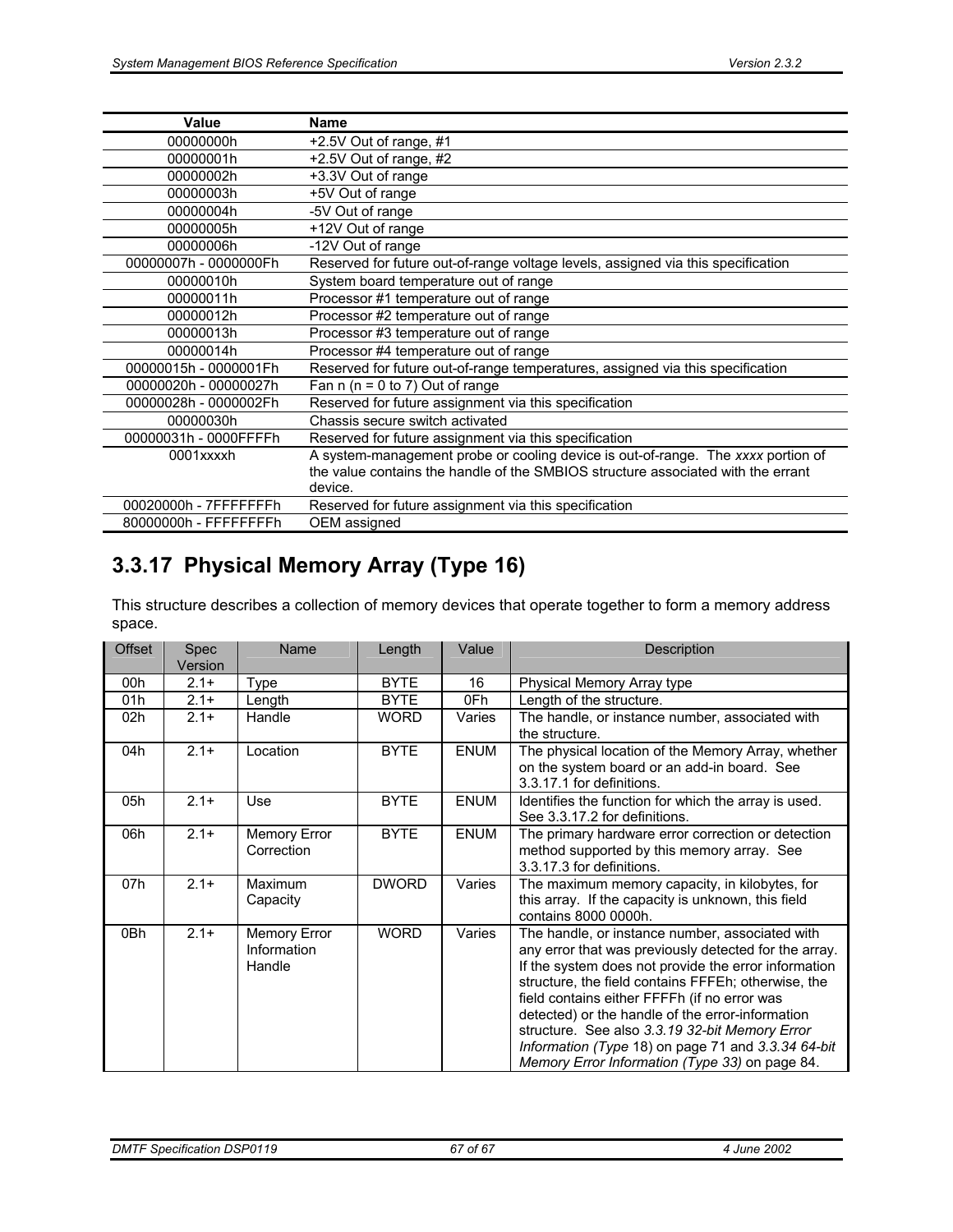| <b>Offset</b> | <b>Spec</b><br>Version | <b>Name</b>                           | Length      | Value  | <b>Description</b>                                                                                                                                                                                                                                       |
|---------------|------------------------|---------------------------------------|-------------|--------|----------------------------------------------------------------------------------------------------------------------------------------------------------------------------------------------------------------------------------------------------------|
| 0Dh           | $2.1+$                 | Number of<br>Memory<br><b>Devices</b> | <b>WORD</b> | Varies | The number of slots or sockets available for<br>Memory Devices in this array. This value<br>represents the number of Memory Device<br>structures that comprise this Memory Array. Each<br>Memory Device has a reference to the 'owning'<br>Memory Array. |

### **3.3.17.1 Memory Array — Location**

*Important Note*: Refer to 3.3 for the CIM and DMI attributes associated with this enumerated value.

| <b>Byte Value</b> | Meaning                     |
|-------------------|-----------------------------|
| 01h               | Other                       |
| 02h               | Unknown                     |
| 03h               | System board or motherboard |
| 04h               | ISA add-on card             |
| 05h               | EISA add-on card            |
| 06h               | PCI add-on card             |
| 07h               | MCA add-on card             |
| 08h               | PCMCIA add-on card          |
| 09h               | Proprietary add-on card     |
| 0Ah               | <b>NuBus</b>                |
| A0h               | PC-98/C20 add-on card       |
| A <sub>1</sub> h  | PC-98/C24 add-on card       |
| A2h               | PC-98/E add-on card         |
| A3h               | PC-98/Local bus add-on card |

### **3.3.17.2 Memory Array — Use**

*Important Note*: Refer to 3.3 for the CIM and DMI attributes associated with this enumerated value.

| <b>Byte Value</b> | <b>Meaning</b>   |
|-------------------|------------------|
| 01h               | Other            |
| 02h               | Unknown          |
| 03h               | System memory    |
| 04h               | Video memory     |
| 05h               | Flash memory     |
| 06h               | Non-volatile RAM |
| 07h               | Cache memory     |

### **3.3.17.3 Memory Array — Error Correction Types**

*Important Note*: Refer to 3.3 for the CIM and DMI attributes associated with this enumerated value.

| <b>Byte Value</b> | <b>Meaning</b> |
|-------------------|----------------|
| 01h               | Other          |
| 02h               | Unknown        |
| 03h               | None           |
| 04h               | Parity         |
| 05h               | Single-bit ECC |
| 06h               | Multi-bit ECC  |
| 07h               | CRC            |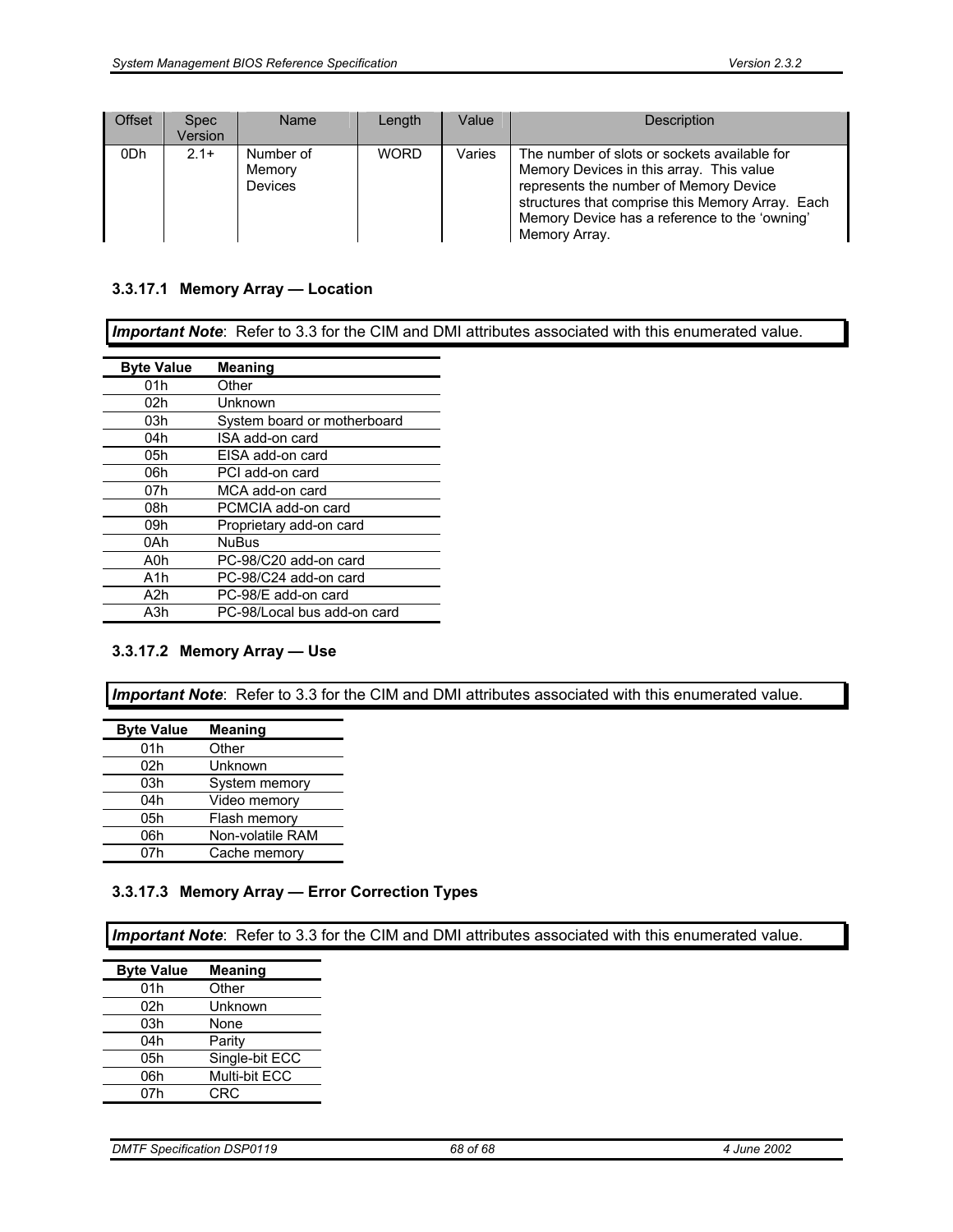# **3.3.18 Memory Device (Type 17)**

This structure describes a single memory device that is part of a larger Physical Memory Array (Type 16).

*Note*: If a system includes memory-device sockets, the SMBIOS implementation includes a *Memory Device* structure instance for each slot whether or not the socket is currently populated.

| <b>Offset</b> | Spec<br>Version | Name                                         | Length      | Value         | Description                                                                                                                                                                                                                                                                                                                                                                                                                                                                                                              |
|---------------|-----------------|----------------------------------------------|-------------|---------------|--------------------------------------------------------------------------------------------------------------------------------------------------------------------------------------------------------------------------------------------------------------------------------------------------------------------------------------------------------------------------------------------------------------------------------------------------------------------------------------------------------------------------|
| 00h           | $2.1 +$         | Type                                         | <b>BYTE</b> | 17            | Memory Device type                                                                                                                                                                                                                                                                                                                                                                                                                                                                                                       |
| 01h           | $2.1+$          | Length                                       | <b>BYTE</b> | Varies        | Length of the structure, a minimum of 15h.                                                                                                                                                                                                                                                                                                                                                                                                                                                                               |
| 02h           | $2.1+$          | Handle                                       | <b>WORD</b> | Varies        | The handle, or instance number, associated with the<br>structure.                                                                                                                                                                                                                                                                                                                                                                                                                                                        |
| 04h           | $2.1 +$         | Physical<br><b>Memory Array</b><br>Handle    | <b>WORD</b> | Varies        | The handle, or instance number, associated with the<br>Physical Memory Array to which this device belongs.                                                                                                                                                                                                                                                                                                                                                                                                               |
| 06h           | $2.1 +$         | <b>Memory Error</b><br>Information<br>Handle | <b>WORD</b> | Varies        | The handle, or instance number, associated with any<br>error that was previously detected for the device. If<br>the system does not provide the error information<br>structure, the field contains FFFEh; otherwise, the<br>field contains either FFFFh (if no error was detected)<br>or the handle of the error-information structure. See<br>3.3.19 32-bit Memory Error Information (Type 18) on<br>page 71 and 3.3.34 64-bit Memory Error Information<br>(Type 33) on page 84.                                        |
| 08h           | $2.1 +$         | <b>Total Width</b>                           | <b>WORD</b> | Varies        | The total width, in bits, of this memory device,<br>including any check or error-correction bits. If there<br>are no error-correction bits, this value should be<br>equal to Data Width. If the width is unknown, the field<br>is set to FFFFh.                                                                                                                                                                                                                                                                          |
| 0Ah           | $2.1+$          | Data Width                                   | <b>WORD</b> | Varies        | The data width, in bits, of this memory device. A<br>Data Width of 0 and a Total Width of 8 indicates that<br>the device is being used solely to provide 8 error-<br>correction bits. If the width is unknown, the field is set<br>to FFFFh.                                                                                                                                                                                                                                                                             |
| 0Ch           | $2.1 +$         | Size                                         | <b>WORD</b> | Varies        | The size of the memory device. If the value is 0, no<br>memory device is installed in the socket; if the size is<br>unknown, the field value is FFFFh.<br>The granularity in which the value is specified<br>depends on the setting of the most-significant bit (bit<br>15). If the bit is 0, the value is specified in megabyte<br>units; if the bit is 1, the value is specified in kilobyte<br>units. For example, the value 8100h identifies a<br>256KB memory device and 0100h identifies a 256MB<br>memory device. |
| 0Eh           | $2.1 +$         | Form Factor                                  | <b>BYTE</b> | <b>ENUM</b>   | The implementation form factor for this memory<br>device. See 3.3.18.1 for definitions.                                                                                                                                                                                                                                                                                                                                                                                                                                  |
| 0Fh           | $2.1 +$         | Device Set                                   | <b>BYTE</b> | Varies        | Identifies when the Memory Device is one of a set of<br>Memory Devices that must be populated with all<br>devices of the same type and size, and the set to<br>which this device belongs. A value of 0 indicates that<br>the device is not part of a set; a value of FFh<br>indicates that the attribute is unknown.<br><b>Note:</b> A Device Set number must be unique within<br>the context of the Memory Array containing this<br>Memory Device.                                                                      |
| 10h           | $2.1+$          | Device Locator                               | <b>BYTE</b> | <b>STRING</b> | The string number of the string that identifies the<br>physically-labeled socket or board position where the<br>memory device is located, e.g. "SIMM 3".                                                                                                                                                                                                                                                                                                                                                                 |

*DMTF Specification DSP0119 69 of 69 4 June 2002*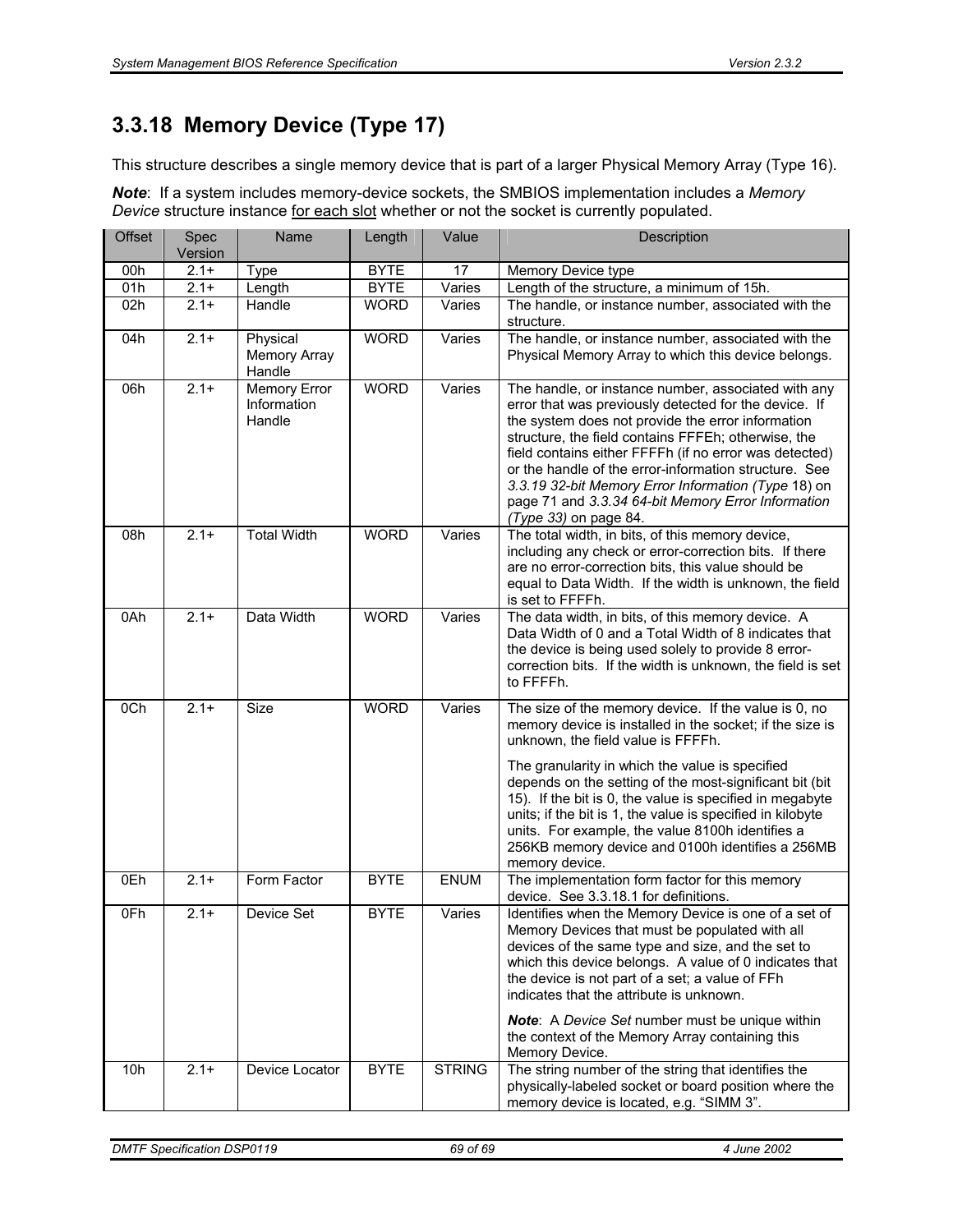| <b>Offset</b>   | <b>Spec</b><br>Version | Name                | Length      | Value            | <b>Description</b>                                                                                                                                          |
|-----------------|------------------------|---------------------|-------------|------------------|-------------------------------------------------------------------------------------------------------------------------------------------------------------|
| 11h             | $2.1+$                 | <b>Bank Locator</b> | <b>BYTE</b> | <b>STRING</b>    | The string number of the string that identifies the<br>physically labeled bank where the memory device is<br>located, e.g. "Bank 0" or "A".                 |
| 12 <sub>h</sub> | $2.1+$                 | Memory Type         | <b>BYTE</b> | <b>ENUM</b>      | The type of memory used in this device; see 3.3.18.2<br>for definitions.                                                                                    |
| 13h             | $2.1+$                 | <b>Type Detail</b>  | <b>WORD</b> | <b>Bit Field</b> | Additional detail on the memory device type, see<br>3.3.18.3 for definitions.                                                                               |
| 15h             | $2.3+$                 | Speed               | <b>WORD</b> | Varies           | Identifies the speed of the device, in megahertz<br>(MHz). If the value is 0, the speed is unknown.<br><b>Note:</b> $n$ MHz = $(1000 / n)$ nanoseconds (ns) |
| 17h             | $2.3+$                 | Manufacturer        | <b>BYTE</b> | <b>STRING</b>    | String number for the manufacturer of this memory<br>device.                                                                                                |
| 18h             | $2.3+$                 | Serial Number       | <b>BYTE</b> | <b>STRING</b>    | String number for the serial number of this memory<br>device. This value is set by the manufacturer and<br>normally not changeable.                         |
| 19h             | $2.3+$                 | Asset Tag           | <b>BYTE</b> | <b>STRING</b>    | String number for the asset tag of this memory<br>device.                                                                                                   |
| 1Ah             | $2.3+$                 | Part Number         | <b>BYTE</b> | <b>STRING</b>    | String number for the part number of this memory<br>device. This value is set by the manufacturer and<br>normally not changeable.                           |

### **3.3.18.1 Memory Device — Form Factor**

*Important Note*: Refer to 3.3 for the CIM and DMI attributes associated with this enumerated value.

| <b>Byte Value</b> | <b>Meaning</b>   |
|-------------------|------------------|
| 01h               | Other            |
| 02h               | Unknown          |
| 03h               | SIMM             |
| 04h               | <b>SIP</b>       |
| 05h               | Chip             |
| 06h               | DIP              |
| 07h               | 7IP              |
| 08h               | Proprietary Card |
| 09h               | DIMM             |
| 0Ah               | <b>TSOP</b>      |
| 0Bh               | Row of chips     |
| 0Ch               | RIMM             |
| 0Dh               | SODIMM           |
| 0Eh               | SRIMM            |

### **3.3.18.2 Memory Device — Type**

*Important Note*: Refer to 3.3 for the CIM and DMI attributes associated with this enumerated value.

| <b>Byte Value</b> | Meaning      |
|-------------------|--------------|
| 01h               | Other        |
| 02h               | Unknown      |
| 03h               | DRAM         |
| 04h               | <b>EDRAM</b> |
| 05h               | <b>VRAM</b>  |
| 06h               | <b>SRAM</b>  |
| 07h               | RAM          |
| 08h               | ROM          |
| 09h               | <b>FLASH</b> |
|                   |              |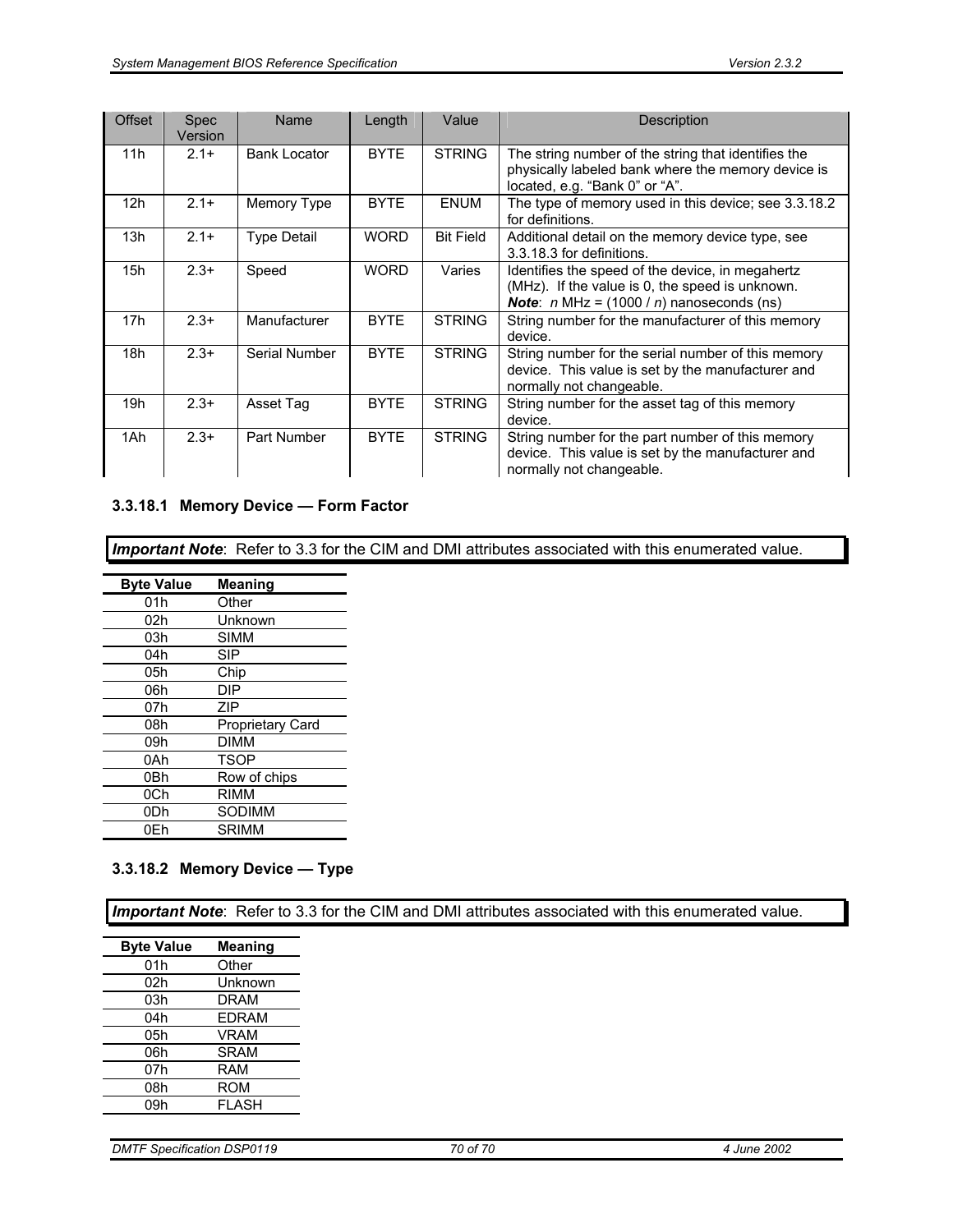| <b>Byte Value</b> | <b>Meaning</b> |
|-------------------|----------------|
| 0Ah               | <b>EEPROM</b>  |
| 0Bh               | <b>FEPROM</b>  |
| 0Ch               | EPROM          |
| 0 <sub>Dh</sub>   | <b>CDRAM</b>   |
| 0Eh               | 3DRAM          |
| 0Fh               | <b>SDRAM</b>   |
| 10 <sub>h</sub>   | <b>SGRAM</b>   |
| 11h               | <b>RDRAM</b>   |
| 12h               | DDR            |

#### **3.3.18.3 Memory Device — Type Detail**

*Important Note*: Refer to 3.3 for the CIM and DMI attributes associated with this enumerated value.

*Note*: Multiple bits are set if more than one attribute applies.

| <b>Word Bit Position</b> | <b>Meaning</b>      |
|--------------------------|---------------------|
| Bit 0                    | Reserved, set to 0. |
| Bit 1                    | Other               |
| Bit 2                    | Unknown             |
| Bit 3                    | Fast-paged          |
| Bit 4                    | Static column       |
| Bit 5                    | Pseudo-static       |
| Bit 6                    | <b>RAMBUS</b>       |
| Bit 7                    | Synchronous         |
| Bit 8                    | <b>CMOS</b>         |
| Bit 9                    | FDO                 |
| <b>Bit 10</b>            | <b>Window DRAM</b>  |
| <b>Bit 11</b>            | Cache DRAM          |
| <b>Bit 12</b>            | Non-volatile        |
| Bits 13:15               | Reserved, set to 0. |

# **3.3.19 32-bit Memory Error Information (Type 18)**

This structure identifies the specifics of an error that might be detected within a Physical Memory Array.

| <b>Offset</b> | <b>Spec</b><br>Version | Name                     | Length       | Value           | <b>Description</b>                                                                                                                                |
|---------------|------------------------|--------------------------|--------------|-----------------|---------------------------------------------------------------------------------------------------------------------------------------------------|
| 00h           | $2.1+$                 | Type                     | <b>BYTE</b>  | 18              | 32-bit Memory Error Information type                                                                                                              |
| 01h           | $2.1+$                 | Length                   | <b>BYTE</b>  | 17 <sub>h</sub> | Length of the structure.                                                                                                                          |
| 02h           | $2.1+$                 | Handle                   | <b>WORD</b>  | Varies          | The handle, or instance number, associated with the<br>structure.                                                                                 |
| 04h           | $2.1+$                 | Error Type               | <b>BYTE</b>  | <b>ENUM</b>     | The type of error that is associated with the current<br>status reported for the memory array or device. See<br>3.3.19.1 for definitions          |
| 05h           | $2.1+$                 | <b>Error Granularity</b> | <b>BYTE</b>  | <b>ENUM</b>     | Identifies the granularity, e.g. device vs. Partition, to<br>which the error can be resolved. See 3.3.19.2 for<br>definitions.                    |
| 06h           | $2.1+$                 | <b>Error Operation</b>   | <b>BYTE</b>  | <b>ENUM</b>     | The memory access operation that caused the error.<br>See 3.3.19.3 for definitions.                                                               |
| 07h           | $2.1+$                 | Vendor<br>Syndrome       | <b>DWORD</b> | Varies          | The vendor-specific ECC syndrome or CRC data<br>associated with the erroneous access. If the value is<br>unknown, this field contains 0000 0000h. |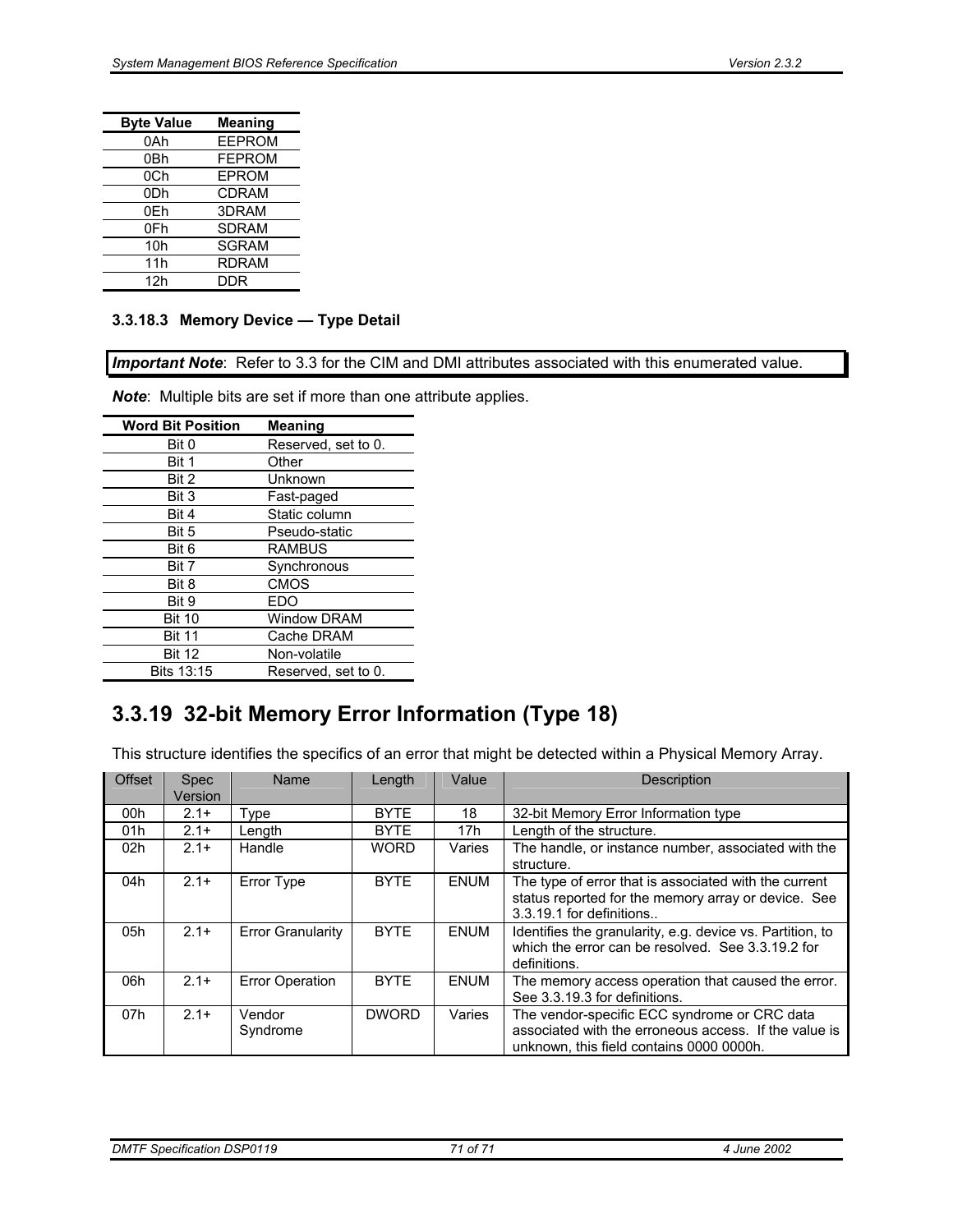| <b>Offset</b> | <b>Spec</b><br>Version | Name                          | Length       | Value  | <b>Description</b>                                                                                                                                                                      |
|---------------|------------------------|-------------------------------|--------------|--------|-----------------------------------------------------------------------------------------------------------------------------------------------------------------------------------------|
| 0Bh           | $2.1+$                 | Memory Array<br>Error Address | <b>DWORD</b> | Varies | The 32-bit physical address of the error based on<br>the addressing of the bus to which the memory array<br>is connected. If the address is unknown, this field<br>contains 8000 0000h. |
| 0Fh           | $2.1+$                 | Device Error<br>Address       | <b>DWORD</b> | Varies | The 32-bit physical address of the error relative to<br>the start of the failing memory device, in bytes. If the<br>address is unknown, this field contains 8000 0000h.                 |
| 13h           | $2.1+$                 | <b>Error Resolution</b>       | <b>DWORD</b> | Varies | The range, in bytes, within which the error can be<br>determined, when an error address is given. If the<br>range is unknown, this field contains 8000 0000h.                           |

### **3.3.19.1 Memory Error — Error Type**

*Important Note*: Refer to 3.3 for the CIM and DMI attributes associated with this enumerated value.

| <b>Byte Value</b> | <b>Meaning</b>             |
|-------------------|----------------------------|
| 01h               | Other                      |
| 02h               | Unknown                    |
| 03h               | ΩK                         |
| 04h               | Bad read                   |
| 05h               | Parity error               |
| 06h               | Single-bit error           |
| 07h               | Double-bit error           |
| 08h               | Multi-bit error            |
| 09h               | Nibble error               |
| 0Ah               | Checksum error             |
| 0Bh               | <b>CRC</b> error           |
| 0Ch               | Corrected single-bit error |
| 0Dh               | Corrected error            |
| 0Fh               | Uncorrectable error        |
|                   |                            |

#### **3.3.19.2 Memory Error — Error Granularity**

*Important Note*: Refer to 3.3 for the CIM and DMI attributes associated with this enumerated value.

| <b>Byte Value</b> | <b>Meaning</b>         |
|-------------------|------------------------|
| 01h               | Other                  |
| 02h               | Unknown                |
| 03h               | Device level           |
| 04h               | Memory partition level |

#### **3.3.19.3 Memory Error — Error Operation**

*Important Note*: Refer to 3.3 for the CIM and DMI attributes associated with this enumerated value.

| <b>Byte Value</b> | <b>Meaning</b> |
|-------------------|----------------|
| 01h               | Other          |
| 02h               | Unknown        |
| 03h               | Read           |
| 04h               | Write          |
| 05h               | Partial write  |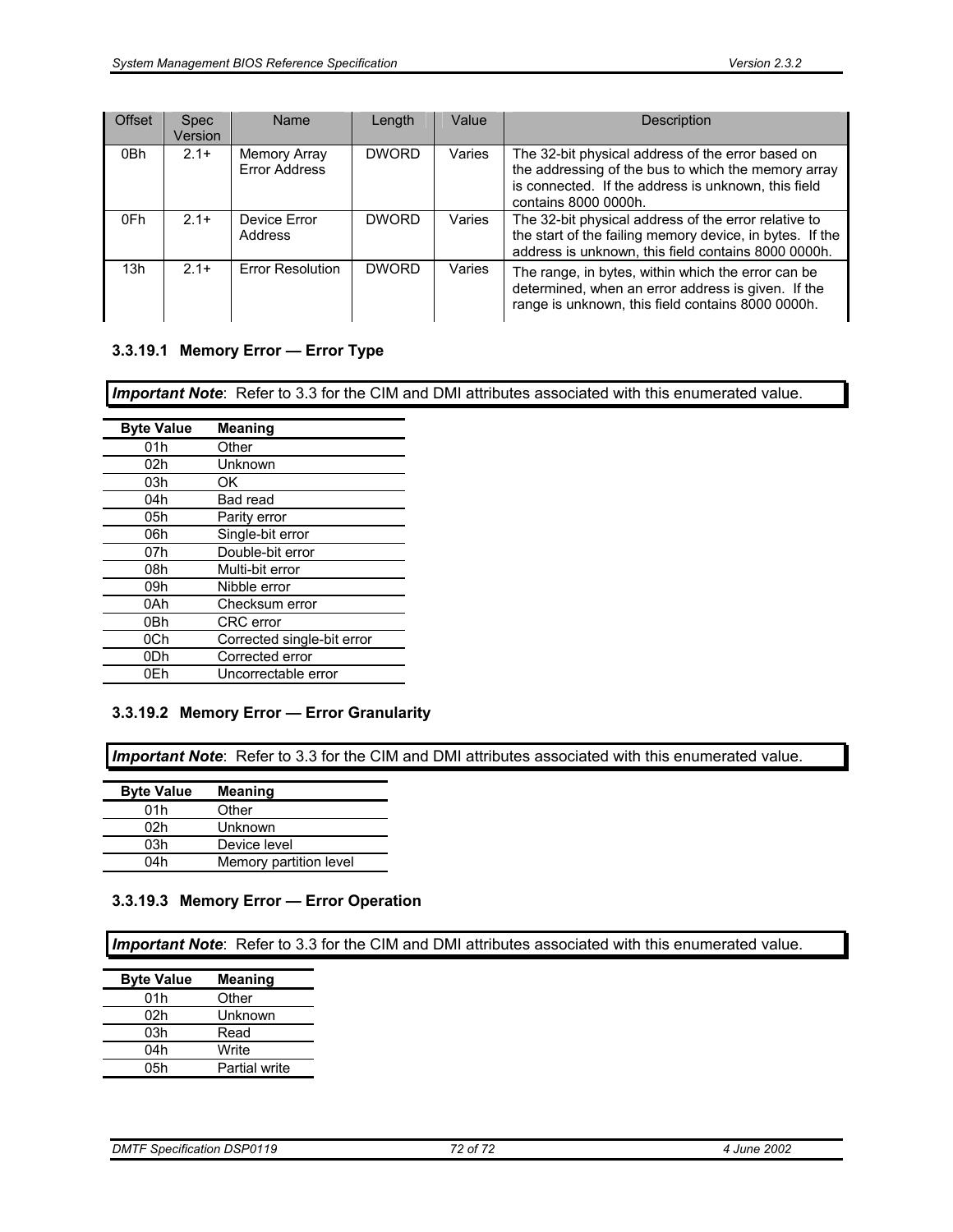### **3.3.20 Memory Array Mapped Address (Type 19)**

This structure provides the address mapping for a Physical Memory Array. One structure is present for each contiguous address range described.

See also *3.3.17 Physical Memory Array (Type 16)* on page 67, *3.3.18 Memory Device (Type 17)* on page 69, and *3.3.21 Memory Device Mapped Address (Type* 20) on page 73.

| <b>Offset</b> | <b>Spec</b><br>Version | Name                    | Length       | Value  | <b>Description</b>                                                                                                                                                                                 |
|---------------|------------------------|-------------------------|--------------|--------|----------------------------------------------------------------------------------------------------------------------------------------------------------------------------------------------------|
| 00h           | $2.1+$                 | Type                    | <b>BYTE</b>  | 19     | Memory Array Mapped Address indicator                                                                                                                                                              |
| 01h           | $2.1+$                 | Length                  | <b>BYTE</b>  | 0Fh    | Length of the structure.                                                                                                                                                                           |
| 02h           | $2.1+$                 | Handle                  | <b>WORD</b>  | Varies | The handle, or instance number, associated with<br>the structure.                                                                                                                                  |
| 04h           | $2.1+$                 | <b>Starting Address</b> | <b>DWORD</b> | Varies | The physical address, in kilobytes, of a range of<br>memory mapped to the specified Physical Memory<br>Array.                                                                                      |
| 08h           | $2.1+$                 | <b>Ending Address</b>   | <b>DWORD</b> | Varies | The physical ending address of the last kilobyte of a<br>range of addresses mapped to the specified<br>Physical Memory Array.                                                                      |
| 0Ch           | $2.1+$                 | Memory Array<br>Handle  | <b>WORD</b>  | Varies | The handle, or instance number, associated with<br>the Physical Memory Array to which this address<br>range is mapped. Multiple address ranges can be<br>mapped to a single Physical Memory Array. |
| 0Eh           | $2.1+$                 | <b>Partition Width</b>  | <b>BYTE</b>  | Varies | Identifies the number of Memory Devices that form<br>a single row of memory for the address partition<br>defined by this structure.                                                                |

### **3.3.21 Memory Device Mapped Address (Type 20)**

This structure maps memory address space usually to a device-level granularity. One structure is present for each contiguous address range described.

*Note*: A Memory Device Mapped Address structure is provided only if a Memory Device has a mapped address — there is no provision within this structure to map a zero-length address space.

See also *3.3.17 Physical Memory Array (Type 16)* on page 67, *3.3.18 Memory Device (Type 17)* on page 69, and *3.3.20 Memory Array Mapped Address (Type* 19) on page 73.

| <b>Offset</b> | <b>Spec</b><br>Version | Name                                                   | Length       | Value  | Description                                                                                                                                                                                                                        |
|---------------|------------------------|--------------------------------------------------------|--------------|--------|------------------------------------------------------------------------------------------------------------------------------------------------------------------------------------------------------------------------------------|
| 00h           | $2.1+$                 | Type                                                   | <b>BYTE</b>  | 20     | Memory Device Mapped Address indicator                                                                                                                                                                                             |
| 01h           | $2.1+$                 | Length                                                 | <b>BYTE</b>  | 13h    | Length of the structure.                                                                                                                                                                                                           |
| 02h           | $2.1+$                 | Handle                                                 | <b>WORD</b>  | Varies | The handle, or instance number, associated with<br>the structure.                                                                                                                                                                  |
| 04h           | $2.1+$                 | <b>Starting Address</b>                                | <b>DWORD</b> | Varies | The physical address, in kilobytes, of a range of<br>memory mapped to the referenced Memory Device.                                                                                                                                |
| 08h           | $2.1+$                 | <b>Ending Address</b>                                  | <b>DWORD</b> | Varies | The physical ending address of the last kilobyte of a<br>range of addresses mapped to the referenced<br>Memory Device.                                                                                                             |
| 0Ch           | $2.1+$                 | <b>Memory Device</b><br>Handle                         | <b>WORD</b>  | Varies | The handle, or instance number, associated with<br>the Memory Device structure to which this address<br>range is mapped. Multiple address ranges can be<br>mapped to a single Memory Device.                                       |
| 0Eh           | $2.1+$                 | <b>Memory Array</b><br>Mapped<br><b>Address Handle</b> | <b>WORD</b>  | Varies | The handle, or instance number, associated with<br>the Memory Array Mapped Address structure to<br>which this device address range is mapped.<br>Multiple address ranges can be mapped to a single<br>Memory Array Mapped Address. |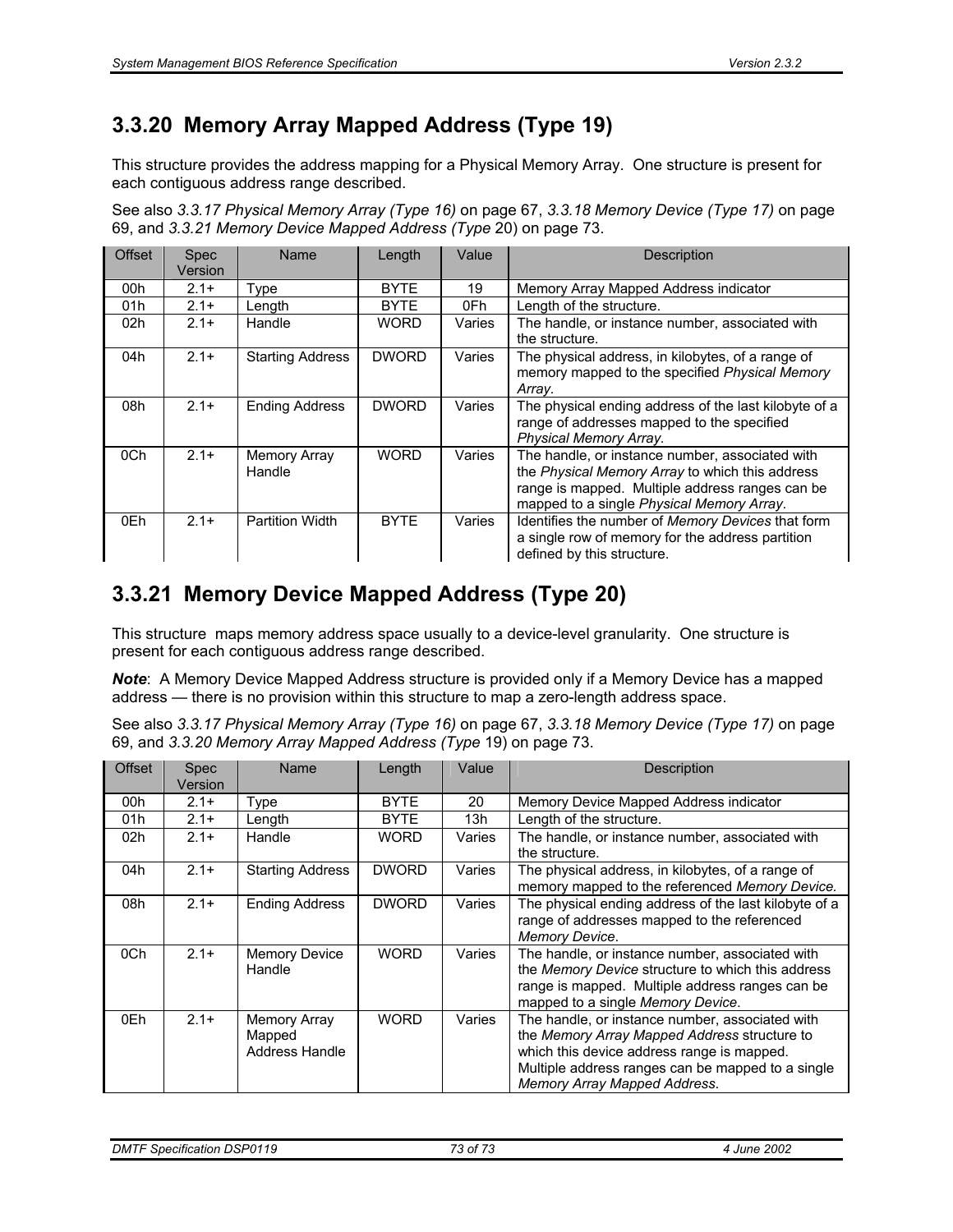| <b>Offset</b> | <b>Spec</b><br>Version | Name                             | Length      | Value  | <b>Description</b>                                                                                                                                                                                                                                                                    |
|---------------|------------------------|----------------------------------|-------------|--------|---------------------------------------------------------------------------------------------------------------------------------------------------------------------------------------------------------------------------------------------------------------------------------------|
| 10h           | $2.1+$                 | <b>Partition Row</b><br>Position | <b>BYTE</b> | Varies | Identifies the position of the referenced Memory<br>Device in a row of the address partition. For<br>example, if two 8-bit devices form a 16-bit row, this<br>field's value will be either 1 or 2.<br>The value 0 is reserved; if the position is unknown,<br>the field contains FFh. |
| 11h           | $2.1+$                 | Interleave<br>Position           | <b>BYTE</b> | Varies | The position of the referenced Memory Device in an<br>interleave. The value 0 indicates non-interleaved, 1<br>indicates first interleave position, 2 the second, and<br>so on. If the position is unknown, the field contains<br>FFh.                                                 |
|               |                        |                                  |             |        | For example: in a 2:1 interleave, the value 1<br>indicates the device in the 'even' position; in a 4:1<br>interleave, the value 1 indicates the first of four<br>possible positions.                                                                                                  |
| 12h           | $2.1+$                 | Interleaved Data<br>Depth        | <b>BYTE</b> | Varies | The maximum number of consecutive rows from the<br>referenced Memory Device that are accessed in a<br>single interleaved transfer. If the device is not part<br>of an interleave, the field contains 0; if the<br>interleave configuration is unknown, the value is<br>FFh.           |
|               |                        |                                  |             |        | For example, if a device transfers two rows each<br>time it is read, its Interleaved Data Depth is set to 2.<br>If that device is 2:1 interleaved and in Interleave<br>Position 1, the rows mapped to that device are 1, 2,<br>5, 6, 9, 10, etc.                                      |

### **3.3.22 Built-in Pointing Device (Type 21)**

This structure describes the attributes of the built-in pointing device for the system — the presence of this structure does not imply that the built-in pointing device is active for the system's use!

| <b>Offset</b> | <b>Spec</b> | Name           | Length      | Value       | Description                                          |
|---------------|-------------|----------------|-------------|-------------|------------------------------------------------------|
|               | Version     |                |             |             |                                                      |
| 00h           | $2.1+$      | vpe            | <b>BYTE</b> | 21          | Built-in Pointing Device indicator                   |
| 01h           | $2.1+$      | Length         | <b>BYTE</b> | 07h         | Length of the structure.                             |
| 02h           | $2.1+$      | Handle         | <b>WORD</b> | Varies      | The handle, or instance number, associated with the  |
|               |             |                |             |             | structure.                                           |
| 04h           | $2.1+$      | $\tau$ vpe     | <b>BYTE</b> | <b>ENUM</b> | The type of pointing device, see 3.3.22.1.           |
| 05h           | $2.1+$      | Interface      | <b>BYTE</b> | <b>ENUM</b> | The interface type for the pointing device, see      |
|               |             |                |             |             | 3.3.22.2                                             |
| 06h           | $2.1+$      | Number of      | <b>BYTE</b> | Varies      | The number of buttons on the pointing device. If the |
|               |             | <b>Buttons</b> |             |             | device has three buttons, the field value is 03h.    |

#### **3.3.22.1 Pointing Device — Type**

| <b>Byte Value</b> | <b>Meaning</b>     |
|-------------------|--------------------|
| 01h               | Other              |
| 02h               | Unknown            |
| 03h               | Mouse              |
| 04h               | <b>Track Ball</b>  |
| 05h               | <b>Track Point</b> |
| 06h               | Glide Point        |
|                   |                    |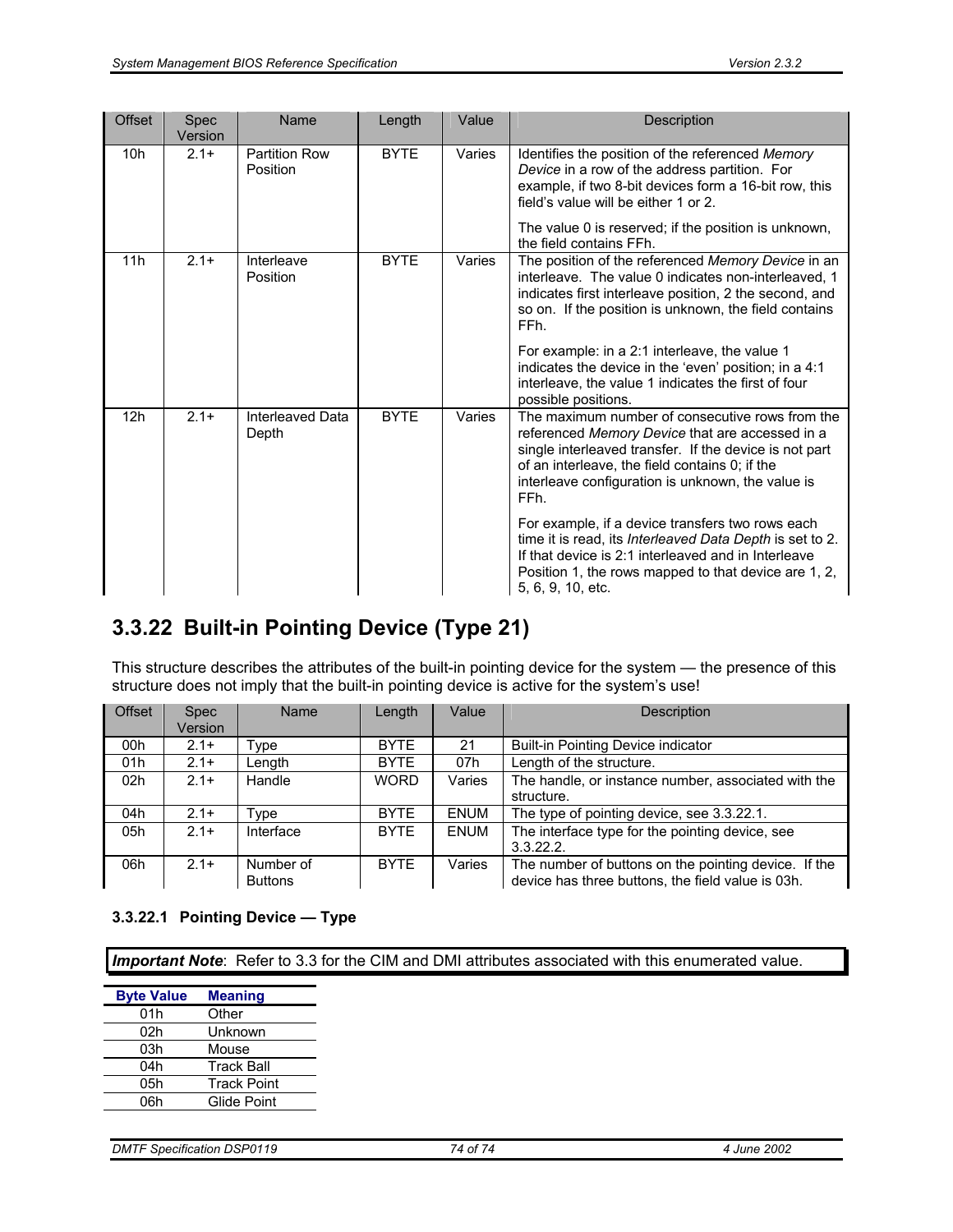| <b>Byte Value</b> | <b>Meaning</b>        |
|-------------------|-----------------------|
| 07h               | Touch Pad             |
| 08h               | <b>Touch Screen</b>   |
| 09h               | <b>Optical Sensor</b> |

#### **3.3.22.2 Pointing Device — Interface**

*Important Note*: Refer to 3.3 for the CIM and DMI attributes associated with this enumerated value.

| <b>Byte Value</b> | <b>Meaning</b>          |
|-------------------|-------------------------|
| 01h               | Other                   |
| 02h               | Unknown                 |
| 03h               | Serial                  |
| 04h               | PS/2                    |
| 05h               | Infrared                |
| 06h               | HP-HIL                  |
| 07h               | Bus mouse               |
| 08h               | ADB (Apple Desktop Bus) |
| A0h               | Bus mouse DB-9          |
| A1h               | Bus mouse micro-DIN     |
| A2h               | USB                     |

### **3.3.23 Portable Battery (Type 22)**

This structure describes the attributes of the portable battery(s) for the system. The structure contains the static attributes for the group. Each structure describes a single battery pack's attributes.

| Offset | Spec<br>Version | Name                | Length      | Value         | Description                                                                                                                                                                                                                                                         |
|--------|-----------------|---------------------|-------------|---------------|---------------------------------------------------------------------------------------------------------------------------------------------------------------------------------------------------------------------------------------------------------------------|
| 00h    | $2.1 +$         | Type                | <b>BYTE</b> | 22            | Portable Battery indicator                                                                                                                                                                                                                                          |
| 01h    | $2.1+$          | Length              | <b>BYTE</b> | 1Ah           | Length of the structure.                                                                                                                                                                                                                                            |
| 02h    | $2.1+$          | Handle              | <b>WORD</b> | Varies        | The handle, or instance number, associated with<br>the structure.                                                                                                                                                                                                   |
| 04h    | $2.1+$          | Location            | <b>BYTE</b> | <b>STRING</b> | The number of the string that identifies the<br>location of the battery, e.g. "in the back, on the<br>left-hand side."                                                                                                                                              |
| 05h    | $2.1 +$         | Manufacturer        | <b>BYTE</b> | <b>STRING</b> | The number of the string that names the company<br>that manufactured the battery.                                                                                                                                                                                   |
| 06h    | $2.1+$          | Manufacture<br>Date | <b>BYTE</b> | <b>STRING</b> | The number of the string that identifies the date<br>on which the battery was manufactured. V2.2+<br>implementations that use a Smart Battery will set<br>this field to 0 (no string) to indicate that the SBDS<br>Manufacture Date field contains the information. |
| 07h    | $2.1+$          | Serial Number       | <b>BYTE</b> | <b>STRING</b> | The number of the string that contains the serial<br>number for the battery. V2.2+ implementations<br>that use a Smart Battery will set this field to 0 (no<br>string) to indicate that the SBDS Serial Number<br>field contains the information.                   |
| 08h    | $2.1 +$         | Device Name         | <b>BYTE</b> | <b>STRING</b> | The number of the string that names the battery<br>device, e.g. "DR-36".                                                                                                                                                                                            |
| 09h    | $2.1+$          | Device<br>Chemistry | <b>BYTE</b> | <b>ENUM</b>   | Identifies the battery chemistry, see 3.3.23.1.<br>V2.2+ implementations that use a Smart Battery<br>will set this field to 02h (Unknown) to indicate that<br>the SBDS Device Chemistry field contains the<br>information.                                          |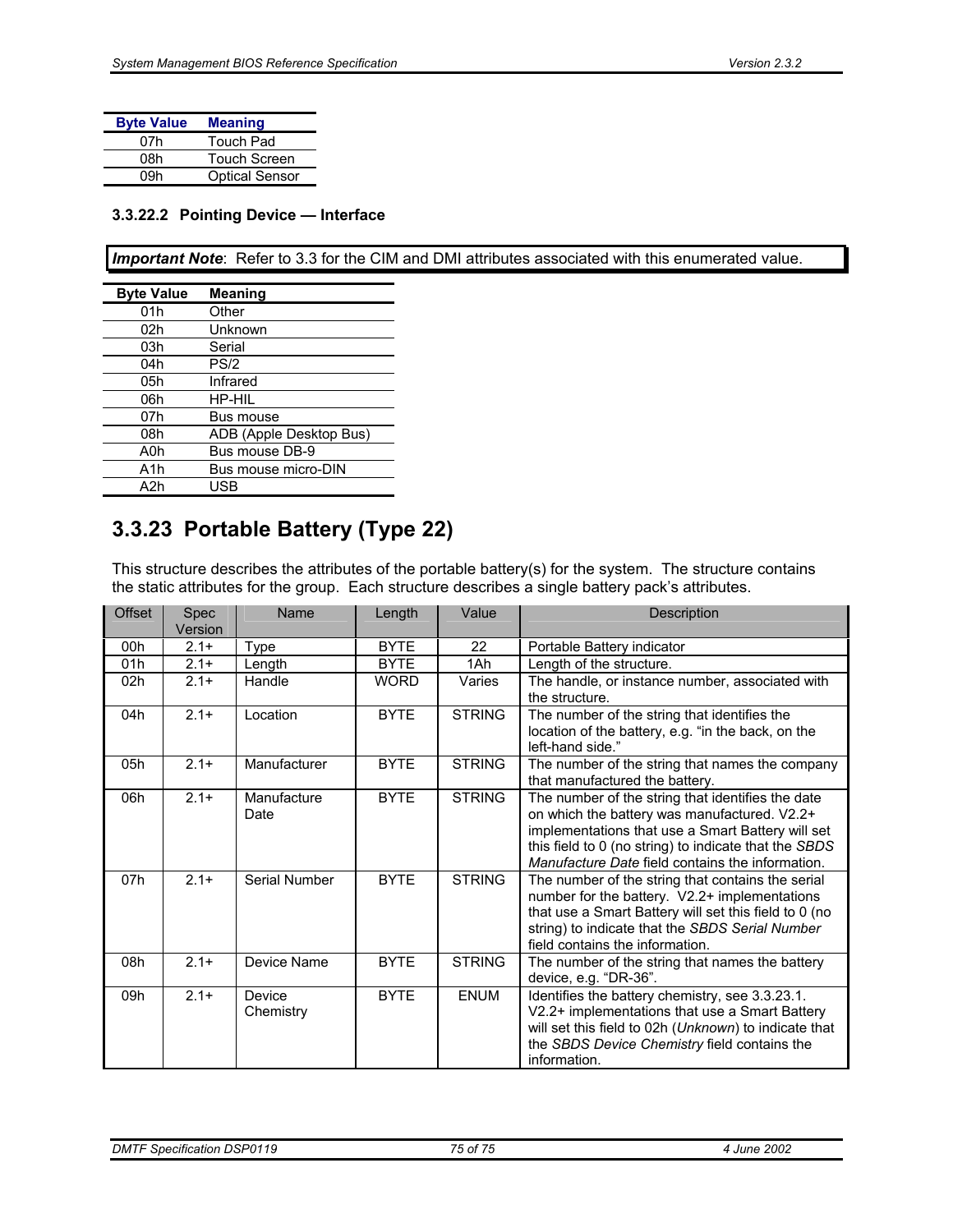| Offset          | Spec<br>Version | Name                                 | Length       | Value         | Description                                                                                                                                                                                                                                                                                   |
|-----------------|-----------------|--------------------------------------|--------------|---------------|-----------------------------------------------------------------------------------------------------------------------------------------------------------------------------------------------------------------------------------------------------------------------------------------------|
| 0Ah             | $2.1+$          | Design Capacity                      | <b>WORD</b>  | Varies        | The design capacity of the battery in mWatt-<br>hours. If the value is unknown, the field contains<br>0. For v2.2+ implementations, this value is<br>multiplied by the Design Capacity Multiplier to<br>produce the actual value.                                                             |
| 0 <sub>Ch</sub> | $2.1+$          | Design Voltage                       | <b>WORD</b>  | Varies        | The design voltage of the battery, in mVolts. If the<br>value is unknown, the field contains 0.                                                                                                                                                                                               |
| 0Eh             | $2.1+$          | <b>SBDS Version</b><br>Number        | <b>BYTE</b>  | <b>STRING</b> | The number of the string that contains the Smart<br>Battery Data Specification version number<br>supported by this battery. If the battery does not<br>support the function, no string is supplied.                                                                                           |
| 0Fh             | $2.1+$          | Maximum Error<br>in Battery Data     | <b>BYTE</b>  | Varies        | The maximum error (as a percentage in the range<br>0 to 100) in the Watt-hour data reported by the<br>battery, indicating an upper bound on how much<br>additional energy the battery might have above<br>the energy it reports having. If the value is<br>unknown, the field contains FFh.   |
| 10h             | $2.2+$          | <b>SBDS Serial</b><br>Number         | <b>WORD</b>  | Varies        | The 16-bit value that identifies the battery's serial<br>number. This value, when combined with the<br>Manufacturer, Device Name, and Manufacture<br>Date will uniquely identify the battery. The Serial<br>Number field must be set to 0 (no string) for this<br>field to be valid.          |
| 12h             | $2.2+$          | <b>SBDS</b><br>Manufacture<br>Date   | <b>WORD</b>  | Varies        | The date the cell pack was manufactured, in<br>packed format:<br><b>Bits 15:9</b><br>Year, biased by 1980, in the<br>range 0 to 127.<br>Month, in the range 1 to 12.<br><b>Bits 8:5</b><br>Date, in the range 1 to 31.<br>Bits $4:0$                                                          |
|                 |                 |                                      |              |               | For example, 01 February 2000 would be<br>identified as 0010 1000 0100 0001b (0x2841).<br>The Manufacture Date field must be set to 0 (no<br>string) to for this field to be valid.                                                                                                           |
| 14h             | $2.2+$          | <b>SBDS Device</b><br>Chemistry      | <b>BYTE</b>  | <b>STRING</b> | The number of the string that identifies the battery<br>chemistry, e.g. "PbAc". The Device Chemistry<br>field must be set to 02h (Unknown) for this field to<br>be valid.                                                                                                                     |
| 15h             | $2.2+$          | <b>Design Capacity</b><br>Multiplier | <b>BYTE</b>  | Varies        | The multiplication factor of the Design Capacity<br>value and assures that the mWatt hours value<br>does not overflow for SBDS implementations.<br>The multiplier default is 1, SBDS implementations<br>use the value 10 to correspond to the data as<br>returned from the SBDS Function 18h. |
| 16h             | $2.2+$          | OEM-specific                         | <b>DWORD</b> | Varies        | Contains OEM- or BIOS vendor-specific<br>information.                                                                                                                                                                                                                                         |

#### **3.3.23.1 Portable Battery — Device Chemistry**

| <b>Byte Value</b> | <b>Meaning</b>       |
|-------------------|----------------------|
| 01h               | Other                |
| 02h               | Unknown              |
| 03h               | Lead Acid            |
| 04h               | Nickel Cadmium       |
| 05h               | Nickel metal hydride |
| 06h               | Lithium-ion          |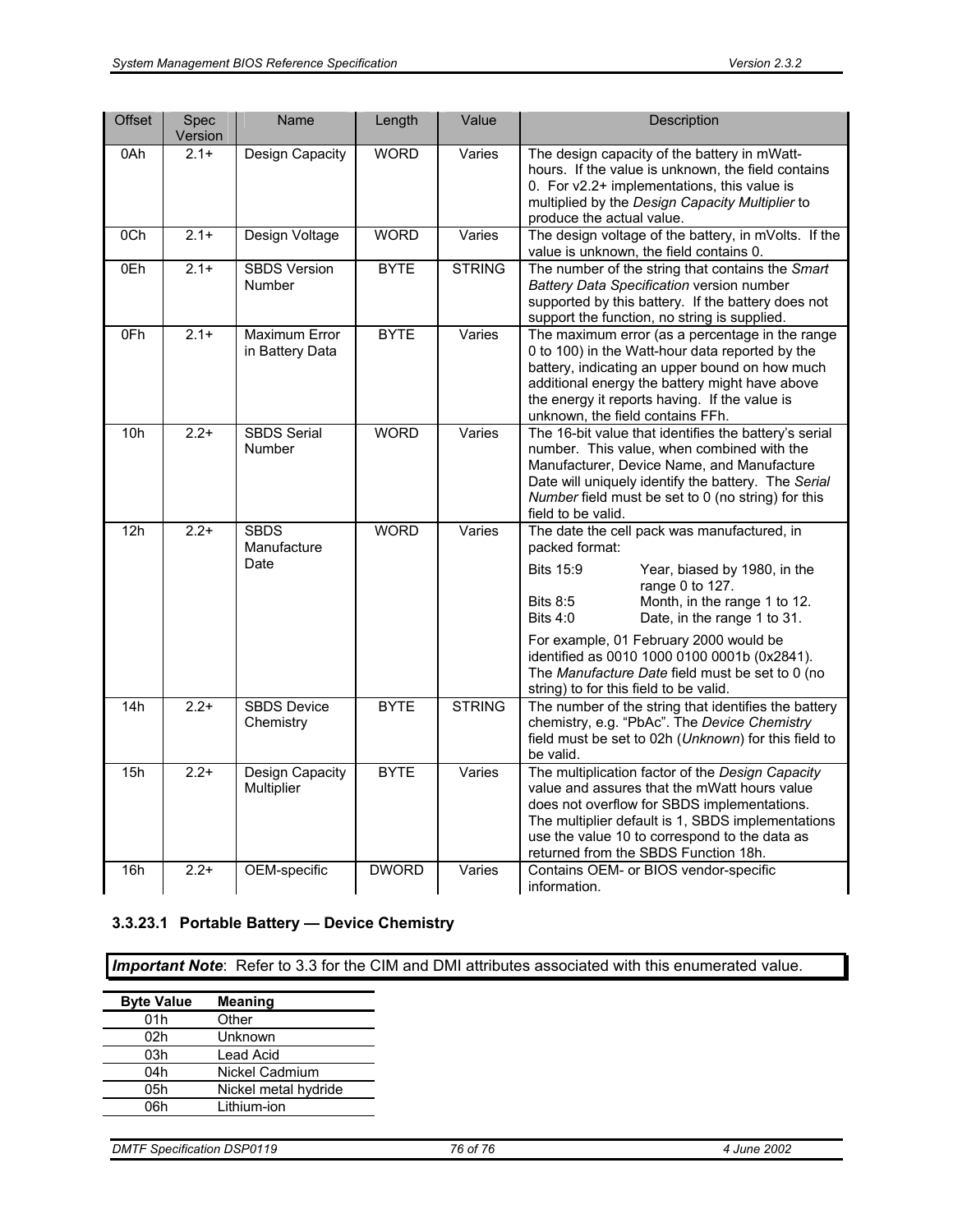| <b>Byte Value</b> | <b>Meaning</b>  |
|-------------------|-----------------|
| 07h               | Zinc air        |
| 08h               | Lithium Polymer |
|                   |                 |

#### **3.3.24 System Reset (Type 23)**

This structure describes whether Automatic System Reset functions enabled (*Status*). If the system has a watchdog Timer and the timer is not reset (*Timer Reset*) before the *Interval* elapses, an automatic system reset will occur. The system will re-boot according to the *Boot Option*. This function may repeat until the *Limit* is reached, at which time the system will re-boot according to the *Boot Option at Limit*.

| <b>Offset</b> | Name                  | Length      | Value            | Description                                                                                                                                                                                     |  |  |
|---------------|-----------------------|-------------|------------------|-------------------------------------------------------------------------------------------------------------------------------------------------------------------------------------------------|--|--|
| 00h           | Type                  | <b>BYTE</b> | 23               | System Reset indicator                                                                                                                                                                          |  |  |
| 01h           | Length                | <b>BYTE</b> | 0 <sub>Dh</sub>  | Length of the structure.                                                                                                                                                                        |  |  |
| 02h           | Handle                | <b>WORD</b> | Varies           | The handle, or instance number, associated with the structure.                                                                                                                                  |  |  |
| 04h           | Capabilities          | <b>BYTE</b> | <b>Bit-field</b> | Identifies the system-reset capabilities for the system.                                                                                                                                        |  |  |
|               |                       |             |                  | Bits 7:6 Reserved for future assignment via this specification,<br>set to 00b.<br>Bit 5<br>System contains a watchdog timer, either True (1) or                                                 |  |  |
|               |                       |             |                  | False $(0)$ .                                                                                                                                                                                   |  |  |
|               |                       |             |                  | Boot Option on Limit. Identifies the system action to<br>Bits $4:3$<br>be taken when the Reset Limit is reached, one of:<br>00 <sub>b</sub><br>Reserved, do not use.<br>01b<br>Operating system |  |  |
|               |                       |             |                  | 10 <sub>b</sub><br>System utilities                                                                                                                                                             |  |  |
|               |                       |             |                  | 11 <sub>b</sub><br>Do not reboot                                                                                                                                                                |  |  |
|               |                       |             |                  | Boot Option. Indicates the action to be taken following<br><b>Bits 2:1</b>                                                                                                                      |  |  |
|               |                       |             |                  | a watchdog reset, one of:                                                                                                                                                                       |  |  |
|               |                       |             |                  | 00b<br>Reserved, do not use.                                                                                                                                                                    |  |  |
|               |                       |             |                  | 01 <sub>b</sub><br>Operating system                                                                                                                                                             |  |  |
|               |                       |             |                  | System utilities<br>10 <sub>b</sub>                                                                                                                                                             |  |  |
|               |                       |             |                  | 11 <sub>b</sub><br>Do not reboot                                                                                                                                                                |  |  |
|               |                       |             |                  | Bit 0<br>Status. Identifies whether (1) or not (0) the system                                                                                                                                   |  |  |
|               |                       |             |                  | reset is enabled by the user.                                                                                                                                                                   |  |  |
| 05h           | <b>Reset Count</b>    | <b>WORD</b> | Varies           | The number of automatic system resets since the last<br>intentional reset. A value of OFFFFh indicates unknown.                                                                                 |  |  |
| 07h           | <b>Reset Limit</b>    | <b>WORD</b> | Varies           | The number of consecutive times the system reset will be<br>attempted. A value of OFFFFh indicates unknown.                                                                                     |  |  |
| 09h           | <b>Timer Interval</b> | <b>WORD</b> | Varies           | The number of minutes to use for the watchdog timer. If the<br>timer is not reset within this interval, the system reset timeout                                                                |  |  |
| 0Bh           | Timeout               | <b>WORD</b> | Varies           | will begin. A value of OFFFFh indicates unknown.<br>Identifies the number of minutes before the reboot is initiated. It                                                                         |  |  |
|               |                       |             |                  | is used after a system power cycle, system reset (local or                                                                                                                                      |  |  |
|               |                       |             |                  | remote), and automatic system reset. A value of OFFFFh                                                                                                                                          |  |  |
|               |                       |             |                  | indicates unknown.                                                                                                                                                                              |  |  |
|               |                       |             |                  |                                                                                                                                                                                                 |  |  |

*Note*: This structure type was added for specification v2.2.

#### **3.3.25 Hardware Security (Type 24)**

This structure describes the system-wide hardware security settings.

*Note*: This structure type was added for specification v2.2.

| <b>Offset</b> | Name       | Length      | Value  | Description                                                       |
|---------------|------------|-------------|--------|-------------------------------------------------------------------|
| 00h           | $\tau$ vpe | <b>BYTE</b> | 24     | Hardware Security indicator                                       |
| 01h           | Lenath.    | <b>BYTE</b> | 05h    | Length of the structure.                                          |
| 02h           | Handle     | <b>WORD</b> | Varies | The handle, or instance number, associated with the<br>structure. |

*DMTF Specification DSP0119 77 of 77 4 June 2002*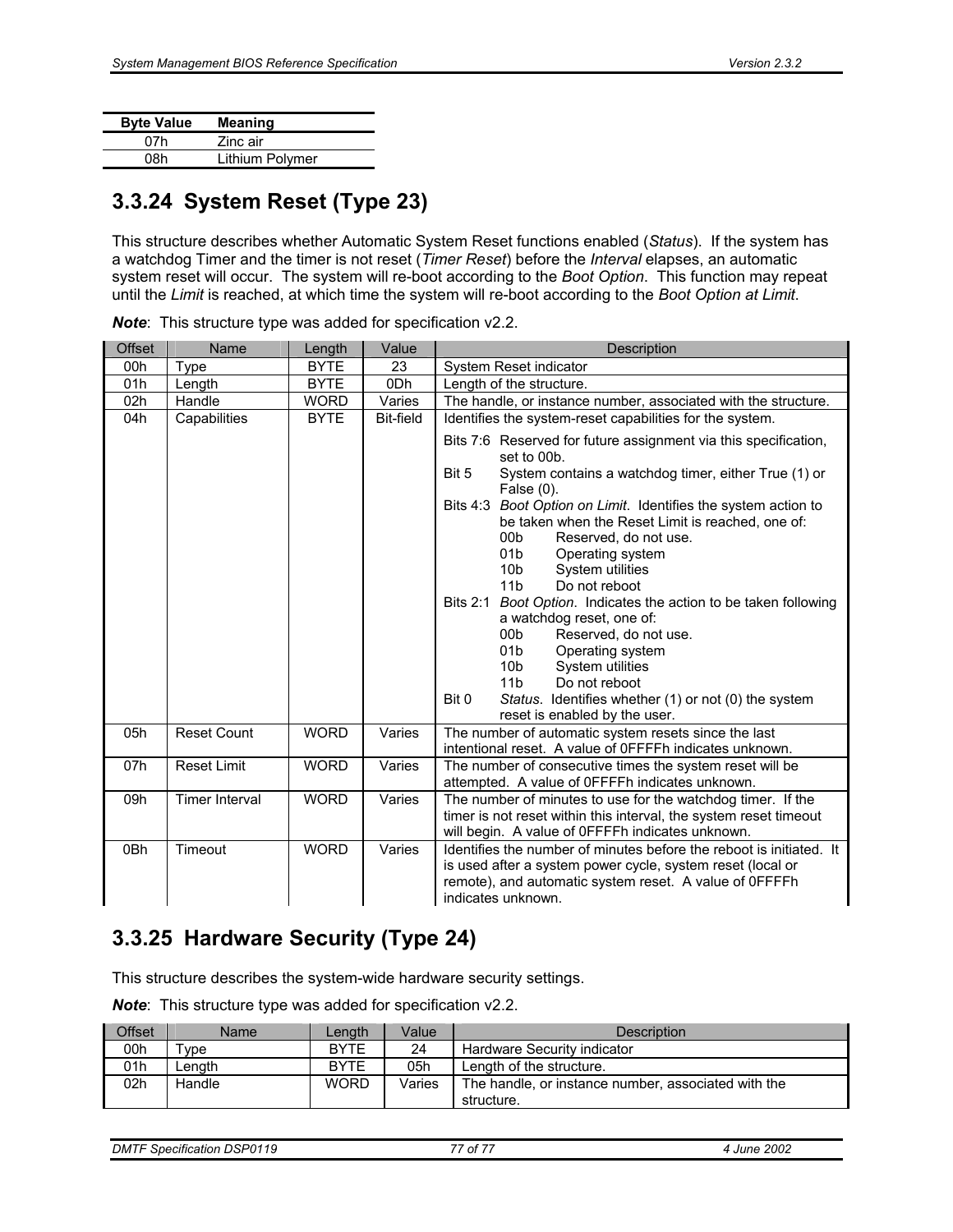| <b>Offset</b> | Name                                 | Length      | Value     | Description                                                                                                 |
|---------------|--------------------------------------|-------------|-----------|-------------------------------------------------------------------------------------------------------------|
| 04h           | <b>Hardware Security</b><br>Settings | <b>BYTE</b> | Bit-field | Identifies the password and reset status for the system:<br>Bits $7:6$<br>Power-on Password Status, one of: |
|               |                                      |             |           | 00 <sub>b</sub><br><b>Disabled</b>                                                                          |
|               |                                      |             |           | 01 <sub>b</sub><br>Enabled                                                                                  |
|               |                                      |             |           | 10b<br>Not Implemented                                                                                      |
|               |                                      |             |           | 11 <sub>b</sub><br><b>Unknown</b>                                                                           |
|               |                                      |             |           | <b>Bits 5:4</b><br>Keyboard Password Status, one of:                                                        |
|               |                                      |             |           | 00 <sub>b</sub><br>Disabled                                                                                 |
|               |                                      |             |           | 01 <sub>b</sub><br>Enabled                                                                                  |
|               |                                      |             |           | 10b<br>Not Implemented                                                                                      |
|               |                                      |             |           | 11 <sub>b</sub><br>Unknown                                                                                  |
|               |                                      |             |           | Bits $3:2$<br>Administrator Password Status, one<br>of:                                                     |
|               |                                      |             |           | 00 <sub>b</sub><br><b>Disabled</b>                                                                          |
|               |                                      |             |           | 01 <sub>b</sub><br>Enabled                                                                                  |
|               |                                      |             |           | 10b<br>Not Implemented                                                                                      |
|               |                                      |             |           | 11 <sub>b</sub><br>Unknown                                                                                  |
|               |                                      |             |           | Bits $1:0$<br>Front Panel Reset Status, one of:                                                             |
|               |                                      |             |           | 00 <sub>b</sub><br><b>Disabled</b>                                                                          |
|               |                                      |             |           | 01 <sub>b</sub><br>Enabled                                                                                  |
|               |                                      |             |           | 10b<br>Not Implemented                                                                                      |
|               |                                      |             |           | 11b<br>Unknown                                                                                              |

### **3.3.26 System Power Controls (Type 25)**

This structure describes the attributes for controlling the main power supply to the system. Software that interprets this structure uses the month, day, hour, minute, and second values to determine the number of seconds until the next power-on of the system. The presence of this structure implies that a timed power-on facility is available for the system.

|  | <b>Note:</b> This structure type was added for specification v2.2. |  |  |  |  |  |  |
|--|--------------------------------------------------------------------|--|--|--|--|--|--|
|--|--------------------------------------------------------------------|--|--|--|--|--|--|

| Offset | Name                                        | Length      | Value  | <b>Description</b>                                                                                                                        |
|--------|---------------------------------------------|-------------|--------|-------------------------------------------------------------------------------------------------------------------------------------------|
| 00h    | Type                                        | <b>BYTE</b> | 25     | System Power Controls indicator                                                                                                           |
| 01h    | Length                                      | <b>BYTE</b> | 09h    | Length of the structure.                                                                                                                  |
| 02h    | Handle                                      | <b>WORD</b> | Varies | The handle, or instance number, associated with the<br>structure.                                                                         |
| 04h    | Next Scheduled<br>Power-on Month            | <b>BYTE</b> | Varies | Contains the BCD value of the month on which the next<br>scheduled power-on is to occur, in the range 01h to 12h.<br>See 3.3.26.1.        |
| 05h    | Next Scheduled<br>Power-on Day-of-<br>month | <b>BYTE</b> | Varies | Contains the BCD value of the day-of-month on which the<br>next scheduled power-on is to occur, in the range 01h to<br>31h. See 3.3.26.1. |
| 06h    | Next Scheduled<br>Power-on Hour             | <b>BYTF</b> | Varies | Contains the BCD value of the hour on which the next<br>scheduled power-on is to occur, in the range 00h to 23h.<br>See 3.3.26.1.         |
| 07h    | Next Scheduled<br>Power-on Minute           | <b>BYTF</b> | Varies | Contains the BCD value of the minute on which the next<br>scheduled power-on is to occur, in the range 00h to 59h.<br>See 3.3.26.1.       |
| 08h    | Next Scheduled<br>Power-on Second           | <b>BYTE</b> | Varies | Contains the BCD value of the second on which the next<br>scheduled power-on is to occur, in the range 00h to 59h.<br>See 3.3.26.1.       |

#### **3.3.26.1 System Power Controls — Calculating the Next Scheduled Power-on Time**

The DMTF *System Power Controls* group contains a *Next Scheduled Power-on Time*, specified as the number of seconds until the next scheduled power-on of the system. Management software uses the date and time information specified in the associated SMBIOS structure to calculate the total number of seconds.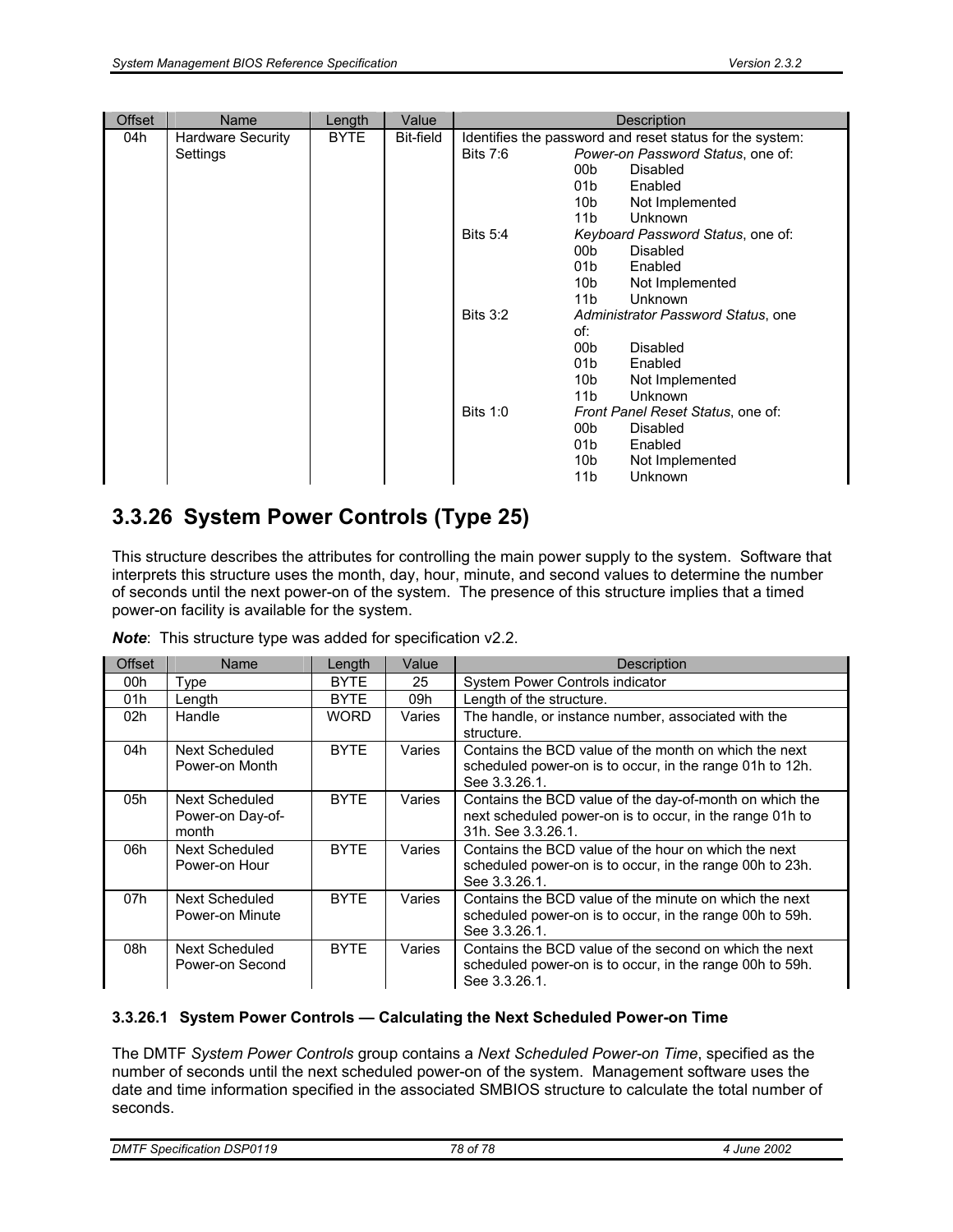Any date or time field in the structure whose value is outside of the field's specified range does not contribute to the total-seconds count. For example, if the Month field contains the value 0xFF the next power-on is scheduled to fall within the next month, perhaps on a specific day-of-month and time.

### **3.3.27 Voltage Probe (Type 26)**

This describes the attributes for a voltage probe in the system. Each structure describes a single voltage probe.

| Offset | Name                          | Length       | Value            | Description                                                                                                                                                                                                      |
|--------|-------------------------------|--------------|------------------|------------------------------------------------------------------------------------------------------------------------------------------------------------------------------------------------------------------|
| 00h    | Type                          | <b>BYTE</b>  | 26               | Voltage Probe indicator                                                                                                                                                                                          |
| 01h    | Length                        | <b>BYTE</b>  | Varies           | Length of the structure, at least 14h.                                                                                                                                                                           |
| 02h    | Handle                        | WORD         | Varies           | The handle, or instance number, associated with the<br>structure.                                                                                                                                                |
| 04h    | Description                   | <b>BYTE</b>  | <b>STRING</b>    | The number of the string that contains additional<br>descriptive information about the probe or its location.                                                                                                    |
| 05h    | Location and<br><b>Status</b> | <b>BYTE</b>  | <b>Bit-field</b> | Defines the probe's physical location and status of the<br>voltage monitored by this voltage probe. See 3.3.27.1.                                                                                                |
| 06h    | Maximum Value                 | <b>WORD</b>  | Varies           | The maximum voltage level readable by this probe, in<br>millivolts. If the value is unknown, the field is set to 0x8000.                                                                                         |
| 08h    | Minimum Value                 | <b>WORD</b>  | Varies           | The minimum voltage level readable by this probe, in<br>millivolts. If the value is unknown, the field is set to 0x8000.                                                                                         |
| 0Ah    | Resolution                    | <b>WORD</b>  | Varies           | The resolution for the probe's reading, in tenths of<br>millivolts. If the value is unknown, the field is set to 0x8000.                                                                                         |
| 0Ch    | Tolerance                     | <b>WORD</b>  | Varies           | The tolerance for reading from this probe, in plus/minus<br>millivolts. If the value is unknown, the field is set to 0x8000.                                                                                     |
| 0Eh    | Accuracy                      | <b>WORD</b>  | Varies           | The accuracy for reading from this probe, in plus/minus<br>$1/100th$ of a percent. If the value is unknown, the field is<br>set to 0x8000.                                                                       |
| 10h    | OEM-defined                   | <b>DWORD</b> | Varies           | Contains OEM- or BIOS vendor-specific information.                                                                                                                                                               |
| 14h    | <b>Nominal Value</b>          | WORD         | Varies           | The nominal value for the probe's reading in millivolts. If<br>the value is unknown, the field is set to 0x8000. This field<br>is present in the structure only if the structure's Length is<br>larger than 14h. |

*Note*: This structure type was added for specification v2.2.

#### **3.3.27.1 Voltage Probe — Location and Status**

| <b>Bit Range</b> | <b>Field Name</b> | Value          | <b>Meaning</b>           |
|------------------|-------------------|----------------|--------------------------|
| 7:5              | Status            | 001            | Other                    |
|                  |                   | 010            | Unknown                  |
|                  |                   | 011            | OK.                      |
|                  |                   | 100            | Non-critical             |
|                  |                   | $101 \ldots$   | Critical                 |
|                  |                   | 110            | Non-recoverable          |
| 4:0              | Location          | $\ldots$ 00001 | Other                    |
|                  |                   | $\ldots$ 00010 | Unknown                  |
|                  |                   | $\ldots$ 00011 | Processor                |
|                  |                   | $\ldots$ 00100 | Disk                     |
|                  |                   | 00101          | Peripheral Bay           |
|                  |                   | $\ldots 00110$ | System Management Module |
|                  |                   | $\ldots$ 00111 | Motherboard              |
|                  |                   | $\ldots$ 01000 | <b>Memory Module</b>     |
|                  |                   | 01001          | <b>Processor Module</b>  |
|                  |                   |                |                          |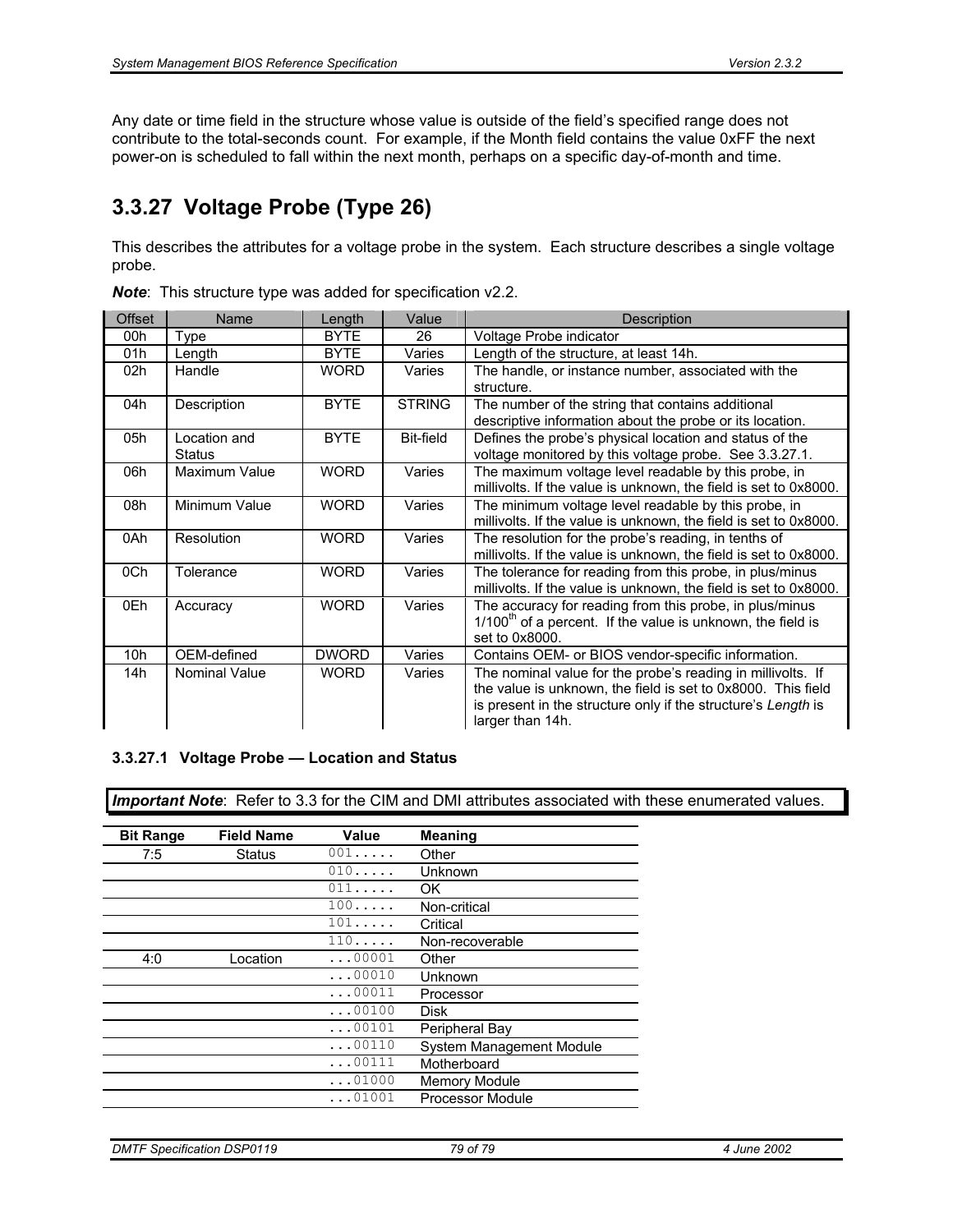| <b>Bit Range</b> | <b>Field Name</b> | Value          | <b>Meaning</b> |  |
|------------------|-------------------|----------------|----------------|--|
|                  |                   | $\ldots$ 01010 | Power Unit     |  |
|                  |                   | $\ldots$ 01011 | Add-in Card    |  |

#### **3.3.28 Cooling Device (Type 27)**

This structure describes the attributes for a cooling device in the system. Each structure describes a single cooling device.

|  |  |  |  | <b>Note:</b> This structure type was added for specification v2.2. |
|--|--|--|--|--------------------------------------------------------------------|
|--|--|--|--|--------------------------------------------------------------------|

| <b>Offset</b> | Name                     | Length       | Value            | <b>Description</b>                                            |  |
|---------------|--------------------------|--------------|------------------|---------------------------------------------------------------|--|
| 00h           | Type                     | <b>BYTE</b>  | 27               | Cooling Device indicator                                      |  |
| 01h           | Length                   | <b>BYTE</b>  | Varies           | Length of the structure, at least 0Ch.                        |  |
| 02h           | Handle                   | <b>WORD</b>  | Varies           | The handle, or instance number, associated with the           |  |
|               |                          |              |                  | structure.                                                    |  |
| 04h           | <b>Temperature Probe</b> | <b>WORD</b>  | Varies           | The handle, or instance number, of the temperature probe      |  |
|               | Handle                   |              |                  | (see 3.3.29 Temperature Probe (Type 28) on page 81)           |  |
|               |                          |              |                  | monitoring this cooling device. A value of 0xFFFF             |  |
|               |                          |              |                  | indicates that no probe is provided.                          |  |
| 06h           | Device Type and          | <b>BYTE</b>  | <b>Bit-field</b> | Identifies the cooling device type and the status of this     |  |
|               | <b>Status</b>            |              |                  | cooling device, see 3.3.28.1.                                 |  |
| 07h           | Cooling Unit Group       | <b>BYTE</b>  | Varies           | Identifies the cooling unit group to which this cooling       |  |
|               |                          |              |                  | device is associated. Multiple cooling devices in the same    |  |
|               |                          |              |                  | cooling unit implies a redundant configuration. The value     |  |
|               |                          |              |                  | is 00h if the cooling device is not a member of a redundant   |  |
|               |                          |              |                  | cooling unit, non-zero values imply redundancy and that at    |  |
|               |                          |              |                  | least one other cooling device will be enumerated with the    |  |
|               |                          |              |                  | same value.                                                   |  |
| 08h           | OEM-defined              | <b>DWORD</b> | Varies           | Contains OEM- or BIOS vendor-specific information.            |  |
| 0Ch           | Nominal Speed            | <b>WORD</b>  | Varies           | The nominal value for the cooling device's rotational         |  |
|               |                          |              |                  | speed, in revolutions-per-minute (rpm). If the value is       |  |
|               |                          |              |                  | unknown or the cooling device is non-rotating, the field is   |  |
|               |                          |              |                  | set to 0x8000. This field is present in the structure only if |  |
|               |                          |              |                  | the structure's Length is larger than 0Ch.                    |  |

#### **3.3.28.1 Cooling Device —Device Type and Status**

| <b>Bit Range</b> | <b>Field Name</b> | Value          | <b>Meaning</b>           |
|------------------|-------------------|----------------|--------------------------|
| 7:5              | Status            | 001            | Other                    |
|                  |                   | 010            | Unknown                  |
|                  |                   | 011            | OK.                      |
|                  |                   | 100            | Non-critical             |
|                  |                   | 101            | Critical                 |
|                  |                   | 110            | Non-recoverable          |
| 4:0              | Device Type       | $\ldots$ 00001 | Other                    |
|                  |                   | $\ldots$ 00010 | Unknown                  |
|                  |                   | $\ldots 00011$ | Fan                      |
|                  |                   | $\ldots$ 00100 | Centrifugal Blower       |
|                  |                   | $\ldots$ 00101 | Chip Fan                 |
|                  |                   | $\ldots$ 00110 | Cabinet Fan              |
|                  |                   | $\ldots$ 00111 | Power Supply Fan         |
|                  |                   | $\ldots$ 01000 | <b>Heat Pipe</b>         |
|                  |                   | $\ldots$ 01001 | Integrated Refrigeration |
|                  |                   | $\ldots$ 10000 | <b>Active Cooling</b>    |
|                  |                   | $\ldots$ 10001 | Passive Cooling          |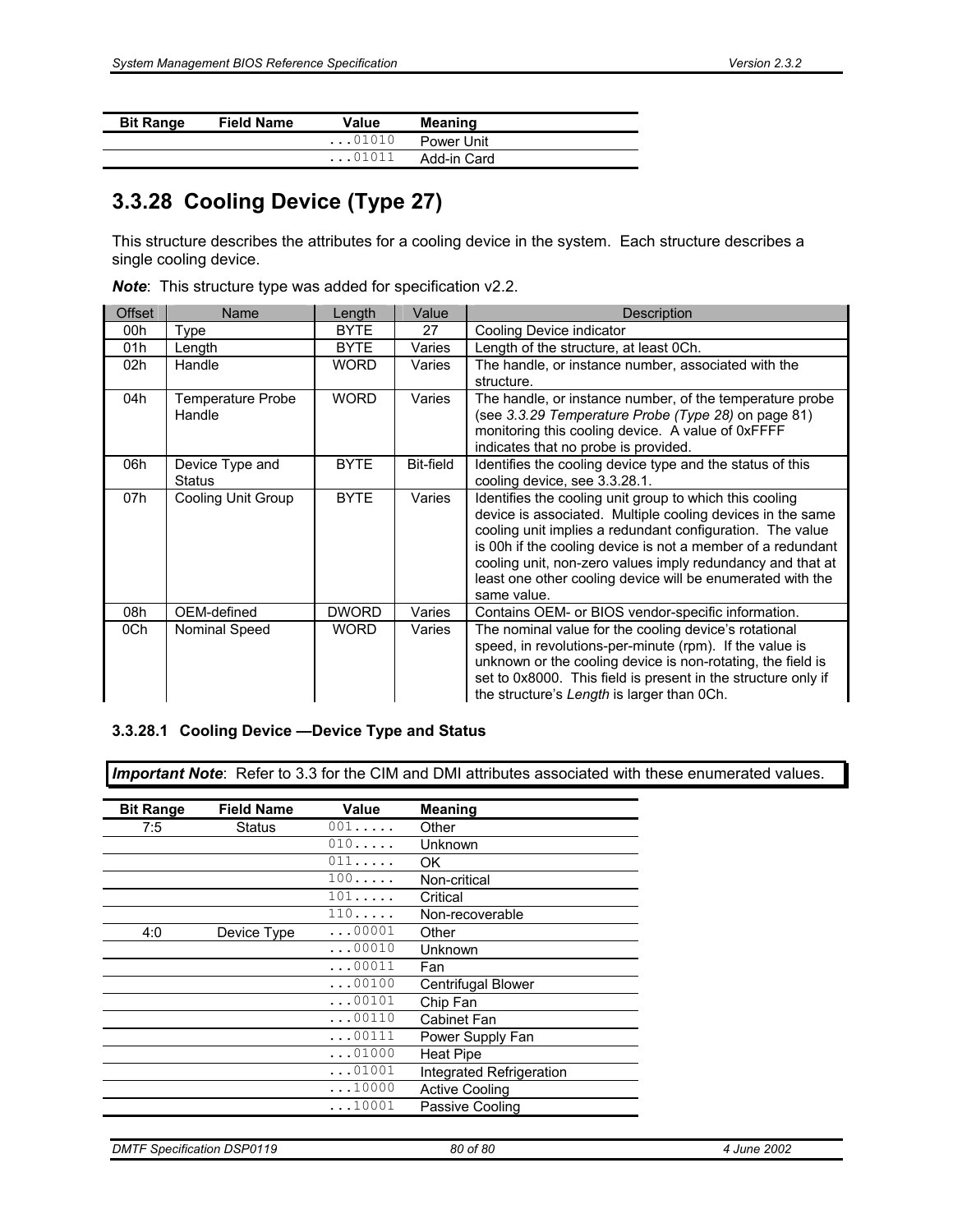### **3.3.29 Temperature Probe (Type 28)**

This structure describes the attributes for a temperature probe in the system. Each structure describes a single temperature probe.

| <b>Offset</b> | Name                          | Length       | Value            | Description                                                                                                                                                                                                                        |  |
|---------------|-------------------------------|--------------|------------------|------------------------------------------------------------------------------------------------------------------------------------------------------------------------------------------------------------------------------------|--|
| 00h           | Type                          | <b>BYTE</b>  | 28               | Temperature Probe indicator                                                                                                                                                                                                        |  |
| 01h           | Length                        | <b>BYTE</b>  | Varies           | Length of the structure, at least 14h.                                                                                                                                                                                             |  |
| 02h           | Handle                        | <b>WORD</b>  | Varies           | The handle, or instance number, associated with the<br>structure.                                                                                                                                                                  |  |
| 04h           | Description                   | <b>BYTE</b>  | <b>STRING</b>    | The number of the string that contains additional<br>descriptive information about the probe or its location.                                                                                                                      |  |
| 05h           | Location and<br><b>Status</b> | <b>BYTE</b>  | <b>Bit-field</b> | Defines the probe's physical location and the status of the<br>temperature monitored by this temperature probe. See<br>$3.3.29.1$ .                                                                                                |  |
| 06h           | Maximum Value                 | <b>WORD</b>  | Varies           | The maximum temperature readable by this probe, in<br>$1/10th$ degrees C. If the value is unknown, the field is set to<br>0x8000.                                                                                                  |  |
| 08h           | Minimum Value                 | <b>WORD</b>  | Varies           | The minimum temperature readable by this probe, in 1/10 <sup>th</sup><br>degrees C. If the value is unknown, the field is set to<br>0x8000.                                                                                        |  |
| 0Ah           | Resolution                    | <b>WORD</b>  | Varies           | The resolution for the probe's reading, in 1/1000 <sup>th</sup> degrees<br>C. If the value is unknown, the field is set to 0x8000.                                                                                                 |  |
| 0Ch           | Tolerance                     | <b>WORD</b>  | Varies           | The tolerance for reading from this probe, in plus/minus<br>$1/10th$ degrees C. If the value is unknown, the field is set to<br>0x8000.                                                                                            |  |
| 0Eh           | Accuracy                      | <b>WORD</b>  | Varies           | The accuracy for reading from this probe, in plus/minus<br>$1/100th$ of a percent. If the value is unknown, the field is<br>set to 0x8000.                                                                                         |  |
| 10h           | OEM-defined                   | <b>DWORD</b> | Varies           | Contains OEM- or BIOS vendor-specific information.                                                                                                                                                                                 |  |
| 14h           | <b>Nominal Value</b>          | <b>WORD</b>  | Varies           | The nominal value for the probe's reading in 1/10 <sup>th</sup><br>degrees C. If the value is unknown, the field is set to<br>0x8000. This field is present in the structure only if the<br>structure's Length is larger than 14h. |  |

*Note*: This structure type was added for specification v2.2.

#### **3.3.29.1 Temperature Probe — Location and Status**

| <b>Bit Range</b> | <b>Field Name</b> | Value | <b>Meaning</b>  |
|------------------|-------------------|-------|-----------------|
| 7:5              | <b>Status</b>     | 001   | Other           |
|                  |                   | 010   | Unknown         |
|                  |                   | 011   | OK              |
|                  |                   | 100   | Non-critical    |
|                  |                   | 101   | Critical        |
|                  |                   | 110   | Non-recoverable |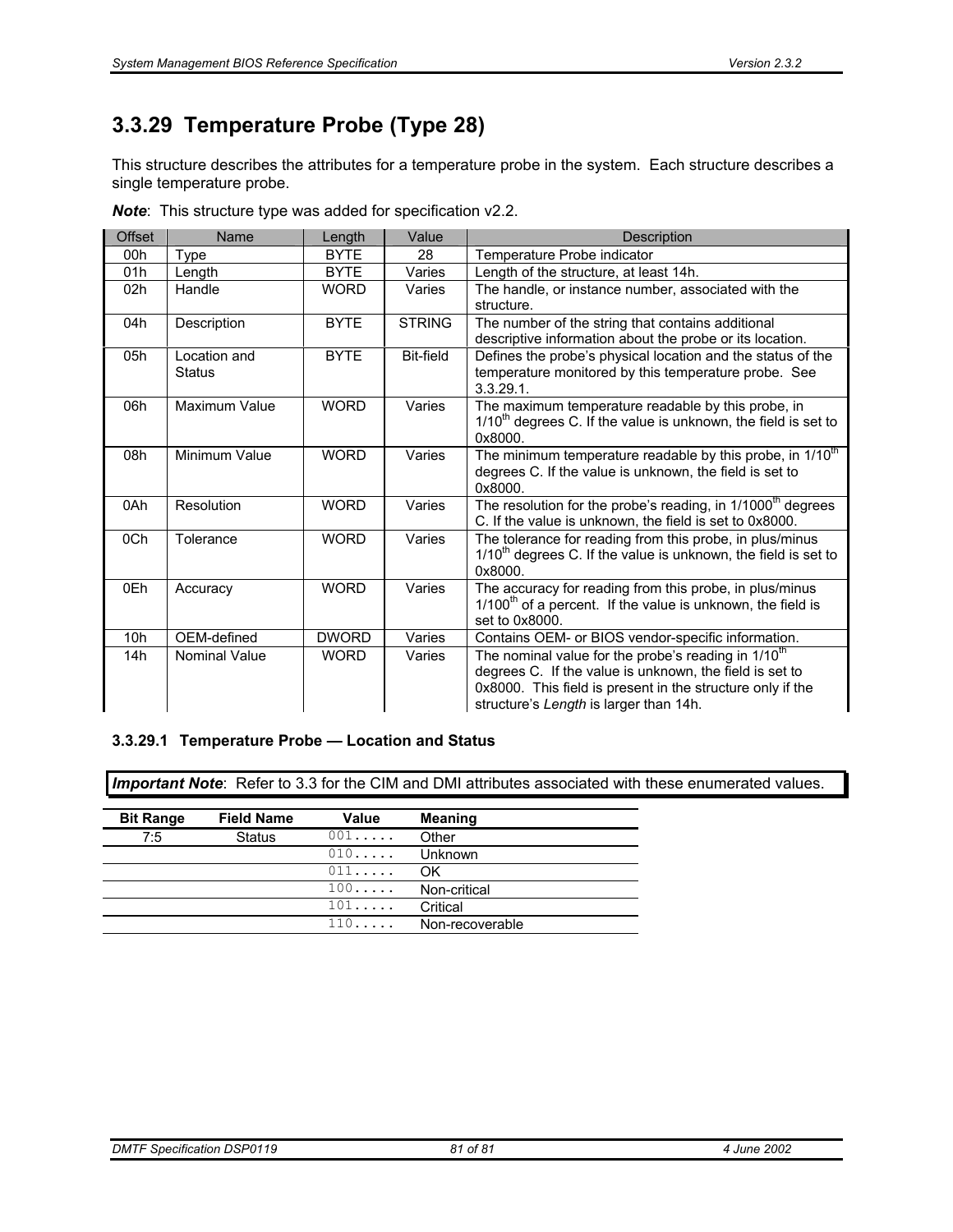| <b>Bit Range</b> | <b>Field Name</b> | Value          | <b>Meaning</b>           |
|------------------|-------------------|----------------|--------------------------|
| 4:0              | Location          | $\ldots$ 00001 | Other                    |
|                  |                   | $\ldots$ 00010 | Unknown                  |
|                  |                   | $\ldots$ 00011 | Processor                |
|                  |                   | $\ldots$ 00100 | <b>Disk</b>              |
|                  |                   | $\ldots$ 00101 | Peripheral Bay           |
|                  |                   | $\ldots$ 00110 | System Management Module |
|                  |                   | $\ldots$ 00111 | Motherboard              |
|                  |                   | $\ldots$ 01000 | <b>Memory Module</b>     |
|                  |                   | $\ldots$ 01001 | Processor Module         |
|                  |                   | $\ldots$ 01010 | Power Unit               |
|                  |                   | $\ldots$ 01011 | Add-in Card              |
|                  |                   | $\ldots$ 01100 | <b>Front Panel Board</b> |
|                  |                   | $\ldots$ 01101 | <b>Back Panel Board</b>  |
|                  |                   | $\ldots$ 01110 | Power System Board       |
|                  |                   | 01111          | Drive Back Plane         |

#### **3.3.30 Electrical Current Probe (Type 29)**

This structure describes the attributes for an electrical current probe in the system. Each structure describes a single electrical current probe.

| <b>Offset</b> | Name                          | Length       | Value         | Description                                                                                                                                                                                                     |
|---------------|-------------------------------|--------------|---------------|-----------------------------------------------------------------------------------------------------------------------------------------------------------------------------------------------------------------|
| 00h           | Type                          | <b>BYTE</b>  | 29            | Electrical Current Probe indicator                                                                                                                                                                              |
| 01h           | Length                        | <b>BYTE</b>  | Varies        | Length of the structure, at least 14h.                                                                                                                                                                          |
| 02h           | Handle                        | <b>WORD</b>  | Varies        | The handle, or instance number, associated with the<br>structure.                                                                                                                                               |
| 04h           | Description                   | <b>BYTE</b>  | <b>STRING</b> | The number of the string that contains additional<br>descriptive information about the probe or its location.                                                                                                   |
| 05h           | Location and<br><b>Status</b> | <b>BYTE</b>  | <b>ENUM</b>   | Defines the probe's physical location and the status of the<br>current monitored by this current probe. See 3.3.30.1.                                                                                           |
| 06h           | Maximum Value                 | <b>WORD</b>  | Varies        | The maximum current readable by this probe, in milliamps.<br>If the value is unknown, the field is set to 0x8000.                                                                                               |
| 08h           | Minimum Value                 | <b>WORD</b>  | Varies        | The minimum current readable by this probe, in milliamps.<br>If the value is unknown, the field is set to 0x8000.                                                                                               |
| 0Ah           | Resolution                    | <b>WORD</b>  | Varies        | The resolution for the probe's reading, in tenths of<br>milliamps. If the value is unknown, the field is set to<br>0x8000                                                                                       |
| 0Ch           | Tolerance                     | <b>WORD</b>  | Varies        | The tolerance for reading from this probe, in plus/minus<br>milliamps. If the value is unknown, the field is set to<br>0x8000.                                                                                  |
| 0Eh           | Accuracy                      | <b>WORD</b>  | Varies        | The accuracy for reading from this probe, in plus/minus<br>$1/100th$ of a percent. If the value is unknown, the field is<br>set to 0x8000.                                                                      |
| 10h           | OEM-defined                   | <b>DWORD</b> | Varies        | Contains OEM- or BIOS vendor-specific information.                                                                                                                                                              |
| 14h           | <b>Nominal Value</b>          | <b>WORD</b>  | Varies        | The nominal value for the probe's reading in milliamps. If<br>the value is unknown, the field is set to 0x8000. This field<br>is present in the structure only if the structure's Length is<br>larger than 14h. |

*Note*: This structure type was added for specification v2.2.

#### **3.3.30.1 Current Probe — Location and Status**

| <b>Bit Range</b> | <b>Field Name</b> | Value | <b>Meaning</b> |
|------------------|-------------------|-------|----------------|
| フ・ト              | 3tatus            | 001   | Other          |

```
DMTF Specification DSP0119 82 of 82 4 June 2002
```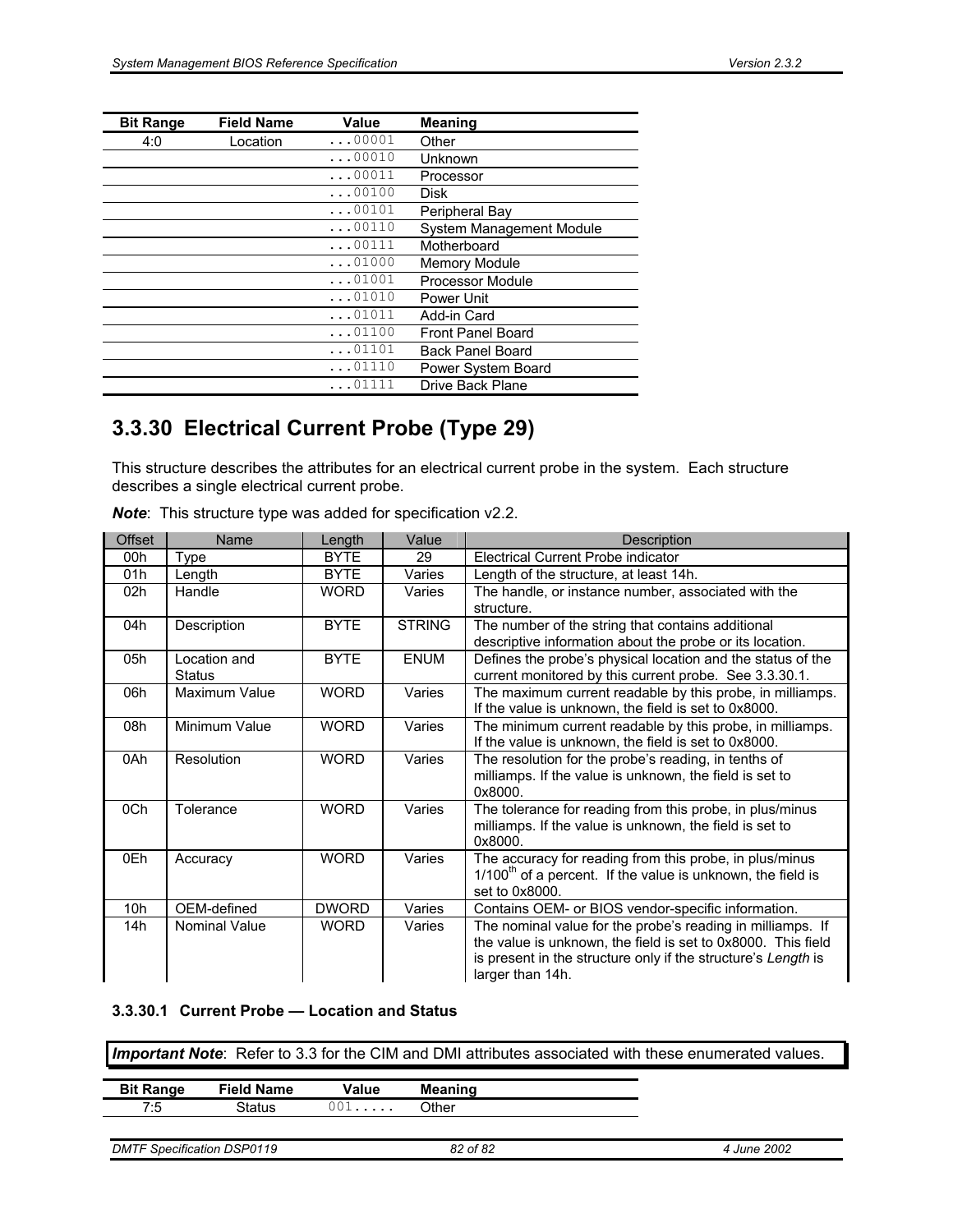| <b>Bit Range</b> | <b>Field Name</b> | Value          | <b>Meaning</b>           |
|------------------|-------------------|----------------|--------------------------|
|                  |                   | 010            | Unknown                  |
|                  |                   | 011            | OK                       |
|                  |                   | 100            | Non-critical             |
|                  |                   | 101            | Critical                 |
|                  |                   | 110            | Non-recoverable          |
| 4:0              | Location          | $\ldots00001$  | Other                    |
|                  |                   | $\ldots$ 00010 | Unknown                  |
|                  |                   | $\ldots$ 00011 | Processor                |
|                  |                   | $\ldots 00100$ | <b>Disk</b>              |
|                  |                   | $\ldots$ 00101 | Peripheral Bay           |
|                  |                   | $\ldots$ 00110 | System Management Module |
|                  |                   | $\ldots 00111$ | Motherboard              |
|                  |                   | $\ldots$ 01000 | <b>Memory Module</b>     |
|                  |                   | $\ldots$ 01001 | <b>Processor Module</b>  |
|                  |                   | $\ldots$ 01010 | Power Unit               |
|                  |                   | $\ldots$ 01011 | Add-in Card              |

#### **3.3.31 Out-of-Band Remote Access (Type 30)**

This structure describes the attributes and policy settings of a hardware facility that may be used to gain remote access to a hardware system when the operating system is not available due to power-down status, hardware failures, or boot failures.

| Offset                          | Name        | Length      | Value         | Description                                                                                                                                                                                                                                                                                                                                                                                                                                                                                                                                                                                                                      |  |
|---------------------------------|-------------|-------------|---------------|----------------------------------------------------------------------------------------------------------------------------------------------------------------------------------------------------------------------------------------------------------------------------------------------------------------------------------------------------------------------------------------------------------------------------------------------------------------------------------------------------------------------------------------------------------------------------------------------------------------------------------|--|
| 00h                             | Type        | <b>BYTE</b> | 30            | Out-of-Band Remote Access indicator                                                                                                                                                                                                                                                                                                                                                                                                                                                                                                                                                                                              |  |
| 01h                             | Length      | <b>BYTE</b> | 06h           | Length of the structure.                                                                                                                                                                                                                                                                                                                                                                                                                                                                                                                                                                                                         |  |
| 02h                             | Handle      | <b>WORD</b> | Varies        | The handle, or instance number, associated with the<br>structure.                                                                                                                                                                                                                                                                                                                                                                                                                                                                                                                                                                |  |
| <b>Manufacturer Name</b><br>04h |             | <b>BYTE</b> | <b>STRING</b> | The number of the string that contains the manufacturer of<br>the out-of-band access facility.                                                                                                                                                                                                                                                                                                                                                                                                                                                                                                                                   |  |
| 05h                             | Connections | <b>BYTE</b> | Bit-field     | Identifies the current remote-access connections:<br>Bits $7:2$<br>Reserved for future definition by this<br>specification, set to all zeros.<br><b>Outbound Connection Enabled.</b><br>Bit 1<br>Identifies whether (1) or not (0) the<br>facility is allowed to initiate outbound<br>connections to contact an alert<br>management facility when critical<br>conditions occur.<br>Bit 0<br>Inbound Connection Enabled. Identifies<br>whether $(1)$ or not $(0)$ the facility is<br>allowed to initiate outbound connections<br>to receive incoming connections for the<br>purpose of remote operations or<br>problem management |  |

*Note*: This structure type was added for specification v2.2.

### **3.3.32 Boot Integrity Services (BIS) Entry Point (Type 31)**

Structure type 31 (decimal) is reserved for use by the Boot Integrity Services (BIS). Refer to the *Boot Integrity Services API Specification* for content details.

*Note*: This structure type was added for specification v2.3.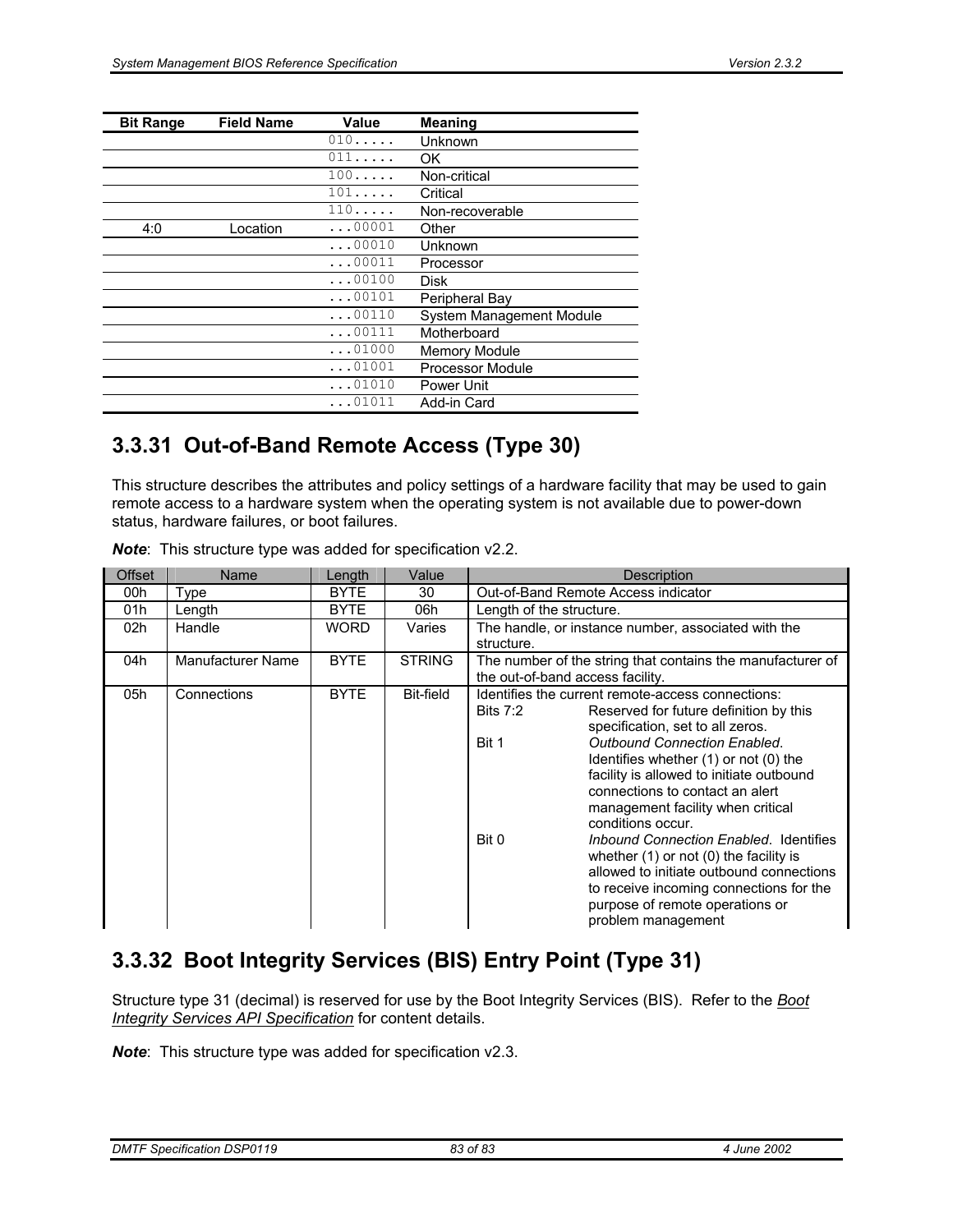### **3.3.33 System Boot Information (Type 32)**

The client system firmware, e.g. BIOS, communicates the *System Boot Status* to the client's Pre-boot Execution Environment (PXE) boot image or OS-present management application via this structure. When used in the PXE environment, for example, this code identifies the reason the PXE was initiated and can be used by boot-image software to further automate an enterprise's PXE sessions. For example, an enterprise could choose to automatically download a hardware-diagnostic image to a client whose reason code indicated either a firmware- or operating system-detected hardware failure.

*Note*: This structure type was added for specification v2.3.

| Offset | Name               | Length                    | Value  | Description                                                                                                      |
|--------|--------------------|---------------------------|--------|------------------------------------------------------------------------------------------------------------------|
| 00h    | Type               | <b>BYTE</b>               | 32     | System Boot Information structure identifier                                                                     |
| 01h    | Length             | <b>BYTE</b>               | Varies | Length of the structure, in bytes; at least 0Bh.                                                                 |
| 02h    | Handle             | <b>WORD</b>               | Varies |                                                                                                                  |
| 04h    | Reserved           | 6 BYTES                   | 00h    | Reserved for future assignment via this specification, all<br>bytes are set to 00h.                              |
| 0Ah    | <b>Boot Status</b> | Length-10<br><b>Bytes</b> | Varies | The Status and Additional Data fields that identify the boot<br>status. See 3.3.33.1 for additional information. |

#### **3.3.33.1 System Boot Status**

| <b>Description</b>                                                                 | <b>Status</b> | <b>Additional Data</b> |
|------------------------------------------------------------------------------------|---------------|------------------------|
| No errors detected                                                                 | 0             | None                   |
| No bootable media                                                                  |               | none                   |
| The "normal" operating system failed to load.                                      | 2             | none                   |
| Firmware-detected hardware failure, including "unknown" failure types.             | 3             | none                   |
| Operating system-detected hardware failure. For ACPI OS's, the system firmware     | 4             | none                   |
| might set this reason code when the OS reports a boot failure via interfaces       |               |                        |
| defined in the <b>Simple Boot Flag Specification</b> .                             |               |                        |
| User-requested boot, usually via a keystroke                                       | 5             | none                   |
| System security violation                                                          | 6             | none                   |
| Previously-requested image. This reason code allows coordination between OS-       |               | varies                 |
| present software and the OS-absent environment. For example, an OS-present         |               |                        |
| application might enable (via a platform-specific interface) the system to boot to |               |                        |
| the PXE and request a specific boot-image.                                         |               |                        |
| A system watchdog timer expired, causing the system to reboot.                     | 8             | none                   |
| Reserved for future assignment via this specification.                             | $9 - 127$     | Varies                 |
| Vendor/OEM-specific implementations. The Vendor/OEM identifier is the              | 128-191       | Varies                 |
| "Manufacturer" string found in the System Identification structure.                |               |                        |
| Product-specific implementations. The product identifier is formed by the          | 192-255       | Varies                 |
| concatenation of the "Manufacturer" and "Product Name" strings found in the        |               |                        |
| System Information structure.                                                      |               |                        |

### **3.3.34 64-bit Memory Error Information (Type 33)**

This structure describes an error within a Physical Memory Array, when the error address is above 4G (0xFFFFFFFF).

*Note*: This structure type was added for specification v2.3.

| Offset | Name                | Length      | Value  | <b>Description</b>                                                |
|--------|---------------------|-------------|--------|-------------------------------------------------------------------|
| 00h    | $^{\mathsf{T}}$ vpe | <b>BYTE</b> | 33     | 64-bit Memory Error Information type                              |
| 01h    | _ength              | <b>BYTE</b> | 1Fh    | Length of the structure.                                          |
| 02h    | Handle              | <b>WORD</b> | Varies | The handle, or instance number, associated with the<br>structure. |

*DMTF Specification DSP0119 84 of 84 4 June 2002*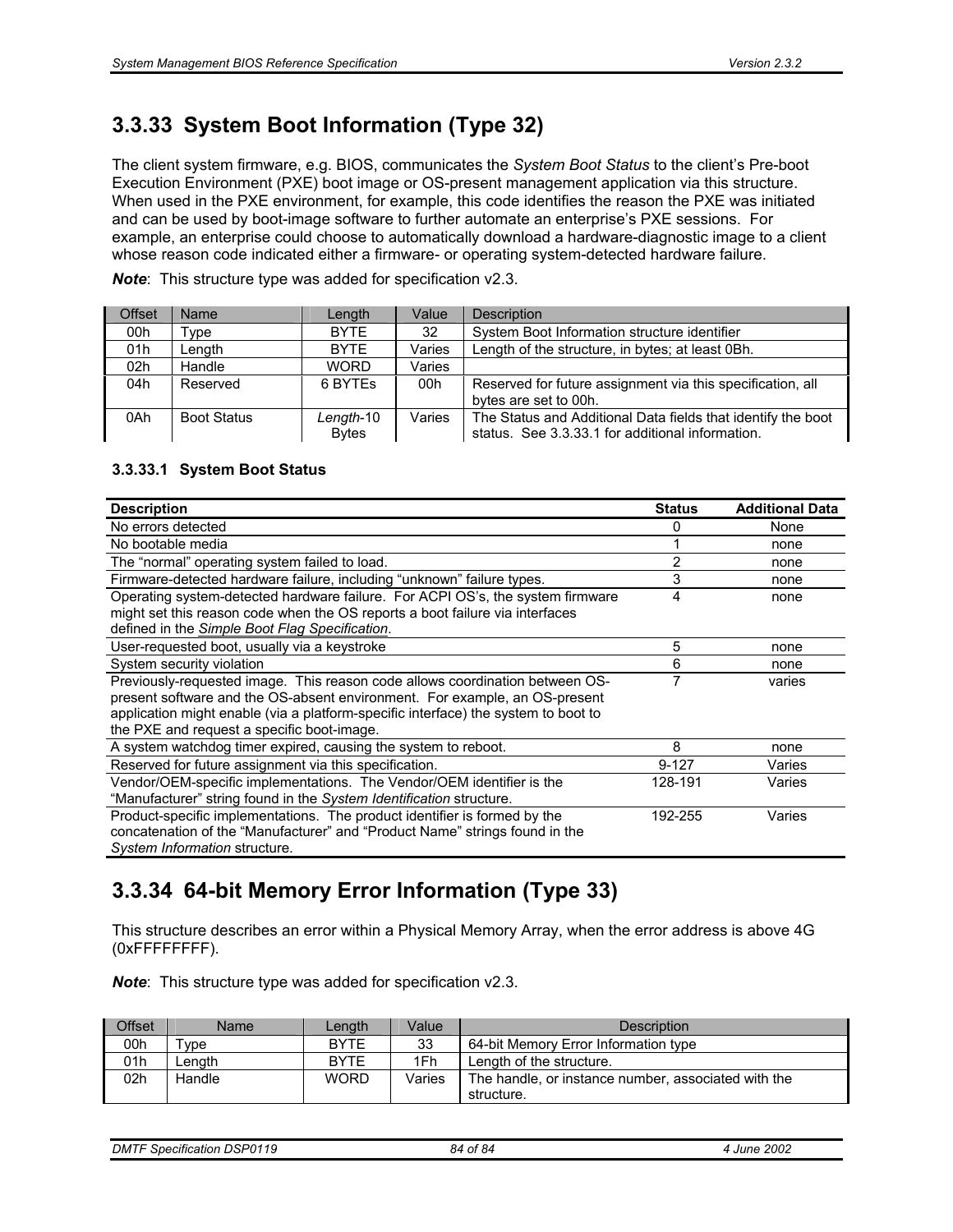| Offset | <b>Name</b>                          | Length       | Value       | <b>Description</b>                                                                                                                                                                                |
|--------|--------------------------------------|--------------|-------------|---------------------------------------------------------------------------------------------------------------------------------------------------------------------------------------------------|
| 04h    | Error Type                           | <b>BYTE</b>  | <b>ENUM</b> | The type of error that is associated with the current status<br>reported for the memory array or device. See 3.3.19.1 for<br>definitions                                                          |
| 05h    | <b>Error Granularity</b>             | <b>BYTE</b>  | <b>ENUM</b> | Identifies the granularity, e.g. device vs. Partition, to which<br>the error can be resolved. See 3.3.19.2 for definitions.                                                                       |
| 06h    | <b>Error Operation</b>               | <b>BYTE</b>  | ENUM        | The memory access operation that caused the error. See<br>3.3.19.3 for definitions.                                                                                                               |
| 07h    | Vendor Syndrome                      | <b>DWORD</b> | Varies      | The vendor-specific ECC syndrome or CRC data<br>associated with the erroneous access. If the value is<br>unknown, this field contains 0000 0000h.                                                 |
| 0Bh    | Memory Array<br><b>Error Address</b> | QWORD        | Varies      | The 64-bit physical address of the error based on the<br>addressing of the bus to which the memory array is<br>connected. If the address is unknown, this field contains<br>8000 0000 0000 0000h. |
| 13h    | Device Error<br>Address              | QWORD        | Varies      | The 64-bit physical address of the error relative to the start<br>of the failing memory device, in bytes. If the address is<br>unknown, this field contains 8000 0000 0000 0000h.                 |
| 1Bh    | <b>Error Resolution</b>              | <b>DWORD</b> | Varies      | The range, in bytes, within which the error can be<br>determined, when an error address is given. If the range is<br>unknown, this field contains 8000 0000h.                                     |

### **3.3.35 Management Device (Type 34)**

The information in this structure defines the attributes of a *Management Device*. A *Management Device* might control one or more fans or voltage, current, or temperature probes as defined by one or more *Management Device Component* structures — see *3.3.36 Management Device Component (Type 35)* on page 86.

*Note*: This structure type was added for specification v2.3.

| Offset | <b>Name</b>         | Length       | Value         | <b>Description</b>                                            |
|--------|---------------------|--------------|---------------|---------------------------------------------------------------|
| 00h    | Type                | <b>BYTE</b>  | 34            | Management Device indicator                                   |
| 01h    | Length              | <b>BYTE</b>  | 0Bh           | Length of the structure.                                      |
| 02h    | Handle              | <b>WORD</b>  | Varies        | The handle, or instance number, associated with the           |
|        |                     |              |               | structure.                                                    |
| 04h    | Description         | <b>BYTE</b>  | <b>STRING</b> | The number of the string that contains additional descriptive |
|        |                     |              |               | information about the device or its location.                 |
| 05h    | Type                | <b>BYTE</b>  | Varies        | Defines the device's type, see 3.3.35.1                       |
| 06h    | Address             | <b>DWORD</b> | Varies        | Defines the device's address                                  |
| 0Ah    | <b>Address Type</b> | <b>BYTE</b>  | Varies        | Defines the type of addressing used to access the device,     |
|        |                     |              |               | see 3.3.35.2.                                                 |

#### **3.3.35.1 Management Device — Type**

| <b>Byte Value</b> | <b>Meaning</b>                     |
|-------------------|------------------------------------|
| 01h               | Other                              |
| 02h               | Unknown                            |
| 03h               | National Semiconductor LM75        |
| 04h               | <b>National Semiconductor LM78</b> |
| 05h               | National Semiconductor LM79        |
| 06h               | National Semiconductor LM80        |
| 07h               | <b>National Semiconductor LM81</b> |
| 08h               | Analog Devices ADM9240             |
| 09h               | Dallas Semiconductor DS1780        |
| 0Ah               | Maxim 1617                         |
| 0Rh               | Genesys GL518SM                    |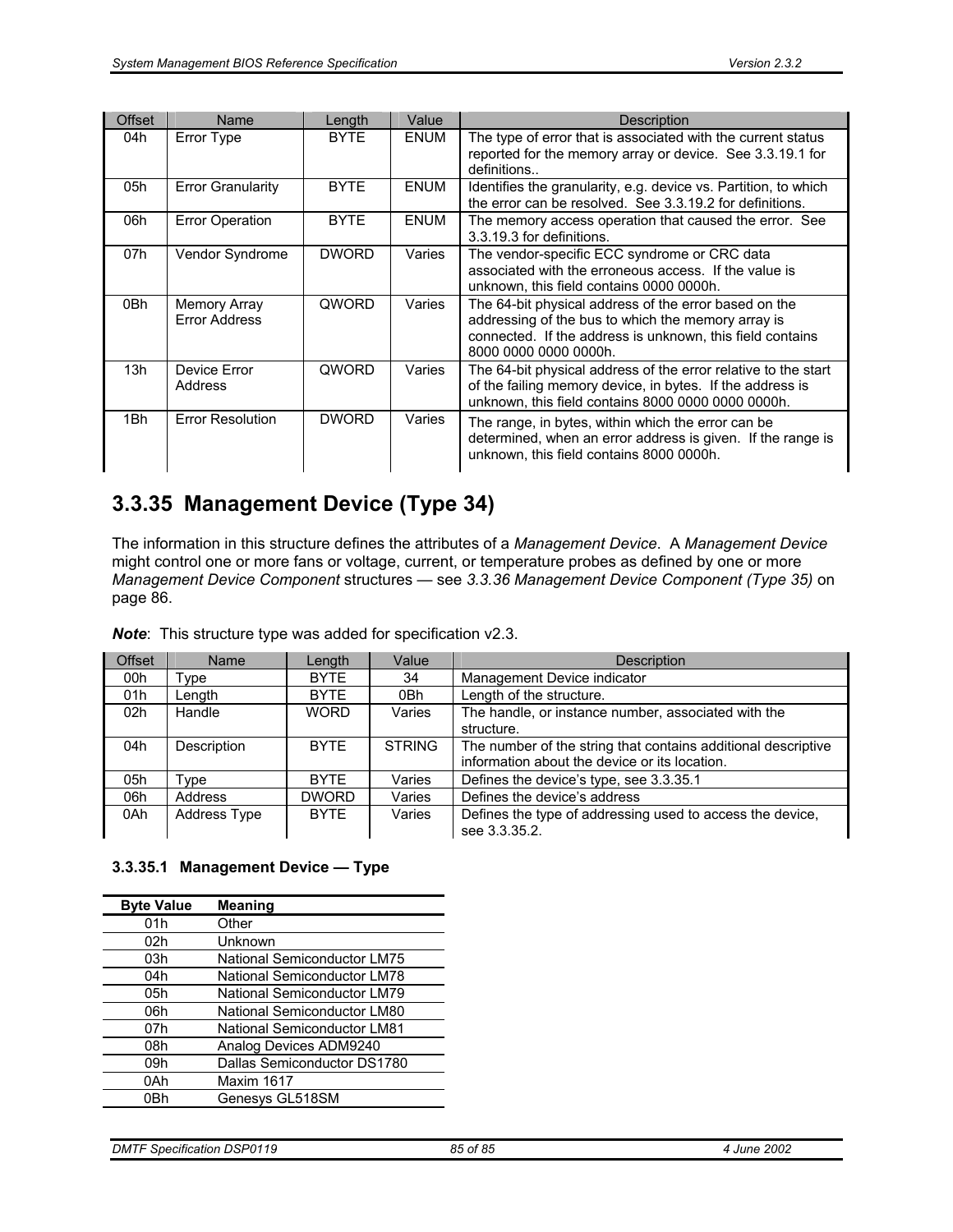| <b>Byte Value</b> | <b>Meaning</b>  |
|-------------------|-----------------|
| NC.h              | Winbond W83781D |
| NDh               | Holtek HT82H791 |

#### **3.3.35.2 Management Device — Address Type**

| <b>Byte Value</b> | <b>Meaning</b> |
|-------------------|----------------|
| 01h               | Other          |
| 02h               | Unknown        |
| 03h               | I/O Port       |
| 04h               | Memory         |
| 05h               | SM Bus         |

#### **3.3.36 Management Device Component (Type 35)**

This structure associates a cooling device or environmental probe with structures that define the controlling hardware device and (optionally) the component's thresholds.

| <b>Offset</b> | <b>Name</b>                 | Length      | Value         | <b>Description</b>                                                                                                                                                                                                                                                                                             |
|---------------|-----------------------------|-------------|---------------|----------------------------------------------------------------------------------------------------------------------------------------------------------------------------------------------------------------------------------------------------------------------------------------------------------------|
| 00h           | Type                        | <b>BYTE</b> | 35            | Management Device Component indicator                                                                                                                                                                                                                                                                          |
| 01h           | Length                      | <b>BYTE</b> | 0Bh           | Length of the structure.                                                                                                                                                                                                                                                                                       |
| 02h           | Handle                      | WORD.       | Varies        | The handle, or instance number, associated with the<br>structure.                                                                                                                                                                                                                                              |
| 04h           | Description                 | <b>BYTE</b> | <b>STRING</b> | The number of the string that contains additional descriptive<br>information about the component.                                                                                                                                                                                                              |
| 05h           | Management<br>Device Handle | <b>WORD</b> | Varies        | The handle, or instance number, of the Management<br>Device - see 3.3.35 Management Device (Type 34) on<br>page 85 - that contains this component.                                                                                                                                                             |
| 07h           | <b>Component Handle</b>     | <b>WORD</b> | Varies        | The handle, or instance number, of the probe or cooling<br>device that defines this component. See 3.3.27 Voltage<br>Probe (Type 26) on page 79, 3.3.28 Cooling Device (Type<br>27) on page 80, 3.3.29 Temperature Probe (Type 28) on<br>page 81, and 3.3.30 Electrical Current Probe (Type 29) on<br>page 82. |
| 09h           | Threshold Handle            | <b>WORD</b> | Varies        | The handle, or instance number, associated with the device<br>thresholds - see 3.3.37 Management Device Threshold<br>Data (Type 36) on page 86. A value of 0FFFFh indicates<br>that no Threshold Data structure is associated with this<br>component.                                                          |

*Note*: This structure type was added for specification v2.3.

### **3.3.37 Management Device Threshold Data (Type 36)**

The information in this structure defines threshold information for a component (probe or cooling-unit) contained within a *Management Device*.

For each threshold field present in the structure:

- The threshold units (millivolts, milliamps,  $1/10<sup>th</sup>$  degrees C, or RPMs) are as defined by the associated probe or cooling-unit component structure
- If the value is unavailable, the field is set to 0x8000.

*Note*: This structure type was added for specification v2.3.

| <b>Offset</b> | Name   | Lenath | Value | Description                                          |
|---------------|--------|--------|-------|------------------------------------------------------|
| 00h           | vpe    | RVTE   | 36    | Management Device Threshold Data structure indicator |
| 01h           | Lenath | RVTE   | 10h   | Length of the structure.                             |

| <b>DMTF Specification DSP0119</b><br>86 of 86 | 4 June 2002 |  |
|-----------------------------------------------|-------------|--|
|-----------------------------------------------|-------------|--|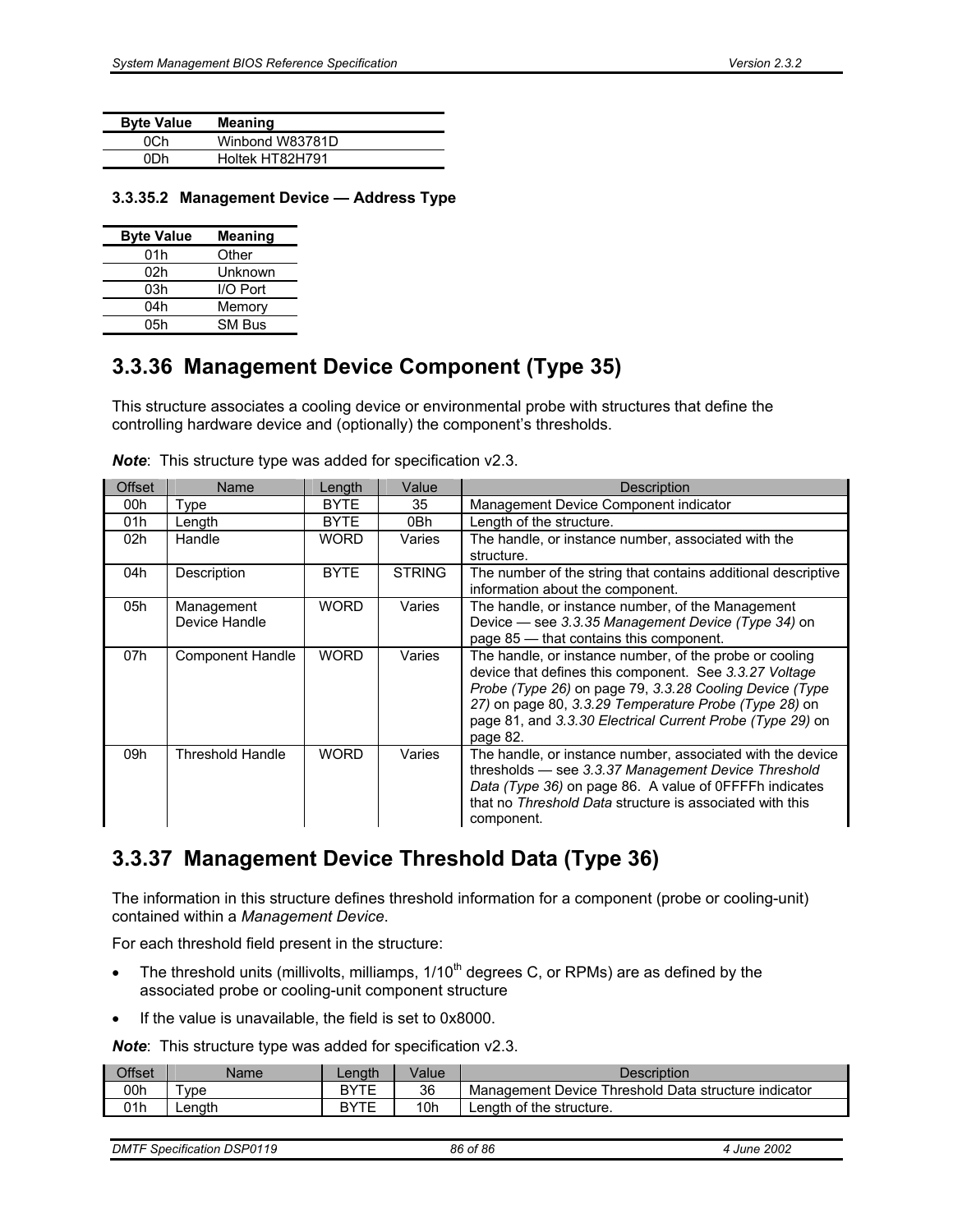| <b>Offset</b> | <b>Name</b>                          | Length      | Value  | <b>Description</b>                                                |
|---------------|--------------------------------------|-------------|--------|-------------------------------------------------------------------|
| 02h           | Handle                               | <b>WORD</b> | Varies | The handle, or instance number, associated with the<br>structure. |
| 04h           | Lower Threshold -<br>Non-critical    | <b>WORD</b> | Varies | The lower non-critical threshold for this component               |
| 06h           | Upper Threshold -<br>Non-critical    | <b>WORD</b> | Varies | The upper non-critical threshold for this component               |
| 08h           | Lower Threshold -<br>Critical        | <b>WORD</b> | Varies | The lower critical threshold for this component                   |
| 0Ah           | Upper Threshold -<br>Critical        | <b>WORD</b> | Varies | The upper critical threshold for this component                   |
| 0Ch           | Lower Threshold -<br>Non-recoverable | <b>WORD</b> | Varies | The lower non-recoverable threshold for this component            |
| 0Eh           | Upper Threshold -<br>Non-recoverable | <b>WORD</b> | Varies | The upper non-recoverable threshold for this component            |

### **3.3.38 Memory Channel (Type 37)**

The information in this structure provides the correlation between a Memory Channel and its associated Memory Devices. Each device presents one or more loads to the channel; the sum of all device loads cannot exceed the channel's defined maximum.

| <b>Offset</b> | Name                                 | Length      | Value  | Description                                                                                                                                                                                                                                                                                       |
|---------------|--------------------------------------|-------------|--------|---------------------------------------------------------------------------------------------------------------------------------------------------------------------------------------------------------------------------------------------------------------------------------------------------|
| 00h           | Type                                 | <b>BYTE</b> | 37     | Management Device Threshold Data structure indicator                                                                                                                                                                                                                                              |
| 01h           | Length                               | <b>BYTE</b> |        | Length of the structure, computed by the BIOS as $7 + 3*$<br>(Memory Device Count).<br>Note: This field must not be used to determine the number<br>of memory devices specified within the structure, to allow<br>future structure growth by appending information after the<br>Load/Handle list. |
| 02h           | Handle                               | <b>WORD</b> | Varies | The handle, or instance number, associated with the<br>structure.                                                                                                                                                                                                                                 |
| 04h           | Channel Type                         | <b>BYTE</b> | Varies | Identifies the type of memory associated with the channel,<br>see 3.3.38.                                                                                                                                                                                                                         |
| 05h           | Maximum<br>Channel Load              | <b>BYTE</b> | Varies | The maximum load supported by the channel; the sum of all<br>device loads cannot exceed this value.                                                                                                                                                                                               |
| 06h           | <b>Memory Device</b><br>Count (n)    | <b>BYTE</b> | Varies | Identifies the number of Memory Devices (Type 11h) that<br>are associated with this channel. This value also defines<br>the number of Load/Handle pairs that follow.                                                                                                                              |
| 07h           | Memory <sub>1</sub> Device<br>Load   | <b>BYTE</b> | Varies | The channel load provided by the 1 <sup>st</sup> Memory Device<br>associated with this channel.                                                                                                                                                                                                   |
| 08h           | Memory Device <sub>1</sub><br>Handle | <b>WORD</b> | Varies | The structure handle that identifies the 1 <sup>st</sup> Memory Device<br>associated with this channel.                                                                                                                                                                                           |
| $7 + 3*(n-1)$ | Memory Device <sub>n</sub><br>Load   | <b>BYTE</b> | Varies | The channel load provided by the nth Memory Device<br>associated with this channel.                                                                                                                                                                                                               |
| $8 + 3*(n-1)$ | Memory Device <sub>n</sub><br>Handle | <b>WORD</b> | Varies | The structure handle that identifies the nth Memory Device<br>associated with this channel.                                                                                                                                                                                                       |

*Note*: This structure type was added for specification v2.3.

#### **3.3.38.1 Memory Channel — Channel Type**

**Important Note**: Enumerated values are controlled by the DMTF, not this specification.

| <b>Meaning</b> |
|----------------|
| Other          |
| Unknown        |
| RamBus         |
| SyncLink       |
|                |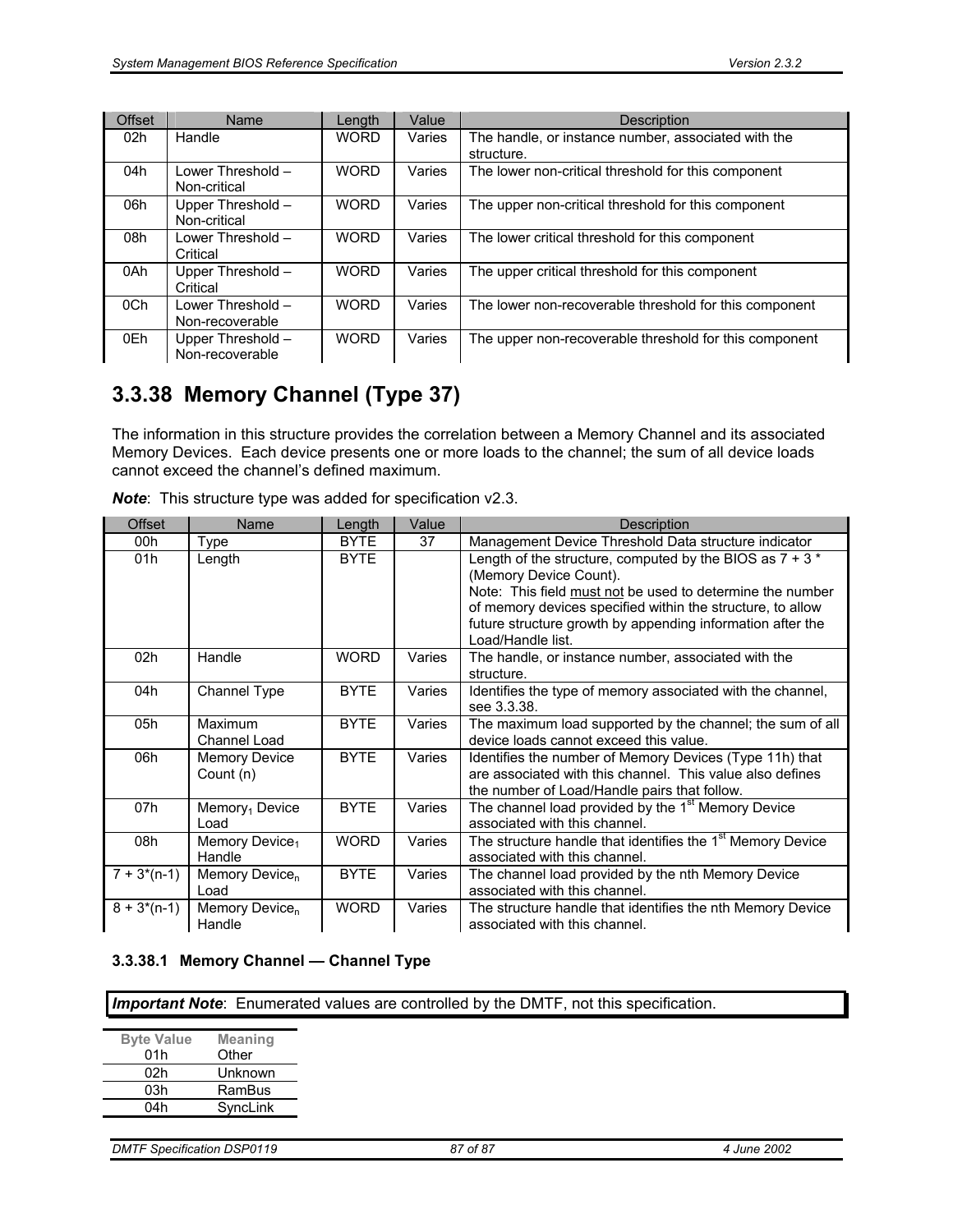### **3.3.39 IPMI Device Information (Type 38)**

The information in this structure defines the attributes of an Intelligent Platform Management Interface (IPMI) Baseboard Management Controller (BMC). Refer to the documents available at http://developer.intel.com/design/servers/ipmi/spec.htm for full documentation of IPMI.

| <b>Offset</b> | Name                                | Length      | Value       | Description                                                                                                                                                                                                                                                                    |
|---------------|-------------------------------------|-------------|-------------|--------------------------------------------------------------------------------------------------------------------------------------------------------------------------------------------------------------------------------------------------------------------------------|
| 00h           | Type                                | <b>BYTE</b> | 38          | IPMI Device Information structure indicator                                                                                                                                                                                                                                    |
| 01h           | Length                              | <b>BYTE</b> |             | Length of the structure, a minimum of 10h.                                                                                                                                                                                                                                     |
| 02h           | Handle                              | <b>WORD</b> | Varies      |                                                                                                                                                                                                                                                                                |
| 04h           | Interface Type                      | <b>BYTE</b> | <b>ENUM</b> | Baseboard Management Controller (BMC) interface type, see<br>$3.3.39.1$ .                                                                                                                                                                                                      |
| 05h           | IPMI<br>Specification<br>Revision   | <b>BYTE</b> | Varies      | Identifies the IPMI Specification Revision, in BCD format, to<br>which the BMC was designed. Bits 7:4 hold the most<br>significant digit of the revision, while bits 3:0 hold the least<br>significant bits, e.g. a value of 10h indicates revision 1.0.                       |
| 06h           | $I^2C$ Slave<br>Address             | <b>BYTE</b> | Varies      | The slave address on the $I^2C$ bus of this BMC.                                                                                                                                                                                                                               |
| 07h           | <b>NV Storage</b><br>Device Address | <b>BYTE</b> | Varies      | Bus id of the NV storage device. If no storage device exists<br>for this BMC, the field is set to OFFh.                                                                                                                                                                        |
| 08h           | Base Address                        | QWORD       | Varies      | Identifies the base address (either memory-mapped or I/O) of<br>the BMC. If the least-significant bit of the field is a 1, the<br>address is in I/O space; otherwise, the address is memory-<br>mapped. Refer to the <i>IPMI Interface Specification</i> for usage<br>details. |

#### **3.3.39.1 IPMI Device Information — BMC Interface Type**

| <b>Byte Value</b> | <b>Meaning</b>                                       |
|-------------------|------------------------------------------------------|
| 00h               | <b>Unknown</b>                                       |
| 01h               | <b>KCS: Keyboard Controller Style</b>                |
| 02h               | <b>SMIC: Server Management Interface Chip</b>        |
| 03h               | <b>BT: Block Transfer</b>                            |
| 04h to 0FFh       | Reserved for future assignment by this specification |

### **3.3.40 System Power Supply (Type 39)**

This structure identifies attributes of a system power supply. One instance of this record is present for each possible power supply in a system.

*Note*: This structure was added for specification v2.3.1.

| Offset          | Name             | Length      | Value         | Description                                                                                                                                                                                                                                                                                                                                                                                                                                           |
|-----------------|------------------|-------------|---------------|-------------------------------------------------------------------------------------------------------------------------------------------------------------------------------------------------------------------------------------------------------------------------------------------------------------------------------------------------------------------------------------------------------------------------------------------------------|
| 00h             | Type             | <b>BYTE</b> | 39            | Power Supply Record indicator                                                                                                                                                                                                                                                                                                                                                                                                                         |
| 01h             | Length           | <b>BYTE</b> | Varies        | Length of the structure, a minimum of 10h.                                                                                                                                                                                                                                                                                                                                                                                                            |
| 02 <sub>h</sub> | Handle           | <b>WORD</b> | Varies        | The handle, or instance number, associated with the power<br>supply structure.                                                                                                                                                                                                                                                                                                                                                                        |
| 04h             | Power Unit Group | <b>BYTE</b> | Varies        | Identifies the power unit group to which this power supply is<br>associated. Specifying the same Power Unit Group value<br>for more than one System Power Supply structure<br>indicates a redundant power supply configuration. The<br>field's value is 00h if the power supply is not a member of a<br>redundant power unit, non-zero values imply redundancy<br>and that at least one other power supply will be<br>enumerated with the same value. |
| 05h             | Location         | <b>BYTE</b> | <b>STRING</b> | The number of the string that identifies the location of the<br>power supply, e.g. "in the back, on the left-hand side" or<br>"Left Supply Bay."                                                                                                                                                                                                                                                                                                      |

| <b>DMTF Specification DSP0119</b> | 88 of 88 | June 2002 |
|-----------------------------------|----------|-----------|
|                                   |          |           |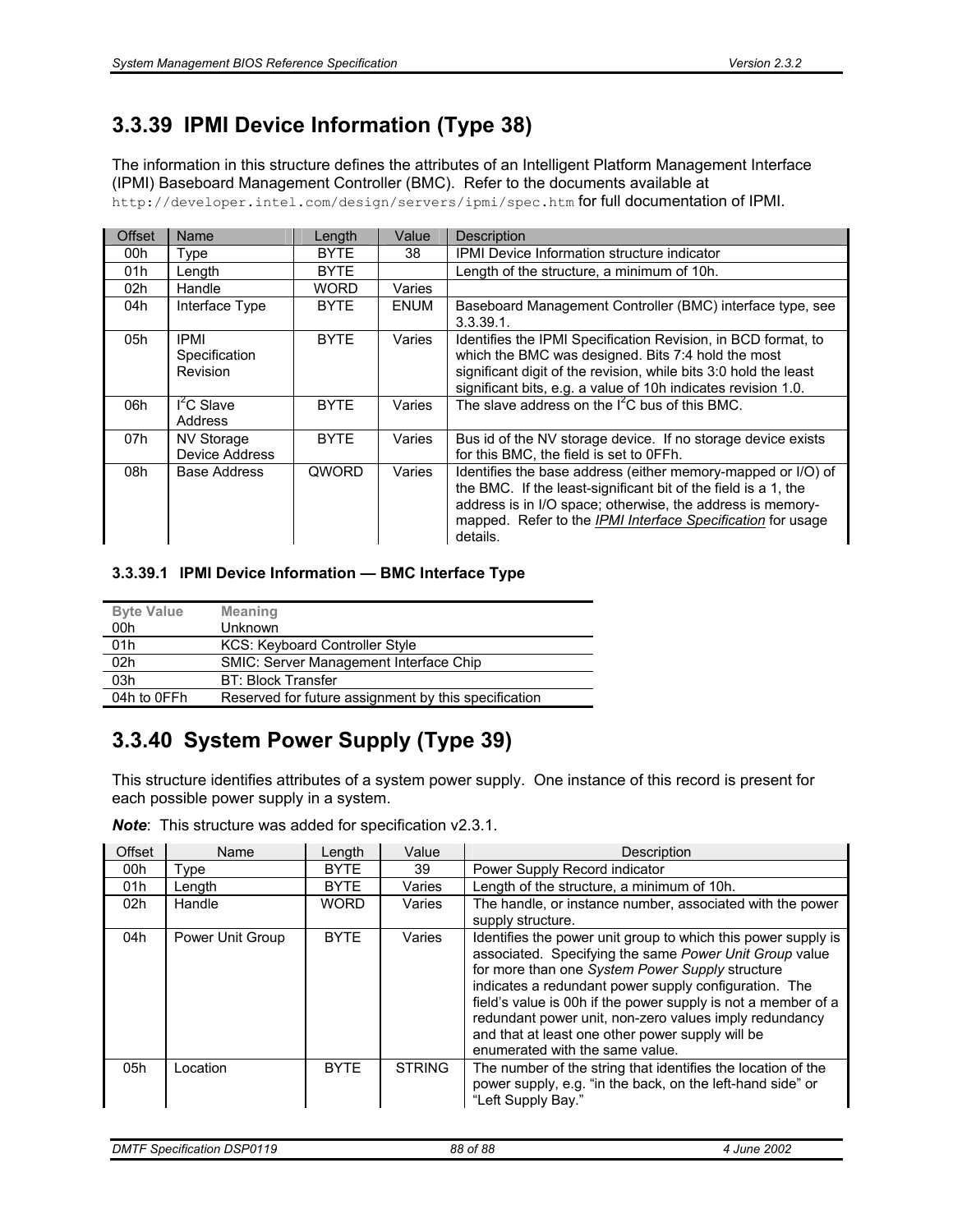| Offset | Name                            | Length      | Value         | Description                                                                                                                                                                                     |
|--------|---------------------------------|-------------|---------------|-------------------------------------------------------------------------------------------------------------------------------------------------------------------------------------------------|
| 06h    | Device Name                     | <b>BYTE</b> | <b>STRING</b> | The number of the string that names the power supply<br>device, e.g. "DR-36".                                                                                                                   |
| 07h    | Manufacturer                    | <b>BYTE</b> | <b>STRING</b> | The number of the string that names the company that<br>manufactured the supply.                                                                                                                |
| 08h    | Serial Number                   | <b>BYTE</b> | <b>STRING</b> | The number of the string that contains the serial number<br>for the power supply.                                                                                                               |
| 09h    | Asset Tag Number                | <b>BYTE</b> | <b>STRING</b> | The number of the string that contains the Asset Tag<br>Number.                                                                                                                                 |
| 0Ah    | Model Part Number               | <b>BYTE</b> | <b>STRING</b> | The number of the string that contains the OEM Part Order<br>Number.                                                                                                                            |
| 0Bh    | <b>Revision Level</b>           | <b>BYTE</b> | <b>STRING</b> | Power supply Revision String, e.g. "2.30"                                                                                                                                                       |
| 0Ch    | Max Power<br>Capacity           | <b>WORD</b> | Varies        | Maximum sustained power output in Watts. Set to 0x8000<br>if unknown. Note that the units specified by the DMTF for<br>this field are milliWatts.                                               |
| 0Eh    | Power Supply<br>Characteristics | <b>WORD</b> | Varies        | See 3.3.40.1.                                                                                                                                                                                   |
| 10h    | Input Voltage<br>Probe Handle   | <b>WORD</b> | Varies        | The handle, or instance number, of a Voltage Probe (Type<br>26) monitoring this power supply's input voltage. A value<br>of 0xFFFF indicates that no probe is provided.                         |
| 12h    | <b>Cooling Device</b><br>Handle | <b>WORD</b> | Varies        | The handle, or instance number, of a Cooling Device (Type<br>27) associated with this power supply. A value of 0xFFFF<br>indicates that no cooling device is provided.                          |
| 14h    | Input Current Probe<br>Handle   | <b>WORD</b> | Varies        | The handle, or instance number, of the Electrical Current<br>Probe (Type 29) monitoring this power supply's input<br>current. A value of 0xFFFF indicates that no current probe<br>is provided. |

#### **3.3.40.1 Power Supply Characteristics**

| <b>Bit Range</b> | <b>Meaning</b>                                                                    |  |  |  |  |
|------------------|-----------------------------------------------------------------------------------|--|--|--|--|
| 15 to 14         | Reserved, set to 00b                                                              |  |  |  |  |
| 13 to 10         | <b>DMTF Power Supply Type</b>                                                     |  |  |  |  |
|                  | 0001b<br>Other                                                                    |  |  |  |  |
|                  | Unknown<br>0010b                                                                  |  |  |  |  |
|                  | 0011b<br>Linear                                                                   |  |  |  |  |
|                  | 0100b<br>Switching                                                                |  |  |  |  |
|                  | 0101b<br><b>Battery</b>                                                           |  |  |  |  |
|                  | 0110b<br><b>UPS</b>                                                               |  |  |  |  |
|                  | 0111b<br>Converter                                                                |  |  |  |  |
|                  | Regulator<br>1000b                                                                |  |  |  |  |
|                  | 1001b to 1111b - Reserved for future assignment                                   |  |  |  |  |
| $9$ to $7$       | <b>Status</b>                                                                     |  |  |  |  |
|                  | 001b<br>Other                                                                     |  |  |  |  |
|                  | 010b<br>Unknown                                                                   |  |  |  |  |
|                  | 011b<br>OK.                                                                       |  |  |  |  |
|                  | Non-critical<br>100b                                                              |  |  |  |  |
|                  | 101 <sub>b</sub><br>Critical, power supply has failed and has been taken off-line |  |  |  |  |
| 6 to 3           | DMTF Input Voltage Range Switching                                                |  |  |  |  |
|                  | 0001b<br>Other                                                                    |  |  |  |  |
|                  | 0010b<br>Unknown                                                                  |  |  |  |  |
|                  | 0011b<br>Manual                                                                   |  |  |  |  |
|                  | 0100b<br>Auto-switch                                                              |  |  |  |  |
|                  | 0101b<br>Wide range                                                               |  |  |  |  |
|                  | 0110b<br>Not applicable                                                           |  |  |  |  |
|                  | 0111b to 1111b - Reserved for future assignment                                   |  |  |  |  |
| $\overline{2}$   | Power supply is unplugged from the wall, if 1                                     |  |  |  |  |
| 1                | Power supply is present, if 1                                                     |  |  |  |  |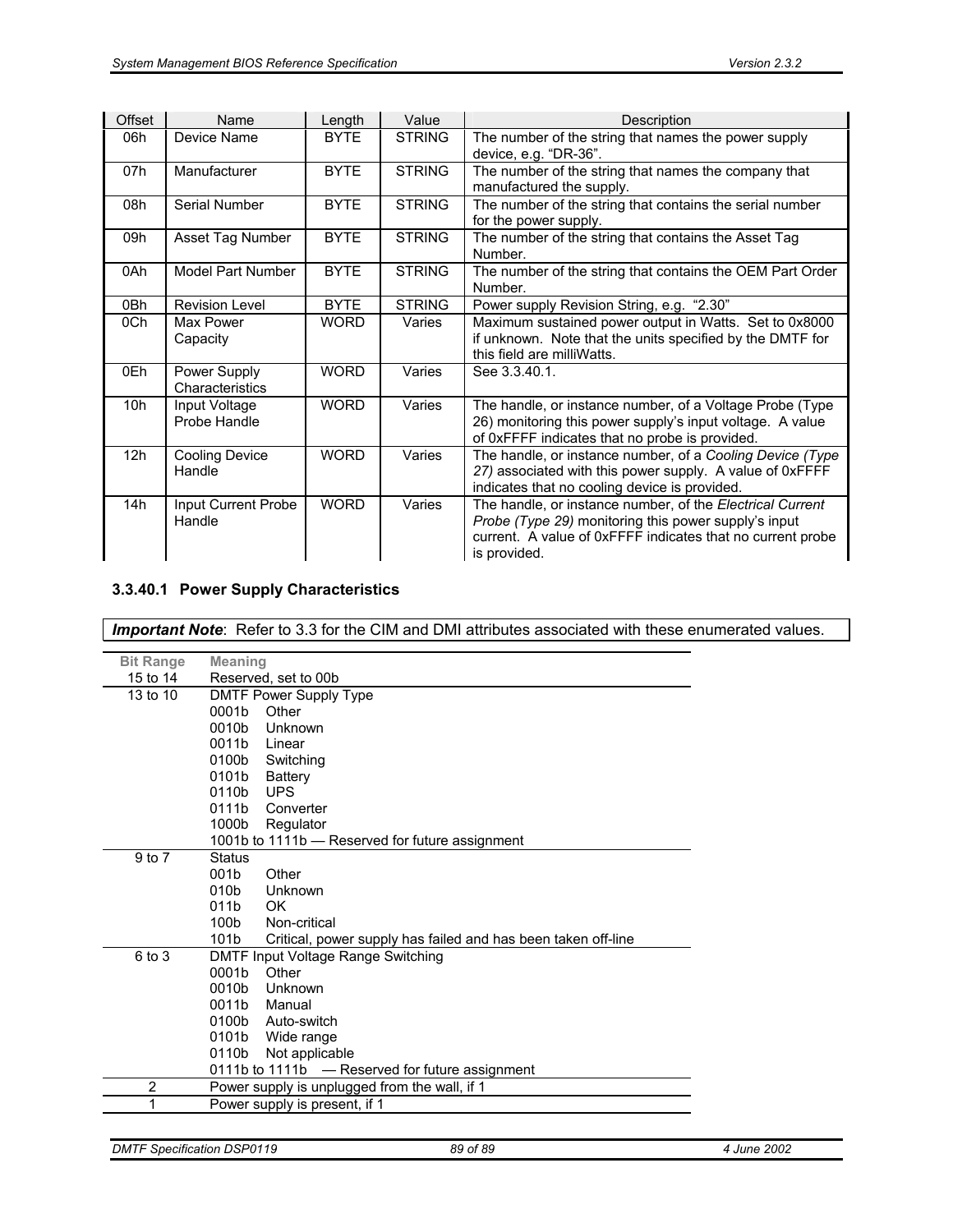| Power supply is hot replaceable, if 1. |
|----------------------------------------|
|                                        |

#### **3.3.41 Inactive (Type 126)**

This structure definition supports a system implementation where the SMBIOS structure-table is a superset of all supported system attributes and provides a standard mechanism for the system BIOS to signal that a structure is currently inactive and should not be interpreted by the upper-level software.

For example, a portable system might include *System Slot* structures that are reported only when the portable has docked. An undocked system would report those structures as *Inactive*. When the system was docked, the structure Type would be changed from *Inactive* to the *System Slot* equivalent by the system-specific software.

Upper-level software that interprets the SMBIOS structure-table should bypass an *Inactive* structure just like a structure type that the software does not recognize.

| Offset | <b>Name</b>         | .enath      | Value  | <b>Description</b>                                             |
|--------|---------------------|-------------|--------|----------------------------------------------------------------|
| 00h    | $^{\mathsf{T}}$ vpe | <b>BYTE</b> | 126    | Inactive structure indicator                                   |
| 01h    | .enath              | <b>BYTE</b> | Varies | Lenath of the structure.                                       |
| 02h    | Handle              | <b>WORD</b> | Varies | The handle, or instance number, associated with the structure. |

*Note*: This structure type was added for specification v2.2.

### **3.3.42 End-of-Table (Type 127)**

This structure type identifies the end of the structure table that might be earlier than the last byte within the buffer specified by the structure. To ensure backward compatibility with management software written to previous versions of this specification, a system implementation should use the end-of-table indicator in a manner similar to the *Inactive (Type 126)* structure type — the structure table is still reported as a fixed-length and the entire length of the table is still indexable. If the end-of-table indicator is used in the last physical structure in a table, the field's length is encoded as 4.

*Note*: This structure type was added for specification v2.2.

| Offset | Name       | _ength      | Value  | <b>Description</b>                                             |
|--------|------------|-------------|--------|----------------------------------------------------------------|
| 00h    | $\tau$ vpe | <b>BYTE</b> | 127    | End-of-table indicator.                                        |
| 01h    | _enath     | <b>BYTE</b> | Varies | Length of the structure.                                       |
| 02h    | Handle     | <b>WORD</b> | Varies | The handle, or instance number, associated with the structure. |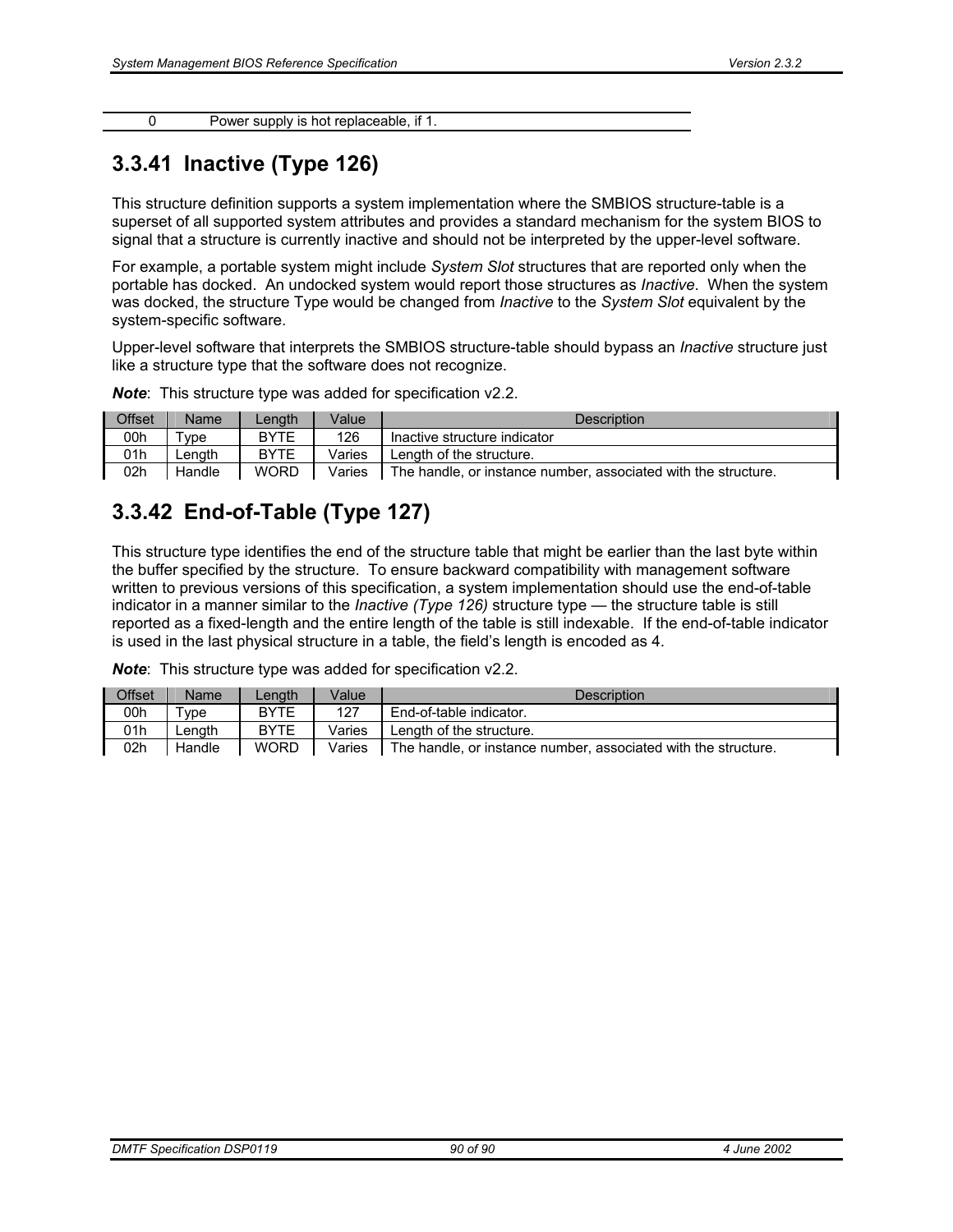# **Appendices \_\_\_\_\_\_\_\_\_\_\_\_\_\_\_\_\_\_\_\_\_\_\_\_\_\_\_\_\_\_\_**

## **4. Conformance Guidelines**

The following describes the conformance requirements for an SMBIOS v2.3 or later implementation.

- 1. The table anchor string "\_SM\_" is present in the address range 0xF0000 to 0xFFFFF on a 16-byte boundary.
- 2. Table entry-point verification:
	- 2.1. The Entry Point Length field value is at least 0x1F.
	- 2.2. The entry-point checksum evaluates to 0.
	- 2.3. The SMBIOS Version (Major.Minor) is at least 2.3.
	- 2.4. The Intermediate Anchor String is " DMI "
	- 2.5. The intermediate checksum evaluates to 0.
- 3. The structure-table is traversable and conforms to the entry-point specifications:
	- 3.1. The structure-table's linked-list is traversable within the length and structure-count bounds specified by the entry-point structure.
	- 3.2. The overall size of the structure table is less than or equal to the Structure Table Length specified by the entry-point structure.
	- 3.3. Each structure's length must be at least 4 (the size of a structure header).
	- 3.4. No structure handle number is repeated.
	- 3.5. The last structure is the end-of-table (0x7F).
	- 3.6. The number of structures found within the table equals the Number of SMBIOS Structures field present in the entry-point.
	- 3.7. The maximum structure size (formatted area plus its string-pool) is less than or equal to the Maximum Structure Size specified by the entry-point.
- 4. Required structures and corresponding data are present, see *3.2 Required Structures and Data* on page 29:
	- 4.1. BIOS Information (Type 0)
		- 4.1.1. One and only one structure of this type is present.
		- 4.1.2. The structure Length field is at least 13h
		- 4.1.3. BIOS Version string is present and non-null
		- 4.1.4. BIOS Release Date string is present, non-null, and includes a 4-digit year.
		- 4.1.5. BIOS Characteristics: bits 3:0 are all 0, at least one of bits 31:4 is set to 1.
	- 4.2. System Information (Type 1)
		- 4.2.1. One and only one structure of this type is present.
		- 4.2.2. The structure Length field is at least 19h.
		- 4.2.3. Manufacturer string is present and non-null
		- 4.2.4. Product Name string is present and non-null
		- 4.2.5. UUID field is neither 00000000 00000000 nor FFFFFFFF FFFFFFFF.
		- 4.2.6. Wake-up Type field is neither 00h (Reserved) nor 02h (Unknown).
	- 4.3. System Enclosure (Type 3)
		- 4.3.1. One or more structure of this type is present.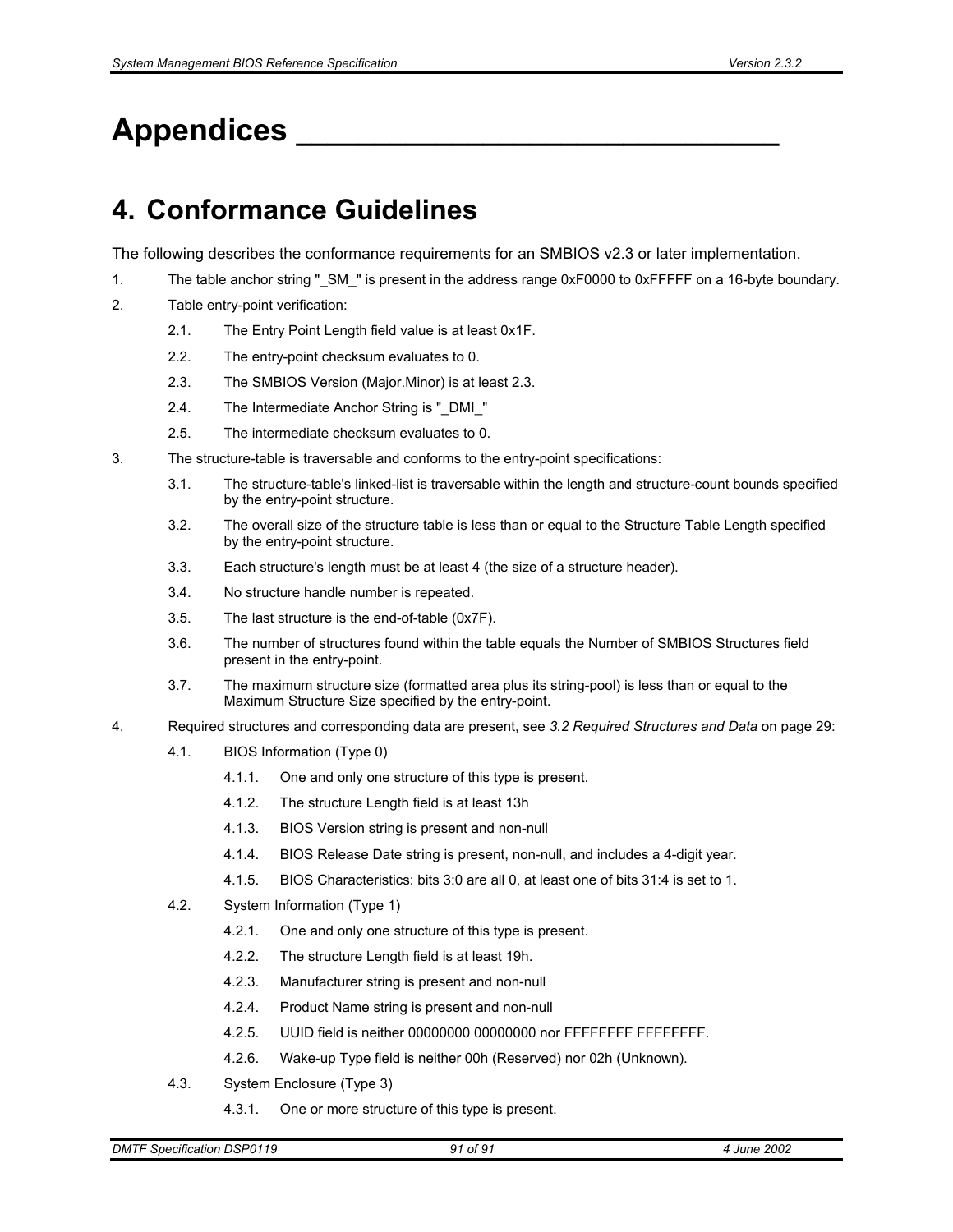- 4.3.2. The structure length is at least 0Dh.
- 4.3.3. Manufacturer string is present and non-null in each structure.
- 4.3.4. Type field is neither 00h (Reserved) nor 02h (Unknown)
- 4.4. Processor Information (Type 4)
	- 4.4.1. The number of structures defines the maximum number of processors supported by the system; at least one structure with a Processor Type field of "Central Processor" must be present.
	- 4.4.2. Each structure's length is at least 20h.
	- 4.4.3. Socket Designation string is present and non-null
	- 4.4.4. Processor Type field is neither 00h (Reserved) nor 02h (Unknown)
	- 4.4.5. (\*)Processor Family field is neither 00h (Reserved) nor 02h (Unknown)
	- 4.4.6. (\*)Processor Manufacturer string is present and non-null
	- 4.4.7. Max Speed field is non-0.
	- 4.4.8. (\*)CPU Status sub-field of the Status field is not 0 (Unknown)
	- 4.4.9. Processor Upgrade field is neither 00h (Reserved) nor 02h (Unknown)
	- 4.4.10. Lx (x=1,2,3) Cache Handle fields, if not set to 0xFFFF, reference Cache Information (Type 7) structures.
- *Note*: Fields preceded by (\*) are only checked if the CPU Socket Populated sub-field of the Status field is set to "CPU Populated".
- 4.5. Cache Information (Type 7)
	- 4.5.1. One structure is present for each external-to-the-processor cache.
	- 4.5.2. Each structure's Length is at least 13h.
	- 4.5.3. Socket Designation string is present and non-null if the cache is external to the processor (Location sub-field of Cache Configuration field is 01b).
	- 4.5.4. Operational Mode and Location sub-fields of the Cache Configuration field are not 11b (Unknown)
- 4.6. System Slots (Type 9)
	- 4.6.1. One structure is present for each upgradeable system slot.
	- 4.6.2. Each structure's Length is at least 0Dh.
	- 4.6.3. Slot Designation string is present and non-null.
	- 4.6.4. Slot Type is neither 00h (Reserved) nor 02h (Unknown).
	- 4.6.5. Slot Data Bus Width is neither 00h (Reserved) or 02h (Unknown)
	- 4.6.6. Current Usage is not set to 00h (Reserved). If the "Slot Type" provides device presencedetect capabilities, e.g. PCI or AGP, Current Usage is not set to 02h (Unknown).
	- 4.6.7. Slot ID is set to a meaningful value.
	- 4.6.8. Slot Characteristics 1, bit 0, is not set to 1.
- 4.7. Physical Memory Array (Type 16)
	- 4.7.1. At least one structure is present with "Use" set to 03h (System memory)
	- 4.7.2. Each structure's length is at least 0Fh.
	- 4.7.3. Location is neither 00h (Reserved) nor 02h (Unknown)
	- 4.7.4. Use is neither 00h (Reserved) nor 02h (Unknown).
	- 4.7.5. Memory Error Correction is neither 00h (Reserved) nor 02h (Unknown)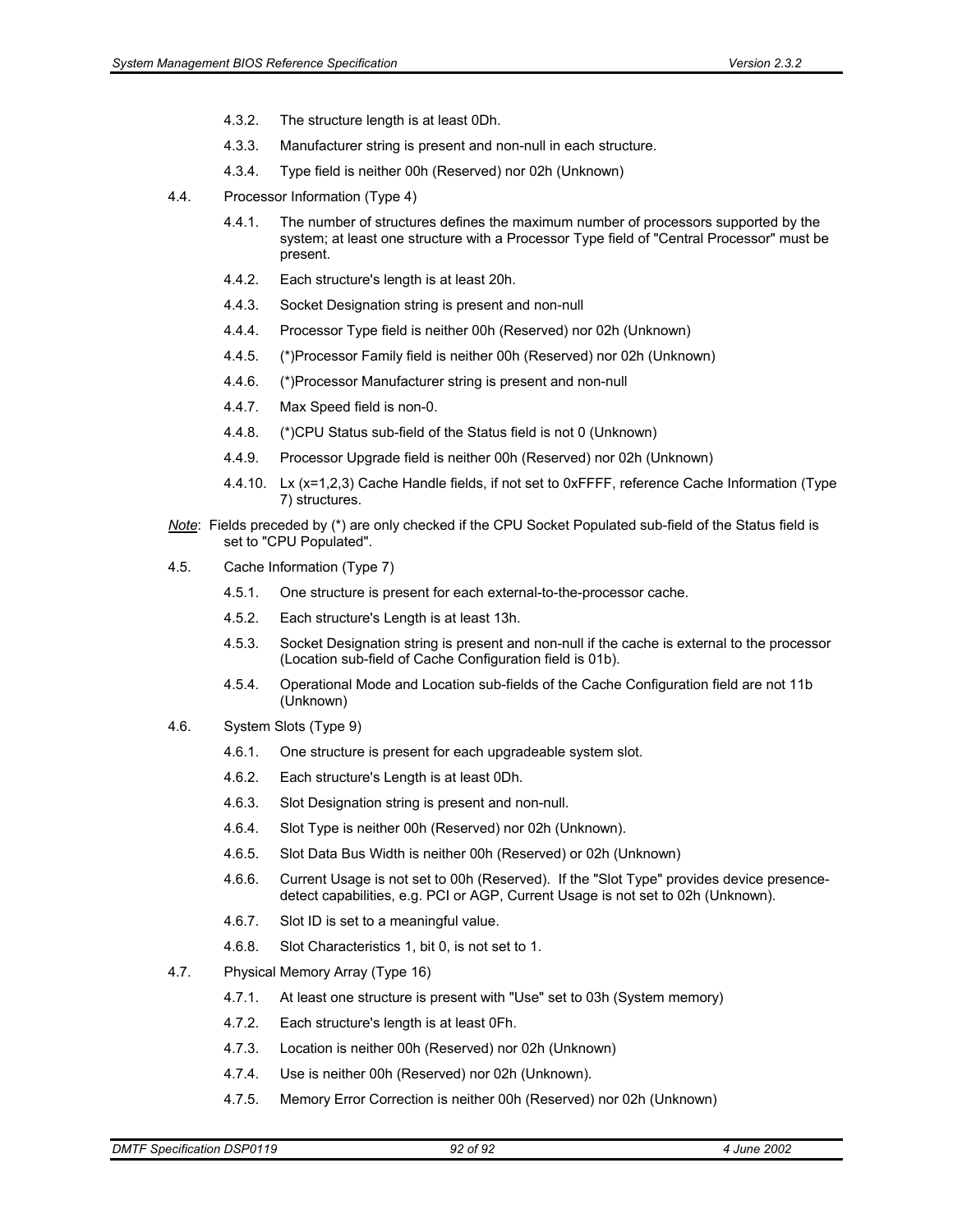- 4.7.6. Maximum Capacity is not set to 80000000h (Unknown)
- 4.7.7. Number of Memory Devices is not 0 and equals the number of Memory Device (Type 17) structures that reference the handle of the Physical Memory Array structure.
- 4.8. Memory Device (Type 17)
	- 4.8.1. For each Physical Memory Array, there must be "Number of Memory Devices" Memory Device structures that map back (via Handle) to the referencing memory array. One structure is required for each socketed system-memory device, whether or not the socket is currently populated. If the system includes soldered-on system-memory, one additional structure is required to identify that memory device.
	- 4.8.2. Each structure's length is at least 15h.
	- 4.8.3. Memory Array Handle references a Physical Memory Device (Type 17) structure.
	- 4.8.4. Total Width is not 0FFFFh (Unknown) if the memory device is installed (Size is not 0).
	- 4.8.5. Data Width is not 0FFFFh (Unknown)
	- 4.8.6. Size is not 0FFFFh (Unknown)
	- 4.8.7. Form Factor is not 00h (Reserved) or 02h (Unknown)
	- 4.8.8. Device Set is not 0FFh (Unknown)
	- 4.8.9. Device Locator string is present and non-null.
- 4.9. Memory Array Mapped Address (Type 19)
	- 4.9.1. One structure is provided for each contiguous block of memory addresses mapped to a Physical Memory Array.
	- 4.9.2. Each structure's length is at least 0Fh.
	- 4.9.3. Ending Address value is higher in magnitude than the Starting Address value.
	- 4.9.4. Memory Array Handle references a Physical Memory Array (Type 17)
	- 4.9.5. Each structure's address range (Starting Address to Ending Address) is unique and nonoverlapping.
	- 4.9.6. Partition Width is not 0.
- 4.10. Memory Device Mapped Address (Type 20)
	- 4.10.1. Sufficient structures are provided to provide device-level mapping to all address space defined by the Memory Array Mapped Address (Type 19) structures.
	- 4.10.2. Each structure's length is at least 13h.
	- 4.10.3. Ending Address value is higher in magnitude than the Starting Address value.
	- 4.10.4. Memory Device Handle references a Memory Device (Type 17) structure.
	- 4.10.5. Memory Array Mapped Address Handle references a Memory Array Mapped Address (Type 19) structure.
	- 4.10.6. Partition Row Position value is not 0 (Reserved), 0FFh (Unknown), or greater than the Partition Width field of the referenced Memory Array Mapped Address structure.
	- 4.10.7. Interleave Position is not 0FFh (Unknown)
	- 4.10.8. Interleaved Data Depth is not 0FFh (Unknown)
- 4.11. Boot Integrity Services (BIS) Entry Point (Type 31). This structure is optional, but if it is present the following checks are performed:
	- 4.11.1. The structure's length is at least 1Ch.
	- 4.11.2. The structure-level checksum evaluates to 00h.
	- 4.11.3. 16-bit Entry Point is not 0.